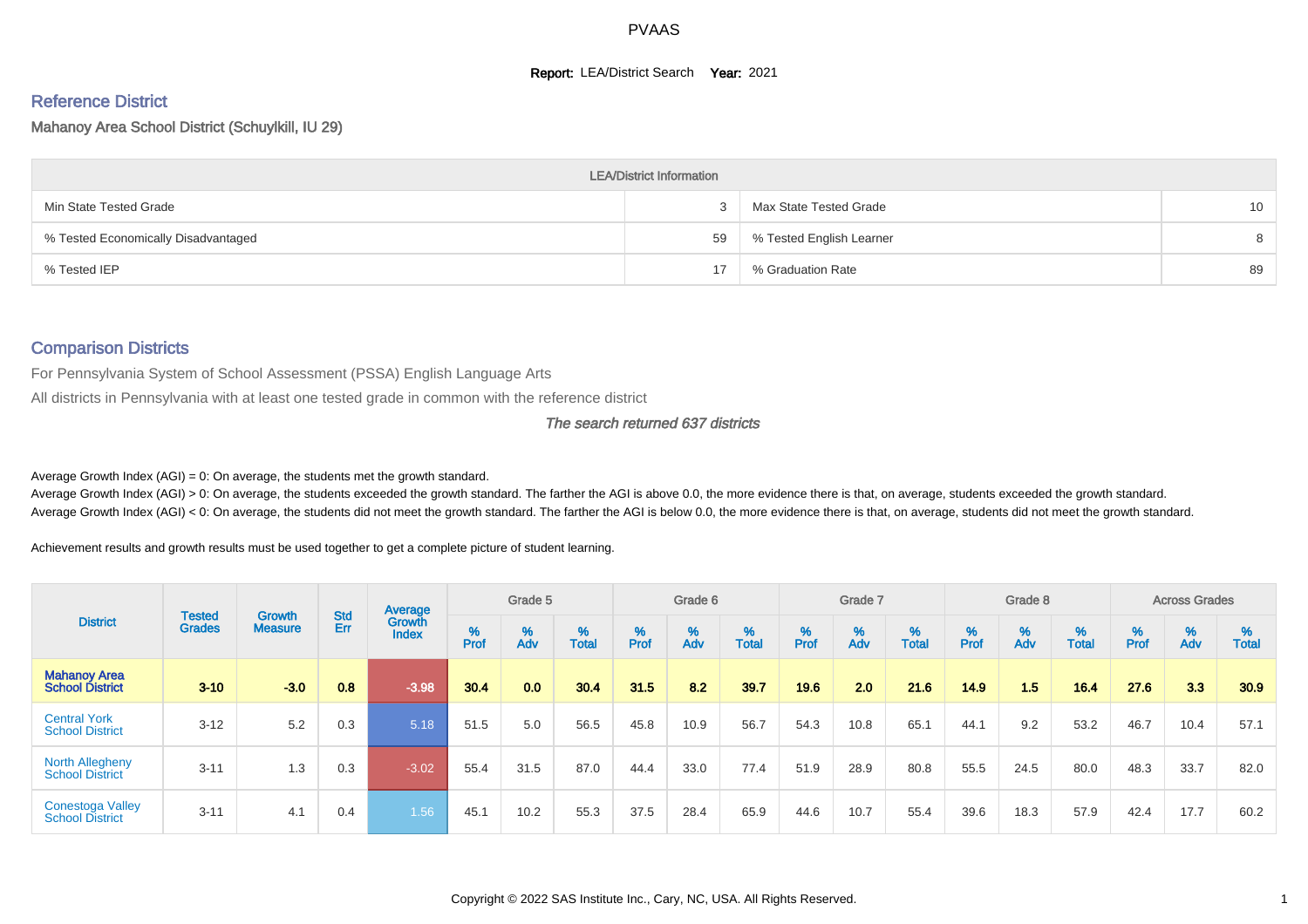|                                                                                | <b>Tested</b> | <b>Growth</b>  | <b>Std</b> | <b>Average</b>         |           | Grade 5  |                   |                  | Grade 6  |                   |           | Grade 7  |                   |           | Grade 8  |                   |           | <b>Across Grades</b> |                   |
|--------------------------------------------------------------------------------|---------------|----------------|------------|------------------------|-----------|----------|-------------------|------------------|----------|-------------------|-----------|----------|-------------------|-----------|----------|-------------------|-----------|----------------------|-------------------|
| <b>District</b>                                                                | <b>Grades</b> | <b>Measure</b> | Err        | Growth<br><b>Index</b> | %<br>Prof | %<br>Adv | %<br><b>Total</b> | %<br><b>Prof</b> | %<br>Adv | %<br><b>Total</b> | %<br>Prof | %<br>Adv | %<br><b>Total</b> | %<br>Prof | %<br>Adv | %<br><b>Total</b> | %<br>Prof | %<br>Adv             | %<br><b>Total</b> |
| <b>Mahanoy Area</b><br><b>School District</b>                                  | $3 - 10$      | $-3.0$         | 0.8        | $-3.98$                | 30.4      | 0.0      | 30.4              | 31.5             | 8.2      | 39.7              | 19.6      | 2.0      | 21.6              | 14.9      | 1.5      | 16.4              | 27.6      | 3.3                  | 30.9              |
| <b>Spring-Ford Area</b><br><b>School District</b>                              | $3 - 11$      | 2.9            | 0.3        | 4.35                   | 62.0      | 13.4     | 75.4              | 51.9             | 27.2     | 79.1              | 52.7      | 21.3     | 74.0              | 52.4      | 21.8     | 74.2              | 51.9      | 24.7                 | 76.6              |
| <b>South Western</b><br><b>School District</b>                                 | $3 - 12$      | 0.9            | 0.4        | $-4.30$                | 49.8      | 9.7      | 59.5              | 38.7             | 21.6     | 60.3              | 37.1      | 5.7      | 42.8              | 46.5      | 7.4      | 53.9              | 43.5      | 12.7                 | 56.2              |
| <b>Souderton Area</b><br><b>School District</b>                                | $3 - 11$      | $-0.1$         | 0.3        | $-5.82$                | 56.4      | 17.7     | 74.1              | 48.0             | 16.2     | 64.2              | 56.6      | 10.1     | 66.8              | 47.3      | 11.1     | 58.4              | 50.2      | 17.4                 | 67.7              |
| <b>North Penn School</b><br><b>District</b>                                    | $3 - 11$      | 1.5            | 0.2        | $-4.25$                | 53.0      | 12.7     | 65.7              | 41.4             | 33.0     | 74.4              | 53.7      | 13.2     | 66.9              | 48.2      | 18.4     | 66.7              | 47.4      | 19.9                 | 67.3              |
| <b>Lower Merion</b><br><b>School District</b>                                  | $3 - 11$      | 1.5            | 0.3        | $-0.93$                | 56.1      | 29.4     | 85.5              | 43.9             | 40.6     | 84.5              | 54.5      | 29.1     | 83.6              | 49.4      | 29.4     | 78.8              | 47.8      | 36.9                 | 84.6              |
| <b>Armstrong School</b><br><b>District</b>                                     | $3 - 11$      | 3.2            | 0.3        | 2.49                   | 46.0      | 6.3      | 52.3              | 44.4             | 17.4     | 61.8              | 48.7      | 8.8      | 57.5              | 45.3      | 11.5     | 56.8              | 45.4      | 12.6                 | 58.0              |
| <b>Upper Saint Clair</b><br><b>School District</b>                             | $3 - 11$      | 2.6            | 0.4        | $-1.04$                | 49.8      | 35.9     | 85.7              | 47.4             | 39.0     | 86.5              | 58.5      | 31.1     | 89.6              | 48.7      | 42.2     | 90.9              | 46.0      | 42.0                 | 88.0              |
| <b>Mifflin County</b><br><b>School District</b>                                | $3 - 11$      | 2.7            | 0.4        | 1.34                   | 49.5      | 8.0      | 57.4              | 35.1             | 15.2     | 50.3              | 45.2      | 7.3      | 52.5              | 40.4      | 4.9      | 45.3              | 40.4      | 9.0                  | 49.4              |
| <b>Circle Of Seasons</b><br><b>Charter School</b>                              | $3 - 8$       | 11.4           | 1.3        | 3.16                   | 65.7      | 11.4     | 77.1              | 50.0             | 20.0     | 70.0              | 44.4      | 19.4     | 63.9              |           |          |                   | 50.8      | 18.6                 | 69.5              |
| <b>Millcreek Township</b><br><b>School District</b>                            | $3 - 11$      | 2.0            | 0.3        | $-0.09$                | 49.1      | 17.2     | 66.3              | 43.6             | 22.3     | 66.0              | 46.9      | 17.3     | 64.2              | 44.9      | 17.2     | 62.1              | 45.8      | 19.9                 | 65.8              |
| <b>Saucon Valley</b><br><b>School District</b>                                 | $3 - 11$      | 3.7            | 0.6        | $-0.12$                | 50.8      | 21.0     | 71.8              | 43.6             | 21.5     | 65.1              | 42.4      | 18.0     | 60.4              | 50.0      | 20.2     | 70.2              | 42.6      | 23.9                 | 66.5              |
| <b>Bedford Area</b><br><b>School District</b>                                  | $3 - 11$      | 5.0            | 0.6        | 3.94                   | 54.2      | 3.4      | 57.6              | 37.1             | 16.4     | 53.4              | 44.8      | 13.8     | 58.6              | 42.8      | 12.2     | 55.0              | 46.2      | 12.2                 | 58.4              |
| Wissahickon<br><b>School District</b>                                          | $3 - 10$      | 2.9            | 0.3        | 1.29                   | 58.6      | 18.8     | 77.4              | 42.2             | 37.2     | 79.4              | 56.8      | 19.3     | 76.1              | 49.3      | 28.5     | 77.8              | 49.2      | 28.7                 | 77.9              |
| <b>Memphis Street</b><br><b>Academy Charter</b><br>School @ JP<br><b>Jones</b> | $5 - 8$       | 4.3            | 0.8        | $-0.02$                | 13.3      | 0.0      | 13.3              | 12.9             | 0.0      | 12.9              | 21.3      | 1.6      | 23.0              | 18.0      | 0.0      | 18.0              | 16.6      | 0.6                  | 17.2              |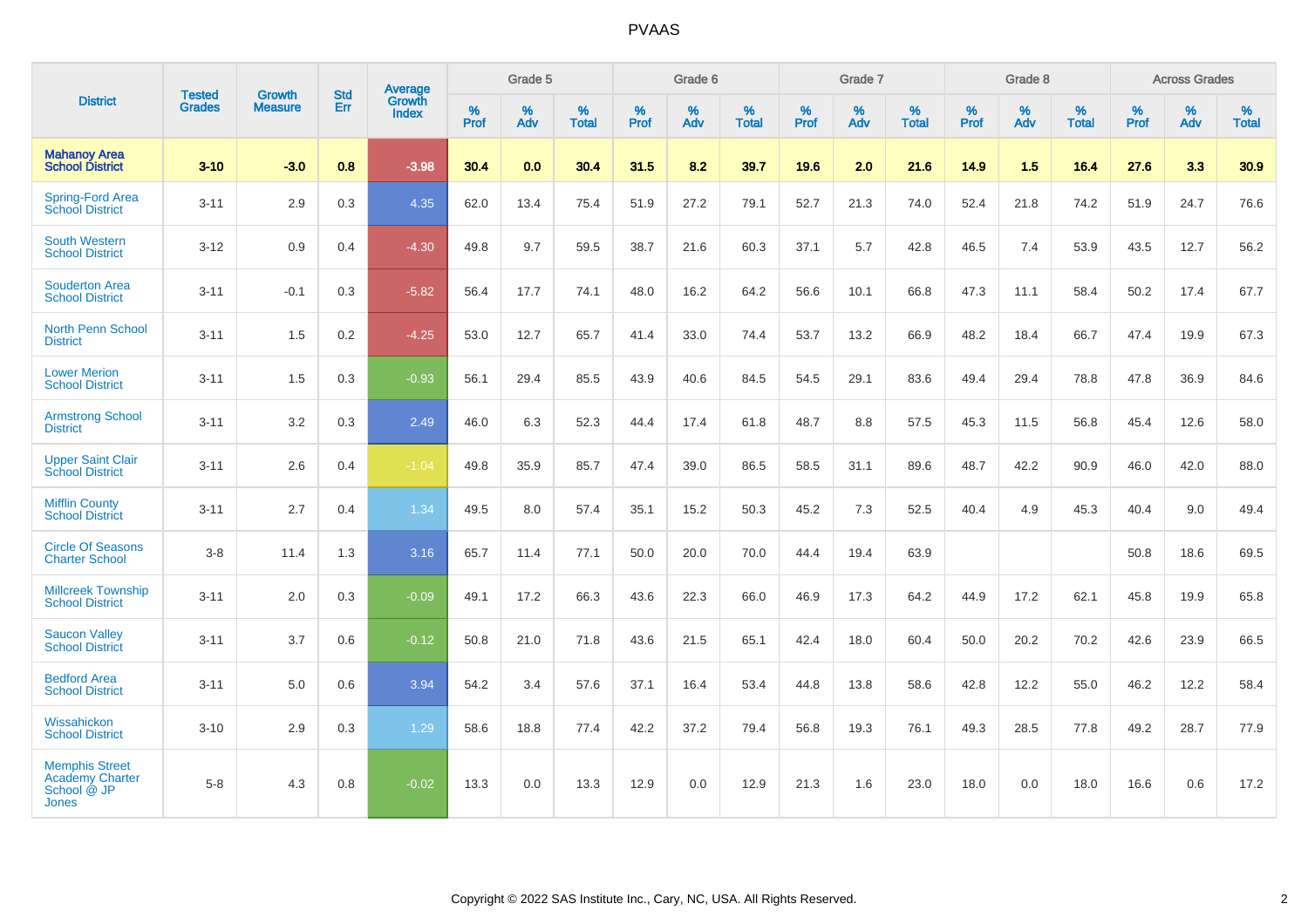|                                                                        |                                |                                 | <b>Std</b> | Average                       |           | Grade 5  |                   |           | Grade 6  |                   |           | Grade 7  |                   |           | Grade 8  |                   |           | <b>Across Grades</b> |                   |
|------------------------------------------------------------------------|--------------------------------|---------------------------------|------------|-------------------------------|-----------|----------|-------------------|-----------|----------|-------------------|-----------|----------|-------------------|-----------|----------|-------------------|-----------|----------------------|-------------------|
| <b>District</b>                                                        | <b>Tested</b><br><b>Grades</b> | <b>Growth</b><br><b>Measure</b> | Err        | <b>Growth</b><br><b>Index</b> | %<br>Prof | %<br>Adv | %<br><b>Total</b> | %<br>Prof | %<br>Adv | %<br><b>Total</b> | %<br>Prof | %<br>Adv | %<br><b>Total</b> | %<br>Prof | %<br>Adv | %<br><b>Total</b> | %<br>Prof | %<br>Adv             | %<br><b>Total</b> |
| <b>Mahanoy Area</b><br><b>School District</b>                          | $3 - 10$                       | $-3.0$                          | 0.8        | $-3.98$                       | 30.4      | 0.0      | 30.4              | 31.5      | 8.2      | 39.7              | 19.6      | 2.0      | 21.6              | 14.9      | 1.5      | 16.4              | 27.6      | 3.3                  | 30.9              |
| <b>South Fayette</b><br><b>Township School</b><br><b>District</b>      | $3 - 11$                       | 1.9                             | 0.4        | $-1.71$                       | 60.2      | 23.2     | 83.4              | 44.7      | 39.0     | 83.7              | 56.4      | 27.0     | 83.4              | 46.8      | 40.6     | 87.4              | 49.6      | 35.9                 | 85.4              |
| Canon-Mcmillan<br><b>School District</b>                               | $3 - 11$                       | 2.0                             | 0.3        | $-0.84$                       | 60.2      | 11.0     | 71.3              | 41.6      | 31.2     | 72.8              | 51.6      | 18.2     | 69.7              | 56.9      | 17.7     | 74.6              | 50.9      | 21.6                 | 72.5              |
| <b>Line Mountain</b><br><b>School District</b>                         | $3 - 11$                       | 5.9                             | 0.7        | 1.90                          | 43.9      | 13.6     | 57.6              | 43.1      | 23.6     | 66.7              | 48.0      | 21.4     | 69.4              | 43.7      | 11.3     | 54.9              | 43.0      | 17.5                 | 60.5              |
| <b>Littlestown Area</b><br><b>School District</b>                      | $3 - 11$                       | 4.6                             | 0.6        | 1.56                          | 49.6      | 3.5      | 53.1              | 50.8      | 15.6     | 66.4              | 37.0      | 7.4      | 44.4              | 55.6      | 6.4      | 61.9              | 45.7      | 9.8                  | 55.5              |
| <b>Bradford Area</b><br><b>School District</b>                         | $3 - 12$                       | 3.9                             | 0.5        | 2.51                          | 53.6      | 11.3     | 64.9              | 40.7      | 19.2     | 59.9              | 47.0      | 11.6     | 58.6              | 46.2      | 16.0     | 62.2              | 45.7      | 15.1                 | 60.8              |
| <b>Eastern York</b><br><b>School District</b>                          | $3 - 11$                       | 3.8                             | 0.5        | 0.25                          | 50.9      | 9.2      | 60.1              | 49.3      | 23.0     | 72.3              | 49.4      | 23.9     | 73.3              | 50.0      | 16.1     | 66.1              | 48.6      | 16.2                 | 64.8              |
| <b>South Eastern</b><br><b>School District</b>                         | $3 - 11$                       | 2.3                             | 0.5        | $-2.60$                       | 55.2      | 6.3      | 61.5              | 42.2      | 16.2     | 58.4              | 48.3      | 12.9     | 61.2              | 43.6      | 10.5     | 54.1              | 46.7      | 14.1                 | 60.8              |
| <b>Crawford Central</b><br><b>School District</b>                      | $3 - 11$                       | 3.3                             | 0.4        | 1.65                          | 48.1      | 4.2      | 52.3              | 37.2      | 13.2     | 50.4              | 40.0      | 13.1     | 53.1              | 42.5      | 12.0     | 54.5              | 40.4      | 10.5                 | 50.9              |
| <b>Folk Arts-Cultural</b><br><b>Treasures Charter</b><br><b>School</b> | $3 - 7$                        | 7.1                             | 1.0        | $-1.67$                       | 50.0      | 6.8      | 56.8              | 42.2      | 37.8     | 80.0              | 52.3      | 11.4     | 63.6              |           |          |                   | 46.5      | 14.6                 | 61.1              |
| <b>Upper Merion Area</b><br><b>School District</b>                     | $3 - 11$                       | 3.6                             | 0.5        | 0.70                          | 55.7      | 7.0      | 62.7              | 45.2      | 26.4     | 71.6              | 53.5      | 10.8     | 64.3              | 43.3      | 14.0     | 57.3              | 47.7      | 19.3                 | 67.0              |
| <b>Homer-Center</b><br><b>School District</b>                          | $3 - 11$                       | 6.3                             | 0.8        | 0.67                          | 57.1      | 1.6      | 58.7              | 47.7      | 13.6     | 61.4              | 48.0      | 8.2      | 56.2              | 50.8      | 14.9     | 65.7              | 45.3      | 11.7                 | 56.9              |
| <b>Exeter Township</b><br><b>School District</b>                       | $3 - 11$                       | 3.1                             | 0.4        | $-0.09$                       | 49.8      | 11.2     | 61.0              | 44.2      | 26.3     | 70.5              | 49.4      | 9.5      | 58.9              | 44.3      | 14.6     | 59.0              | 46.4      | 15.0                 | 61.4              |
| <b>Northern York</b><br><b>County School</b><br><b>District</b>        | $3 - 11$                       | 0.6                             | 0.4        | $-4.14$                       | 53.3      | 9.4      | 62.7              | 39.4      | 14.4     | 53.8              | 44.9      | 8.2      | 53.1              | 39.9      | 7.2      | 47.1              | 44.2      | 12.9                 | 57.1              |
| <b>Curwensville Area</b><br><b>School District</b>                     | $3 - 11$                       | 4.2                             | 0.8        | $-2.07$                       | 46.3      | 19.5     | 65.8              | 40.0      | 30.0     | 70.0              | 43.7      | 18.3     | 62.0              | 62.0      | 8.4      | 70.4              | 48.5      | 17.9                 | 66.4              |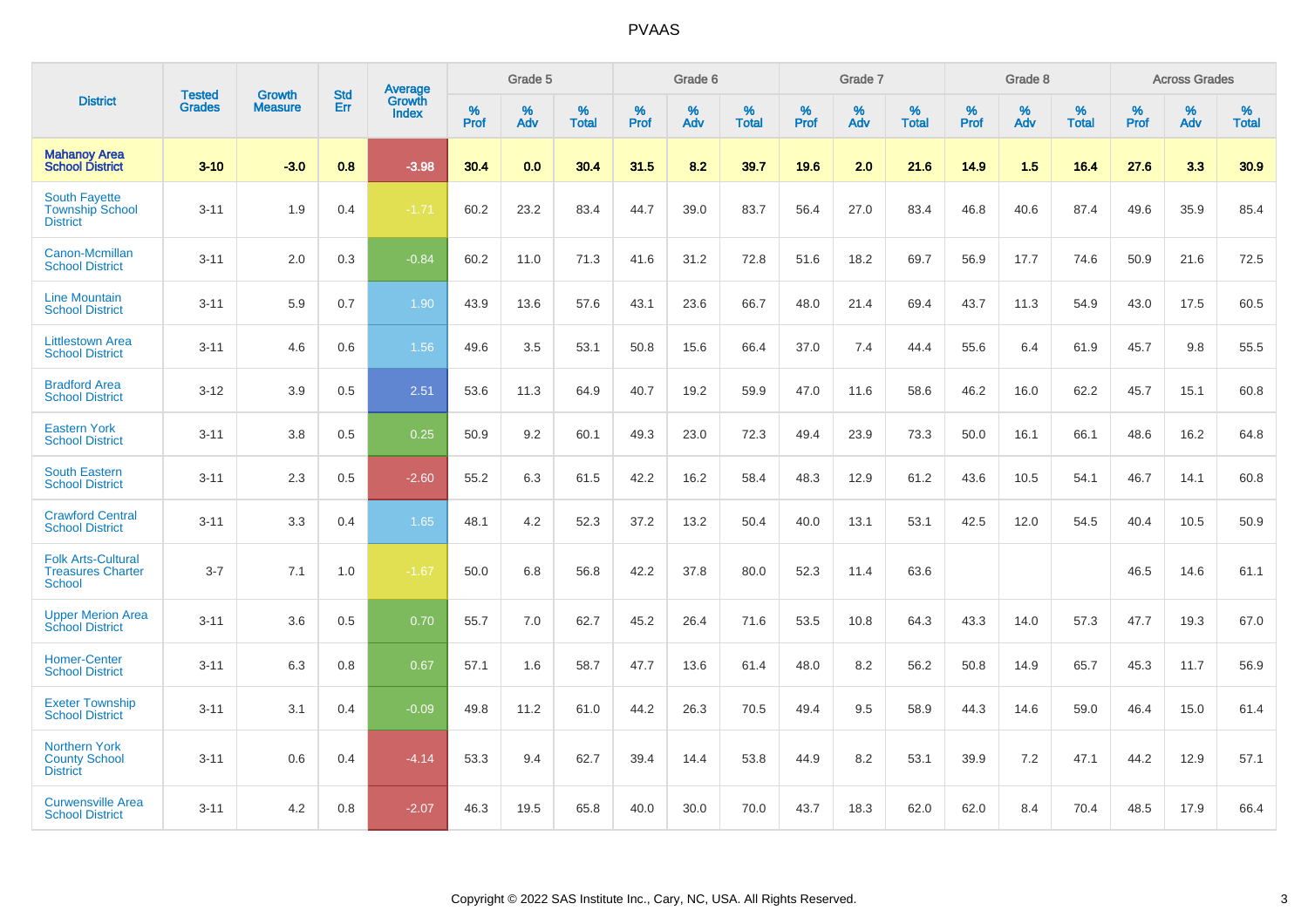|                                                              | <b>Tested</b> | <b>Growth</b>  | <b>Std</b> | <b>Average</b>         |           | Grade 5  |                   |           | Grade 6  |                   |           | Grade 7  |                   |           | Grade 8  |                   |           | <b>Across Grades</b> |                   |
|--------------------------------------------------------------|---------------|----------------|------------|------------------------|-----------|----------|-------------------|-----------|----------|-------------------|-----------|----------|-------------------|-----------|----------|-------------------|-----------|----------------------|-------------------|
| <b>District</b>                                              | <b>Grades</b> | <b>Measure</b> | Err        | Growth<br><b>Index</b> | %<br>Prof | %<br>Adv | %<br><b>Total</b> | %<br>Prof | %<br>Adv | %<br><b>Total</b> | %<br>Prof | %<br>Adv | %<br><b>Total</b> | %<br>Prof | %<br>Adv | %<br><b>Total</b> | %<br>Prof | %<br>Adv             | %<br><b>Total</b> |
| <b>Mahanoy Area</b><br><b>School District</b>                | $3 - 10$      | $-3.0$         | 0.8        | $-3.98$                | 30.4      | 0.0      | 30.4              | 31.5      | 8.2      | 39.7              | 19.6      | 2.0      | 21.6              | 14.9      | 1.5      | 16.4              | 27.6      | 3.3                  | 30.9              |
| <b>Glendale School</b><br><b>District</b>                    | $3 - 10$      | 3.8            | 0.9        | $-1.43$                | 50.0      | 12.5     | 62.5              | 40.7      | 24.1     | 64.8              | 44.6      | 20.0     | 64.6              | 44.9      | 14.3     | 59.2              | 47.2      | 15.2                 | 62.4              |
| <b>West Perry School</b><br><b>District</b>                  | $3 - 11$      | 3.7            | 0.5        | 1.36                   | 45.0      | 8.7      | 53.7              | 41.7      | 21.8     | 63.5              | 44.2      | 7.9      | 52.1              | 53.3      | 13.3     | 66.7              | 44.0      | 14.2                 | 58.2              |
| <b>Smethport Area</b><br><b>School District</b>              | $3 - 12$      | 6.2            | 0.8        | 2.05                   | 54.0      | 8.0      | 62.0              | 43.3      | 21.7     | 65.0              | 33.8      | 9.2      | 43.1              | 46.9      | 12.5     | 59.4              | 41.6      | 15.0                 | 56.6              |
| Downingtown Area<br><b>School District</b>                   | $3 - 11$      | $-0.3$         | 0.4        | $-6.66$                | 56.2      | 27.7     | 83.8              | 42.9      | 39.9     | 82.8              | 53.8      | 24.3     | 78.0              | 49.8      | 32.5     | 82.3              | 49.4      | 33.5                 | 82.9              |
| <b>State College Area</b><br><b>School District</b>          | $3 - 11$      | 1.7            | 0.4        | $-0.30$                | 58.6      | 18.2     | 76.8              | 47.1      | 26.1     | 73.2              | 62.2      | 15.2     | 77.4              | 47.5      | 16.5     | 64.0              | 50.8      | 22.8                 | 73.6              |
| New Hope-<br>Solebury School<br><b>District</b>              | $3 - 11$      | 2.7            | 0.6        | $-0.64$                | 63.4      | 11.8     | 75.3              | 46.1      | 25.5     | 71.6              | 50.0      | 22.9     | 72.9              | 60.2      | 25.9     | 86.1              | 51.8      | 23.2                 | 75.0              |
| <b>Montour School</b><br><b>District</b>                     | $3 - 11$      | 2.4            | 0.5        | $-2.17$                | 61.9      | 17.1     | 79.0              | 49.0      | 25.0     | 74.0              | 46.2      | 29.7     | 75.9              | 51.0      | 22.5     | 73.5              | 49.5      | 25.4                 | 74.9              |
| <b>Harrisburg City</b><br><b>School District</b>             | $3 - 11$      | 1.6            | 0.4        | $-3.71$                | 6.5       | 0.3      | 6.7               | 14.5      | 1.7      | 16.2              | 15.4      | 1.9      | 17.3              | 20.3      | 2.1      | 22.4              | 12.6      | 1.0                  | 13.6              |
| <b>Penncrest School</b><br><b>District</b>                   | $3 - 11$      | 2.8            | 0.5        | $-2.07$                | 37.4      | 10.6     | 48.0              | 39.5      | 19.2     | 58.7              | 38.5      | 6.5      | 45.0              | 35.0      | 10.2     | 45.2              | 39.6      | 11.2                 | 50.7              |
| <b>Central Dauphin</b><br><b>School District</b>             | $3 - 11$      | 1.6            | 0.2        | 0.79                   | 46.1      | 7.7      | 53.8              | 40.5      | 15.0     | 55.5              | 41.1      | 7.5      | 48.6              | 39.4      | 10.3     | 49.7              | 41.3      | 11.4                 | 52.8              |
| <b>Lewisburg Area</b><br><b>School District</b>              | $3 - 11$      | 4.0            | 0.6        | 2.23                   | 53.1      | 21.2     | 74.3              | 38.8      | 38.8     | 77.7              | 42.6      | 30.9     | 73.5              | 43.0      | 31.1     | 74.1              | 44.8      | 30.1                 | 74.9              |
| <b>Hempfield School</b><br><b>District</b>                   | $3 - 11$      | 2.2            | 0.3        | 1.72                   | 52.4      | 9.3      | 61.6              | 44.6      | 23.5     | 68.1              | 43.1      | 21.1     | 64.2              | 46.0      | 20.1     | 66.1              | 45.8      | 20.4                 | 66.2              |
| <b>Richard Allen</b><br>Preparatory<br><b>Charter School</b> | $5 - 8$       | 4.8            | 0.7        | 0.43                   | 9.3       | 0.0      | 9.3               | 16.1      | 0.0      | 16.1              | 16.7      | 1.8      | 18.5              | 19.1      | 1.8      | 20.9              | 16.4      | 1.1                  | 17.5              |
| <b>Radnor Township</b><br><b>School District</b>             | $3 - 12$      | 1.9            | 0.4        | 0.63                   | 54.7      | 29.0     | 83.7              | 53.9      | 37.8     | 91.7              | 48.0      | 32.3     | 80.3              | 51.4      | 36.7     | 88.1              | 49.6      | 36.7                 | 86.4              |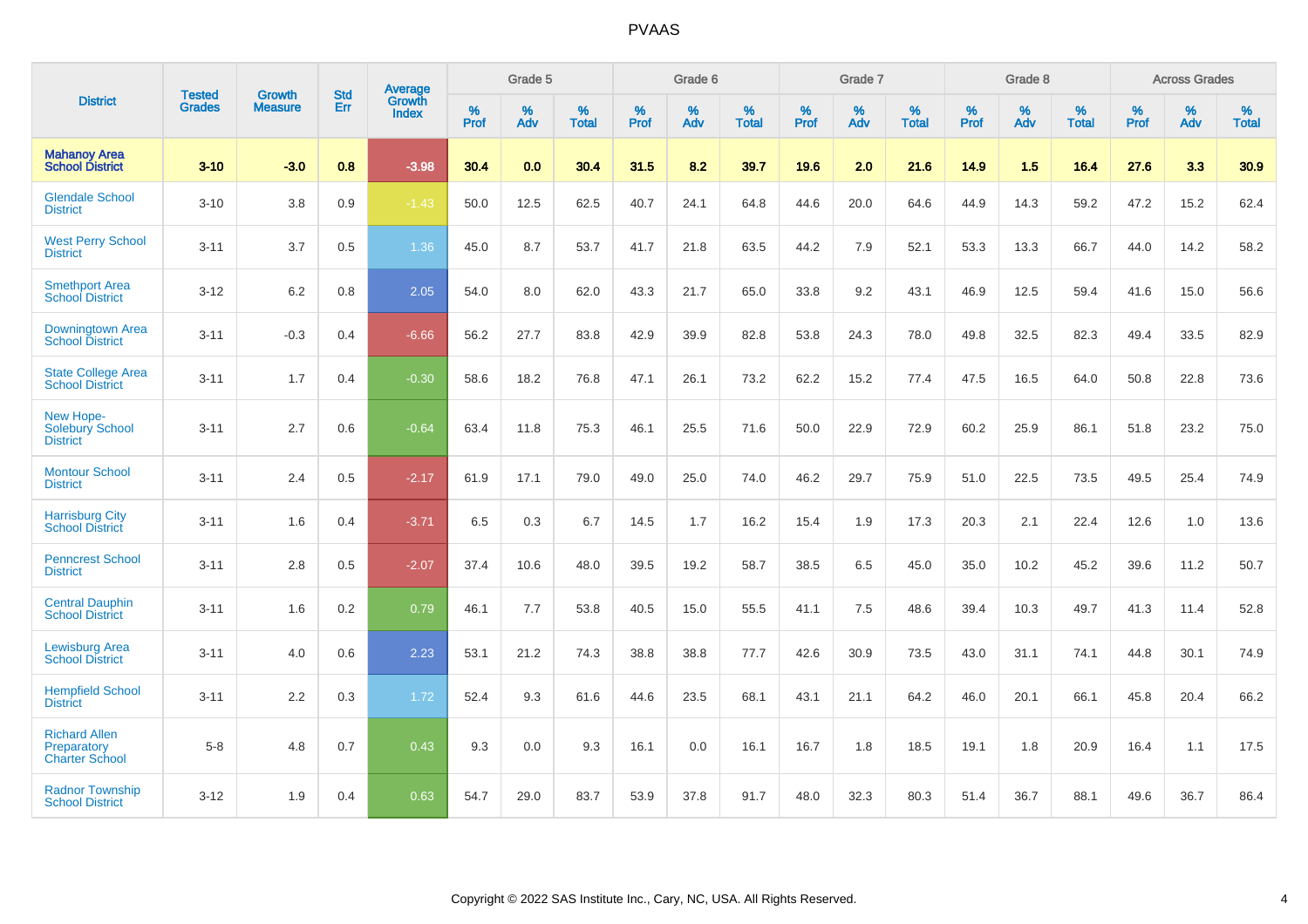|                                                                   |                                |                                 |                   | Average                |                  | Grade 5  |                   |                  | Grade 6  |                   |                  | Grade 7  |                   |           | Grade 8  |                   |                  | <b>Across Grades</b> |                   |
|-------------------------------------------------------------------|--------------------------------|---------------------------------|-------------------|------------------------|------------------|----------|-------------------|------------------|----------|-------------------|------------------|----------|-------------------|-----------|----------|-------------------|------------------|----------------------|-------------------|
| <b>District</b>                                                   | <b>Tested</b><br><b>Grades</b> | <b>Growth</b><br><b>Measure</b> | <b>Std</b><br>Err | Growth<br><b>Index</b> | %<br><b>Prof</b> | %<br>Adv | %<br><b>Total</b> | %<br><b>Prof</b> | %<br>Adv | %<br><b>Total</b> | %<br><b>Prof</b> | %<br>Adv | %<br><b>Total</b> | %<br>Prof | %<br>Adv | %<br><b>Total</b> | %<br><b>Prof</b> | %<br>Adv             | %<br><b>Total</b> |
| <b>Mahanoy Area</b><br><b>School District</b>                     | $3 - 10$                       | $-3.0$                          | 0.8               | $-3.98$                | 30.4             | 0.0      | 30.4              | 31.5             | 8.2      | 39.7              | 19.6             | 2.0      | 21.6              | 14.9      | 1.5      | 16.4              | 27.6             | 3.3                  | 30.9              |
| <b>Unionville-Chadds</b><br><b>Ford School</b><br><b>District</b> | $3 - 11$                       | 0.8                             | 0.4               | $-2.11$                | 61.2             | 24.6     | 85.8              | 48.8             | 36.0     | 84.8              | 54.4             | 26.8     | 81.2              | 45.3      | 38.9     | 84.2              | 48.0             | 37.1                 | 85.2              |
| <b>Universal Alcorn</b><br><b>Charter School</b>                  | $3-8$                          | 6.0                             | 0.9               | 1.47                   | 32.1             | 9.4      | 41.5              | 34.0             | 6.0      | 40.0              | 37.5             | 3.6      | 41.1              | 28.2      | 0.0      | 28.2              | 29.2             | 4.4                  | 33.6              |
| <b>Penns Valley Area</b><br><b>School District</b>                | $3 - 12$                       | 2.5                             | 0.6               | $-1.18$                | 56.1             | 8.2      | 64.3              | 41.8             | 33.0     | 74.8              | 45.7             | 1.9      | 47.6              | 35.8      | 8.5      | 44.3              | 44.5             | 13.0                 | 57.5              |
| Southern Columbia<br><b>Area School</b><br><b>District</b>        | $3 - 11$                       | 1.6                             | 0.7               | $-4.85$                | 56.2             | 5.5      | 61.6              | 46.9             | 25.0     | 71.9              | 51.5             | 14.8     | 66.3              | 39.4      | 11.7     | 51.1              | 47.9             | 16.1                 | 64.0              |
| <b>Southern Lehigh</b><br><b>School District</b>                  | $3 - 11$                       | 0.9                             | 0.5               | $-4.48$                | 57.9             | 13.1     | 71.0              | 37.4             | 44.8     | 82.2              | 55.9             | 17.4     | 73.2              | 56.4      | 16.7     | 73.1              | 51.9             | 24.2                 | 76.1              |
| <b>Ephrata Area</b><br><b>School District</b>                     | $3 - 11$                       | $-0.2$                          | 0.4               | $-2.91$                | 50.5             | 10.3     | 60.8              | 47.6             | 12.7     | 60.4              | 40.8             | 5.2      | 46.0              | 39.2      | 7.3      | 46.5              | 45.1             | 12.6                 | 57.6              |
| <b>Moshannon Valley</b><br><b>School District</b>                 | $3 - 10$                       | 5.6                             | 0.8               | 2.17                   | 51.1             | 2.1      | 53.2              | 24.1             | 22.2     | 46.3              | 45.2             | 1.6      | 46.8              | 41.8      | 6.0      | 47.8              | 39.6             | 7.8                  | 47.4              |
| Philadelphia<br><b>Academy Charter</b><br><b>School</b>           | $3 - 11$                       | 1.9                             | 0.8               | $-1.74$                | 42.3             | 9.0      | 51.3              | 48.0             | 28.6     | 76.6              | 51.5             | 19.1     | 70.6              | 42.6      | 16.7     | 59.3              | 45.5             | 14.9                 | 60.4              |
| <b>Bangor Area</b><br><b>School District</b>                      | $3 - 12$                       | 3.3                             | 0.5               | 1.42                   | 38.6             | 14.4     | 52.9              | 45.3             | 16.7     | 62.0              | 47.3             | 9.5      | 56.8              | 43.3      | 8.0      | 51.3              | 44.8             | 13.6                 | 58.4              |
| <b>Solanco School</b><br><b>District</b>                          | $3 - 11$                       | 2.8                             | 0.4               | 2.25                   | 47.3             | 9.0      | 56.2              | 52.1             | 16.9     | 69.0              | 37.0             | 14.8     | 51.7              | 40.8      | 15.0     | 55.9              | 43.0             | 14.5                 | 57.5              |
| <b>Mifflinburg Area</b><br><b>School District</b>                 | $3 - 11$                       | 1.9                             | 0.6               | $-2.04$                | 60.8             | 8.0      | 68.8              | 47.8             | 20.7     | 68.5              | 47.1             | 5.8      | 52.9              | 53.8      | 8.6      | 62.5              | 49.7             | 13.0                 | 62.7              |
| <b>Bear Creek</b><br>Community<br><b>Charter School</b>           | $3-8$                          | 5.5                             | 0.9               | 2.26                   | 51.9             | 7.7      | 59.6              | 47.1             | 19.6     | 66.7              | 42.3             | 7.7      | 50.0              | 34.7      | 10.2     | 44.9              | 45.2             | 12.1                 | 57.4              |
| <b>Fox Chapel Area</b><br><b>School District</b>                  | $3 - 11$                       | 1.0                             | 0.4               | $-5.04$                | 54.0             | 36.5     | 90.5              | 34.8             | 51.8     | 86.6              | 50.0             | 27.0     | 77.0              | 52.9      | 31.4     | 84.3              | 42.6             | 42.9                 | 85.5              |
| Philadelphia<br><b>Performing Arts</b><br><b>Charter School</b>   | $3-9$                          | 4.0                             | 0.8               | $-1.81$                | 42.9             | 9.1      | 52.0              | 54.6             | 18.2     | 72.7              | 52.9             | 20.7     | 73.6              | 58.8      | 11.8     | 70.6              | 50.6             | 15.6                 | 66.2              |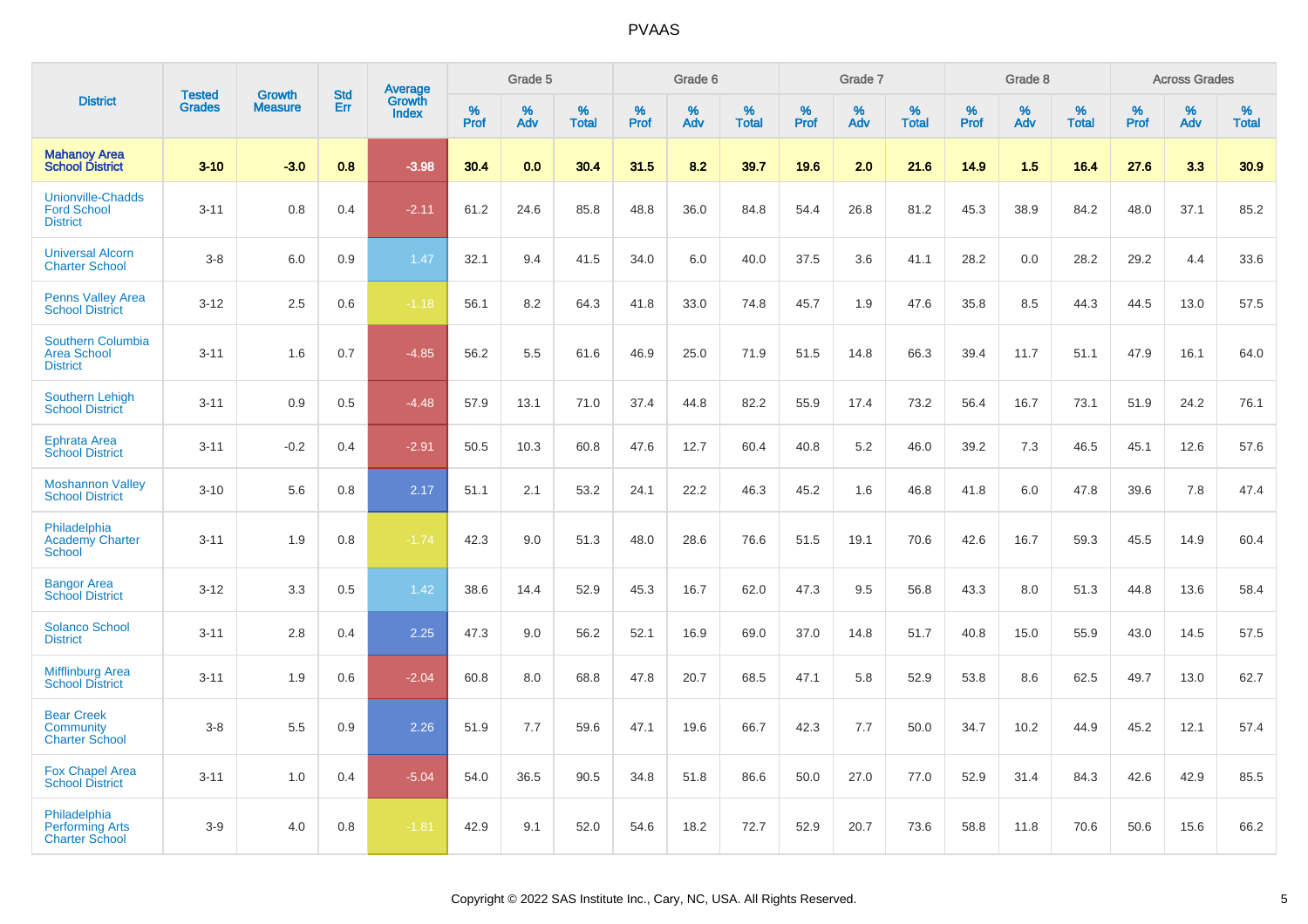|                                                             |                                |                                 | <b>Std</b> | Average                |              | Grade 5     |                      |                     | Grade 6     |                      |              | Grade 7     |                      |              | Grade 8     |                      |                     | <b>Across Grades</b> |                      |
|-------------------------------------------------------------|--------------------------------|---------------------------------|------------|------------------------|--------------|-------------|----------------------|---------------------|-------------|----------------------|--------------|-------------|----------------------|--------------|-------------|----------------------|---------------------|----------------------|----------------------|
| <b>District</b>                                             | <b>Tested</b><br><b>Grades</b> | <b>Growth</b><br><b>Measure</b> | Err        | Growth<br><b>Index</b> | $\%$<br>Prof | $\%$<br>Adv | $\%$<br><b>Total</b> | $\%$<br><b>Prof</b> | $\%$<br>Adv | $\%$<br><b>Total</b> | $\%$<br>Prof | $\%$<br>Adv | $\%$<br><b>Total</b> | $\%$<br>Prof | $\%$<br>Adv | $\%$<br><b>Total</b> | $\%$<br><b>Prof</b> | $\%$<br>Adv          | $\%$<br><b>Total</b> |
| <b>Mahanoy Area</b><br><b>School District</b>               | $3 - 10$                       | $-3.0$                          | 0.8        | $-3.98$                | 30.4         | 0.0         | 30.4                 | 31.5                | 8.2         | 39.7                 | 19.6         | 2.0         | 21.6                 | 14.9         | 1.5         | 16.4                 | 27.6                | 3.3                  | 30.9                 |
| <b>Universal Institute</b><br><b>Charter School</b>         | $3 - 8$                        | 2.4                             | 0.7        | $-1.60$                | 20.3         | 0.0         | 20.3                 | 21.9                | 1.4         | 23.3                 | 28.6         | 0.0         | 28.6                 | 35.2         | 3.4         | 38.6                 | 26.8                | 1.5                  | 28.3                 |
| <b>Warwick School</b><br><b>District</b>                    | $3 - 11$                       | 0.0                             | 0.4        | $-4.21$                | 49.6         | 5.9         | 55.6                 | 39.4                | 26.3        | 65.7                 | 46.2         | 8.0         | 54.2                 | 50.3         | 9.6         | 59.9                 | 45.6                | 12.6                 | 58.2                 |
| <b>Central Columbia</b><br><b>School District</b>           | $3 - 12$                       | 3.0                             | 0.5        | 0.57                   | 58.7         | 17.3        | 76.0                 | 32.1                | 33.6        | 65.7                 | 56.3         | 16.9        | 73.2                 | 53.8         | 24.1        | 77.9                 | 48.9                | 24.7                 | 73.6                 |
| <b>Dubois Area</b><br><b>School District</b>                | $3 - 11$                       | $-0.6$                          | 0.4        | $-4.44$                | 47.0         | 5.7         | 52.6                 | 39.4                | 17.4        | 56.8                 | 43.4         | 8.5         | 51.8                 | 36.6         | 8.8         | 45.4                 | 42.2                | 13.1                 | 55.3                 |
| <b>Hermitage School</b><br><b>District</b>                  | $3 - 12$                       | 2.9                             | 0.5        | 0.15                   | 52.9         | 7.9         | 60.7                 | 33.3                | 40.3        | 73.6                 | 50.4         | 24.5        | 74.8                 | 51.0         | 19.3        | 70.3                 | 47.0                | 22.0                 | 69.0                 |
| <b>Chester</b><br><b>Community</b><br><b>Charter School</b> | $3 - 8$                        | 3.8                             | 0.6        | 1.83                   | 15.7         | 0.8         | 16.4                 | 11.9                | 1.8         | 13.8                 | 15.2         | 1.0         | 16.2                 | 14.8         | 0.0         | 14.8                 | 13.2                | 0.7                  | 13.9                 |
| <b>Ad Prima Charter</b><br><b>School</b>                    | $3 - 8$                        | 2.7                             | 0.8        | $-2.46$                | 25.9         | 1.8         | 27.8                 | 34.7                | 16.3        | 51.0                 | 36.1         | 3.3         | 39.3                 | 27.4         | 4.8         | 32.3                 | 33.2                | 4.8                  | 38.1                 |
| <b>Juniata County</b><br><b>School District</b>             | $3 - 12$                       | 2.7                             | 0.5        | 1.00                   | 42.6         | 3.0         | 45.6                 | 31.9                | 6.2         | 38.1                 | 36.6         | 5.5         | 42.1                 | 36.5         | 8.4         | 44.9                 | 36.0                | 7.7                  | 43.7                 |
| <b>Greencastle-Antrim</b><br><b>School District</b>         | $3 - 11$                       | 2.7                             | 0.4        | 1.86                   | 46.3         | 16.4        | 62.7                 | 41.0                | 28.2        | 69.2                 | 45.4         | 20.7        | 66.1                 | 51.7         | 14.7        | 66.4                 | 44.6                | 20.8                 | 65.4                 |
| <b>Athens Area</b><br><b>School District</b>                | $3 - 11$                       | 3.5                             | 0.6        | 0.71                   | 57.1         | 10.7        | 67.9                 | 39.6                | 18.7        | 58.2                 | 56.9         | 5.1         | 62.0                 | 45.3         | 7.2         | 52.5                 | 45.8                | 12.8                 | 58.6                 |
| <b>Jersey Shore Area</b><br><b>School District</b>          | $3 - 11$                       | 1.7                             | 0.5        | $-5.21$                | 47.6         | 8.3         | 56.0                 | 45.6                | 24.8        | 70.4                 | 46.3         | 8.0         | 54.3                 | 39.6         | 7.7         | 47.2                 | 45.3                | 13.4                 | 58.7                 |
| <b>Penn Manor</b><br><b>School District</b>                 | $3 - 11$                       | 2.1                             | 0.3        | 0.82                   | 53.4         | 10.5        | 63.8                 | 46.5                | 23.0        | 69.5                 | 48.2         | 16.2        | 64.4                 | 43.7         | 15.4        | 59.1                 | 46.8                | 18.7                 | 65.6                 |
| <b>Brockway Area</b><br><b>School District</b>              | $3 - 11$                       | 4.2                             | 0.7        | 1.96                   | 61.5         | 14.1        | 75.6                 | 40.6                | 34.8        | 75.4                 | 44.4         | 9.9         | 54.3                 | 50.0         | 9.7         | 59.7                 | 46.6                | 17.4                 | 64.0                 |
| <b>Warrior Run</b><br><b>School District</b>                | $3 - 11$                       | 2.6                             | 0.6        | $-2.96$                | 48.0         | 6.5         | 54.6                 | 42.2                | 19.3        | 61.5                 | 46.3         | 15.7        | 62.0                 | 42.2         | 10.0        | 52.2                 | 43.0                | 12.6                 | 55.6                 |
| <b>Richland School</b><br><b>District</b>                   | $3 - 11$                       | 3.6                             | 0.6        | $-0.07$                | 51.5         | 18.4        | 69.9                 | 54.7                | 20.0        | 74.7                 | 51.6         | 14.1        | 65.6                 | 53.8         | 15.1        | 68.9                 | 51.0                | 18.8                 | 69.8                 |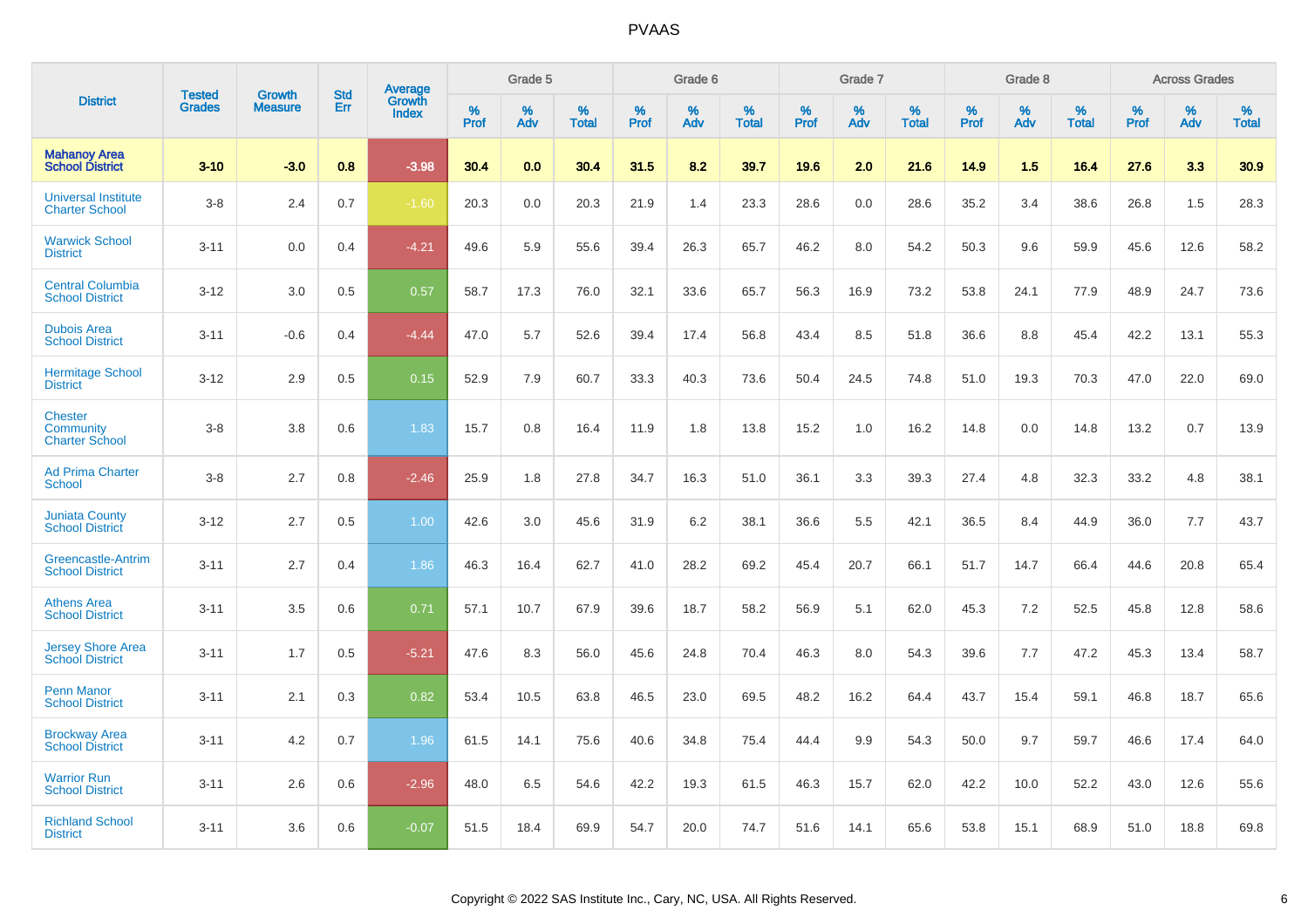|                                                  | <b>Tested</b> | <b>Growth</b>  | <b>Std</b> |                                   |              | Grade 5     |                   |              | Grade 6     |                   |              | Grade 7     |                   |              | Grade 8  |                   |              | <b>Across Grades</b> |                   |
|--------------------------------------------------|---------------|----------------|------------|-----------------------------------|--------------|-------------|-------------------|--------------|-------------|-------------------|--------------|-------------|-------------------|--------------|----------|-------------------|--------------|----------------------|-------------------|
| <b>District</b>                                  | <b>Grades</b> | <b>Measure</b> | Err        | <b>Average</b><br>Growth<br>Index | $\%$<br>Prof | $\%$<br>Adv | %<br><b>Total</b> | $\%$<br>Prof | $\%$<br>Adv | %<br><b>Total</b> | $\%$<br>Prof | $\%$<br>Adv | %<br><b>Total</b> | $\%$<br>Prof | %<br>Adv | %<br><b>Total</b> | $\%$<br>Prof | $\%$<br>Adv          | %<br><b>Total</b> |
| <b>Mahanoy Area</b><br><b>School District</b>    | $3 - 10$      | $-3.0$         | 0.8        | $-3.98$                           | 30.4         | 0.0         | 30.4              | 31.5         | 8.2         | 39.7              | 19.6         | 2.0         | 21.6              | 14.9         | 1.5      | 16.4              | 27.6         | 3.3                  | 30.9              |
| <b>Sayre Area School</b><br><b>District</b>      | $3 - 11$      | 4.2            | 0.8        | $-2.23$                           | 32.8         | 4.9         | 37.7              | 51.8         | 19.8        | 71.6              | 47.6         | 8.3         | 56.0              | 39.0         | 4.9      | 43.9              | 44.6         | 10.7                 | 55.4              |
| <b>Derry Township</b><br><b>School District</b>  | $3 - 10$      | $-1.3$         | 1.3        | $-4.40$                           | 57.1         | 20.9        | 78.0              | 38.2         | 44.1        | 82.4              | 66.7         | 20.8        | 87.5              | 46.7         | 53.3     | 100.0             | 49.1         | 29.0                 | 78.2              |
| <b>Huntingdon Area</b><br><b>School District</b> | $3 - 11$      | 1.8            | 0.6        | $-3.99$                           | 41.6         | 3.5         | 45.1              | 33.0         | 11.9        | 44.9              | 34.5         | 7.9         | 42.4              | 34.9         | 7.1      | 42.1              | 37.2         | 10.0                 | 47.2              |
| <b>Gettysburg Area</b><br><b>School District</b> | $3 - 11$      | 2.5            | 0.4        | 1.99                              | 52.6         | 9.8         | 62.3              | 42.6         | 22.5        | 65.1              | 48.1         | 11.6        | 59.7              | 44.9         | 10.3     | 55.1              | 45.0         | 16.0                 | 61.0              |
| <b>Carlisle Area</b><br><b>School District</b>   | $3 - 11$      | 1.8            | 0.4        | $-1.81$                           | 40.6         | 13.9        | 54.4              | 38.1         | 20.2        | 58.2              | 42.0         | 13.0        | 55.0              | 42.1         | 10.7     | 52.8              | 40.4         | 15.3                 | 55.7              |
| <b>Wayne Highlands</b><br><b>School District</b> | $3 - 11$      | 2.9            | 0.5        | 1.22                              | 54.3         | 11.4        | 65.7              | 49.3         | 20.3        | 69.6              | 46.4         | 19.6        | 66.1              | 49.7         | 14.1     | 63.8              | 47.2         | 17.9                 | 65.1              |
| <b>Milton Area School</b><br><b>District</b>     | $3 - 11$      | 3.2            | 0.6        | 0.69                              | 51.7         | 5.8         | 57.5              | 40.3         | 12.4        | 52.7              | 48.9         | 13.3        | 62.2              | 40.9         | 16.5     | 57.5              | 42.3         | 13.0                 | 55.3              |
| <b>Northern Tioga</b><br><b>School District</b>  | $3 - 12$      | 3.0            | 0.5        | 1.88                              | 45.2         | 2.6         | 47.7              | 48.2         | 9.8         | 58.0              | 41.7         | 7.0         | 48.7              | 51.2         | 8.4      | 59.5              | 44.8         | 9.6                  | 54.4              |
| <b>Greenwood School</b><br><b>District</b>       | $3 - 11$      | 4.5            | 0.8        | $-0.83$                           | 51.5         | 3.0         | 54.6              | 45.3         | 28.3        | 73.6              | 43.6         | 9.1         | 52.7              | 51.8         | 31.5     | 83.3              | 47.9         | 19.4                 | 67.3              |
| John B. Stetson<br><b>Charter School</b>         | $5 - 8$       | 3.5            | 0.6        | 1.73                              | 4.5          | 0.0         | 4.5               | 6.4          | 0.0         | 6.4               | 10.2         | 0.0         | 10.2              | 10.5         | 1.6      | 12.1              | 8.5          | 0.5                  | 8.9               |
| <b>Beaver Area</b><br><b>School District</b>     | $3 - 10$      | $-1.0$         | 0.6        | $-4.92$                           | 56.2         | 21.5        | 77.7              | 40.0         | 48.3        | 88.3              | 65.5         | 12.9        | 78.4              | 53.6         | 16.1     | 69.6              | 50.4         | 29.6                 | 79.9              |
| <b>Upper Dublin</b><br><b>School District</b>    | $3 - 12$      | 2.0            | 0.4        | $-0.38$                           | 62.0         | 16.3        | 78.3              | 45.4         | 34.4        | 79.8              | 59.5         | 20.0        | 79.5              | 55.3         | 21.9     | 77.2              | 51.4         | 27.8                 | 79.3              |
| <b>Red Lion Area</b><br><b>School District</b>   | $3 - 11$      | 0.6            | 0.4        | $-3.42$                           | 46.1         | 2.7         | 48.8              | 38.1         | 15.8        | 54.0              | 41.4         | 10.4        | 51.9              | 38.8         | 7.5      | 46.3              | 40.6         | 9.4                  | 50.0              |
| <b>Twin Valley School</b><br><b>District</b>     | $3 - 12$      | 2.3            | 0.5        | $-1.85$                           | 50.9         | 8.9         | 59.8              | 41.4         | 26.0        | 67.3              | 39.6         | 19.3        | 58.9              | 54.2         | 16.1     | 70.2              | 45.6         | 20.6                 | 66.2              |
| <b>Midd-West School</b><br><b>District</b>       | $3 - 11$      | 1.2            | 0.6        | $-2.83$                           | 52.2         | 3.0         | 55.2              | 42.5         | 9.7         | 52.2              | 51.0         | 5.1         | 56.1              | 48.8         | 8.0      | 56.8              | 46.3         | 8.6                  | 55.0              |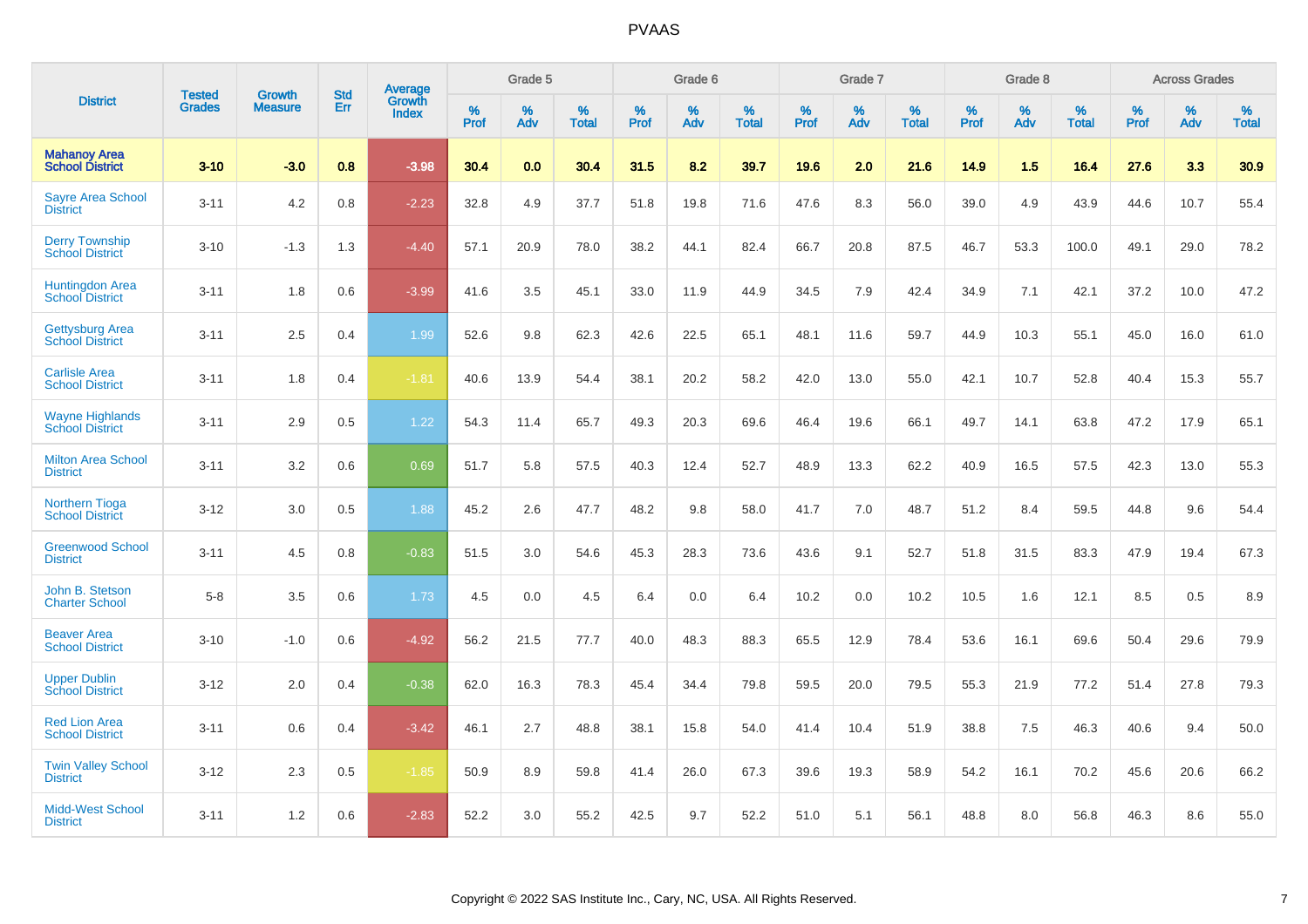|                                                                 | <b>Tested</b> | <b>Growth</b>  | <b>Std</b> | <b>Average</b>         |              | Grade 5  |                   |              | Grade 6  |                   |              | Grade 7  |                   |              | Grade 8  |                   |              | <b>Across Grades</b> |                   |
|-----------------------------------------------------------------|---------------|----------------|------------|------------------------|--------------|----------|-------------------|--------------|----------|-------------------|--------------|----------|-------------------|--------------|----------|-------------------|--------------|----------------------|-------------------|
| <b>District</b>                                                 | <b>Grades</b> | <b>Measure</b> | Err        | Growth<br><b>Index</b> | $\%$<br>Prof | %<br>Adv | %<br><b>Total</b> | $\%$<br>Prof | %<br>Adv | %<br><b>Total</b> | $\%$<br>Prof | %<br>Adv | %<br><b>Total</b> | $\%$<br>Prof | %<br>Adv | %<br><b>Total</b> | $\%$<br>Prof | %<br>Adv             | %<br><b>Total</b> |
| <b>Mahanoy Area</b><br><b>School District</b>                   | $3 - 10$      | $-3.0$         | 0.8        | $-3.98$                | 30.4         | 0.0      | 30.4              | 31.5         | 8.2      | 39.7              | 19.6         | 2.0      | 21.6              | 14.9         | 1.5      | 16.4              | 27.6         | 3.3                  | 30.9              |
| <b>Upper Perkiomen</b><br><b>School District</b>                | $3 - 11$      | 0.7            | 0.4        | $-1.43$                | 50.2         | 3.0      | 53.2              | 45.7         | 12.0     | 57.7              | 48.7         | 11.5     | 60.2              | 46.0         | 12.4     | 58.4              | 45.9         | 9.5                  | 55.3              |
| <b>Butler Area School</b><br><b>District</b>                    | $3 - 11$      | 0.3            | 0.3        | $-4.92$                | 49.8         | 12.2     | 61.9              | 43.8         | 18.2     | 62.0              | 44.4         | 9.3      | 53.8              | 47.9         | 8.0      | 55.9              | 46.0         | 14.0                 | 60.0              |
| <b>West Allegheny</b><br><b>School District</b>                 | $3 - 12$      | 0.3            | 0.4        | $-4.74$                | 60.9         | 19.8     | 80.6              | 44.4         | 28.3     | 72.6              | 56.6         | 17.0     | 73.6              | 50.7         | 12.1     | 62.8              | 50.7         | 26.1                 | 76.8              |
| <b>Bucks County</b><br><b>Montessori Charter</b><br>School      | $3-6$         | 10.3           | 1.9        | 3.15                   | 64.5         | 19.4     | 83.9              | 35.7         | 57.1     | 92.9              |              |          |                   |              |          |                   | 51.1         | 35.1                 | 86.2              |
| <b>Wyalusing Area</b><br><b>School District</b>                 | $3 - 12$      | 1.0            | 0.7        | $-4.53$                | 36.1         | 2.4      | 38.6              | 43.1         | 13.7     | 56.9              | 43.5         | 12.0     | 55.4              | 36.8         | 3.8      | 40.6              | 39.8         | 9.9                  | 49.6              |
| <b>Millville Area</b><br><b>School District</b>                 | $3 - 12$      | 5.0            | 1.0        | 0.14                   | 63.8         | 2.1      | 66.0              | 43.4         | 22.6     | 66.0              | 44.4         | 13.3     | 57.8              | 52.6         | 10.5     | 63.2              | 50.2         | 13.2                 | 63.4              |
| <b>Delaware Valley</b><br><b>School District</b>                | $3 - 11$      | 1.2            | 0.4        | $-1.72$                | 55.0         | 9.2      | 64.3              | 46.5         | 15.6     | 62.1              | 50.6         | 14.8     | 65.4              | 44.7         | 16.5     | 61.2              | 48.8         | 17.1                 | 65.9              |
| <b>Belmont Charter</b><br><b>School</b>                         | $3 - 10$      | 2.8            | 0.9        | $-2.19$                | 10.2         | 0.0      | 10.2              | 25.5         | 2.0      | 27.4              | 22.9         | 0.0      | 22.9              | 28.0         | 0.0      | 28.0              | 18.0         | 1.9                  | 19.9              |
| <b>Otto-Eldred School</b><br><b>District</b>                    | $3 - 11$      | 5.1            | 1.0        | 1.12                   | 57.1         | 9.5      | 66.7              | 47.5         | 15.0     | 62.5              | 42.2         | 11.1     | 53.3              | 35.4         | 12.5     | 47.9              | 43.8         | 11.1                 | 54.9              |
| <b>Towanda Area</b><br><b>School District</b>                   | $3 - 11$      | 0.7            | 0.6        | $-2.19$                | 40.8         | 6.7      | 47.5              | 36.4         | 19.6     | 56.1              | 37.3         | 5.9      | 43.2              | 40.5         | 7.8      | 48.3              | 36.0         | 10.8                 | 46.7              |
| <b>Pennsbury School</b><br><b>District</b>                      | $3 - 11$      | 0.6            | 0.3        | $-2.67$                | 56.7         | 12.6     | 69.3              | 48.5         | 21.9     | 70.3              | 52.0         | 14.7     | 66.7              | 49.3         | 18.0     | 67.3              | 49.0         | 20.2                 | 69.1              |
| <b>Southern York</b><br><b>County School</b><br><b>District</b> | $3 - 11$      | $-0.7$         | 0.5        | $-5.06$                | 44.0         | 5.1      | 49.0              | 50.6         | 24.4     | 75.0              | 42.2         | 9.2      | 51.5              | 49.2         | 8.5      | 57.7              | 44.9         | 13.5                 | 58.4              |
| <b>Mercer Area</b><br><b>School District</b>                    | $3 - 11$      | 1.5            | 0.8        | $-2.57$                | 56.9         | 1.7      | 58.6              | 31.3         | 35.8     | 67.2              | 46.8         | 14.3     | 61.0              | 61.3         | 8.0      | 69.3              | 46.7         | 16.6                 | 63.3              |
| <b>Hollidaysburg Area</b><br><b>School District</b>             | $3 - 11$      | 1.1            | 0.4        | $-5.69$                | 54.2         | 10.2     | 64.4              | 40.4         | 26.5     | 67.0              | 47.0         | 17.2     | 64.2              | 45.4         | 11.8     | 57.2              | 45.9         | 17.3                 | 63.2              |
| <b>Penn-Delco School</b><br><b>District</b>                     | $3 - 11$      | 1.3            | 0.4        | $-2.22$                | 51.9         | 12.9     | 64.7              | 40.8         | 17.9     | 58.7              | 48.7         | 16.8     | 65.4              | 45.6         | 6.2      | 51.8              | 46.1         | 12.9                 | 59.0              |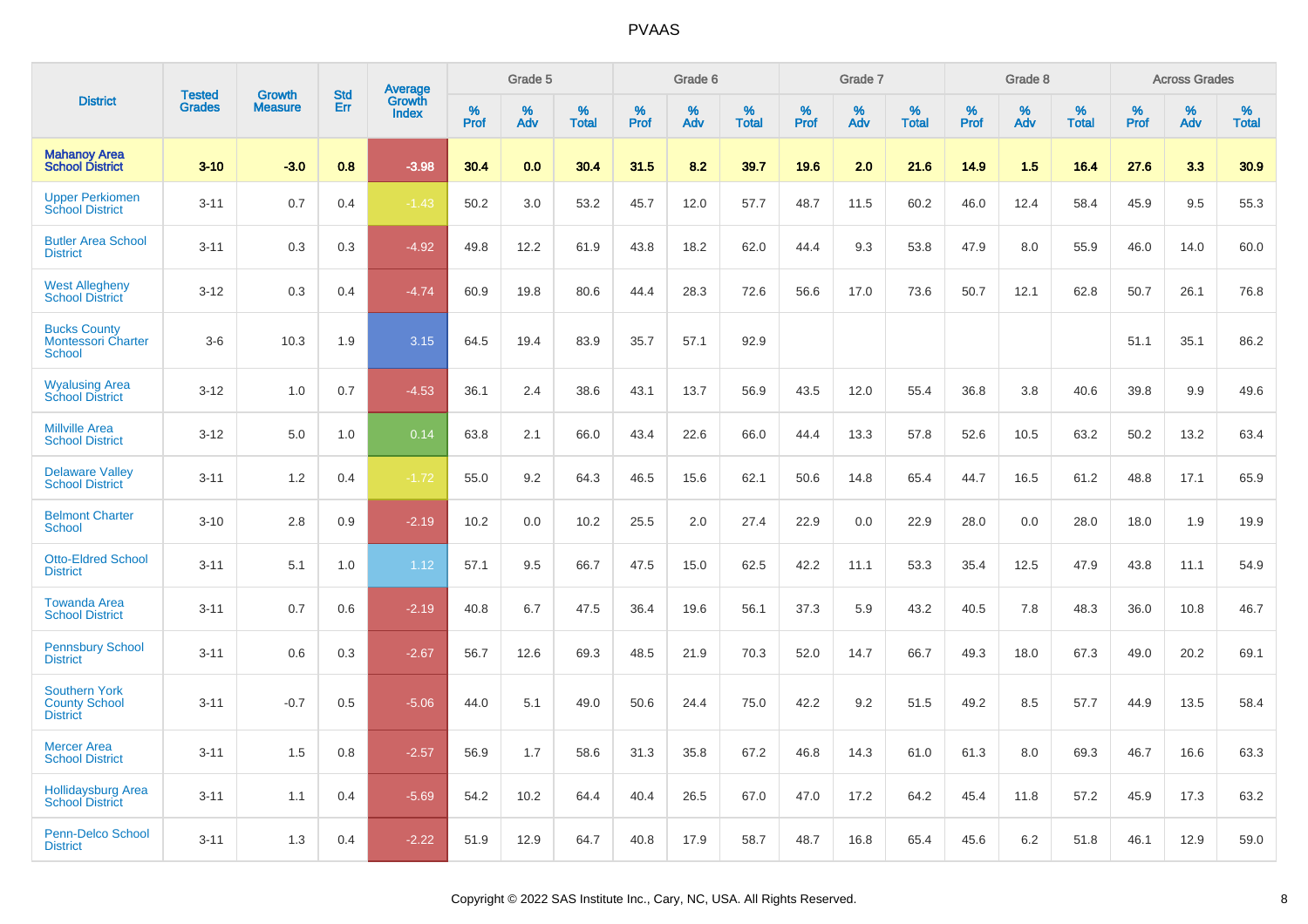|                                                             | <b>Tested</b> | <b>Growth</b>  | <b>Std</b> | <b>Average</b>         |           | Grade 5  |                   |           | Grade 6  |                   |           | Grade 7  |                   |           | Grade 8  |                   |           | <b>Across Grades</b> |                   |
|-------------------------------------------------------------|---------------|----------------|------------|------------------------|-----------|----------|-------------------|-----------|----------|-------------------|-----------|----------|-------------------|-----------|----------|-------------------|-----------|----------------------|-------------------|
| <b>District</b>                                             | <b>Grades</b> | <b>Measure</b> | Err        | Growth<br><b>Index</b> | %<br>Prof | %<br>Adv | %<br><b>Total</b> | %<br>Prof | %<br>Adv | %<br><b>Total</b> | %<br>Prof | %<br>Adv | %<br><b>Total</b> | %<br>Prof | %<br>Adv | %<br><b>Total</b> | %<br>Prof | %<br>Adv             | %<br><b>Total</b> |
| <b>Mahanoy Area</b><br><b>School District</b>               | $3 - 10$      | $-3.0$         | 0.8        | $-3.98$                | 30.4      | 0.0      | 30.4              | 31.5      | 8.2      | 39.7              | 19.6      | 2.0      | 21.6              | 14.9      | 1.5      | 16.4              | 27.6      | 3.3                  | 30.9              |
| <b>Universal Vare</b><br><b>Charter School</b>              | $6 - 8$       | 6.8            | 1.3        | 2.67                   |           |          |                   | 11.8      | 17.6     | 29.4              | 16.7      | 0.0      | 16.7              | 28.6      | 1.6      | 30.2              | 22.7      | 3.6                  | 26.4              |
| <b>Universal Daroff</b><br><b>Charter School</b>            | $3 - 8$       | 4.3            | 0.8        | 1.13                   | 14.5      | 0.0      | 14.5              | 20.4      | 1.8      | 22.2              | 12.5      | 2.1      | 14.6              | 21.8      | 0.0      | 21.8              | 15.2      | 1.3                  | 16.5              |
| <b>Kennett</b><br>Consolidated<br><b>School District</b>    | $3 - 11$      | 1.3            | 0.4        | $-1.36$                | 47.8      | 15.1     | 62.9              | 35.8      | 24.1     | 59.9              | 44.2      | 15.1     | 59.4              | 45.0      | 5.7      | 50.7              | 40.9      | 17.5                 | 58.4              |
| <b>Cambria Heights</b><br><b>School District</b>            | $3 - 10$      | 1.6            | 0.6        | $-2.34$                | 62.9      | 5.6      | 68.5              | 42.6      | 24.8     | 67.3              | 51.0      | 5.2      | 56.2              | 48.2      | 13.4     | 61.6              | 49.1      | 11.7                 | 60.8              |
| Elizabethtown<br><b>Area School</b><br><b>District</b>      | $3 - 12$      | $-0.8$         | 0.4        | $-6.77$                | 51.7      | 12.8     | 64.5              | 38.8      | 26.9     | 65.8              | 46.4      | 4.7      | 51.2              | 44.1      | 10.0     | 54.2              | 44.6      | 17.9                 | 62.5              |
| <b>Reading School</b><br><b>District</b>                    | $3 - 11$      | 1.5            | 0.4        | $-2.28$                | 14.9      | 0.5      | 15.4              | 15.2      | 2.2      | 17.4              | 16.6      | 1.3      | 17.9              | 16.7      | 0.4      | 17.0              | 16.0      | 1.2                  | 17.2              |
| <b>Moon Area School</b><br><b>District</b>                  | $3 - 11$      | $-0.1$         | 0.4        | $-6.46$                | 57.7      | 16.7     | 74.4              | 49.6      | 19.3     | 68.9              | 51.6      | 10.8     | 62.4              | 52.0      | 17.4     | 69.4              | 51.5      | 19.8                 | 71.3              |
| <b>Discovery Charter</b><br><b>School</b>                   | $3 - 8$       | 4.6            | 0.9        | 0.34                   | 36.4      | 2.3      | 38.6              | 27.3      | 9.1      | 36.4              | 35.6      | 3.4      | 39.0              | 45.7      | 5.7      | 51.4              | 29.8      | 3.4                  | 33.2              |
| <b>Franklin Regional</b><br><b>School District</b>          | $3 - 11$      | 1.8            | 0.4        | $-0.30$                | 51.5      | 28.2     | 79.7              | 36.5      | 42.3     | 78.8              | 55.2      | 18.9     | 74.1              | 46.1      | 16.8     | 62.8              | 47.8      | 29.9                 | 77.6              |
| <b>Quaker Valley</b><br><b>School District</b>              | $3 - 11$      | 2.7            | 0.6        | 1.67                   | 56.0      | 24.1     | 80.1              | 33.6      | 45.4     | 79.0              | 53.5      | 25.7     | 79.2              | 57.6      | 23.5     | 81.1              | 47.9      | 33.9                 | 81.8              |
| <b>Keystone Central</b><br><b>School District</b>           | $3 - 11$      | 1.9            | 0.4        | 0.62                   | 36.0      | 3.6      | 39.7              | 38.1      | 13.8     | 52.0              | 33.4      | 4.4      | 37.8              | 37.3      | 3.6      | 40.9              | 36.9      | 7.7                  | 44.6              |
| Lake-Lehman<br><b>School District</b>                       | $3 - 11$      | 2.0            | 0.6        | $-1.92$                | 46.8      | 4.5      | 51.4              | 42.9      | 10.5     | 53.3              | 53.0      | 9.6      | 62.6              | 52.2      | 8.7      | 60.9              | 48.7      | 10.4                 | 59.1              |
| <b>Danville Area</b><br><b>School District</b>              | $3 - 11$      | 2.1            | 0.5        | $-1.17$                | 56.7      | 16.6     | 73.2              | 41.0      | 27.1     | 68.1              | 52.9      | 20.3     | 73.2              | 43.3      | 21.7     | 65.0              | 46.6      | 21.7                 | 68.3              |
| <b>Esperanza</b><br><b>Academy Charter</b><br><b>School</b> | $4 - 11$      | 1.2            | 0.5        | $-2.91$                |           |          |                   | 17.4      | 0.5      | 17.9              | 22.3      | 1.4      | 23.6              | 18.9      | 0.5      | 19.4              | 19.0      | 0.9                  | 19.9              |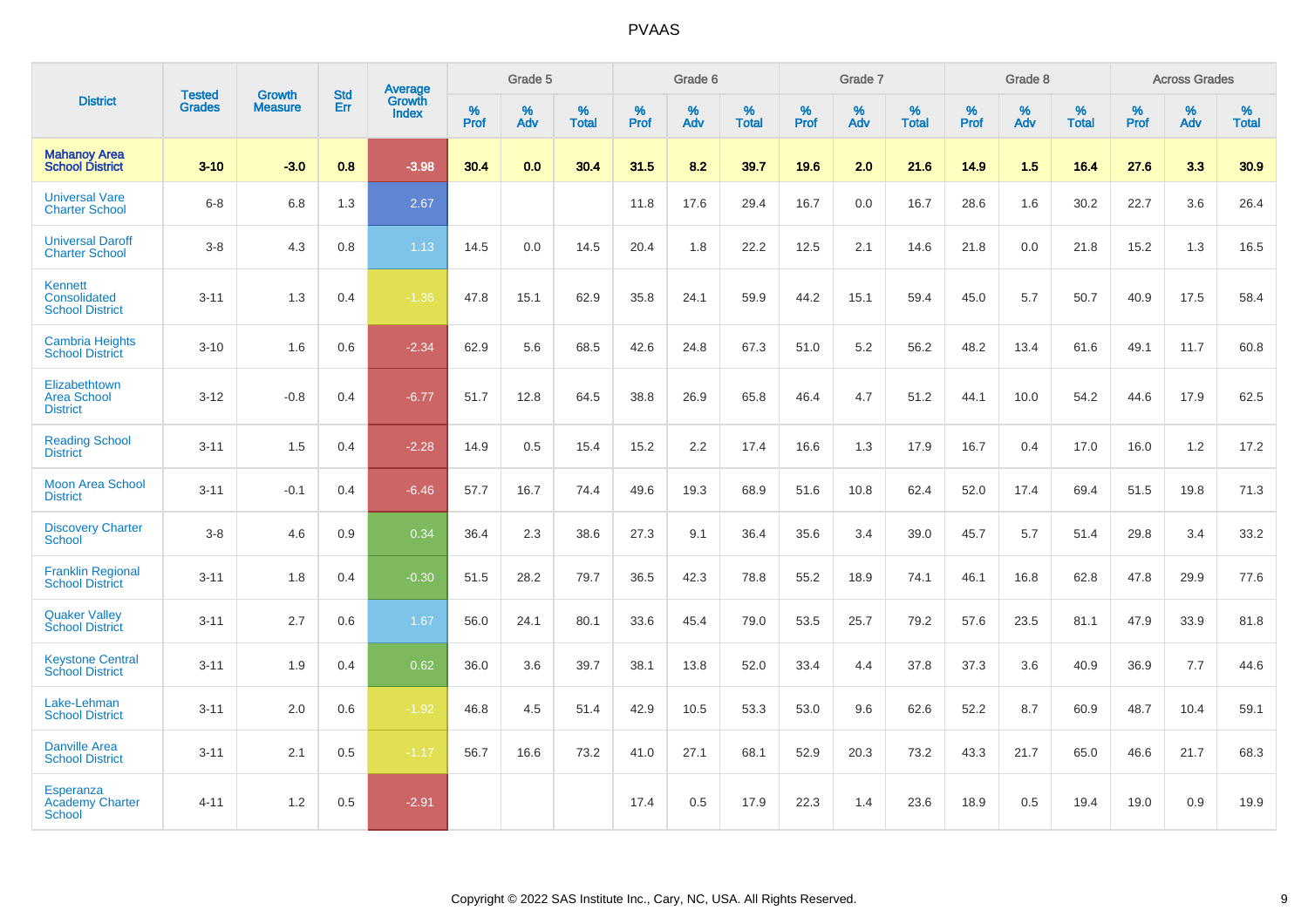|                                                                   |                                |                                 | <b>Std</b> | Average                |              | Grade 5  |                   |              | Grade 6  |                   |              | Grade 7  |                   |           | Grade 8  |                   |                     | <b>Across Grades</b> |                   |
|-------------------------------------------------------------------|--------------------------------|---------------------------------|------------|------------------------|--------------|----------|-------------------|--------------|----------|-------------------|--------------|----------|-------------------|-----------|----------|-------------------|---------------------|----------------------|-------------------|
| <b>District</b>                                                   | <b>Tested</b><br><b>Grades</b> | <b>Growth</b><br><b>Measure</b> | Err        | Growth<br><b>Index</b> | $\%$<br>Prof | %<br>Adv | %<br><b>Total</b> | $\%$<br>Prof | %<br>Adv | %<br><b>Total</b> | $\%$<br>Prof | %<br>Adv | %<br><b>Total</b> | %<br>Prof | %<br>Adv | %<br><b>Total</b> | $\%$<br><b>Prof</b> | $\%$<br>Adv          | %<br><b>Total</b> |
| <b>Mahanoy Area</b><br><b>School District</b>                     | $3 - 10$                       | $-3.0$                          | 0.8        | $-3.98$                | 30.4         | 0.0      | 30.4              | 31.5         | 8.2      | 39.7              | 19.6         | 2.0      | 21.6              | 14.9      | 1.5      | 16.4              | 27.6                | 3.3                  | 30.9              |
| <b>Oxford Area</b><br><b>School District</b>                      | $3 - 11$                       | $-1.2$                          | 0.4        | $-9.53$                | 43.9         | 6.1      | 50.0              | 41.5         | 17.6     | 59.0              | 44.6         | 7.0      | 51.6              | 30.2      | 3.9      | 34.2              | 39.6                | 10.3                 | 49.9              |
| <b>Wattsburg Area</b><br><b>School District</b>                   | $3 - 11$                       | 3.0                             | 0.6        | 0.15                   | 48.9         | 9.1      | 58.0              | 52.1         | 18.1     | 70.2              | 46.2         | 13.2     | 59.3              | 60.8      | 5.9      | 66.7              | 48.4                | 12.4                 | 60.8              |
| <b>Williamsport Area</b><br><b>School District</b>                | $3 - 11$                       | $-1.3$                          | 0.4        | $-6.70$                | 46.8         | 4.8      | 51.6              | 43.8         | 8.8      | 52.5              | 34.6         | 4.8      | 39.4              | 26.0      | 5.8      | 31.8              | 37.7                | 8.5                  | 46.2              |
| Mt Lebanon<br><b>School District</b>                              | $3 - 11$                       | 0.4                             | 0.4        | $-1.43$                | 60.1         | 27.2     | 87.2              | 39.7         | 50.2     | 89.8              | 46.8         | 35.3     | 82.2              | 52.4      | 35.7     | 88.1              | 48.2                | 38.9                 | 87.0              |
| <b>Somerset Area</b><br><b>School District</b>                    | $3 - 11$                       | 0.7                             | 0.6        | $-3.09$                | 48.3         | 5.8      | 54.2              | 42.4         | 28.8     | 71.2              | 46.7         | 17.5     | 64.2              | 52.5      | 12.8     | 65.2              | 45.3                | 16.7                 | 62.0              |
| <b>Hanover Public</b><br><b>School District</b>                   | $3 - 11$                       | 1.6                             | 0.6        | $-3.85$                | 40.6         | 3.0      | 43.6              | 42.4         | 9.4      | 51.8              | 45.4         | 6.2      | 51.5              | 38.7      | 7.3      | 46.0              | 42.0                | 12.7                 | 54.7              |
| <b>Keystone School</b><br><b>District</b>                         | $3 - 11$                       | 0.8                             | 0.8        | $-2.41$                | 49.2         | 26.9     | 76.1              | 50.0         | 17.3     | 67.3              | 50.0         | 16.2     | 66.2              | 46.8      | 9.7      | 56.4              | 46.5                | 21.0                 | 67.5              |
| Oil City Area<br><b>School District</b>                           | $3 - 11$                       | 2.6                             | 0.6        | 0.83                   | 47.2         | 2.8      | 50.0              | 41.1         | 9.7      | 50.8              | 32.8         | 4.7      | 37.5              | 42.0      | 7.6      | 49.6              | 39.2                | 7.8                  | 47.0              |
| <b>Avella Area School</b><br><b>District</b>                      | $3 - 12$                       | 2.7                             | 1.1        | $-3.10$                | 42.5         | 2.5      | 45.0              | 42.4         | 18.2     | 60.6              | 60.0         | 5.7      | 65.7              | 63.0      | 18.5     | 81.5              | 46.7                | 12.6                 | 59.3              |
| <b>Colonial School</b><br><b>District</b>                         | $3 - 11$                       | 0.7                             | 0.4        | $-2.40$                | 55.2         | 20.3     | 75.4              | 43.0         | 38.9     | 81.8              | 49.7         | 19.2     | 68.9              | 52.2      | 17.0     | 69.2              | 47.2                | 26.2                 | 73.5              |
| Pennsylvania<br><b>Distance Learning</b><br><b>Charter School</b> | $3 - 12$                       | 0.0                             | 0.7        | $-3.71$                | 30.3         | 0.0      | 30.3              | 16.2         | 4.0      | 20.3              | 25.6         | 1.2      | 26.7              | 33.3      | 2.3      | 35.6              | 25.8                | 3.0                  | 28.8              |
| <b>Universal</b><br><b>Creighton Charter</b><br>School            | $3 - 8$                        | $-0.0$                          | 0.7        | $-3.71$                | 31.0         | 2.4      | 33.3              | 25.6         | 2.3      | 27.9              | 15.4         | 4.6      | 20.0              | 34.9      | 5.8      | 40.7              | 28.8                | 4.7                  | 33.5              |
| <b>Freire Charter</b><br>School                                   | $5 - 11$                       | 1.6                             | 0.7        | $-0.46$                | 17.5         | 0.0      | 17.5              | 31.4         | 1.4      | 32.9              | 28.3         | 2.0      | 30.3              | 33.6      | 3.7      | 37.4              | 27.6                | 1.9                  | 29.5              |
| <b>Tussey Mountain</b><br><b>School District</b>                  | $3 - 12$                       | 1.8                             | 0.8        | $-0.68$                | 44.8         | 3.4      | 48.3              | 46.3         | 8.5      | 54.9              | 45.2         | 0.0      | 45.2              | 47.2      | 2.8      | 50.0              | 40.7                | 6.3                  | 47.0              |
| <b>Kane Area School</b><br><b>District</b>                        | $3 - 10$                       | 3.4                             | 0.7        | 0.64                   | 40.8         | 19.7     | 60.6              | 40.6         | 15.6     | 56.2              | 50.8         | 6.0      | 56.7              | 50.0      | 9.8      | 59.8              | 44.4                | 10.2                 | 54.6              |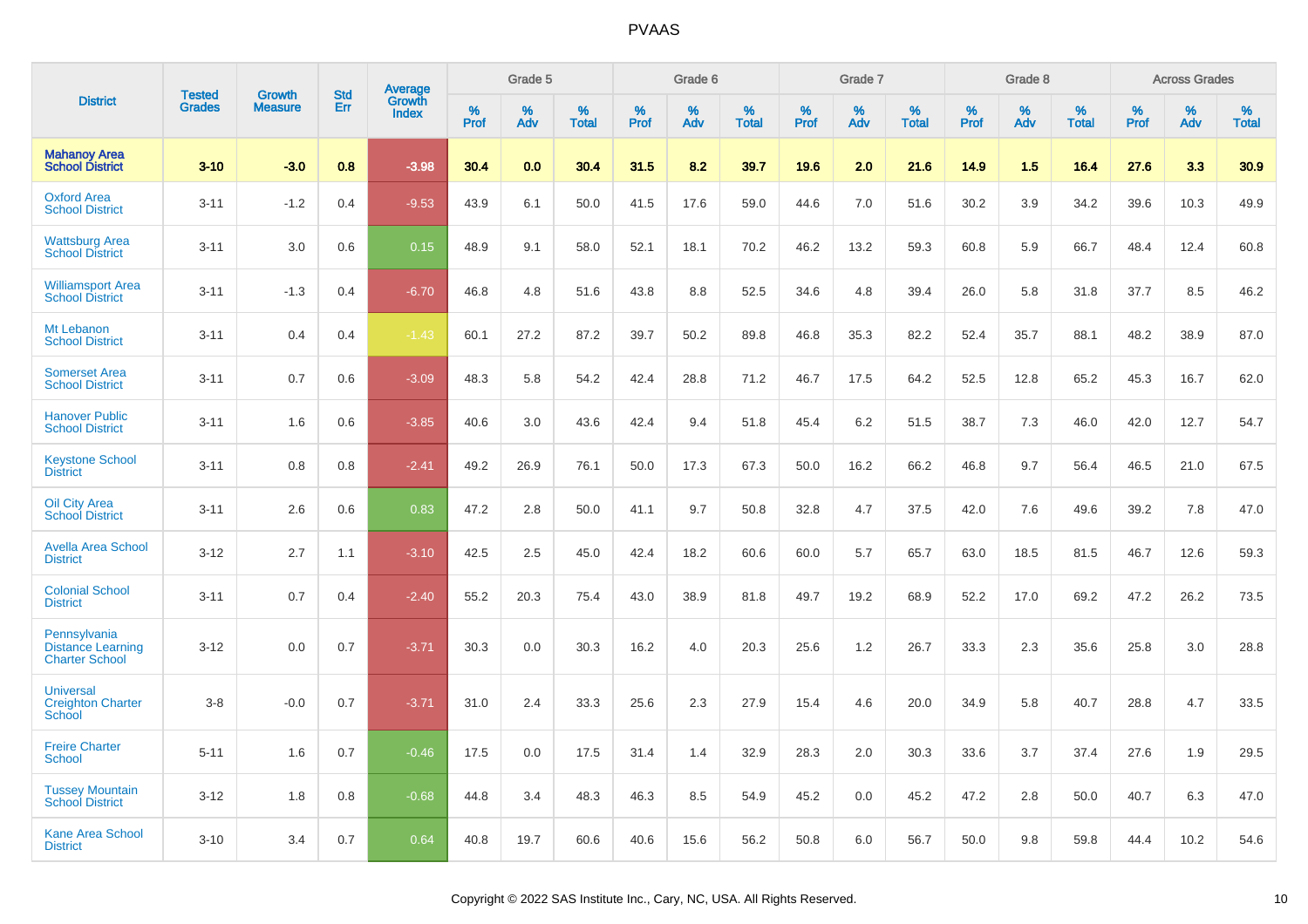|                                                            | <b>Tested</b> | <b>Growth</b>  | <b>Std</b> | Average         |              | Grade 5  |                   |              | Grade 6  |                   |              | Grade 7  |                   |              | Grade 8  |                   |           | <b>Across Grades</b> |                   |
|------------------------------------------------------------|---------------|----------------|------------|-----------------|--------------|----------|-------------------|--------------|----------|-------------------|--------------|----------|-------------------|--------------|----------|-------------------|-----------|----------------------|-------------------|
| <b>District</b>                                            | <b>Grades</b> | <b>Measure</b> | Err        | Growth<br>Index | $\%$<br>Prof | %<br>Adv | %<br><b>Total</b> | $\%$<br>Prof | %<br>Adv | %<br><b>Total</b> | $\%$<br>Prof | %<br>Adv | %<br><b>Total</b> | $\%$<br>Prof | %<br>Adv | %<br><b>Total</b> | %<br>Prof | $\%$<br>Adv          | %<br><b>Total</b> |
| <b>Mahanoy Area</b><br><b>School District</b>              | $3 - 10$      | $-3.0$         | 0.8        | $-3.98$         | 30.4         | 0.0      | 30.4              | 31.5         | 8.2      | 39.7              | 19.6         | 2.0      | 21.6              | 14.9         | 1.5      | 16.4              | 27.6      | 3.3                  | 30.9              |
| <b>Riverside School</b><br><b>District</b>                 | $3 - 11$      | 2.8            | 0.6        | 0.20            | 44.6         | 4.0      | 48.5              | 45.4         | 13.1     | 58.6              | 43.7         | 11.6     | 55.3              | 45.0         | 8.3      | 53.2              | 44.3      | 10.7                 | 55.0              |
| <b>Tacony Academy</b><br><b>Charter School</b>             | $3 - 11$      | $-3.1$         | 0.8        | $-5.48$         | 26.5         | 1.5      | 27.9              | 21.7         | 4.4      | 26.1              | 48.0         | 1.4      | 49.3              | 17.1         | 5.7      | 22.9              | 25.6      | 2.4                  | 28.0              |
| Williamsburg<br><b>Community School</b><br><b>District</b> | $3 - 11$      | 3.1            | 1.1        | $-3.37$         | 53.1         | 3.1      | 56.2              | 51.4         | 17.1     | 68.6              | 47.6         | 9.5      | 57.1              | 43.8         | 12.5     | 56.2              | 43.4      | 15.8                 | 59.1              |
| <b>Spring Cove</b><br>School District                      | $3 - 11$      | 0.1            | 0.6        | $-1.56$         | 41.7         | 5.0      | 46.7              | 42.1         | 13.5     | 55.6              | 48.8         | 6.3      | 55.1              | 34.6         | 11.8     | 46.5              | 40.5      | 10.8                 | 51.3              |
| <b>Bellefonte Area</b><br><b>School District</b>           | $3 - 11$      | $-0.0$         | 0.5        | $-4.22$         | 56.6         | 10.2     | 66.9              | 40.3         | 19.3     | 59.7              | 50.6         | 6.0      | 56.6              | 32.2         | 8.8      | 41.0              | 44.8      | 12.3                 | 57.1              |
| <b>East Penn School</b><br><b>District</b>                 | $3 - 11$      | 1.0            | 0.3        | $-0.16$         | 59.9         | 7.4      | 67.3              | 45.2         | 18.0     | 63.2              | 52.5         | 15.0     | 67.5              | 53.3         | 14.4     | 67.7              | 49.9      | 15.8                 | 65.7              |
| <b>Annville-Cleona</b><br><b>School District</b>           | $3 - 12$      | $-0.3$         | 0.6        | $-3.96$         | 47.5         | 11.2     | 58.8              | 39.6         | 21.9     | 61.5              | 54.0         | 12.6     | 66.7              | 32.4         | 17.6     | 50.0              | 44.0      | 15.5                 | 59.5              |
| <b>Old Forge School</b><br><b>District</b>                 | $3 - 12$      | 0.5            | 0.8        | $-3.24$         | 39.1         | 0.0      | 39.1              | 41.1         | 17.9     | 58.9              | 33.3         | 24.2     | 57.6              | 44.1         | 6.8      | 50.8              | 40.1      | 9.2                  | 49.3              |
| <b>Daniel Boone Area</b><br><b>School District</b>         | $3 - 12$      | 0.9            | 0.5        | $-2.03$         | 54.5         | 3.9      | 58.4              | 31.7         | 16.1     | 47.8              | 46.1         | 7.4      | 53.4              | 42.8         | 9.2      | 52.0              | 42.6      | 10.0                 | 52.6              |
| Jefferson-Morgan<br><b>School District</b>                 | $3 - 10$      | 2.7            | 0.9        | $-0.58$         | 45.1         | 2.8      | 47.9              | 40.0         | 7.3      | 47.3              | 41.8         | 5.4      | 47.3              | 44.4         | 6.7      | 51.1              | 41.7      | 6.6                  | 48.2              |
| <b>Jeannette City</b><br><b>School District</b>            | $3 - 11$      | 3.5            | 0.8        | $-0.39$         | 41.7         | 1.4      | 43.1              | 33.3         | 18.5     | 51.8              | 44.6         | 9.2      | 53.8              | 48.1         | 7.7      | 55.8              | 40.4      | 8.2                  | 48.6              |
| <b>Provident Charter</b><br><b>School</b>                  | $3 - 8$       | 4.1            | 1.1        | $-1.11$         | 19.6         | 0.0      | 19.6              | 15.8         | 5.3      | 21.0              | 13.6         | 0.0      | 13.6              | 17.2         | 3.4      | 20.7              | 16.4      | 2.9                  | 19.3              |
| Pennsylvania<br><b>Cyber Charter</b><br>School             | $3 - 11$      | 2.1            | 0.5        | $-0.33$         | 41.0         | 4.9      | 45.8              | 39.5         | 11.2     | 50.7              | 42.9         | 3.4      | 46.4              | 39.5         | 2.6      | 42.0              | 40.1      | 7.4                  | 47.5              |
| <b>Corry Area School</b><br><b>District</b>                | $3 - 11$      | 2.4            | 0.6        | 0.99            | 50.0         | 4.7      | 54.7              | 40.5         | 16.2     | 56.8              | 42.0         | 6.5      | 48.6              | 33.8         | 9.5      | 43.2              | 40.3      | 11.8                 | 52.1              |
| <b>Elk Lake School</b><br><b>District</b>                  | $3 - 11$      | 2.6            | 0.7        | $-0.65$         | 43.8         | 3.8      | 47.5              | 35.8         | 21.0     | 56.8              | 39.8         | 11.4     | 51.1              | 35.8         | 6.2      | 42.0              | 38.3      | 11.7                 | 50.0              |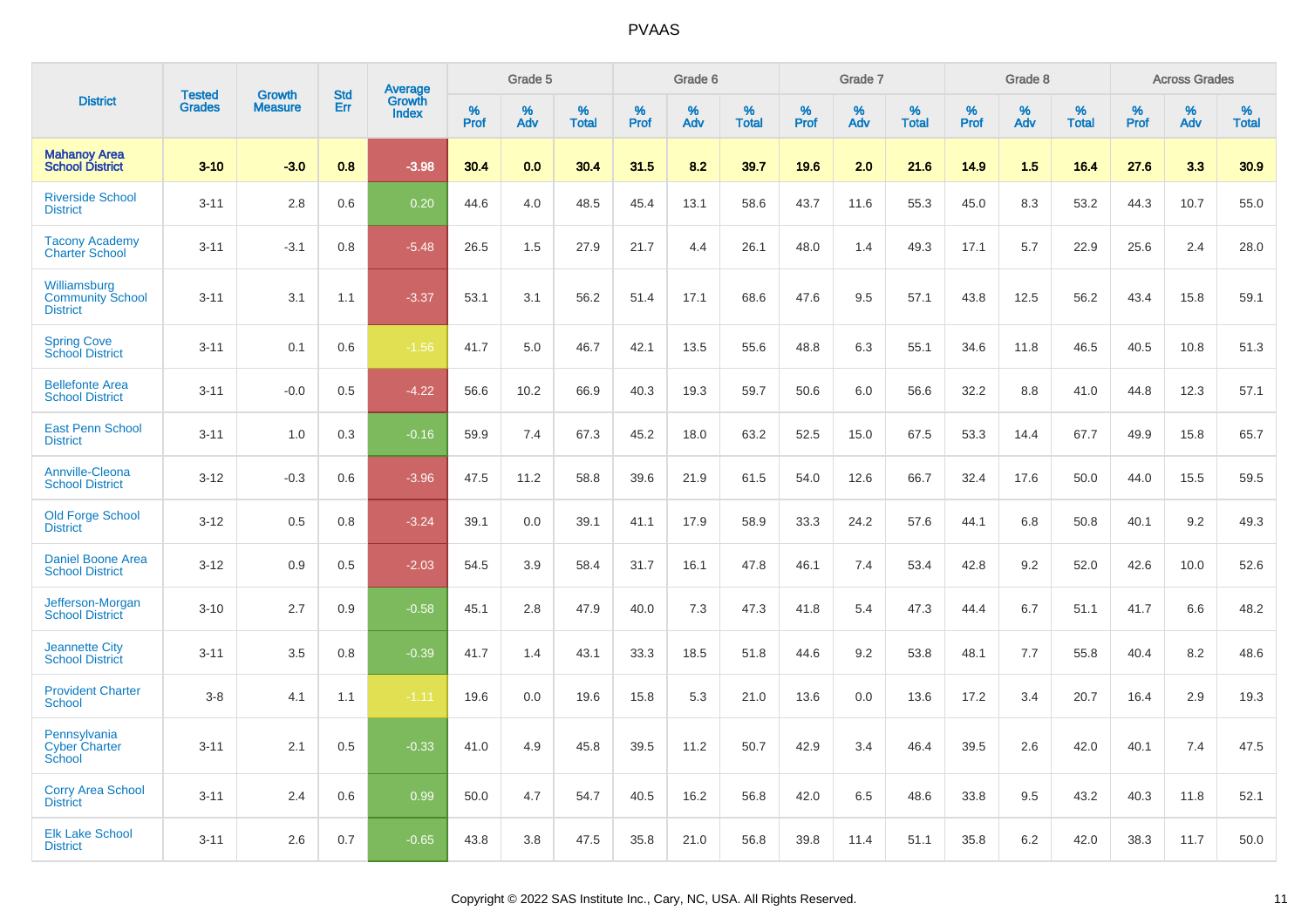|                                                                           |                                |                                 | <b>Std</b> | Average         |              | Grade 5     |                      |              | Grade 6     |                   |              | Grade 7     |                      |              | Grade 8     |                      |                     | <b>Across Grades</b> |                   |
|---------------------------------------------------------------------------|--------------------------------|---------------------------------|------------|-----------------|--------------|-------------|----------------------|--------------|-------------|-------------------|--------------|-------------|----------------------|--------------|-------------|----------------------|---------------------|----------------------|-------------------|
| <b>District</b>                                                           | <b>Tested</b><br><b>Grades</b> | <b>Growth</b><br><b>Measure</b> | Err        | Growth<br>Index | $\%$<br>Prof | $\%$<br>Adv | $\%$<br><b>Total</b> | $\%$<br>Prof | $\%$<br>Adv | %<br><b>Total</b> | $\%$<br>Prof | $\%$<br>Adv | $\%$<br><b>Total</b> | $\%$<br>Prof | $\%$<br>Adv | $\%$<br><b>Total</b> | $\%$<br><b>Prof</b> | $\%$<br>Adv          | %<br><b>Total</b> |
| <b>Mahanoy Area</b><br><b>School District</b>                             | $3-10$                         | $-3.0$                          | 0.8        | $-3.98$         | 30.4         | 0.0         | 30.4                 | 31.5         | 8.2         | 39.7              | 19.6         | 2.0         | 21.6                 | 14.9         | 1.5         | 16.4                 | 27.6                | 3.3                  | 30.9              |
| <b>Pine Grove Area</b><br><b>School District</b>                          | $3 - 11$                       | 0.9                             | 0.6        | $-3.29$         | 55.8         | 1.0         | 56.8                 | 41.0         | 14.5        | 55.6              | 44.7         | 0.8         | 45.5                 | 45.5         | 6.2         | 51.8                 | 46.5                | 10.4                 | 56.9              |
| <b>East Lycoming</b><br><b>School District</b>                            | $3 - 11$                       | $-0.6$                          | 0.6        | $-4.76$         | 63.9         | 6.7         | 70.6                 | 45.3         | 24.5        | 69.8              | 57.8         | 10.7        | 68.6                 | 43.0         | 12.4        | 55.4                 | 47.7                | 14.9                 | 62.6              |
| <b>Muncy School</b><br><b>District</b>                                    | $3 - 11$                       | 0.3                             | 0.7        | $-3.30$         | 49.2         | 11.5        | 60.7                 | 48.7         | 30.8        | 79.5              | 58.0         | 8.7         | 66.7                 | 44.4         | 12.2        | 56.7                 | 49.3                | 16.0                 | 65.3              |
| Shenandoah<br><b>Valley School</b><br><b>District</b>                     | $3 - 11$                       | 1.7                             | 0.9        | $-3.50$         | 37.3         | 3.0         | 40.3                 | 31.4         | 9.8         | 41.2              | 36.2         | 1.7         | 37.9                 | 26.3         | 0.0         | 26.3                 | 34.3                | 5.0                  | 39.4              |
| <b>Palmerton Area</b><br><b>School District</b>                           | $3 - 11$                       | 1.6                             | 0.6        | $-0.73$         | 54.9         | 3.7         | 58.5                 | 47.3         | 14.6        | 61.8              | 42.6         | 11.6        | 54.3                 | 38.3         | 11.2        | 49.5                 | 45.2                | 11.6                 | 56.8              |
| <b>Pottsgrove School</b><br><b>District</b>                               | $3 - 11$                       | $-0.4$                          | 0.5        | $-2.94$         | 39.7         | 5.4         | 45.1                 | 42.3         | 6.4         | 48.7              | 53.1         | 9.1         | 62.3                 | 40.4         | 3.7         | 44.2                 | 43.1                | 7.6                  | 50.7              |
| <b>Pleasant Valley</b><br><b>School District</b>                          | $3 - 11$                       | 1.4                             | 0.5        | $-2.68$         | 52.2         | 0.9         | 53.1                 | 50.0         | 8.3         | 58.3              | 47.0         | 10.5        | 57.5                 | 51.9         | 7.6         | 59.5                 | 48.1                | 6.4                  | 54.6              |
| <b>Rose Tree Media</b><br><b>School District</b>                          | $3 - 10$                       | 0.1                             | 0.4        | $-2.51$         | 62.5         | 14.0        | 76.5                 | 41.0         | 44.4        | 85.4              | 51.8         | 27.0        | 78.8                 | 56.2         | 22.8        | 79.0                 | 51.9                | 27.9                 | 79.8              |
| <b>Abington School</b><br><b>District</b>                                 | $3 - 10$                       | $-2.8$                          | 0.3        | $-9.26$         | 49.8         | 10.0        | 59.7                 | 44.9         | 27.5        | 72.5              | 49.5         | 11.6        | 61.1                 | 41.4         | 10.4        | 51.8                 | 44.9                | 18.8                 | 63.8              |
| <b>Wellsboro Area</b><br><b>School District</b>                           | $3 - 11$                       | $-0.6$                          | 0.6        | $-4.07$         | 62.1         | 6.9         | 69.0                 | 41.8         | 15.3        | 57.1              | 46.6         | 15.2        | 61.9                 | 44.3         | 15.5        | 59.8                 | 45.8                | 12.9                 | 58.7              |
| <b>Hampton Township</b><br><b>School District</b>                         | $3 - 11$                       | 1.7                             | 0.5        | $-3.34$         | 50.3         | 30.7        | 81.0                 | 35.6         | 44.2        | 79.8              | 54.6         | 26.3        | 81.0                 | 46.9         | 34.3        | 81.1                 | 44.1                | 38.5                 | 82.7              |
| <b>Mohawk Area</b><br><b>School District</b>                              | $3 - 11$                       | 0.9                             | 0.6        | $-2.08$         | 43.7         | 6.8         | 50.5                 | 44.7         | 21.3        | 66.0              | 56.9         | 7.8         | 64.7                 | 55.9         | 8.6         | 64.5                 | 46.4                | 17.1                 | 63.5              |
| <b>Robert Benjamin</b><br><b>Wiley Community</b><br><b>Charter School</b> | $3 - 8$                        | 3.6                             | 0.9        | $-1.43$         | 20.9         | 0.0         | 20.9                 | 23.4         | 4.3         | 27.7              | 28.1         | 1.8         | 29.8                 | 31.1         | 0.0         | 31.1                 | 24.2                | 2.4                  | 26.5              |
| <b>Rockwood Area</b><br><b>School District</b>                            | $3 - 11$                       | 1.8                             | 0.9        | $-0.76$         | 65.8         | 2.4         | 68.3                 | 38.1         | 31.0        | 69.0              | 63.0         | 6.5         | 69.6                 | 50.8         | 19.0        | 69.8                 | 52.2                | 13.4                 | 65.7              |
| <b>Laboratory Charter</b><br><b>School</b>                                | $3 - 8$                        | 3.4                             | 1.2        | $-4.40$         | 17.2         | 0.0         | 17.2                 | 26.2         | 7.1         | 33.3              | 52.0         | 0.0         | 52.0                 | 33.3         | 4.8         | 38.1                 | 27.2                | 2.4                  | 29.6              |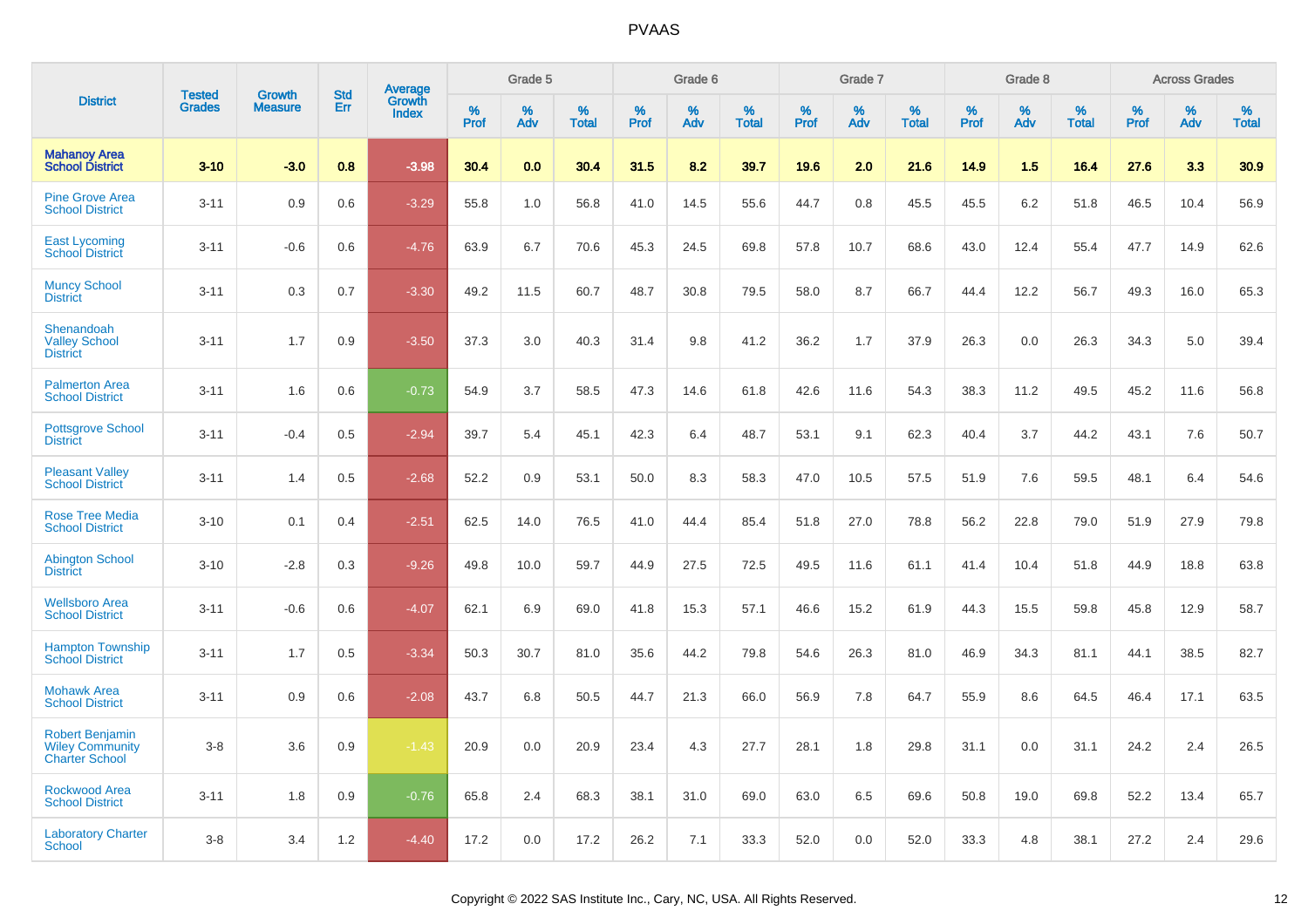|                                                                     |                                |                                 | <b>Std</b> | Average                |              | Grade 5  |                   |              | Grade 6  |                   |              | Grade 7  |                   |              | Grade 8  |                   |              | <b>Across Grades</b> |                   |
|---------------------------------------------------------------------|--------------------------------|---------------------------------|------------|------------------------|--------------|----------|-------------------|--------------|----------|-------------------|--------------|----------|-------------------|--------------|----------|-------------------|--------------|----------------------|-------------------|
| <b>District</b>                                                     | <b>Tested</b><br><b>Grades</b> | <b>Growth</b><br><b>Measure</b> | Err        | Growth<br><b>Index</b> | $\%$<br>Prof | %<br>Adv | %<br><b>Total</b> | $\%$<br>Prof | %<br>Adv | %<br><b>Total</b> | $\%$<br>Prof | %<br>Adv | %<br><b>Total</b> | $\%$<br>Prof | %<br>Adv | %<br><b>Total</b> | $\%$<br>Prof | $\%$<br>Adv          | %<br><b>Total</b> |
| <b>Mahanoy Area</b><br><b>School District</b>                       | $3 - 10$                       | $-3.0$                          | 0.8        | $-3.98$                | 30.4         | 0.0      | 30.4              | 31.5         | 8.2      | 39.7              | 19.6         | 2.0      | 21.6              | 14.9         | 1.5      | 16.4              | 27.6         | 3.3                  | 30.9              |
| California Area<br><b>School District</b>                           | $3 - 10$                       | 1.5                             | 0.8        | $-1.20$                | 51.8         | 3.7      | 55.6              | 39.4         | 9.1      | 48.5              | 46.4         | 17.9     | 64.3              | 50.0         | 18.5     | 68.5              | 45.7         | 14.1                 | 59.8              |
| <b>Mid Valley School</b><br><b>District</b>                         | $3 - 10$                       | $-0.4$                          | 0.6        | $-5.84$                | 41.6         | 5.0      | 46.5              | 48.8         | 10.4     | 59.2              | 38.6         | 2.4      | 40.9              | 26.2         | 2.7      | 28.9              | 38.8         | 7.4                  | 46.2              |
| <b>Union School</b><br><b>District</b>                              | $3 - 12$                       | 2.7                             | 1.0        | $-0.02$                | 21.2         | 6.1      | 27.3              | 40.9         | 20.4     | 61.4              | 40.5         | 0.0      | 40.5              | 40.0         | 6.7      | 46.7              | 37.0         | 8.4                  | 45.4              |
| <b>Bethel Park School</b><br><b>District</b>                        | $3 - 11$                       | 0.5                             | 0.4        | $-3.33$                | 59.3         | 14.8     | 74.2              | 44.6         | 30.2     | 74.9              | 57.6         | 17.0     | 74.5              | 54.5         | 19.6     | 74.1              | 52.1         | 24.5                 | 76.6              |
| Loyalsock<br><b>Township School</b><br><b>District</b>              | $3 - 12$                       | 1.2                             | 0.6        | $-1.86$                | 48.3         | 12.9     | 61.2              | 43.9         | 17.4     | 61.2              | 50.8         | 7.0      | 57.8              | 51.0         | 5.0      | 56.0              | 45.5         | 13.2                 | 58.7              |
| <b>Eastern Lancaster</b><br><b>County School</b><br><b>District</b> | $3 - 12$                       | 1.1                             | 0.5        | $-1.40$                | 48.1         | 3.9      | 51.9              | 38.7         | 12.0     | 50.8              | 35.4         | 4.6      | 39.9              | 38.0         | 15.5     | 53.5              | 39.2         | 9.3                  | 48.5              |
| <b>Chestnut Ridge</b><br><b>School District</b>                     | $3 - 12$                       | 1.2                             | 0.7        | $-2.28$                | 53.8         | 4.4      | 58.2              | 42.0         | 19.8     | 61.7              | 57.9         | 3.2      | 61.0              | 50.5         | 6.2      | 56.7              | 47.9         | 11.6                 | 59.5              |
| Conemaugh<br><b>Township Area</b><br><b>School District</b>         | $3 - 12$                       | 2.5                             | 0.8        | $-1.19$                | 53.2         | 22.6     | 75.8              | 36.1         | 36.1     | 72.1              | 62.5         | 18.1     | 80.6              | 50.7         | 16.4     | 67.1              | 50.9         | 24.8                 | 75.7              |
| East Pennsboro<br><b>Area School</b><br><b>District</b>             | $3 - 11$                       | 1.2                             | 0.5        | $-1.85$                | 47.0         | 4.8      | 51.8              | 35.0         | 18.1     | 53.1              | 50.6         | 10.0     | 60.6              | 47.1         | 8.2      | 55.3              | 44.2         | 11.4                 | 55.5              |
| <b>Riverside Beaver</b><br><b>County School</b><br><b>District</b>  | $3 - 11$                       | 2.3                             | 0.6        | $-2.61$                | 53.1         | 9.4      | 62.5              | 37.0         | 36.0     | 73.0              | 48.8         | 12.5     | 61.2              | 51.6         | 15.8     | 67.4              | 45.6         | 22.4                 | 68.1              |
| <b>Big Spring School</b><br><b>District</b>                         | $3 - 11$                       | $-0.3$                          | 0.5        | $-3.93$                | 50.0         | 14.6     | 64.6              | 45.6         | 12.0     | 57.6              | 52.2         | 8.8      | 61.0              | 49.7         | 9.2      | 58.9              | 47.8         | 15.2                 | 63.0              |
| <b>KIPP Philadelphia</b><br><b>Charter School</b>                   | $3-8$                          | 2.8                             | 0.9        | 0.52                   | 13.5         | 0.0      | 13.5              | 28.0         | 0.0      | 28.0              | 29.0         | 0.0      | 29.0              | 25.6         | 0.0      | 25.6              | 21.5         | 0.4                  | 21.9              |
| <b>People For People</b><br><b>Charter School</b>                   | $3 - 12$                       | 3.5                             | 1.0        | $-0.65$                | 12.9         | 3.2      | 16.1              | 19.4         | 0.0      | 19.4              | 23.1         | 0.0      | 23.1              | 6.8          | 0.0      | 6.8               | 13.2         | 0.4                  | 13.6              |
| <b>Grove City Area</b><br><b>School District</b>                    | $3 - 12$                       | 1.6                             | 0.6        | $-1.18$                | 45.0         | 21.0     | 66.0              | 36.9         | 23.8     | 60.7              | 58.9         | 16.1     | 75.0              | 47.1         | 12.6     | 59.7              | 45.7         | 20.1                 | 65.8              |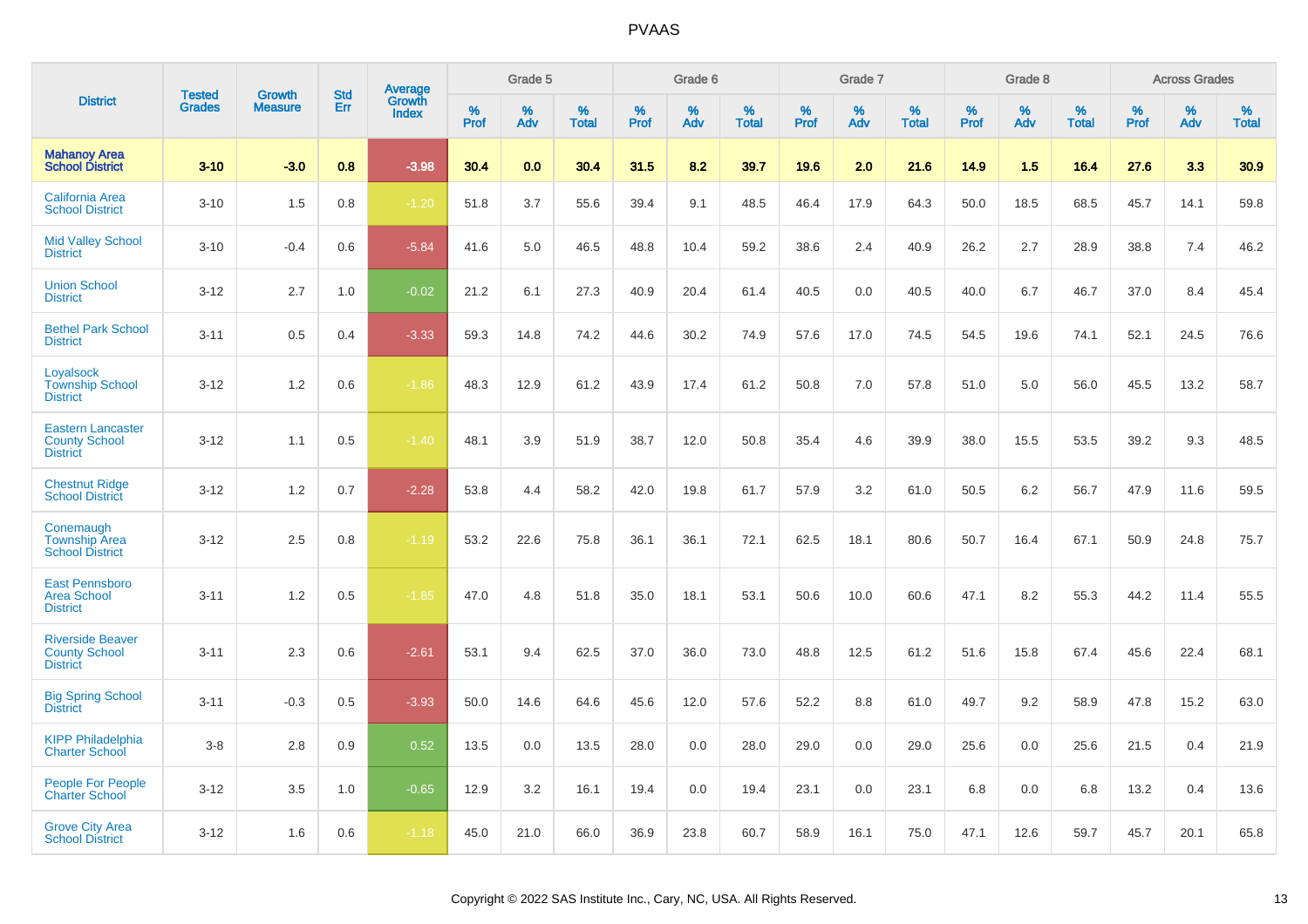|                                                         | <b>Tested</b> | <b>Growth</b>  | <b>Std</b> | Average                |           | Grade 5  |                   |           | Grade 6  |                   |           | Grade 7  |                   |           | Grade 8  |                   |           | <b>Across Grades</b> |                   |
|---------------------------------------------------------|---------------|----------------|------------|------------------------|-----------|----------|-------------------|-----------|----------|-------------------|-----------|----------|-------------------|-----------|----------|-------------------|-----------|----------------------|-------------------|
| <b>District</b>                                         | <b>Grades</b> | <b>Measure</b> | <b>Err</b> | Growth<br><b>Index</b> | %<br>Prof | %<br>Adv | %<br><b>Total</b> | %<br>Prof | %<br>Adv | %<br><b>Total</b> | %<br>Prof | %<br>Adv | %<br><b>Total</b> | %<br>Prof | %<br>Adv | %<br><b>Total</b> | %<br>Prof | %<br>Adv             | %<br><b>Total</b> |
| <b>Mahanoy Area</b><br><b>School District</b>           | $3 - 10$      | $-3.0$         | 0.8        | $-3.98$                | 30.4      | 0.0      | 30.4              | 31.5      | 8.2      | 39.7              | 19.6      | 2.0      | 21.6              | 14.9      | 1.5      | 16.4              | 27.6      | 3.3                  | 30.9              |
| <b>West Jefferson</b><br><b>Hills School District</b>   | $3 - 11$      | 0.0            | 0.4        | $-3.98$                | 58.9      | 14.8     | 73.8              | 50.5      | 19.9     | 70.4              | 60.2      | 13.1     | 73.3              | 57.6      | 17.7     | 75.4              | 53.0      | 20.4                 | 73.4              |
| <b>Russell Byers</b><br><b>Charter School</b>           | $3 - 8$       | 1.4            | 0.9        | $-1.06$                | 18.2      | 1.8      | 20.0              | 36.8      | 0.0      | 36.8              | 28.1      | 0.0      | 28.1              | 14.3      | 2.0      | 16.3              | 22.4      | 3.0                  | 25.3              |
| <b>Wyoming Valley</b><br>West School<br><b>District</b> | $3 - 11$      | 0.9            | 0.5        | $-1.24$                | 41.0      | 4.2      | 45.2              | 32.6      | 7.6      | 40.3              | 40.5      | 4.2      | 44.6              | 30.1      | 12.1     | 42.2              | 35.8      | 6.9                  | 42.7              |
| Wilkinsburg<br><b>Borough School</b><br><b>District</b> | $3-6$         | 4.8            | 1.4        | 0.90                   | 41.5      | 0.0      | 41.5              | 25.6      | 2.3      | 27.9              |           |          |                   |           |          |                   | 23.5      | 1.0                  | 24.5              |
| <b>Altoona Area</b><br><b>School District</b>           | $3 - 12$      | 1.1            | 0.3        | $-1.92$                | 43.5      | 4.0      | 47.5              | 30.6      | 11.2     | 41.8              | 38.3      | 4.3      | 42.6              | 43.8      | 7.2      | 51.0              | 37.4      | 6.8                  | 44.1              |
| <b>Southern Fulton</b><br><b>School District</b>        | $3 - 11$      | 0.0            | 0.9        | $-1.64$                | 53.2      | 6.4      | 59.6              | 41.4      | 15.5     | 56.9              | 40.4      | 0.0      | 40.4              | 32.0      | 8.0      | 40.0              | 43.4      | 7.9                  | 51.3              |
| Pen Argyl Area<br><b>School District</b>                | $3 - 12$      | 2.2            | 0.6        | $-0.55$                | 50.0      | 10.0     | 60.0              | 43.9      | 13.4     | 57.3              | 44.6      | 9.1      | 53.6              | 44.7      | 4.8      | 49.5              | 46.0      | 11.3                 | 57.2              |
| <b>Derry Area School</b><br><b>District</b>             | $3 - 11$      | 2.2            | 0.6        | $-0.34$                | 44.6      | 8.3      | 52.9              | 44.4      | 29.1     | 73.5              | 49.6      | 17.1     | 66.7              | 43.1      | 12.9     | 56.0              | 44.1      | 17.4                 | 61.5              |
| <b>Mastery Charter</b><br>School - Gratz<br>Campus      | $7 - 10$      | 5.0            | 1.4        | 1.26                   |           |          |                   |           |          |                   | 19.4      | 0.0      | 19.4              | 7.3       | 0.0      | 7.3               | 13.0      | 0.0                  | 13.0              |
| Wallenpaupack<br>Area School<br><b>District</b>         | $3 - 11$      | 1.8            | 0.5        | $-0.06$                | 54.8      | 4.2      | 59.0              | 52.1      | 8.5      | 60.6              | 49.3      | 12.8     | 62.2              | 40.4      | 6.8      | 47.3              | 47.2      | 10.0                 | 57.2              |
| <b>Bald Eagle Area</b><br><b>School District</b>        | $3 - 11$      | 0.1            | 0.6        | $-2.50$                | 54.7      | 4.7      | 59.4              | 41.6      | 7.9      | 49.5              | 32.2      | 2.5      | 34.8              | 34.2      | 14.0     | 48.2              | 39.5      | 10.5                 | 50.0              |
| <b>Cumberland Valley</b><br><b>School District</b>      | $3 - 12$      | $0.2\,$        | 0.2        | $-3.90$                | 59.3      | 12.9     | 72.1              | 45.0      | 24.7     | 69.7              | 53.8      | 17.0     | 70.9              | 51.0      | 16.9     | 67.8              | 49.2      | 22.4                 | 71.6              |
| <b>Souderton Charter</b><br>School<br>Collaborative     | $3 - 8$       | 4.3            | 1.3        | $-0.07$                | 74.1      | 25.9     | 100.0             | 48.0      | 48.0     | 96.0              | 33.3      | 61.9     | 95.2              | 47.1      | 41.2     | 88.2              | 50.7      | 40.8                 | 91.6              |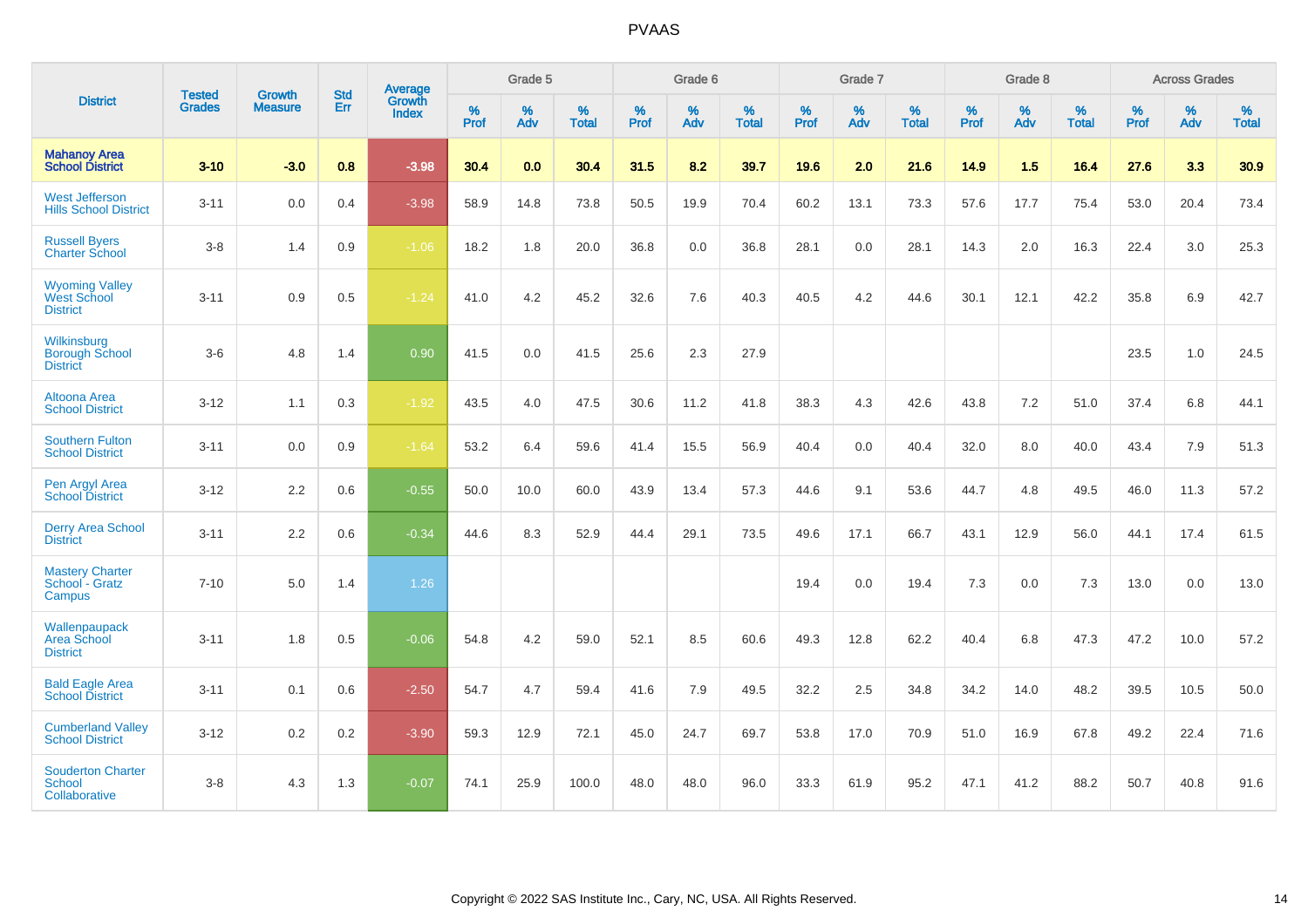|                                                                   | <b>Tested</b> | <b>Growth</b>  | <b>Std</b> | Average                |              | Grade 5  |                   |              | Grade 6  |                   |              | Grade 7  |                   |              | Grade 8  |                   |              | <b>Across Grades</b> |                   |
|-------------------------------------------------------------------|---------------|----------------|------------|------------------------|--------------|----------|-------------------|--------------|----------|-------------------|--------------|----------|-------------------|--------------|----------|-------------------|--------------|----------------------|-------------------|
| <b>District</b>                                                   | <b>Grades</b> | <b>Measure</b> | Err        | Growth<br><b>Index</b> | $\%$<br>Prof | %<br>Adv | %<br><b>Total</b> | $\%$<br>Prof | %<br>Adv | %<br><b>Total</b> | $\%$<br>Prof | %<br>Adv | %<br><b>Total</b> | $\%$<br>Prof | %<br>Adv | %<br><b>Total</b> | $\%$<br>Prof | %<br>Adv             | %<br><b>Total</b> |
| <b>Mahanoy Area</b><br><b>School District</b>                     | $3 - 10$      | $-3.0$         | 0.8        | $-3.98$                | 30.4         | 0.0      | 30.4              | 31.5         | 8.2      | 39.7              | 19.6         | 2.0      | 21.6              | 14.9         | 1.5      | 16.4              | 27.6         | 3.3                  | 30.9              |
| <b>Clarion-Limestone</b><br><b>Area School</b><br><b>District</b> | $3 - 12$      | 1.8            | 0.9        | $-0.57$                | 54.6         | 29.1     | 83.6              | 57.7         | 26.9     | 84.6              | 41.7         | 16.7     | 58.3              | 44.7         | 12.8     | 57.4              | 47.0         | 20.8                 | 67.7              |
| <b>Ridgway Area</b><br><b>School District</b>                     | $3 - 11$      | 2.8            | 0.8        | $-0.56$                | 57.4         | 6.6      | 63.9              | 45.9         | 32.8     | 78.7              | 48.3         | 8.3      | 56.7              | 57.4         | 8.2      | 65.6              | 51.0         | 16.6                 | 67.6              |
| Hatboro-Horsham<br><b>School District</b>                         | $3 - 11$      | 1.3            | 0.4        | $-0.67$                | 55.0         | 7.8      | 62.7              | 49.0         | 19.5     | 68.5              | 52.9         | 10.9     | 63.8              | 51.3         | 9.1      | 60.5              | 49.9         | 13.8                 | 63.7              |
| <b>Sharon City School</b><br><b>District</b>                      | $3 - 11$      | 1.0            | 0.6        | $-2.38$                | 36.8         | 3.5      | 40.3              | 30.8         | 15.0     | 45.8              | 33.3         | 1.8      | 35.2              | 42.1         | 6.4      | 48.4              | 34.2         | 6.1                  | 40.2              |
| <b>Riverview School</b><br><b>District</b>                        | $3 - 11$      | $-2.8$         | 0.8        | $-4.29$                | 71.2         | 9.6      | 80.8              | 39.7         | 29.5     | 69.2              | 54.8         | 1.6      | 56.4              | 38.0         | 10.1     | 48.1              | 48.9         | 19.2                 | 68.1              |
| <b>Portage Area</b><br><b>School District</b>                     | $3 - 10$      | 1.0            | 0.9        | $-2.55$                | 50.0         | 9.5      | 59.5              | 52.0         | 28.0     | 80.0              | 54.0         | 3.2      | 57.1              | 49.1         | 7.6      | 56.6              | 51.5         | 15.6                 | 67.2              |
| Susquehanna<br><b>Township School</b><br><b>District</b>          | $3 - 12$      | $-0.5$         | 0.5        | $-2.27$                | 42.6         | 1.2      | 43.8              | 30.8         | 2.0      | 32.8              | 27.1         | 2.8      | 29.9              | 33.8         | 6.1      | 39.9              | 34.8         | 4.8                  | 39.6              |
| <b>Clairton City</b><br><b>School District</b>                    | $3 - 11$      | 0.7            | 0.8        | $-1.61$                | 12.5         | 2.1      | 14.6              | 22.1         | 5.9      | 27.9              | 17.7         | 0.0      | 17.7              | 25.5         | 0.0      | 25.5              | 19.3         | 1.5                  | 20.8              |
| <b>Wyomissing Area</b><br><b>School District</b>                  | $3 - 12$      | $-1.6$         | 0.6        | $-4.87$                | 47.3         | 14.7     | 62.0              | 50.5         | 21.8     | 72.3              | 47.3         | 11.6     | 58.9              | 46.4         | 13.6     | 60.0              | 46.4         | 19.4                 | 65.8              |
| <b>Sto-Rox School</b><br><b>District</b>                          | $3 - 10$      | $-0.0$         | 0.9        | $-1.18$                | 16.1         | 2.2      | 18.3              | 27.9         | 1.2      | 29.1              | 0.0          | 0.0      | 0.0               | 2.9          | 0.0      | 2.9               | 16.8         | 1.0                  | 17.9              |
| <b>Centennial School</b><br><b>District</b>                       | $3 - 10$      | 1.2            | 0.3        | 0.36                   | 49.0         | 5.4      | 54.4              | 41.7         | 11.3     | 53.0              | 46.4         | 7.1      | 53.6              | 43.6         | 5.1      | 48.7              | 44.3         | 10.2                 | 54.4              |
| <b>Vida Charter</b><br><b>School</b>                              | $3-6$         | 3.8            | 1.9        | $-0.39$                | 56.0         | 16.0     | 72.0              | 27.8         | 27.8     | 55.6              |              |          |                   |              |          |                   | 33.7         | 19.8                 | 53.5              |
| <b>Avon Grove</b><br><b>School District</b>                       | $3 - 10$      | $-1.5$         | 0.4        | $-5.53$                | 48.2         | 14.6     | 62.9              | 44.6         | 18.7     | 63.3              | 59.8         | 14.8     | 74.6              | 46.8         | 16.7     | 63.5              | 46.7         | 15.4                 | 62.1              |
| <b>Owen J Roberts</b><br><b>School District</b>                   | $3 - 11$      | $-2.3$         | 0.3        | $-11.48$               | 59.8         | 15.0     | 74.8              | 41.4         | 38.7     | 80.1              | 56.3         | 10.6     | 67.0              | 51.6         | 11.0     | 62.6              | 50.6         | 21.3                 | 71.8              |
| <b>West Chester Area</b><br><b>School District</b>                | $3 - 11$      | $-1.6$         | 0.3        | $-7.85$                | 58.7         | 13.5     | 72.2              | 51.5         | 23.7     | 75.1              | 53.1         | 14.1     | 67.2              | 57.3         | 13.9     | 71.2              | 52.6         | 21.5                 | 74.0              |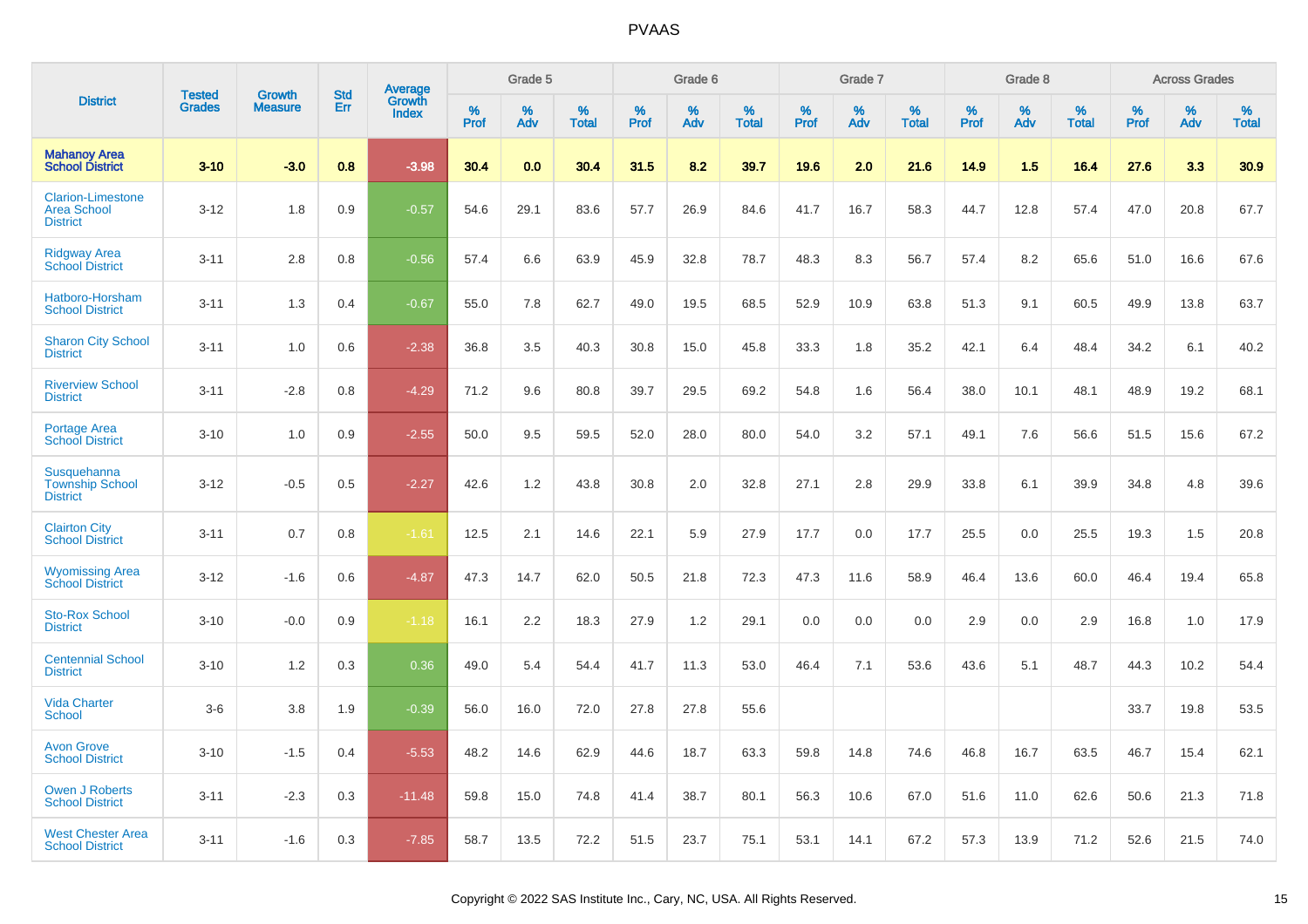|                                                           | <b>Tested</b> | <b>Growth</b>  | <b>Std</b> | <b>Average</b>         |           | Grade 5  |                   |           | Grade 6  |                   |           | Grade 7  |                   |           | Grade 8  |                   |           | <b>Across Grades</b> |                   |
|-----------------------------------------------------------|---------------|----------------|------------|------------------------|-----------|----------|-------------------|-----------|----------|-------------------|-----------|----------|-------------------|-----------|----------|-------------------|-----------|----------------------|-------------------|
| <b>District</b>                                           | <b>Grades</b> | <b>Measure</b> | Err        | Growth<br><b>Index</b> | %<br>Prof | %<br>Adv | %<br><b>Total</b> | %<br>Prof | %<br>Adv | %<br><b>Total</b> | %<br>Prof | %<br>Adv | %<br><b>Total</b> | %<br>Prof | %<br>Adv | %<br><b>Total</b> | %<br>Prof | %<br>Adv             | %<br><b>Total</b> |
| <b>Mahanoy Area</b><br><b>School District</b>             | $3 - 10$      | $-3.0$         | 0.8        | $-3.98$                | 30.4      | 0.0      | 30.4              | 31.5      | 8.2      | 39.7              | 19.6      | 2.0      | 21.6              | 14.9      | 1.5      | 16.4              | 27.6      | 3.3                  | 30.9              |
| <b>Pottsville Area</b><br><b>School District</b>          | $3 - 12$      | $-1.5$         | 0.5        | $-5.24$                | 43.0      | 3.7      | 46.7              | 39.2      | 7.7      | 46.8              | 34.4      | 4.9      | 39.3              | 40.4      | 4.1      | 44.4              | 39.7      | 6.1                  | 45.8              |
| <b>Easton Area</b><br><b>School District</b>              | $3 - 12$      | 0.1            | 0.4        | $-1.51$                | 43.5      | 2.4      | 45.9              | 33.8      | 7.9      | 41.8              | 40.1      | 7.2      | 47.2              | 35.4      | 6.0      | 41.4              | 36.9      | 7.9                  | 44.8              |
| <b>Jamestown Area</b><br><b>School District</b>           | $3 - 11$      | 2.7            | 1.2        | $-1.24$                | 47.4      | 0.0      | 47.4              | 30.6      | 19.4     | 50.0              | 41.4      | 6.9      | 48.3              | 54.6      | 0.0      | 54.6              | 41.2      | 7.9                  | 49.1              |
| <b>Girard School</b><br><b>District</b>                   | $3 - 11$      | 1.9            | 0.6        | $-2.29$                | 54.5      | 12.5     | 67.0              | 38.1      | 22.9     | 61.0              | 47.8      | 16.2     | 64.0              | 54.1      | 7.3      | 61.5              | 45.5      | 17.8                 | 63.3              |
| <b>Mastery Charter</b><br>School -<br>Shoemaker<br>Campus | $7 - 10$      | 5.8            | 1.6        | 1.55                   |           |          |                   |           |          |                   | 26.7      | 6.7      | 33.3              | 25.9      | 0.0      | 25.9              | 26.3      | 3.5                  | 29.8              |
| <b>Northeastern York</b><br><b>School District</b>        | $3 - 11$      | 1.5            | 0.4        | $-0.02$                | 51.8      | 13.3     | 65.0              | 45.0      | 21.5     | 66.5              | 48.5      | 11.0     | 59.5              | 43.2      | 18.2     | 61.5              | 46.8      | 17.3                 | 64.1              |
| <b>Troy Area School</b><br><b>District</b>                | $3 - 10$      | 0.2            | 0.6        | $-2.82$                | 45.0      | 1.0      | 46.0              | 25.5      | 5.9      | 31.4              | 45.6      | 6.5      | 52.2              | 42.4      | 10.2     | 52.5              | 39.4      | 6.6                  | 46.0              |
| Claysburg-Kimmel<br><b>School District</b>                | $3 - 11$      | 2.9            | 0.8        | $-0.45$                | 52.3      | 3.1      | 55.4              | 34.6      | 15.4     | 50.0              | 35.1      | 8.8      | 43.9              | 43.9      | 7.0      | 50.9              | 43.5      | 8.7                  | 52.2              |
| <b>Stroudsburg Area</b><br><b>School District</b>         | $3 - 11$      | 1.1            | 0.4        | $-2.29$                | 39.1      | 4.0      | 43.1              | 39.0      | 11.2     | 50.2              | 46.4      | 8.5      | 54.9              | 48.9      | 7.8      | 56.7              | 40.7      | 9.2                  | 49.9              |
| Tredyffrin-<br><b>Easttown School</b><br><b>District</b>  | $3 - 10$      | 0.5            | 0.4        | $-3.06$                | 65.0      | 22.0     | 87.0              | 47.7      | 39.5     | 87.2              | 56.5      | 29.3     | 85.8              | 48.6      | 39.7     | 88.4              | 52.0      | 36.6                 | 88.6              |
| <b>Avon Grove</b><br><b>Charter School</b>                | $3 - 11$      | 1.7            | 0.6        | 0.18                   | 53.3      | 4.9      | 58.2              | 47.4      | 18.2     | 65.7              | 51.1      | 16.3     | 67.4              | 38.6      | 9.9      | 48.5              | 42.6      | 14.8                 | 57.4              |
| <b>Peters Township</b><br><b>School District</b>          | $3 - 11$      | $-0.2$         | 0.4        | $-4.46$                | 62.9      | 24.3     | 87.3              | 48.1      | 33.6     | 81.7              | 57.8      | 25.7     | 83.5              | 63.8      | 20.1     | 83.9              | 52.4      | 33.7                 | 86.1              |
| <b>Millersburg Area</b><br><b>School District</b>         | $3 - 11$      | $-0.2$         | 0.8        | $-2.79$                | 47.1      | 3.9      | 51.0              | 41.5      | 0.0      | 41.5              | 51.6      | 3.1      | 54.7              | 40.3      | 3.2      | 43.6              | 44.2      | 7.4                  | 51.5              |
| <b>Central Fulton</b><br><b>School District</b>           | $3 - 11$      | 0.7            | 0.8        | $-1.60$                | 43.4      | 7.9      | 51.3              | 36.2      | 8.7      | 44.9              | 42.7      | 2.7      | 45.3              | 53.6      | 16.1     | 69.6              | 45.7      | 8.1                  | 53.8              |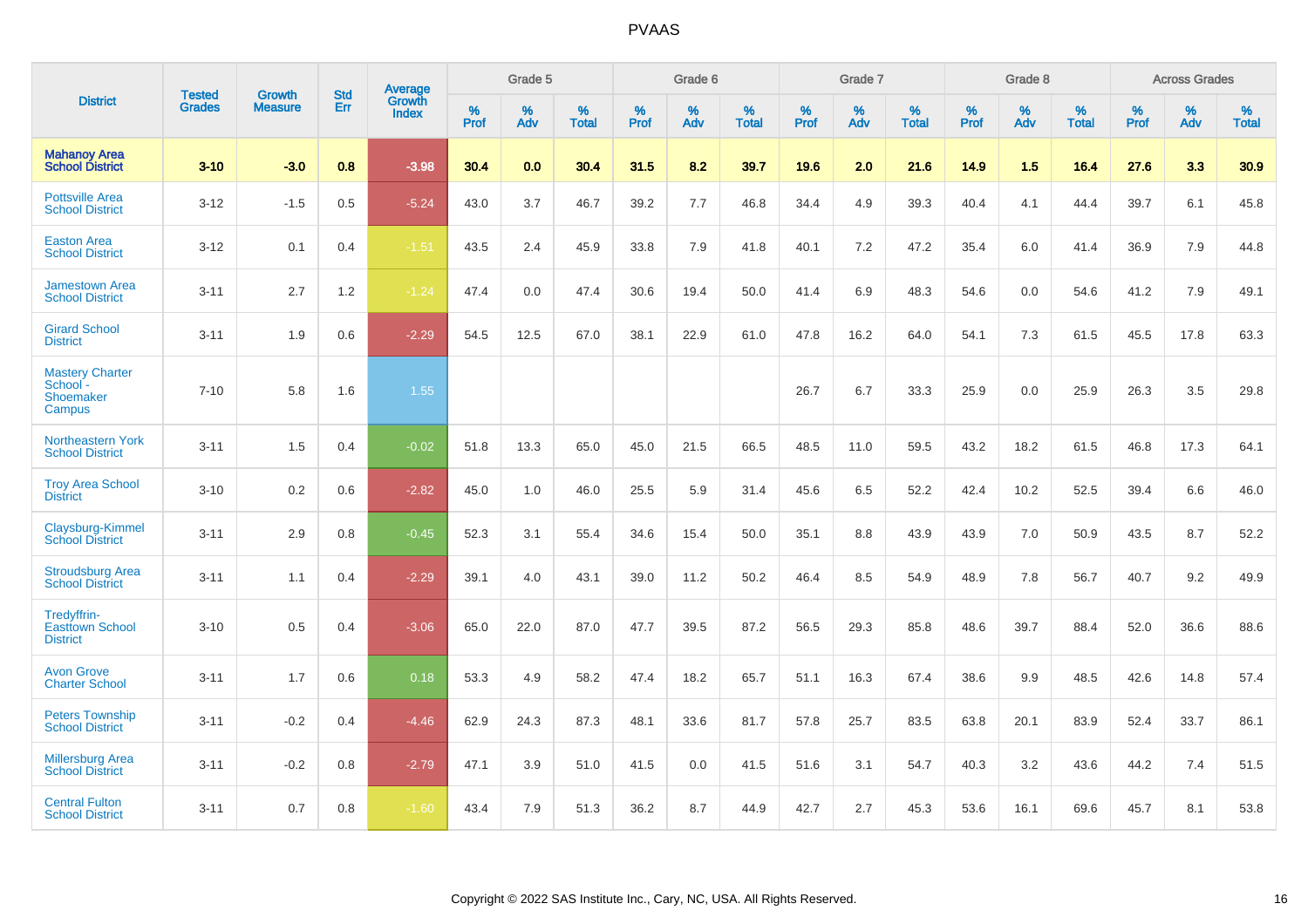|                                                                        |                                |                          | <b>Std</b> | <b>Average</b>         |           | Grade 5  |                   |           | Grade 6  |                   |           | Grade 7  |                   |           | Grade 8  |                   |           | <b>Across Grades</b> |                   |
|------------------------------------------------------------------------|--------------------------------|--------------------------|------------|------------------------|-----------|----------|-------------------|-----------|----------|-------------------|-----------|----------|-------------------|-----------|----------|-------------------|-----------|----------------------|-------------------|
| <b>District</b>                                                        | <b>Tested</b><br><b>Grades</b> | Growth<br><b>Measure</b> | Err        | Growth<br><b>Index</b> | %<br>Prof | %<br>Adv | %<br><b>Total</b> | %<br>Prof | %<br>Adv | %<br><b>Total</b> | %<br>Prof | %<br>Adv | %<br><b>Total</b> | %<br>Prof | %<br>Adv | %<br><b>Total</b> | %<br>Prof | %<br>Adv             | %<br><b>Total</b> |
| <b>Mahanoy Area</b><br><b>School District</b>                          | $3 - 10$                       | $-3.0$                   | 0.8        | $-3.98$                | 30.4      | 0.0      | 30.4              | 31.5      | 8.2      | 39.7              | 19.6      | 2.0      | 21.6              | 14.9      | 1.5      | 16.4              | 27.6      | 3.3                  | 30.9              |
| <b>Susquenita School</b><br><b>District</b>                            | $3 - 11$                       | 0.7                      | 0.6        | $-1.50$                | 46.7      | 9.2      | 55.8              | 45.3      | 8.5      | 53.8              | 38.0      | 7.4      | 45.4              | 42.1      | 6.5      | 48.6              | 43.0      | 11.2                 | 54.2              |
| <b>Ellwood City Area</b><br><b>School District</b>                     | $3 - 11$                       | 0.6                      | 0.6        | $-2.25$                | 53.8      | 11.5     | 65.4              | 47.0      | 14.8     | 61.7              | 43.0      | 10.7     | 53.7              | 41.3      | 8.3      | 49.5              | 45.3      | 10.3                 | 55.6              |
| <b>Greater Johnstown</b><br><b>School District</b>                     | $3 - 11$                       | $-0.2$                   | 0.5        | $-3.14$                | 21.9      | 0.0      | 21.9              | 21.0      | 2.7      | 23.6              | 26.7      | 0.6      | 27.3              | 23.4      | 0.6      | 24.0              | 21.6      | 1.8                  | 23.4              |
| Punxsutawney<br><b>Area School</b><br><b>District</b>                  | $3 - 11$                       | 1.1                      | 0.6        | $-0.16$                | 52.2      | 9.4      | 61.6              | 54.9      | 13.3     | 68.1              | 36.8      | 5.6      | 42.4              | 40.0      | 5.4      | 45.4              | 41.5      | 12.4                 | 53.8              |
| <b>Northern Bedford</b><br><b>County School</b><br><b>District</b>     | $3 - 11$                       | $-0.1$                   | 0.8        | $-2.76$                | 46.9      | 14.3     | 61.2              | 57.6      | 28.8     | 86.4              | 43.1      | 17.2     | 60.3              | 50.0      | 15.6     | 65.6              | 46.8      | 20.5                 | 67.3              |
| <b>Karns City Area</b><br><b>School District</b>                       | $3 - 11$                       | $-0.9$                   | 0.6        | $-3.82$                | 56.2      | 9.0      | 65.2              | 46.6      | 14.8     | 61.4              | 47.4      | 1.7      | 49.1              | 40.7      | 1.8      | 42.6              | 44.7      | 6.8                  | 51.5              |
| Palmyra Area<br><b>School District</b>                                 | $3 - 11$                       | $-0.7$                   | 0.4        | $-2.98$                | 54.6      | 19.4     | 74.0              | 44.9      | 24.2     | 69.1              | 58.9      | 12.6     | 71.5              | 53.4      | 10.9     | 64.3              | 49.8      | 21.3                 | 71.1              |
| <b>Boys Latin Of</b><br>Philadelphia<br><b>Charter School</b>          | $6 - 12$                       | 2.7                      | 0.8        | 1.58                   |           |          |                   | 9.0       | 1.5      | 10.4              | 18.1      | 1.2      | 19.3              | 22.6      | 1.1      | 23.7              | 17.3      | 1.2                  | 18.5              |
| <b>York City School</b><br><b>District</b>                             | $3 - 12$                       | 1.0                      | 0.3        | 0.06                   | 13.6      | 0.5      | 14.1              | 17.2      | 1.8      | 19.1              | 14.9      | 0.0      | 14.9              | 16.0      | 0.2      | 16.2              | 15.3      | 0.7                  | 15.9              |
| Pennsylvania<br>Virtual Charter<br><b>School</b>                       | $3 - 11$                       | 2.2                      | 0.7        | $-0.98$                | 51.9      | 4.7      | 56.6              | 41.9      | 14.0     | 55.9              | 38.4      | 13.1     | 51.5              | 43.8      | 9.0      | 52.8              | 42.3      | 11.6                 | 53.9              |
| <b>Northeast Bradford</b><br><b>School District</b>                    | $3 - 10$                       | 3.0                      | 0.9        | 0.26                   | 57.5      | 2.5      | 60.0              | 37.8      | 11.1     | 48.9              | 39.6      | 11.3     | 50.9              | 40.4      | 7.0      | 47.4              | 45.2      | 9.9                  | 55.1              |
| <b>Western Beaver</b><br><b>County School</b><br><b>District</b>       | $3 - 11$                       | $-1.5$                   | 1.2        | $-3.15$                | 37.5      | 12.5     | 50.0              | 57.1      | 31.0     | 88.1              | 52.1      | 8.3      | 60.4              | 52.8      | 5.6      | 58.3              | 50.0      | 17.8                 | 67.8              |
| <b>Young Scholars Of</b><br><b>Central PA Charter</b><br><b>School</b> | $3 - 8$                        | 3.9                      | 1.2        | $-0.71$                | 35.6      | 13.3     | 48.9              | 28.0      | 12.0     | 40.0              | 50.0      | 14.3     | 64.3              | 43.8      | 0.0      | 43.8              | 42.6      | 11.6                 | 54.2              |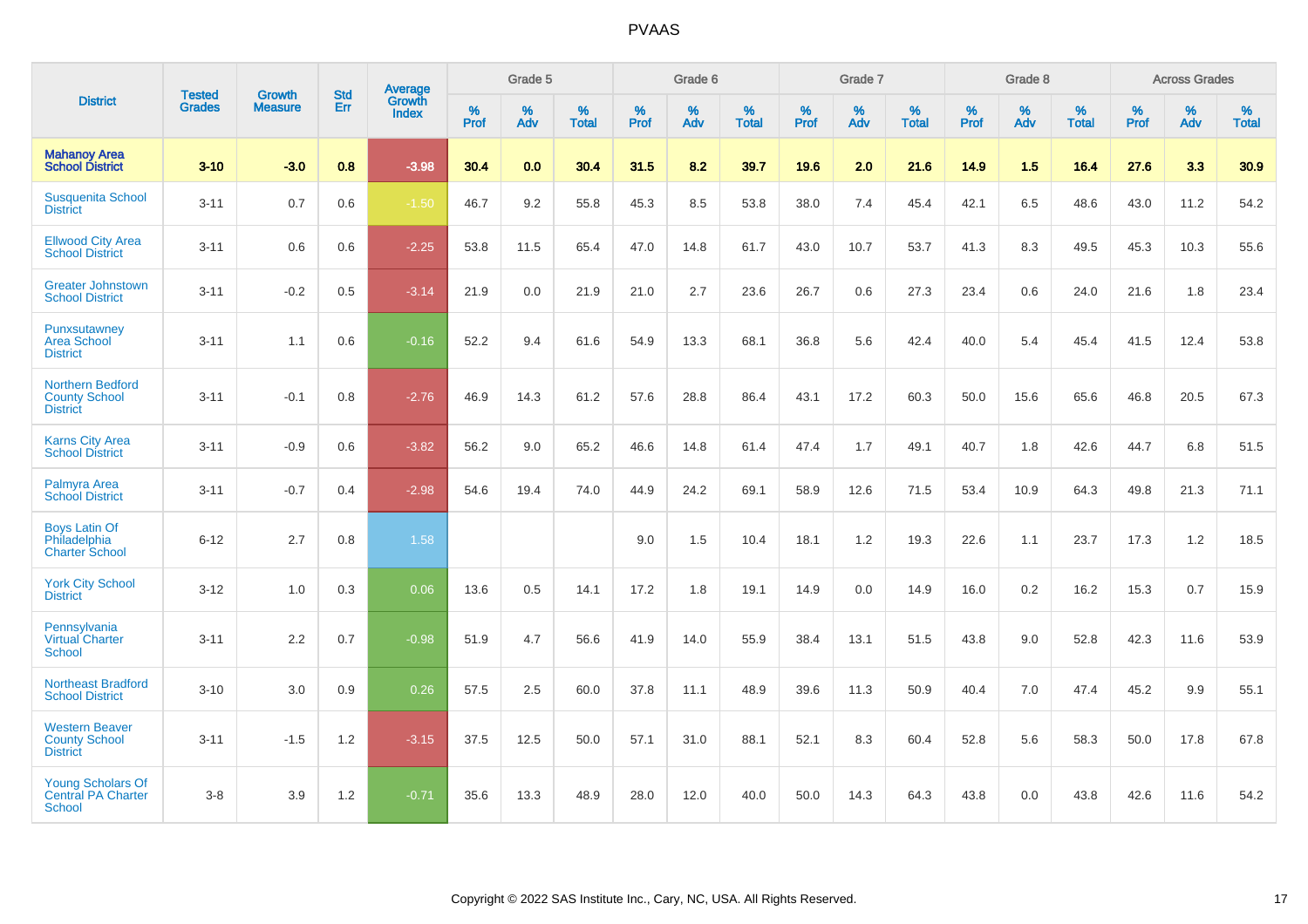|                                                                |                                |                                 | <b>Std</b> | <b>Average</b>         |           | Grade 5  |                   |           | Grade 6  |                   |           | Grade 7  |                   |           | Grade 8  |                   |           | <b>Across Grades</b> |                   |
|----------------------------------------------------------------|--------------------------------|---------------------------------|------------|------------------------|-----------|----------|-------------------|-----------|----------|-------------------|-----------|----------|-------------------|-----------|----------|-------------------|-----------|----------------------|-------------------|
| <b>District</b>                                                | <b>Tested</b><br><b>Grades</b> | <b>Growth</b><br><b>Measure</b> | Err        | Growth<br><b>Index</b> | %<br>Prof | %<br>Adv | %<br><b>Total</b> | %<br>Prof | %<br>Adv | %<br><b>Total</b> | %<br>Prof | %<br>Adv | %<br><b>Total</b> | %<br>Prof | %<br>Adv | %<br><b>Total</b> | %<br>Prof | %<br>Adv             | %<br><b>Total</b> |
| <b>Mahanoy Area</b><br><b>School District</b>                  | $3 - 10$                       | $-3.0$                          | 0.8        | $-3.98$                | 30.4      | 0.0      | 30.4              | 31.5      | 8.2      | 39.7              | 19.6      | 2.0      | 21.6              | 14.9      | 1.5      | 16.4              | 27.6      | 3.3                  | 30.9              |
| <b>Weatherly Area</b><br><b>School District</b>                | $3 - 11$                       | 0.6                             | 1.1        | $-1.95$                | 53.8      | 0.0      | 53.8              | 48.5      | 15.2     | 63.6              | 53.3      | 3.3      | 56.7              | 29.7      | 13.5     | 43.2              | 41.9      | 6.9                  | 48.8              |
| <b>Redbank Valley</b><br><b>School District</b>                | $3 - 11$                       | 2.3                             | 0.7        | $-0.29$                | 64.3      | 4.3      | 68.6              | 38.8      | 13.8     | 52.5              | 54.6      | 12.5     | 67.0              | 55.4      | 15.4     | 70.8              | 50.6      | 13.7                 | 64.4              |
| <b>West Middlesex</b><br><b>Area School</b><br><b>District</b> | $3 - 10$                       | $-1.3$                          | 0.9        | $-5.66$                | 52.2      | 17.4     | 69.6              | 41.0      | 26.2     | 67.2              | 44.4      | 5.6      | 50.0              | 35.7      | 4.8      | 40.5              | 42.5      | 12.1                 | 54.6              |
| <b>Pan American</b><br><b>Academy Charter</b><br><b>School</b> | $3 - 8$                        | 0.9                             | 0.8        | $-2.78$                | 19.3      | 1.8      | 21.0              | 17.1      | 0.0      | 17.1              | 28.1      | 1.8      | 29.8              | 21.3      | 1.6      | 23.0              | 19.6      | 2.0                  | 21.5              |
| <b>Pequea Valley</b><br><b>School District</b>                 | $3 - 11$                       | 1.3                             | 0.6        | $-1.96$                | 46.4      | 1.8      | 48.2              | 36.6      | 7.5      | 44.1              | 43.0      | 4.7      | 47.7              | 37.9      | 6.8      | 44.7              | 37.7      | 6.5                  | 44.2              |
| <b>United School</b><br><b>District</b>                        | $3 - 11$                       | 0.7                             | 0.8        | $-2.04$                | 52.4      | 0.0      | 52.4              | 54.0      | 14.3     | 68.2              | 52.3      | 7.7      | 60.0              | 35.8      | 16.4     | 52.2              | 47.1      | 12.4                 | 59.5              |
| <b>Donegal School</b><br><b>District</b>                       | $3 - 12$                       | 1.3                             | 0.5        | 0.56                   | 42.0      | 11.6     | 53.6              | 40.9      | 18.8     | 59.7              | 44.4      | 12.4     | 56.8              | 32.4      | 16.2     | 48.6              | 39.5      | 16.0                 | 55.5              |
| <b>Slippery Rock Area</b><br><b>School District</b>            | $3 - 11$                       | 0.3                             | 0.6        | $-2.10$                | 61.1      | 15.1     | 76.2              | 42.1      | 32.3     | 74.4              | 51.6      | 6.6      | 58.2              | 47.2      | 18.1     | 65.4              | 47.2      | 24.9                 | 72.1              |
| <b>Bellwood-Antis</b><br><b>School District</b>                | $3 - 10$                       | 1.5                             | 0.7        | $-1.63$                | 46.1      | 3.4      | 49.4              | 34.4      | 16.7     | 51.1              | 44.0      | 10.7     | 54.8              | 41.3      | 26.1     | 67.4              | 41.8      | 16.7                 | 58.6              |
| <b>Lincoln Leadership</b><br>Academy Charter<br><b>School</b>  | $3 - 12$                       | 1.6                             | 0.9        | $-0.39$                | 29.6      | 0.0      | 29.6              | 25.0      | 12.5     | 37.5              | 24.5      | 5.7      | 30.2              | 22.0      | 2.4      | 24.4              | 28.4      | 5.4                  | 33.8              |
| <b>Hopewell Area</b><br><b>School District</b>                 | $3 - 11$                       | $-0.3$                          | 0.6        | $-3.20$                | 53.8      | 3.0      | 56.8              | 50.4      | 19.0     | 69.4              | 48.3      | 10.7     | 59.1              | 42.6      | 6.6      | 49.2              | 48.2      | 11.9                 | 60.1              |
| <b>Spring Grove Area</b><br><b>School District</b>             | $3 - 11$                       | $-0.1$                          | 0.4        | $-4.54$                | 49.1      | 16.7     | 65.7              | 40.9      | 25.0     | 65.9              | 47.4      | 15.5     | 63.0              | 50.4      | 6.8      | 57.2              | 46.5      | 19.3                 | 65.8              |
| <b>Upper Darby</b><br><b>School District</b>                   | $3 - 12$                       | 0.7                             | 0.3        | $-1.00$                | 30.9      | 2.9      | 33.8              | 29.8      | 6.5      | 36.3              | 26.4      | 1.4      | 27.7              | 29.9      | 3.6      | 33.4              | 30.4      | 5.0                  | 35.4              |
| <b>Big Beaver Falls</b><br>Area School<br><b>District</b>      | $3 - 11$                       | $-0.7$                          | 0.6        | $-3.07$                | 44.1      | 2.9      | 47.1              | 30.8      | 1.9      | 32.7              | 29.7      | 5.0      | 34.6              | 27.8      | 2.1      | 29.9              | 33.1      | 3.7                  | 36.8              |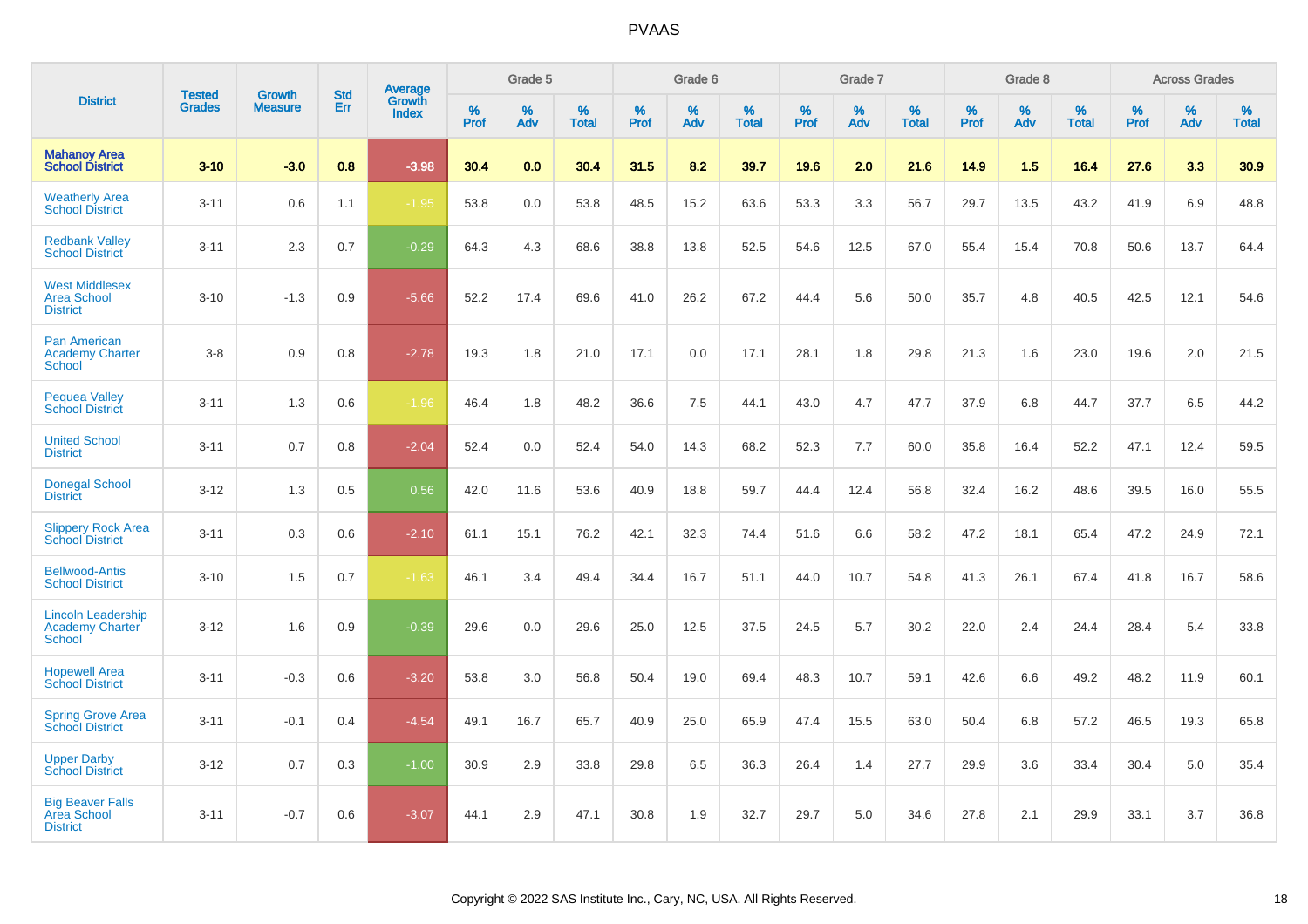|                                                               |                                | <b>Growth</b>  | <b>Std</b> | Average<br>Growth |              | Grade 5  |                   |           | Grade 6  |                   |              | Grade 7  |                   |              | Grade 8  |                   |              | <b>Across Grades</b> |                   |
|---------------------------------------------------------------|--------------------------------|----------------|------------|-------------------|--------------|----------|-------------------|-----------|----------|-------------------|--------------|----------|-------------------|--------------|----------|-------------------|--------------|----------------------|-------------------|
| <b>District</b>                                               | <b>Tested</b><br><b>Grades</b> | <b>Measure</b> | <b>Err</b> | Index             | $\%$<br>Prof | %<br>Adv | %<br><b>Total</b> | %<br>Prof | %<br>Adv | %<br><b>Total</b> | $\%$<br>Prof | %<br>Adv | %<br><b>Total</b> | $\%$<br>Prof | %<br>Adv | %<br><b>Total</b> | $\%$<br>Prof | %<br>Adv             | %<br><b>Total</b> |
| <b>Mahanoy Area</b><br><b>School District</b>                 | $3 - 10$                       | $-3.0$         | 0.8        | $-3.98$           | 30.4         | 0.0      | 30.4              | 31.5      | 8.2      | 39.7              | 19.6         | 2.0      | 21.6              | 14.9         | 1.5      | 16.4              | 27.6         | 3.3                  | 30.9              |
| Mechanicsburg<br><b>Area School</b><br><b>District</b>        | $3 - 11$                       | 0.3            | 0.4        | $-2.81$           | 48.1         | 12.0     | 60.1              | 45.6      | 16.3     | 61.9              | 46.2         | 12.4     | 58.6              | 52.3         | 8.7      | 61.0              | 46.4         | 13.9                 | 60.2              |
| <b>William Penn</b><br><b>School District</b>                 | $3 - 12$                       | 1.4            | 0.5        | 0.26              | 24.0         | 0.5      | 24.5              | 31.6      | 2.8      | 34.5              | 30.8         | 0.6      | 31.4              | 21.8         | 2.4      | 24.2              | 26.1         | 2.5                  | 28.6              |
| <b>North Pocono</b><br><b>School District</b>                 | $3 - 11$                       | 0.3            | 0.6        | $-2.05$           | 55.8         | 8.5      | 64.3              | 57.8      | 12.1     | 69.8              | 61.3         | 16.0     | 77.3              | 48.7         | 12.4     | 61.1              | 54.2         | 17.4                 | 71.6              |
| <b>Bentworth School</b><br><b>District</b>                    | $3 - 11$                       | 2.1            | 0.7        | 1.13              | 60.3         | 15.4     | 75.6              | 46.1      | 6.7      | 52.8              | 52.5         | 20.0     | 72.5              | 43.3         | 11.9     | 55.2              | 52.1         | 16.1                 | 68.2              |
| <b>Marion Center</b><br><b>Area School</b><br><b>District</b> | $3 - 10$                       | 2.0            | 0.7        | 0.03              | 52.6         | 10.3     | 62.8              | 45.6      | 22.3     | 68.0              | 52.9         | 5.9      | 58.8              | 49.5         | 7.4      | 56.8              | 49.1         | 13.2                 | 62.3              |
| Selinsgrove Area<br><b>School District</b>                    | $3 - 12$                       | $-1.5$         | 0.5        | $-3.62$           | 51.9         | 4.4      | 56.4              | 46.4      | 19.0     | 65.4              | 39.7         | 16.7     | 56.4              | 47.6         | 12.6     | 60.2              | 44.8         | 15.2                 | 60.0              |
| <b>Montrose Area</b><br><b>School District</b>                | $3 - 10$                       | 1.0            | 0.7        | $-0.88$           | 50.0         | 16.2     | 66.2              | 40.2      | 28.3     | 68.5              | 38.2         | 13.2     | 51.5              | 45.0         | 10.0     | 55.0              | 43.8         | 18.3                 | 62.0              |
| <b>Manchester</b><br><b>Academic Charter</b><br>School        | $3 - 8$                        | 2.1            | 1.1        | $-2.61$           | 12.0         | 0.0      | 12.0              | 35.7      | 3.6      | 39.3              | 46.2         | 0.0      | 46.2              | 31.4         | 0.0      | 31.4              | 30.7         | 1.7                  | 32.4              |
| <b>Blue Ridge School</b><br><b>District</b>                   | $3 - 11$                       | 2.2            | 0.8        | $-0.09$           | 42.5         | 8.2      | 50.7              | 46.0      | 8.1      | 54.0              | 50.0         | 16.1     | 66.1              | 47.1         | 8.6      | 55.7              | 45.4         | 10.7                 | 56.1              |
| <b>Northern Cambria</b><br><b>School District</b>             | $3 - 11$                       | 1.6            | 0.8        | $-0.85$           | 40.0         | 5.4      | 45.4              | 33.3      | 7.4      | 40.7              | 53.7         | 5.6      | 59.3              | 47.7         | 4.6      | 52.3              | 42.9         | 6.6                  | 49.4              |
| <b>Scranton School</b><br><b>District</b>                     | $3 - 12$                       | $-0.8$         | 0.5        | $-3.18$           | 35.9         | 1.7      | 37.6              | 29.4      | 4.2      | 33.6              | 24.9         | 2.8      | 27.7              | 26.3         | 5.8      | 32.2              | 29.5         | 4.0                  | 33.5              |
| <b>Mastery Charter</b><br>School - Hardy<br><b>Williams</b>   | $3 - 11$                       | 0.9            | 1.2        | $-1.53$           | 10.3         | 0.0      | 10.3              | 37.8      | 13.5     | 51.4              | 29.2         | 0.0      | 29.2              |              |          |                   | 21.1         | 3.6                  | 24.7              |
| <b>Meyersdale Area</b><br><b>School District</b>              | $3 - 11$                       | 2.0            | 0.8        | $-1.63$           | 51.8         | 13.0     | 64.8              | 55.4      | 12.3     | 67.7              | 62.3         | 1.9      | 64.2              | 54.2         | 5.1      | 59.3              | 52.4         | 10.9                 | 63.3              |
| <b>Cornell School</b><br><b>District</b>                      | $3 - 11$                       | $-0.8$         | 1.1        | $-2.17$           | 36.7         | 0.0      | 36.7              | 34.9      | 7.0      | 41.9              | 35.9         | 0.0      | 35.9              | 24.3         | 2.7      | 27.0              | 32.9         | 6.1                  | 39.0              |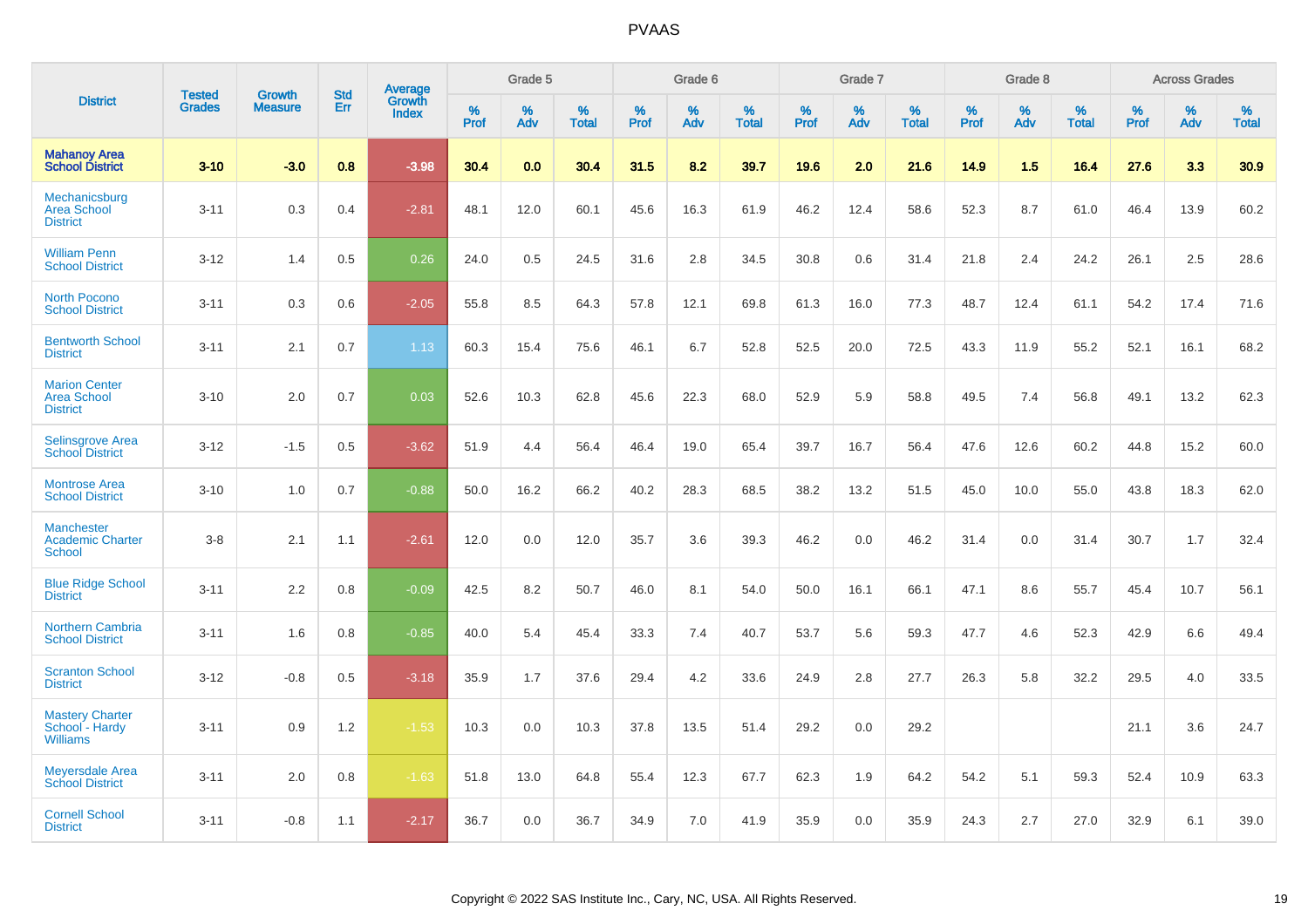|                                                                       |                                |                                 | <b>Std</b> | Average                |              | Grade 5  |                   |           | Grade 6  |                   |           | Grade 7  |                   |           | Grade 8  |                   |              | <b>Across Grades</b> |                   |
|-----------------------------------------------------------------------|--------------------------------|---------------------------------|------------|------------------------|--------------|----------|-------------------|-----------|----------|-------------------|-----------|----------|-------------------|-----------|----------|-------------------|--------------|----------------------|-------------------|
| <b>District</b>                                                       | <b>Tested</b><br><b>Grades</b> | <b>Growth</b><br><b>Measure</b> | Err        | Growth<br><b>Index</b> | $\%$<br>Prof | %<br>Adv | %<br><b>Total</b> | %<br>Prof | %<br>Adv | %<br><b>Total</b> | %<br>Prof | %<br>Adv | %<br><b>Total</b> | %<br>Prof | %<br>Adv | %<br><b>Total</b> | $\%$<br>Prof | %<br>Adv             | %<br><b>Total</b> |
| <b>Mahanoy Area</b><br><b>School District</b>                         | $3 - 10$                       | $-3.0$                          | 0.8        | $-3.98$                | 30.4         | 0.0      | 30.4              | 31.5      | 8.2      | 39.7              | 19.6      | 2.0      | 21.6              | 14.9      | 1.5      | 16.4              | 27.6         | 3.3                  | 30.9              |
| <b>Tidioute</b><br>Community<br><b>Charter School</b>                 | $3 - 11$                       | 2.0                             | 1.5        | $-0.21$                | 69.2         | 0.0      | 69.2              | 61.1      | 5.6      | 66.7              | 26.3      | 0.0      | 26.3              | 37.0      | 0.0      | 37.0              | 43.2         | 4.0                  | 47.2              |
| <b>Minersville Area</b><br><b>School District</b>                     | $3 - 11$                       | $-1.1$                          | 0.7        | $-2.58$                | 42.5         | 2.7      | 45.2              | 38.7      | 24.0     | 62.7              | 40.0      | 4.0      | 44.0              | 46.6      | 1.4      | 48.0              | 42.2         | 10.0                 | 52.2              |
| <b>York Academy</b><br><b>Regional Charter</b><br>School              | $3 - 11$                       | 0.3                             | 0.8        | $-2.68$                | 33.3         | 5.0      | 38.3              | 55.9      | 11.9     | 67.8              | 47.3      | 7.3      | 54.6              | 35.1      | 12.3     | 47.4              | 40.8         | 14.1                 | 54.9              |
| <b>MaST Community</b><br><b>Charter School</b>                        | $3 - 10$                       | $-4.3$                          | 0.6        | $-7.34$                | 56.4         | 9.9      | 66.3              | 45.3      | 21.7     | 67.0              | 59.8      | 12.8     | 72.6              | 54.4      | 12.6     | 67.0              | 51.0         | 14.1                 | 65.2              |
| Apollo-Ridge<br><b>School District</b>                                | $3 - 12$                       | $-2.9$                          | 0.7        | $-4.42$                | 45.6         | 1.5      | 47.1              | 25.3      | 9.6      | 34.9              | 34.6      | 0.0      | 34.6              | 42.1      | 5.3      | 47.4              | 38.1         | 6.5                  | 44.6              |
| <b>North Clarion</b><br><b>County School</b><br><b>District</b>       | $3 - 12$                       | 2.6                             | 1.0        | $-0.17$                | 51.1         | 8.9      | 60.0              | 46.3      | 19.5     | 65.8              | 45.2      | 4.8      | 50.0              | 54.6      | 11.4     | 65.9              | 45.1         | 12.2                 | 57.3              |
| <b>Jenkintown School</b><br><b>District</b>                           | $3 - 11$                       | 1.5                             | 1.0        | $-1.16$                | 68.0         | 8.0      | 76.0              | 54.0      | 18.9     | 73.0              | 42.9      | 35.7     | 78.6              | 60.6      | 21.2     | 81.8              | 53.1         | 25.8                 | 78.9              |
| <b>South Middleton</b><br><b>School District</b>                      | $3 - 11$                       | 0.8                             | 0.5        | $-3.53$                | 48.5         | 12.1     | 60.6              | 45.2      | 21.0     | 66.1              | 44.4      | 12.9     | 57.3              | 42.1      | 12.0     | 54.1              | 45.4         | 16.9                 | 62.3              |
| <b>North East School</b><br><b>District</b>                           | $3 - 11$                       | 0.8                             | 0.6        | $-0.63$                | 61.2         | 9.5      | 70.7              | 44.8      | 21.6     | 66.4              | 50.0      | 9.3      | 59.3              | 56.9      | 16.8     | 73.7              | 52.6         | 15.4                 | 68.0              |
| <b>Shenango Area</b><br><b>School District</b>                        | $3 - 11$                       | 1.9                             | 0.7        | $-0.12$                | 46.4         | 19.0     | 65.5              | 37.5      | 25.0     | 62.5              | 45.7      | 9.6      | 55.3              | 41.1      | 18.9     | 60.0              | 42.3         | 18.7                 | 61.1              |
| <b>Indiana Area</b><br><b>School District</b>                         | $3 - 11$                       | 1.1                             | 0.5        | $-0.73$                | 57.2         | 12.8     | 70.0              | 37.5      | 22.5     | 60.0              | 53.6      | 16.6     | 70.2              | 52.0      | 16.3     | 68.4              | 49.3         | 18.5                 | 67.7              |
| <b>Southern Tioga</b><br><b>School District</b>                       | $3 - 11$                       | 1.4                             | 0.6        | $-0.62$                | 38.5         | 4.2      | 42.7              | 39.6      | 14.2     | 53.8              | 44.9      | 3.6      | 48.6              | 37.2      | 8.3      | 45.4              | 38.5         | 7.0                  | 45.6              |
| <b>New Foundations</b><br><b>Charter School</b>                       | $3 - 11$                       | $-0.9$                          | 0.8        | $-1.98$                | 37.0         | 9.3      | 46.3              | 38.1      | 9.5      | 47.6              | 50.8      | 3.3      | 54.1              | 36.1      | 6.0      | 42.2              | 41.1         | 6.7                  | 47.8              |
| <b>Southern</b><br><b>Huntingdon County</b><br><b>School District</b> | $3 - 11$                       | 1.1                             | 0.7        | $-0.83$                | 47.1         | 2.9      | 50.0              | 26.6      | 7.6      | 34.2              | 43.2      | 4.6      | 47.7              | 41.5      | 3.7      | 45.1              | 39.6         | 5.6                  | 45.2              |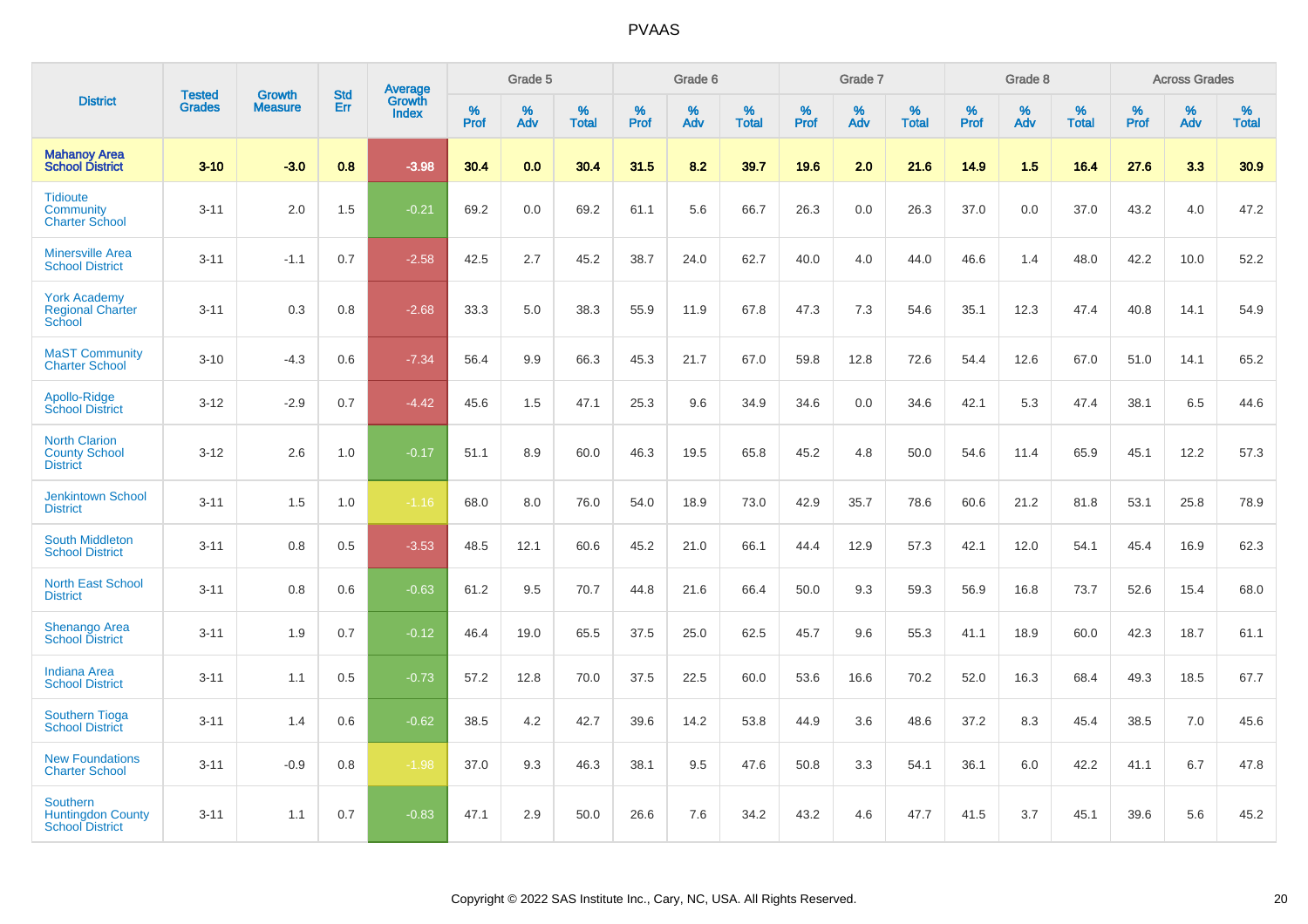|                                                                              | <b>Tested</b> | <b>Growth</b>  | <b>Std</b> | Average                       |              | Grade 5  |                   |              | Grade 6  |                   |              | Grade 7  |                   |              | Grade 8  |                   |                  | <b>Across Grades</b> |                   |
|------------------------------------------------------------------------------|---------------|----------------|------------|-------------------------------|--------------|----------|-------------------|--------------|----------|-------------------|--------------|----------|-------------------|--------------|----------|-------------------|------------------|----------------------|-------------------|
| <b>District</b>                                                              | <b>Grades</b> | <b>Measure</b> | Err        | <b>Growth</b><br><b>Index</b> | $\%$<br>Prof | %<br>Adv | %<br><b>Total</b> | $\%$<br>Prof | %<br>Adv | %<br><b>Total</b> | $\%$<br>Prof | %<br>Adv | %<br><b>Total</b> | $\%$<br>Prof | %<br>Adv | %<br><b>Total</b> | %<br><b>Prof</b> | %<br>Adv             | %<br><b>Total</b> |
| <b>Mahanoy Area</b><br><b>School District</b>                                | $3 - 10$      | $-3.0$         | 0.8        | $-3.98$                       | 30.4         | 0.0      | 30.4              | 31.5         | 8.2      | 39.7              | 19.6         | 2.0      | 21.6              | 14.9         | 1.5      | 16.4              | 27.6             | 3.3                  | 30.9              |
| <b>Mckeesport Area</b><br><b>School District</b>                             | $3 - 12$      | 0.3            | 0.5        | $-3.77$                       | 30.5         | 0.6      | 31.1              | 29.1         | 1.3      | 30.4              | 24.1         | 0.0      | 24.1              | 22.6         | 1.0      | 23.7              | 25.9             | 2.4                  | 28.3              |
| <b>Everett Area</b><br><b>School District</b>                                | $3 - 11$      | $-0.2$         | 0.7        | $-3.44$                       | 41.4         | 9.2      | 50.6              | 34.9         | 11.6     | 46.5              | 47.5         | 5.9      | 53.5              | 37.3         | 9.3      | 46.7              | 40.8             | 11.4                 | 52.2              |
| <b>Young Scholars Of</b><br>Western<br>Pennsylvania<br><b>Charter School</b> | $3 - 8$       | 2.0            | 1.1        | 0.04                          | 27.3         | 9.1      | 36.4              | 40.6         | 6.2      | 46.9              | 32.1         | 3.6      | 35.7              | 43.5         | 8.7      | 52.2              | 31.2             | 9.1                  | 40.3              |
| <b>Propel Charter</b><br>School - East                                       | $3 - 8$       | 1.1            | 1.0        | $-2.14$                       | 32.5         | 0.0      | 32.5              | 34.3         | 11.4     | 45.7              | 33.3         | 9.1      | 42.4              | 29.4         | 0.0      | 29.4              | 31.6             | 4.7                  | 36.3              |
| <b>Blue Mountain</b><br><b>School District</b>                               | $3 - 10$      | 0.0            | 0.5        | $-2.39$                       | 60.1         | 12.0     | 72.2              | 50.9         | 12.4     | 63.3              | 52.0         | 10.1     | 62.0              | 47.3         | 11.5     | 58.8              | 52.0             | 15.0                 | 67.0              |
| <b>Port Allegany</b><br><b>School District</b>                               | $3 - 11$      | $-1.8$         | 0.8        | $-3.92$                       | 34.3         | 2.9      | 37.1              | 31.9         | 2.9      | 34.8              | 32.9         | 5.7      | 38.6              | 40.3         | 3.2      | 43.6              | 35.0             | 5.9                  | 40.8              |
| <b>Valley View School</b><br><b>District</b>                                 | $3 - 11$      | 1.0            | 0.8        | $-2.65$                       | 62.4         | 1.8      | 64.2              | 41.4         | 10.3     | 51.7              | 53.7         | 4.9      | 58.5              | 42.6         | 4.9      | 47.5              | 49.9             | 7.2                  | 57.1              |
| <b>Aspira Bilingual</b><br><b>Cyber Charter</b><br>School                    | $3 - 11$      | 2.8            | 1.6        | $-0.41$                       |              |          |                   | 12.9         | 0.0      | 12.9              | 0.0          | 0.0      | 0.0               | 0.0          | 0.0      | 0.0               | 5.9              | 0.0                  | 5.9               |
| <b>Duquesne City</b><br><b>School District</b>                               | $3-8$         | 3.1            | 1.4        | 0.73                          | 11.3         | 0.0      | 11.3              | 10.8         | 2.7      | 13.5              |              |          |                   |              |          |                   | 14.8             | 0.6                  | 15.3              |
| North Star School<br><b>District</b>                                         | $3 - 11$      | $-0.3$         | 0.7        | $-4.18$                       | 44.3         | 3.8      | 48.1              | 35.9         | 17.2     | 53.1              | 44.4         | 8.3      | 52.8              | 49.5         | 17.2     | 66.7              | 44.5             | 15.3                 | 59.8              |
| <b>South Butler</b><br><b>County School</b><br><b>District</b>               | $3 - 10$      | 1.0            | 0.5        | $-0.14$                       | 59.9         | 14.3     | 74.2              | 50.7         | 14.5     | 65.2              | 44.7         | 11.4     | 56.1              | 53.7         | 13.0     | 66.7              | 50.5             | 17.8                 | 68.3              |
| <b>Albert Gallatin</b><br><b>Area School</b><br><b>District</b>              | $3 - 11$      | 0.4            | 0.5        | $-1.30$                       | 45.8         | 5.4      | 51.2              | 34.0         | 8.4      | 42.4              | 39.7         | 2.2      | 41.8              | 37.8         | 5.3      | 43.0              | 38.7             | 7.6                  | 46.2              |
| <b>Upper Moreland</b><br><b>Township School</b><br><b>District</b>           | $3 - 11$      | $-0.3$         | 0.4        | $-3.84$                       | 54.1         | 10.5     | 64.6              | 42.4         | 21.0     | 63.4              | 53.7         | 8.4      | 62.1              | 41.0         | 14.2     | 55.1              | 46.0             | 16.1                 | 62.1              |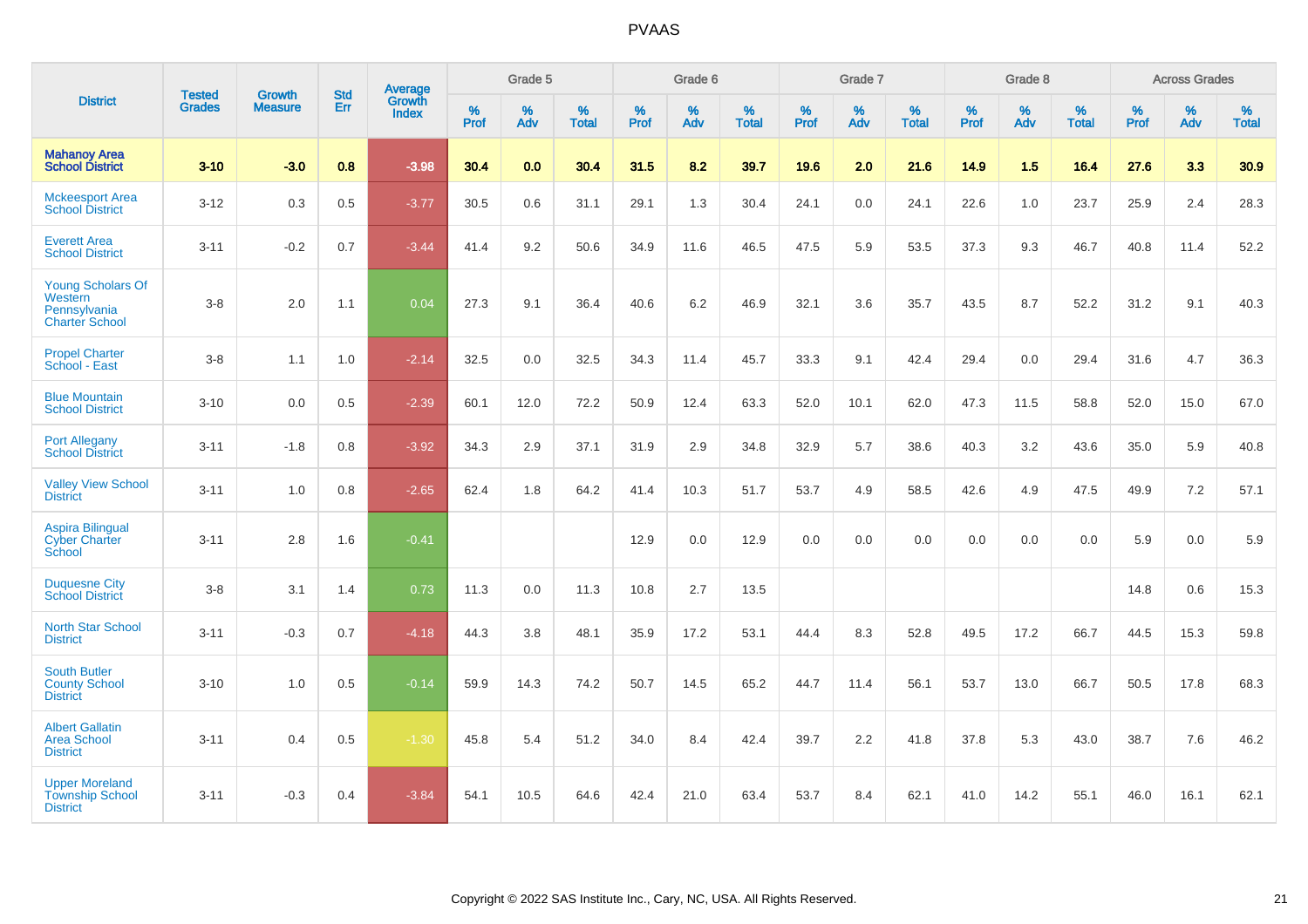|                                                                           |                                |                                 | <b>Std</b> | Average                       |           | Grade 5  |                   |           | Grade 6  |                   |           | Grade 7  |                   |           | Grade 8  |                   |           | <b>Across Grades</b> |                   |
|---------------------------------------------------------------------------|--------------------------------|---------------------------------|------------|-------------------------------|-----------|----------|-------------------|-----------|----------|-------------------|-----------|----------|-------------------|-----------|----------|-------------------|-----------|----------------------|-------------------|
| <b>District</b>                                                           | <b>Tested</b><br><b>Grades</b> | <b>Growth</b><br><b>Measure</b> | Err        | <b>Growth</b><br><b>Index</b> | %<br>Prof | %<br>Adv | %<br><b>Total</b> | %<br>Prof | %<br>Adv | %<br><b>Total</b> | %<br>Prof | %<br>Adv | %<br><b>Total</b> | %<br>Prof | %<br>Adv | %<br><b>Total</b> | %<br>Prof | %<br>Adv             | %<br><b>Total</b> |
| <b>Mahanoy Area</b><br><b>School District</b>                             | $3 - 10$                       | $-3.0$                          | 0.8        | $-3.98$                       | 30.4      | 0.0      | 30.4              | 31.5      | 8.2      | 39.7              | 19.6      | 2.0      | 21.6              | 14.9      | 1.5      | 16.4              | 27.6      | 3.3                  | 30.9              |
| <b>Clarion Area</b><br><b>School District</b>                             | $3 - 11$                       | 1.1                             | 0.9        | $-1.14$                       | 58.3      | 2.1      | 60.4              | 46.4      | 7.1      | 53.6              | 44.8      | 4.5      | 49.2              | 39.0      | 11.9     | 50.8              | 45.1      | 10.1                 | 55.2              |
| <b>Warren County</b><br><b>School District</b>                            | $3 - 11$                       | 0.2                             | 0.4        | $-1.64$                       | 38.6      | 4.0      | 42.5              | 41.0      | 8.0      | 49.0              | 33.4      | 4.1      | 37.5              | 43.1      | 4.7      | 47.8              | 38.0      | 6.9                  | 44.8              |
| <b>Palisades School</b><br><b>District</b>                                | $3 - 11$                       | 0.4                             | 0.6        | $-3.48$                       | 53.1      | 13.5     | 66.7              | 48.5      | 19.2     | 67.7              | 60.2      | 10.7     | 70.9              | 43.2      | 9.1      | 52.3              | 48.5      | 17.4                 | 65.9              |
| <b>Premier Arts And</b><br><b>Science Charter</b><br><b>School</b>        | $3-5$                          | 5.2                             | 2.1        | 2.52                          | 16.7      | 0.0      | 16.7              |           |          |                   |           |          |                   |           |          |                   | 14.2      | 1.9                  | 16.0              |
| <b>Interboro School</b><br><b>District</b>                                | $3 - 12$                       | 0.3                             | 0.4        | $-2.03$                       | 42.9      | 4.5      | 47.3              | 40.0      | 11.7     | 51.7              | 44.0      | 8.7      | 52.7              | 44.2      | 7.4      | 51.6              | 41.8      | 8.7                  | 50.4              |
| <b>Gateway School</b><br><b>District</b>                                  | $3 - 11$                       | $-1.0$                          | 0.4        | $-5.60$                       | 48.9      | 5.6      | 54.5              | 42.7      | 10.8     | 53.5              | 49.3      | 10.8     | 60.1              | 43.7      | 14.0     | 57.7              | 45.5      | 12.1                 | 57.7              |
| <b>Dallastown Area</b><br><b>School District</b>                          | $3 - 11$                       | $-2.2$                          | 0.3        | $-6.90$                       | 53.1      | 7.2      | 60.3              | 44.3      | 30.9     | 75.1              | 45.3      | 9.3      | 54.7              | 43.8      | 11.1     | 54.9              | 44.8      | 19.1                 | 63.9              |
| <b>Saint Marys Area</b><br><b>School District</b>                         | $3 - 11$                       | $-1.5$                          | 0.6        | $-3.55$                       | 48.7      | 2.6      | 51.3              | 42.7      | 13.7     | 56.4              | 40.8      | 7.7      | 48.5              | 46.4      | 8.0      | 54.3              | 44.6      | 11.0                 | 55.6              |
| <b>Lebanon School</b><br><b>District</b>                                  | $3 - 11$                       | $-0.4$                          | 0.4        | $-2.17$                       | 29.4      | 2.5      | 31.9              | 21.7      | 5.5      | 27.2              | 20.0      | 2.5      | 22.5              | 21.9      | 1.2      | 23.0              | 25.5      | 3.4                  | 28.8              |
| <b>Southwest</b><br>Leadership<br><b>Academy Charter</b><br><b>School</b> | $3 - 8$                        | 0.2                             | 1.1        | $-5.76$                       | 9.1       | 0.0      | 9.1               | 16.1      | 6.4      | 22.6              | 15.8      | 2.6      | 18.4              | 20.8      | 0.0      | 20.8              | 19.0      | 3.3                  | 22.3              |
| <b>Chester-Upland</b><br><b>School District</b>                           | $3 - 11$                       | 0.8                             | 0.8        | $-1.40$                       | 15.4      | 0.0      | 15.4              | 18.2      | 2.6      | 20.8              | 12.4      | 0.0      | 12.4              | 9.8       | 0.0      | 9.8               | 15.6      | 1.0                  | 16.6              |
| Penn Cambria<br><b>School District</b>                                    | $3 - 11$                       | $-0.4$                          | 0.6        | $-3.40$                       | 56.8      | 0.9      | 57.7              | 46.5      | 7.1      | 53.5              | 58.1      | 7.7      | 65.8              | 52.3      | 7.8      | 60.2              | 48.8      | 9.2                  | 58.0              |
| <b>Farrell Area School</b><br><b>District</b>                             | $3 - 11$                       | 1.3                             | 1.0        | $-0.92$                       | 26.7      | 0.0      | 26.7              | 31.7      | 2.4      | 34.2              | 20.4      | 0.0      | 20.4              | 28.2      | 0.0      | 28.2              | 25.9      | 2.3                  | 28.2              |
| <b>Greater Latrobe</b><br><b>School District</b>                          | $3 - 11$                       | $-3.1$                          | 0.4        | $-8.08$                       | 55.6      | 5.8      | 61.4              | 42.2      | 21.1     | 63.2              | 49.0      | 10.1     | 59.1              | 46.2      | 20.0     | 66.2              | 46.9      | 15.6                 | 62.5              |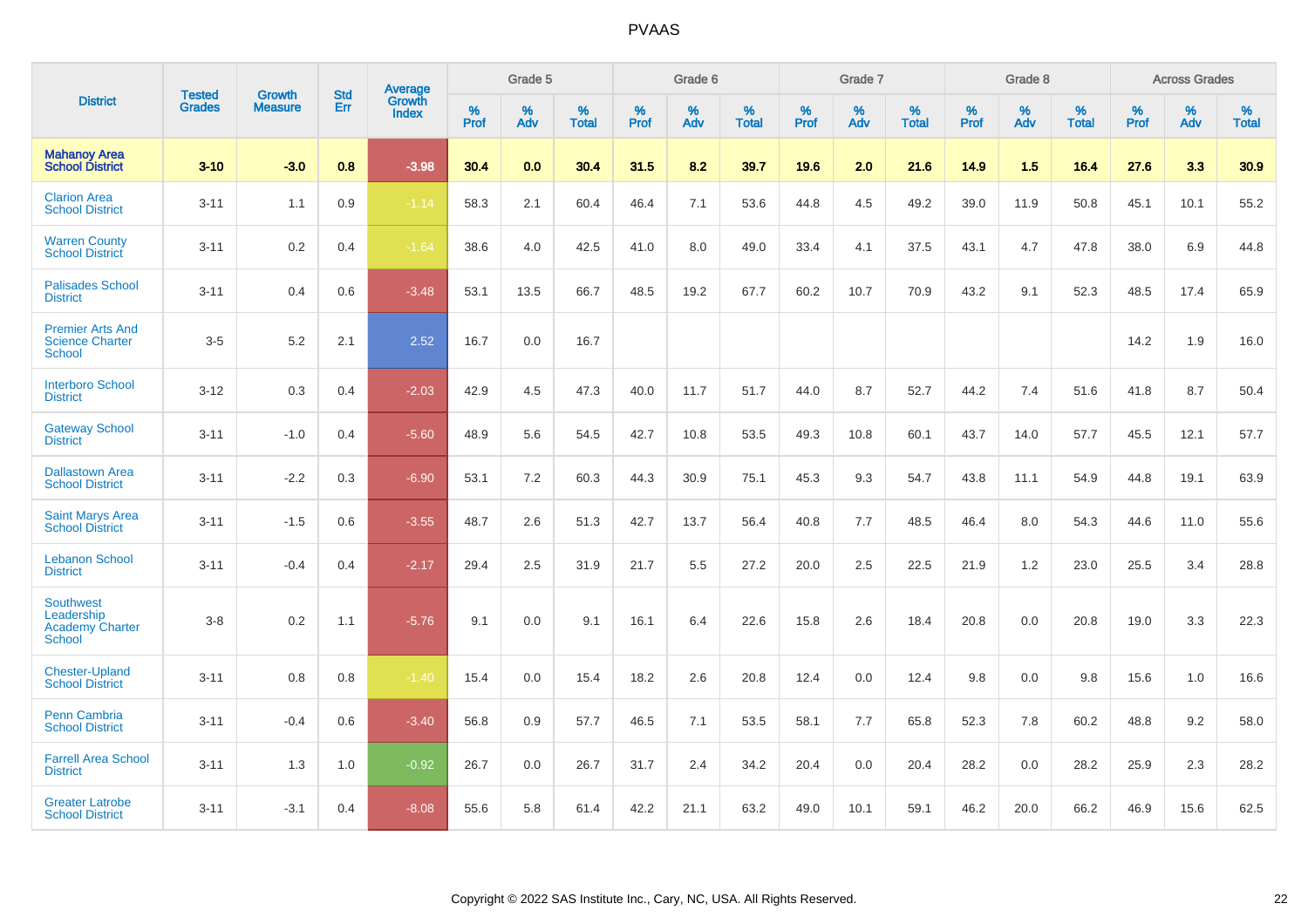|                                                                                |                                |                                 | <b>Std</b> |                                   |              | Grade 5     |                      |              | Grade 6  |                   |              | Grade 7     |                      |              | Grade 8  |                   |              | <b>Across Grades</b> |            |
|--------------------------------------------------------------------------------|--------------------------------|---------------------------------|------------|-----------------------------------|--------------|-------------|----------------------|--------------|----------|-------------------|--------------|-------------|----------------------|--------------|----------|-------------------|--------------|----------------------|------------|
| <b>District</b>                                                                | <b>Tested</b><br><b>Grades</b> | <b>Growth</b><br><b>Measure</b> | Err        | Average<br>Growth<br><b>Index</b> | $\%$<br>Prof | $\%$<br>Adv | $\%$<br><b>Total</b> | $\%$<br>Prof | %<br>Adv | %<br><b>Total</b> | $\%$<br>Prof | $\%$<br>Adv | $\%$<br><b>Total</b> | $\%$<br>Prof | %<br>Adv | %<br><b>Total</b> | $\%$<br>Prof | $\%$<br>Adv          | %<br>Total |
| <b>Mahanoy Area</b><br><b>School District</b>                                  | $3 - 10$                       | $-3.0$                          | 0.8        | $-3.98$                           | 30.4         | 0.0         | 30.4                 | 31.5         | 8.2      | 39.7              | 19.6         | 2.0         | 21.6                 | 14.9         | 1.5      | 16.4              | 27.6         | 3.3                  | 30.9       |
| <b>Seven Generations</b><br><b>Charter School</b>                              | $3-5$                          | 5.1                             | 2.1        | 2.46                              | 62.2         | 2.7         | 64.9                 |              |          |                   |              |             |                      |              |          |                   | 48.0         | $8.8\,$              | 56.8       |
| Northwood<br><b>Academy Charter</b><br>School                                  | $3 - 8$                        | $-0.1$                          | 0.7        | $-3.80$                           | 23.4         | 1.3         | 24.7                 | 44.2         | 6.5      | 50.6              | 37.5         | 5.6         | 43.1                 | 29.6         | 13.0     | 42.6              | 31.0         | 5.4                  | 36.4       |
| Philadelphia City<br><b>School District</b>                                    | $3 - 12$                       | $-0.0$                          | 0.2        | $-2.50$                           | 24.2         | 3.5         | 27.7                 | 22.9         | 8.1      | 31.0              | 26.8         | 6.5         | 33.4                 | 22.4         | 4.6      | 27.1              | 23.1         | 6.3                  | 29.4       |
| <b>Mastery Charter</b><br>School - Harrity<br>Campus                           | $3 - 8$                        | 0.5                             | 1.2        | $-2.57$                           | 13.6         | $0.0\,$     | 13.6                 | 12.8         | 2.1      | 14.9              | 26.5         | 0.0         | 26.5                 | 11.1         | 7.4      | 18.5              | 18.2         | 2.0                  | 20.2       |
| <b>Middletown Area</b><br><b>School District</b>                               | $3 - 11$                       | $-0.3$                          | 0.6        | $-2.50$                           | 40.9         | 6.3         | 47.2                 | 28.7         | 7.0      | 35.7              | 43.8         | 5.6         | 49.3                 | 38.5         | 3.8      | 42.3              | 37.8         | 8.2                  | 46.0       |
| Allegheny-Clarion<br><b>Valley School</b><br><b>District</b>                   | $3 - 10$                       | 2.1                             | 1.0        | 0.11                              | 42.5         | 5.0         | 47.5                 | 42.1         | 15.8     | 57.9              | 43.9         | 2.4         | 46.3                 | 40.0         | 0.0      | 40.0              | 40.9         | 9.1                  | 50.0       |
| <b>Eastern Lebanon</b><br><b>County School</b><br><b>District</b>              | $3 - 11$                       | $-0.3$                          | 0.5        | $-4.72$                           | 48.9         | 2.8         | 51.7                 | 42.0         | 9.1      | 51.1              | 45.1         | 8.0         | 53.1                 | 29.8         | 7.0      | 36.8              | 42.0         | 9.1                  | 51.0       |
| West Philadelphia<br><b>Achievement</b><br>Charter<br><b>Elementary School</b> | $3-5$                          | 3.8                             | 1.6        | 2.40                              | 21.0         | 0.0         | 21.0                 |              |          |                   |              |             |                      |              |          |                   | 18.1         | 1.5                  | 19.6       |
| <b>Southeast Delco</b><br><b>School District</b>                               | $3 - 10$                       | $-0.6$                          | 0.6        | $-3.13$                           | 28.6         | 0.0         | 28.6                 | 30.4         | 1.8      | 32.1              | 29.2         | 1.5         | 30.8                 | 34.4         | 3.8      | 38.2              | 28.9         | 2.4                  | 31.3       |
| <b>Union City Area</b><br><b>School District</b>                               | $3 - 12$                       | 0.2                             | 0.7        | $-1.85$                           | 34.8         | 1.4         | 36.2                 | 35.5         | 16.1     | 51.6              | 44.7         | 10.5        | 55.3                 | 42.2         | 8.9      | 51.1              | 39.0         | 12.5                 | 51.5       |
| <b>Conewago Valley</b><br><b>School District</b>                               | $3 - 12$                       | 0.7                             | 0.4        | $-2.40$                           | 52.1         | 3.4         | 55.5                 | 44.7         | 14.0     | 58.7              | 46.4         | 8.8         | 55.2                 | 46.8         | 5.7      | 52.5              | 46.9         | 10.0                 | 56.9       |
| <b>Haverford</b><br><b>Township School</b><br><b>District</b>                  | $3 - 11$                       | 0.2                             | 0.3        | $-2.60$                           | 55.4         | 23.8        | 79.2                 | 51.1         | 27.6     | 78.7              | 55.0         | 18.3        | 73.3                 | 44.5         | 32.3     | 76.7              | 49.2         | 29.5                 | 78.6       |
| <b>Mastery Charter</b><br>School - Pickett<br>Campus                           | $6 - 10$                       | 1.6                             | 1.1        | $-0.80$                           |              |             |                      | 4.9          | 0.0      | 4.9               | 15.4         | 0.0         | 15.4                 | 8.8          | 2.9      | 11.8              | 9.6          | 0.9                  | 10.5       |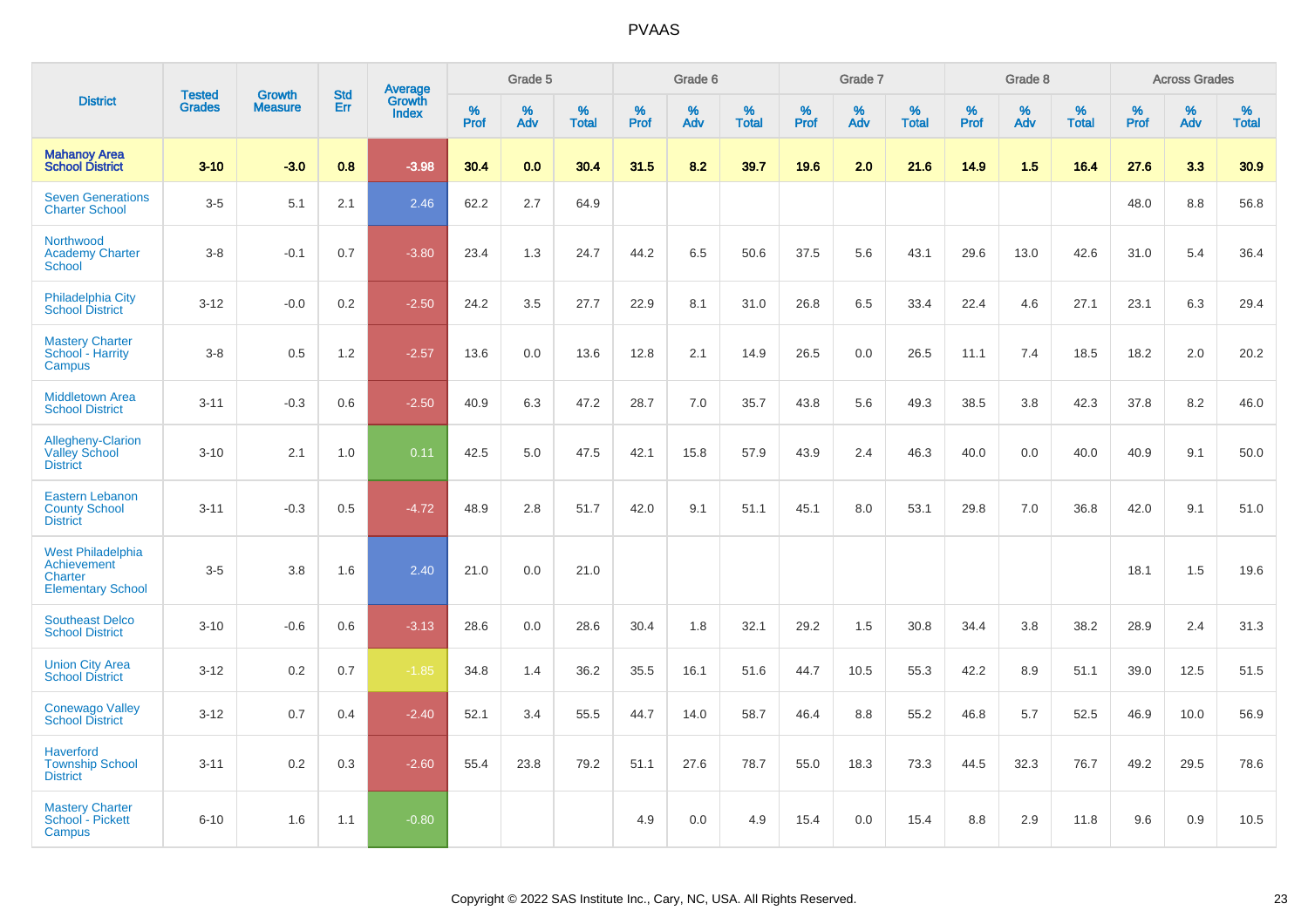|                                                                     |                                |                                 | <b>Std</b> | Average                |           | Grade 5  |                   |           | Grade 6  |                   |           | Grade 7  |                   |           | Grade 8  |                   |           | <b>Across Grades</b> |                   |
|---------------------------------------------------------------------|--------------------------------|---------------------------------|------------|------------------------|-----------|----------|-------------------|-----------|----------|-------------------|-----------|----------|-------------------|-----------|----------|-------------------|-----------|----------------------|-------------------|
| <b>District</b>                                                     | <b>Tested</b><br><b>Grades</b> | <b>Growth</b><br><b>Measure</b> | Err        | Growth<br><b>Index</b> | %<br>Prof | %<br>Adv | %<br><b>Total</b> | %<br>Prof | %<br>Adv | %<br><b>Total</b> | %<br>Prof | %<br>Adv | %<br><b>Total</b> | %<br>Prof | %<br>Adv | %<br><b>Total</b> | %<br>Prof | %<br>Adv             | %<br><b>Total</b> |
| <b>Mahanoy Area</b><br><b>School District</b>                       | $3 - 10$                       | $-3.0$                          | 0.8        | $-3.98$                | 30.4      | 0.0      | 30.4              | 31.5      | 8.2      | 39.7              | 19.6      | 2.0      | 21.6              | 14.9      | 1.5      | 16.4              | 27.6      | 3.3                  | 30.9              |
| <b>Fort Leboeuf</b><br><b>School District</b>                       | $3 - 11$                       | 0.0                             | 0.5        | $-2.79$                | 47.7      | 21.9     | 69.7              | 39.4      | 26.8     | 66.2              | 49.2      | 15.1     | 64.2              | 42.1      | 16.6     | 58.6              | 45.4      | 23.3                 | 68.7              |
| <b>Methacton School</b><br><b>District</b>                          | $3 - 11$                       | 0.4                             | 0.4        | $-4.06$                | 64.7      | 8.3      | 73.0              | 54.9      | 21.0     | 75.9              | 56.6      | 11.2     | 67.8              | 49.7      | 21.0     | 70.7              | 55.3      | 17.3                 | 72.6              |
| <b>Conemaugh Valley</b><br><b>School District</b>                   | $3 - 12$                       | 0.5                             | 0.9        | $-1.99$                | 52.9      | 3.9      | 56.9              | 30.0      | 30.0     | 60.0              | 44.2      | 5.8      | 50.0              | 49.1      | 9.4      | 58.5              | 43.3      | 12.5                 | 55.8              |
| <b>Shamokin Area</b><br><b>School District</b>                      | $3 - 11$                       | 1.2                             | 0.5        | $-1.27$                | 42.9      | 2.1      | 45.0              | 32.6      | 9.4      | 42.0              | 44.0      | 1.5      | 45.5              | 31.3      | 5.5      | 36.8              | 34.3      | 5.8                  | 40.1              |
| Penn-Trafford<br><b>School District</b>                             | $3 - 11$                       | 0.1                             | 0.4        | $-2.24$                | 59.8      | 20.9     | 80.7              | 45.7      | 34.7     | 80.4              | 56.2      | 23.2     | 79.4              | 54.3      | 14.9     | 69.1              | 51.0      | 27.6                 | 78.6              |
| Aliquippa School<br><b>District</b>                                 | $3 - 11$                       | $-0.6$                          | 0.8        | $-1.85$                | 14.7      | 0.0      | 14.7              | 12.5      | 3.1      | 15.6              | 27.4      | 2.7      | 30.1              | 14.1      | 0.0      | 14.1              | 16.7      | 1.0                  | 17.7              |
| <b>Mastery Charter</b><br>School-Cleveland<br>Elementary            | $3 - 8$                        | 2.7                             | 1.3        | 0.20                   | 25.0      | 7.1      | 32.1              | 23.5      | 0.0      | 23.5              | 24.1      | 3.4      | 27.6              | 21.7      | 0.0      | 21.7              | 18.8      | 1.9                  | 20.6              |
| <b>Newport School</b><br><b>District</b>                            | $3 - 12$                       | $-0.1$                          | 0.8        | $-1.60$                | 42.2      | 11.1     | 53.3              | 44.4      | 11.1     | 55.6              | 41.3      | 1.6      | 42.9              | 43.8      | 7.8      | 51.6              | 40.2      | 8.8                  | 48.9              |
| <b>Central Bucks</b><br><b>School District</b>                      | $3 - 11$                       | $-1.3$                          | 0.2        | $-11.77$               | 57.2      | 12.0     | 69.2              | 48.3      | 28.7     | 76.9              | 54.3      | 16.8     | 71.0              | 51.5      | 17.5     | 69.0              | 51.5      | 19.8                 | 71.4              |
| <b>General Mclane</b><br><b>School District</b>                     | $3 - 11$                       | 0.2                             | 0.5        | $-1.05$                | 57.7      | 8.0      | 65.8              | 45.4      | 23.3     | 68.7              | 50.3      | 15.6     | 66.0              | 44.9      | 12.2     | 57.0              | 49.9      | 16.3                 | 66.2              |
| <b>Deer Lakes School</b><br><b>District</b>                         | $3 - 11$                       | $-0.4$                          | 0.6        | $-2.21$                | 52.0      | 5.5      | 57.5              | 47.2      | 22.0     | 69.1              | 42.4      | 10.6     | 53.0              | 44.7      | 10.7     | 55.3              | 45.1      | 14.9                 | 60.0              |
| <b>Lindley Academy</b><br><b>Charter School At</b><br><b>Birney</b> | $3 - 8$                        | 1.0                             | 0.7        | $-1.02$                | 8.9       | 0.0      | 8.9               | 24.0      | 2.5      | 26.6              | 20.6      | 3.2      | 23.8              | 19.4      | 4.8      | 24.2              | 19.6      | 2.3                  | 21.9              |
| <b>West Oak Lane</b><br><b>Charter School</b>                       | $3 - 8$                        | 0.8                             | 0.7        | $-1.30$                | 29.9      | 0.0      | 29.9              | 26.5      | 2.9      | 29.4              | 35.1      | 6.8      | 41.9              | 41.5      | 4.6      | 46.2              | 31.4      | 4.3                  | 35.8              |
| Antonia Pantoja<br>Community<br><b>Charter School</b>               | $3 - 8$                        | 0.5                             | 0.9        | $-2.57$                | 20.9      | 1.5      | 22.4              | 32.3      | 6.4      | 38.7              | 37.0      | 2.2      | 39.1              | 35.1      | 8.1      | 43.2              | 25.4      | 3.3                  | 28.7              |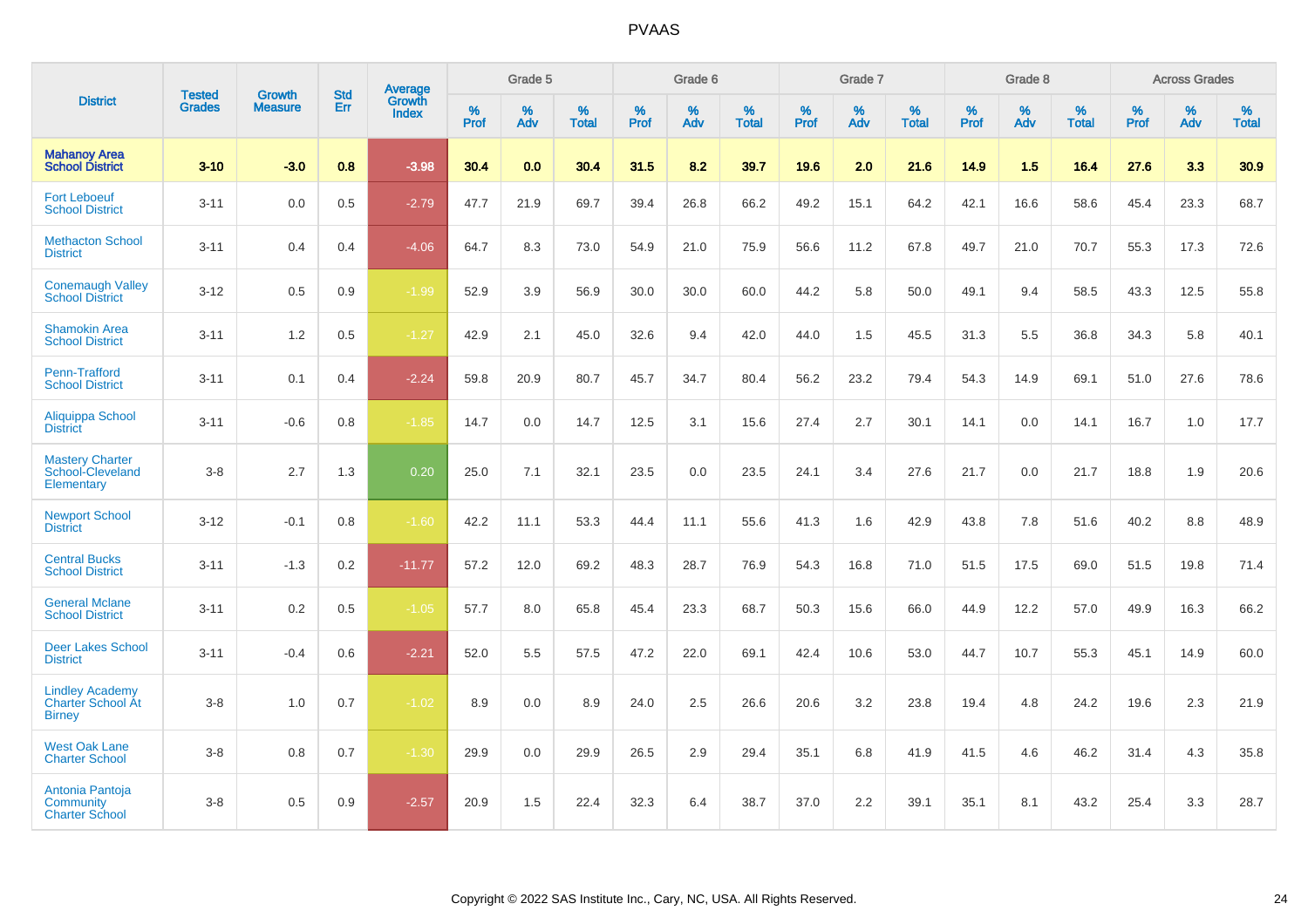|                                                               | <b>Tested</b> | <b>Growth</b>  | <b>Std</b> | Average                |           | Grade 5  |                   |           | Grade 6  |                   |           | Grade 7  |                   |           | Grade 8  |                   |           | <b>Across Grades</b> |                   |
|---------------------------------------------------------------|---------------|----------------|------------|------------------------|-----------|----------|-------------------|-----------|----------|-------------------|-----------|----------|-------------------|-----------|----------|-------------------|-----------|----------------------|-------------------|
| <b>District</b>                                               | <b>Grades</b> | <b>Measure</b> | <b>Err</b> | Growth<br><b>Index</b> | %<br>Prof | %<br>Adv | %<br><b>Total</b> | %<br>Prof | %<br>Adv | %<br><b>Total</b> | %<br>Prof | %<br>Adv | %<br><b>Total</b> | %<br>Prof | %<br>Adv | %<br><b>Total</b> | %<br>Prof | %<br>Adv             | %<br><b>Total</b> |
| <b>Mahanoy Area</b><br><b>School District</b>                 | $3 - 10$      | $-3.0$         | 0.8        | $-3.98$                | 30.4      | 0.0      | 30.4              | 31.5      | 8.2      | 39.7              | 19.6      | 2.0      | 21.6              | 14.9      | 1.5      | 16.4              | 27.6      | 3.3                  | 30.9              |
| <b>Franklin Area</b><br><b>School District</b>                | $3 - 11$      | 0.3            | 0.6        | $-3.37$                | 47.7      | 1.5      | 49.2              | 41.7      | 12.6     | 54.3              | 36.6      | 4.9      | 41.5              | 43.0      | 5.9      | 48.9              | 40.2      | 6.2                  | 46.4              |
| <b>Conrad Weiser</b><br><b>Area School</b><br><b>District</b> | $3 - 11$      | $-2.3$         | 0.5        | $-7.32$                | 44.8      | 0.6      | 45.4              | 40.0      | 8.7      | 48.7              | 26.2      | 2.7      | 28.9              | 30.0      | 3.4      | 33.5              | 36.9      | 6.7                  | 43.7              |
| <b>Hope For</b><br><b>Hyndman Charter</b><br>School           | $3 - 11$      | 4.1            | 1.9        | 0.17                   |           |          |                   | 12.5      | 6.2      | 18.8              | 41.7      | 8.3      | 50.0              | 37.5      | 0.0      | 37.5              | 27.4      | 6.0                  | 33.3              |
| Leechburg Area<br><b>School District</b>                      | $3 - 11$      | $-2.3$         | 0.9        | $-3.53$                | 46.7      | 2.2      | 48.9              | 29.7      | 2.7      | 32.4              | 42.9      | 0.0      | 42.9              | 51.2      | 11.6     | 62.8              | 45.8      | 7.9                  | 53.8              |
| <b>Carlynton School</b><br><b>District</b>                    | $3 - 11$      | 0.0            | 0.7        | $-1.38$                | 50.5      | 6.4      | 57.0              | 47.1      | 18.8     | 65.9              | 30.8      | 7.5      | 38.3              | 40.8      | 7.9      | 48.7              | 41.6      | 11.0                 | 52.7              |
| Gettysburg<br><b>Montessori Charter</b><br>School             | $3-6$         | 2.6            | 2.0        | $-0.30$                | 50.0      | 10.0     | 60.0              | 44.4      | 22.2     | 66.7              |           |          |                   |           |          |                   | 43.0      | 14.0                 | 57.0              |
| <b>Mastery Charter</b><br>School - Thomas<br>Campus           | $3 - 10$      | 0.4            | 1.0        | $-1.24$                | 29.0      | 0.0      | 29.0              | 17.1      | 0.0      | 17.1              | 20.9      | 2.3      | 23.3              | 28.9      | 0.0      | 28.9              | 24.9      | 2.3                  | 27.2              |
| Wissahickon<br><b>Charter School</b>                          | $3 - 8$       | $-1.5$         | 0.7        | $-4.94$                | 22.2      | 0.0      | 22.2              | 20.5      | 6.0      | 26.5              | 24.1      | 1.2      | 25.3              | 22.1      | 0.0      | 22.1              | 22.4      | 2.8                  | 25.2              |
| <b>Propel Charter</b><br>School-Northside                     | $3-8$         | $-1.3$         | 1.0        | $-2.83$                | 7.0       | 0.0      | 7.0               | 14.6      | 0.0      | 14.6              | 5.0       | 0.0      | 5.0               | 10.0      | 0.0      | 10.0              | 9.0       | 0.0                  | 9.0               |
| Pocono Mountain<br><b>School District</b>                     | $3 - 12$      | 0.1            | 0.6        | $-1.58$                | 48.0      | 5.4      | 53.5              | 41.8      | 7.9      | 49.7              | 42.1      | 1.8      | 43.9              | 35.6      | 1.9      | 37.5              | 43.4      | 7.1                  | 50.5              |
| <b>Mount Union Area</b><br><b>School District</b>             | $3 - 10$      | 1.4            | 0.7        | 0.55                   | 28.7      | 3.2      | 31.9              | 28.4      | 0.0      | 28.4              | 28.9      | 4.8      | 33.7              | 36.9      | 1.2      | 38.1              | 31.6      | 2.9                  | 34.4              |
| <b>Schuylkill Valley</b><br><b>School District</b>            | $3 - 11$      | 0.6            | 0.6        | $-1.32$                | 53.1      | 3.1      | 56.2              | 44.4      | 16.9     | 61.3              | 42.9      | 7.5      | 50.4              | 45.0      | 6.3      | 51.4              | 45.2      | 10.3                 | 55.6              |
| Salisbury<br><b>Township School</b><br><b>District</b>        | $3 - 11$      | $-1.7$         | 0.7        | $-5.01$                | 38.3      | 7.4      | 45.7              | 33.0      | 22.0     | 55.0              | 34.8      | 4.4      | 39.1              | 47.1      | 12.6     | 59.8              | 40.0      | 11.6                 | 51.7              |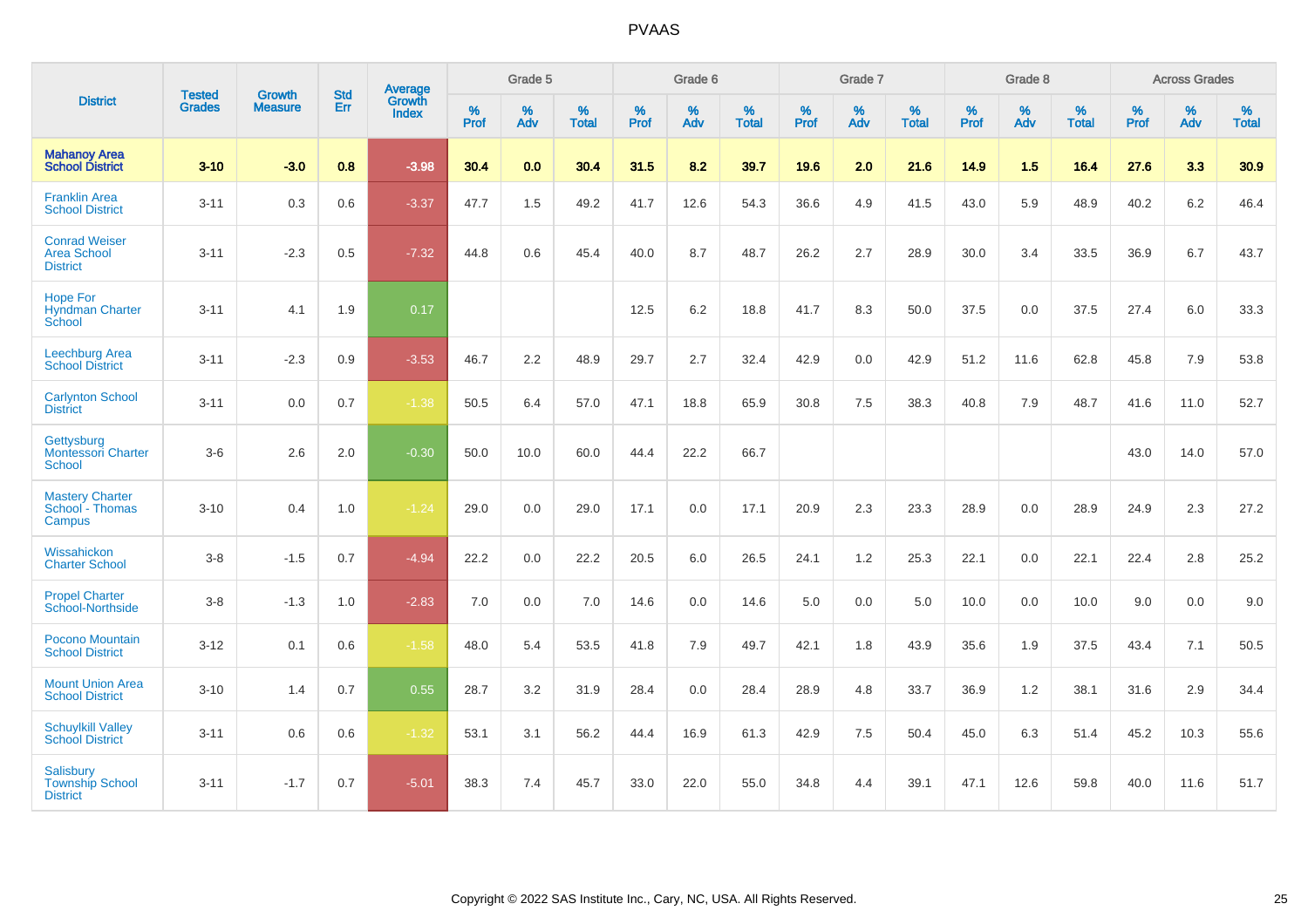|                                                                                            |                                |                                 | <b>Std</b> | Average                       |              | Grade 5  |                   |           | Grade 6  |                   |           | Grade 7  |                   |           | Grade 8  |                   |           | <b>Across Grades</b> |                   |
|--------------------------------------------------------------------------------------------|--------------------------------|---------------------------------|------------|-------------------------------|--------------|----------|-------------------|-----------|----------|-------------------|-----------|----------|-------------------|-----------|----------|-------------------|-----------|----------------------|-------------------|
| <b>District</b>                                                                            | <b>Tested</b><br><b>Grades</b> | <b>Growth</b><br><b>Measure</b> | Err        | <b>Growth</b><br><b>Index</b> | $\%$<br>Prof | %<br>Adv | %<br><b>Total</b> | %<br>Prof | %<br>Adv | %<br><b>Total</b> | %<br>Prof | %<br>Adv | %<br><b>Total</b> | %<br>Prof | %<br>Adv | %<br><b>Total</b> | %<br>Prof | %<br>Adv             | %<br><b>Total</b> |
| <b>Mahanoy Area</b><br><b>School District</b>                                              | $3 - 10$                       | $-3.0$                          | 0.8        | $-3.98$                       | 30.4         | 0.0      | 30.4              | 31.5      | 8.2      | 39.7              | 19.6      | 2.0      | 21.6              | 14.9      | 1.5      | 16.4              | 27.6      | 3.3                  | 30.9              |
| <b>Chester Charter</b><br><b>Scholars Academy</b><br><b>Charter School</b>                 | $3 - 12$                       | 0.0                             | 0.9        | $-3.27$                       | 17.8         | 0.0      | 17.8              | 31.9      | 4.3      | 36.2              | 37.5      | 4.2      | 41.7              | 16.0      | 0.0      | 16.0              | 23.8      | 1.8                  | 25.6              |
| <b>Green Woods</b><br><b>Charter School</b>                                                | $3-8$                          | 1.6                             | 0.8        | $-0.37$                       | 44.8         | 6.9      | 51.7              | 39.3      | 19.7     | 59.0              | 43.9      | 12.3     | 56.1              | 39.2      | 17.6     | 56.9              | 40.6      | 17.4                 | 58.0              |
| <b>Reynolds School</b><br><b>District</b>                                                  | $3 - 10$                       | $-4.3$                          | 0.8        | $-5.71$                       | 46.3         | 0.0      | 46.3              | 44.2      | 1.3      | 45.4              | 35.3      | 7.8      | 43.1              | 47.1      | 8.8      | 55.9              | 41.5      | 4.9                  | 46.4              |
| <b>Mountain View</b><br><b>School District</b>                                             | $3 - 11$                       | 1.6                             | 0.9        | 0.20                          | 45.0         | 3.3      | 48.3              | 49.0      | 6.1      | 55.1              | 47.2      | 5.7      | 52.8              | 55.0      | 10.0     | 65.0              | 45.1      | 5.6                  | 50.7              |
| <b>Penns Manor Area</b><br><b>School District</b>                                          | $3 - 12$                       | 1.6                             | 0.8        | $-1.15$                       | 49.2         | 1.6      | 50.8              | 30.9      | 3.6      | 34.6              | 38.5      | 3.8      | 42.3              | 30.5      | 11.9     | 42.4              | 40.8      | 6.9                  | 47.8              |
| <b>Schuylkill Haven</b><br>Area School<br><b>District</b>                                  | $3 - 11$                       | $-1.4$                          | 0.7        | $-4.47$                       | 44.6         | 1.2      | 45.8              | 46.9      | 6.2      | 53.1              | 49.5      | 8.6      | 58.1              | 46.0      | 3.4      | 49.4              | 46.4      | 10.0                 | 56.4              |
| <b>Ferndale Area</b><br><b>School District</b>                                             | $3 - 10$                       | 1.9                             | 1.0        | 0.06                          | 43.2         | 4.6      | 47.7              | 46.3      | 14.6     | 61.0              | 61.5      | 5.1      | 66.7              | 54.4      | 4.4      | 58.7              | 46.1      | 10.6                 | 56.6              |
| <b>Innovative Arts</b><br><b>Academy Charter</b><br>School                                 | $6 - 11$                       | $-2.2$                          | 0.9        | $-3.49$                       |              |          |                   | 15.4      | 1.9      | 17.3              | 19.1      | 0.0      | 19.1              | 15.4      | 1.1      | 16.5              | 16.6      | 1.0                  | 17.5              |
| <b>Greenville Area</b><br><b>School District</b>                                           | $3 - 11$                       | 1.0                             | 0.7        | $-0.17$                       | 46.7         | 5.6      | 52.2              | 52.5      | 11.2     | 63.8              | 43.8      | 5.7      | 49.5              | 31.2      | 12.5     | 43.8              | 42.0      | 10.1                 | 52.1              |
| <b>Tyrone Area</b><br><b>School District</b>                                               | $3 - 12$                       | $-2.0$                          | 0.6        | $-6.75$                       | 50.4         | 3.0      | 53.3              | 43.4      | 10.1     | 53.5              | 43.8      | 5.0      | 48.8              | 44.7      | 6.1      | 50.9              | 45.2      | 12.0                 | 57.2              |
| The Philadelphia<br><b>Charter School for</b><br><b>Arts and Sciences</b><br>at HR Edmunds | $3-8$                          | $-1.2$                          | 0.7        | $-2.66$                       | 11.9         | 2.4      | 14.3              | 18.6      | 0.0      | 18.6              | 17.2      | 0.0      | 17.2              | 24.4      | 0.0      | 24.4              | 16.1      | 0.6                  | 16.7              |
| <b>Oley Valley School</b><br><b>District</b>                                               | $3 - 11$                       | $-0.0$                          | 0.6        | $-2.17$                       | 53.5         | 5.0      | 58.4              | 40.0      | 19.0     | 59.0              | 50.0      | 7.8      | 57.8              | 54.8      | 5.4      | 60.2              | 49.6      | 9.0                  | 58.6              |
| Chambersburg<br><b>Area School</b><br><b>District</b>                                      | $3 - 11$                       | $-0.2$                          | 0.3        | $-2.21$                       | 44.0         | 7.0      | 51.0              | 34.1      | 16.0     | 50.1              | 38.2      | 8.2      | 46.5              | 38.7      | 11.2     | 49.9              | 37.5      | 11.0                 | 48.5              |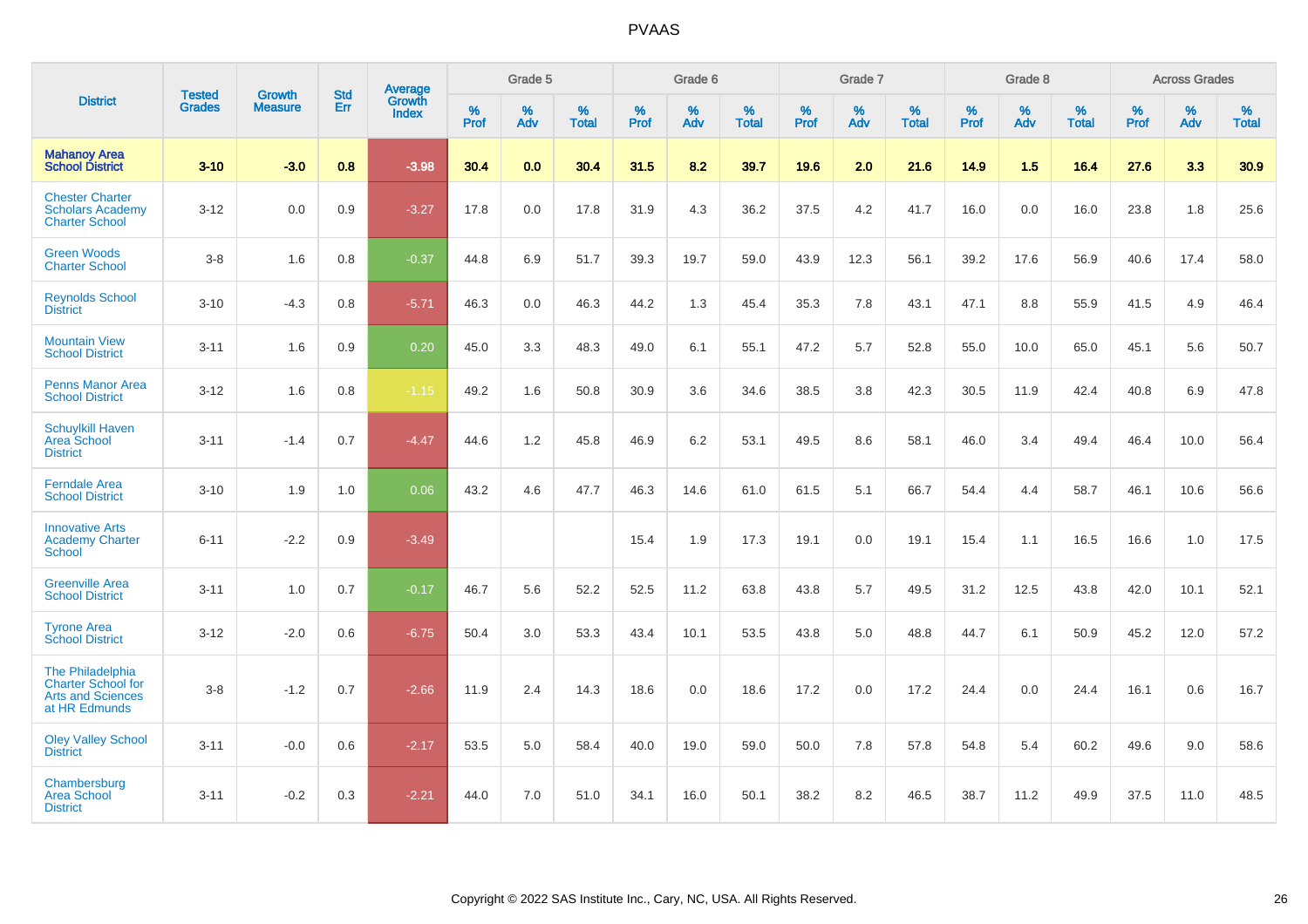|                                                            | <b>Tested</b> | <b>Growth</b>  | <b>Std</b> | Average                |              | Grade 5  |                      |                  | Grade 6  |                   |              | Grade 7  |                      |              | Grade 8  |                      |              | <b>Across Grades</b> |                      |
|------------------------------------------------------------|---------------|----------------|------------|------------------------|--------------|----------|----------------------|------------------|----------|-------------------|--------------|----------|----------------------|--------------|----------|----------------------|--------------|----------------------|----------------------|
| <b>District</b>                                            | <b>Grades</b> | <b>Measure</b> | Err        | Growth<br><b>Index</b> | $\%$<br>Prof | %<br>Adv | $\%$<br><b>Total</b> | %<br><b>Prof</b> | %<br>Adv | %<br><b>Total</b> | $\%$<br>Prof | %<br>Adv | $\%$<br><b>Total</b> | $\%$<br>Prof | %<br>Adv | $\%$<br><b>Total</b> | $\%$<br>Prof | %<br>Adv             | $\%$<br><b>Total</b> |
| <b>Mahanoy Area</b><br><b>School District</b>              | $3 - 10$      | $-3.0$         | 0.8        | $-3.98$                | 30.4         | 0.0      | 30.4                 | 31.5             | 8.2      | 39.7              | 19.6         | 2.0      | 21.6                 | 14.9         | 1.5      | 16.4                 | 27.6         | 3.3                  | 30.9                 |
| <b>Phoenixville Area</b><br><b>School District</b>         | $3 - 11$      | $-1.1$         | 0.4        | $-4.78$                | 54.8         | 10.0     | 64.7                 | 45.9             | 27.3     | 73.2              | 45.6         | 19.4     | 65.0                 | 52.8         | 12.7     | 65.5                 | 46.9         | 19.2                 | 66.1                 |
| <b>Mahanoy Area</b><br><b>School District</b>              | $3 - 10$      | $-3.0$         | 0.8        | $-3.98$                | 30.4         | 0.0      | 30.4                 | 31.5             | 8.2      | 39.7              | 19.6         | 2.0      | 21.6                 | 14.9         | 1.5      | 16.4                 | 27.6         | 3.3                  | 30.9                 |
| <b>Antietam School</b><br><b>District</b>                  | $3 - 10$      | 0.9            | 0.8        | $-0.34$                | 29.7         | 1.6      | 31.2                 | 35.0             | 5.0      | 40.0              | 29.1         | 0.0      | 29.1                 | 34.0         | 1.9      | 35.8                 | 31.3         | 3.0                  | 34.2                 |
| Johnsonburg Area<br><b>School District</b>                 | $3 - 11$      | $-1.6$         | 1.0        | $-2.56$                | 42.5         | 7.5      | 50.0                 | 60.6             | 12.1     | 72.7              | 41.9         | 9.3      | 51.2                 | 44.2         | 2.3      | 46.5                 | 51.3         | 10.3                 | 61.5                 |
| <b>Fort Cherry School</b><br><b>District</b>               | $3 - 10$      | $-2.2$         | 0.8        | $-3.33$                | 61.4         | 8.8      | 70.2                 | 31.6             | 33.3     | 64.9              | 45.6         | 8.8      | 54.4                 | 39.5         | 26.7     | 66.3                 | 45.7         | 16.8                 | 62.5                 |
| <b>North Schuylkill</b><br><b>School District</b>          | $3 - 11$      | 0.7            | 0.5        | $-1.34$                | 36.8         | 2.2      | 39.0                 | 42.4             | 8.8      | 51.2              | 41.3         | 3.9      | 45.2                 | 50.0         | 5.2      | 55.2                 | 40.4         | 8.7                  | 49.1                 |
| <b>Turkeyfoot Valley</b><br>Area School<br><b>District</b> | $3 - 12$      | 0.6            | 1.4        | $-2.97$                | 27.3         | 4.6      | 31.8                 | 38.1             | 9.5      | 47.6              | 30.0         | 5.0      | 35.0                 | 30.4         | 0.0      | 30.4                 | 33.0         | 3.6                  | 36.6                 |
| <b>Norristown Area</b><br><b>School District</b>           | $3 - 12$      | $-1.1$         | 0.4        | $-5.76$                | 24.5         | 1.0      | 25.5                 | 32.9             | 5.0      | 37.8              | 26.4         | 4.8      | 31.3                 | 26.6         | 3.6      | 30.2                 | 27.8         | 4.0                  | 31.7                 |
| <b>Fairview School</b><br><b>District</b>                  | $3 - 11$      | $-1.8$         | 0.5        | $-5.32$                | 61.9         | 9.5      | 71.4                 | 47.8             | 30.6     | 78.4              | 46.6         | 26.7     | 73.3                 | 55.9         | 16.9     | 72.8                 | 50.8         | 23.7                 | 74.4                 |
| <b>Gillingham Charter</b><br>School                        | $3 - 11$      | 2.2            | 2.0        | $-0.98$                | 41.7         | 0.0      | 41.7                 | 38.5             | 0.0      | 38.5              |              |          |                      | 30.8         | 15.4     | 46.2                 | 34.3         | 4.3                  | 38.6                 |
| <b>Western Wayne</b><br><b>School District</b>             | $3 - 11$      | $-0.5$         | 0.6        | $-2.08$                | 56.6         | 7.6      | 64.2                 | 43.0             | 21.5     | 64.5              | 45.2         | 10.6     | 55.8                 | 45.8         | 15.0     | 60.8                 | 45.8         | 18.1                 | 63.9                 |
| <b>Governor Mifflin</b><br><b>School District</b>          | $3 - 11$      | $-1.0$         | 0.4        | $-4.99$                | 38.2         | 3.2      | 41.5                 | 31.2             | 11.7     | 42.9              | 44.4         | 8.3      | 52.8                 | 45.8         | 5.5      | 51.3                 | 40.8         | 9.3                  | 50.1                 |
| <b>Hamburg Area</b><br><b>School District</b>              | $3 - 11$      | $-0.4$         | 0.5        | $-3.43$                | 41.1         | 5.0      | 46.1                 | 43.3             | 6.3      | 49.6              | 33.1         | 1.9      | 35.0                 | 32.4         | 3.5      | 35.9                 | 38.6         | 5.3                  | 43.9                 |
| <b>Chartiers-Houston</b><br><b>School District</b>         | $3 - 10$      | $-1.5$         | 0.7        | $-3.54$                | 58.4         | 10.1     | 68.5                 | 55.8             | 18.2     | 74.0              | 52.0         | 5.5      | 57.5                 | 54.9         | 7.0      | 62.0                 | 53.8         | 14.2                 | 68.0                 |
| <b>Fannett-Metal</b><br><b>School District</b>             | $3 - 11$      | 0.5            | 1.1        | $-1.72$                | 34.5         | 10.3     | 44.8                 | 44.8             | 6.9      | 51.7              | 37.5         | 3.1      | 40.6                 | 33.3         | 2.2      | 35.6                 | 40.2         | 9.2                  | 49.4                 |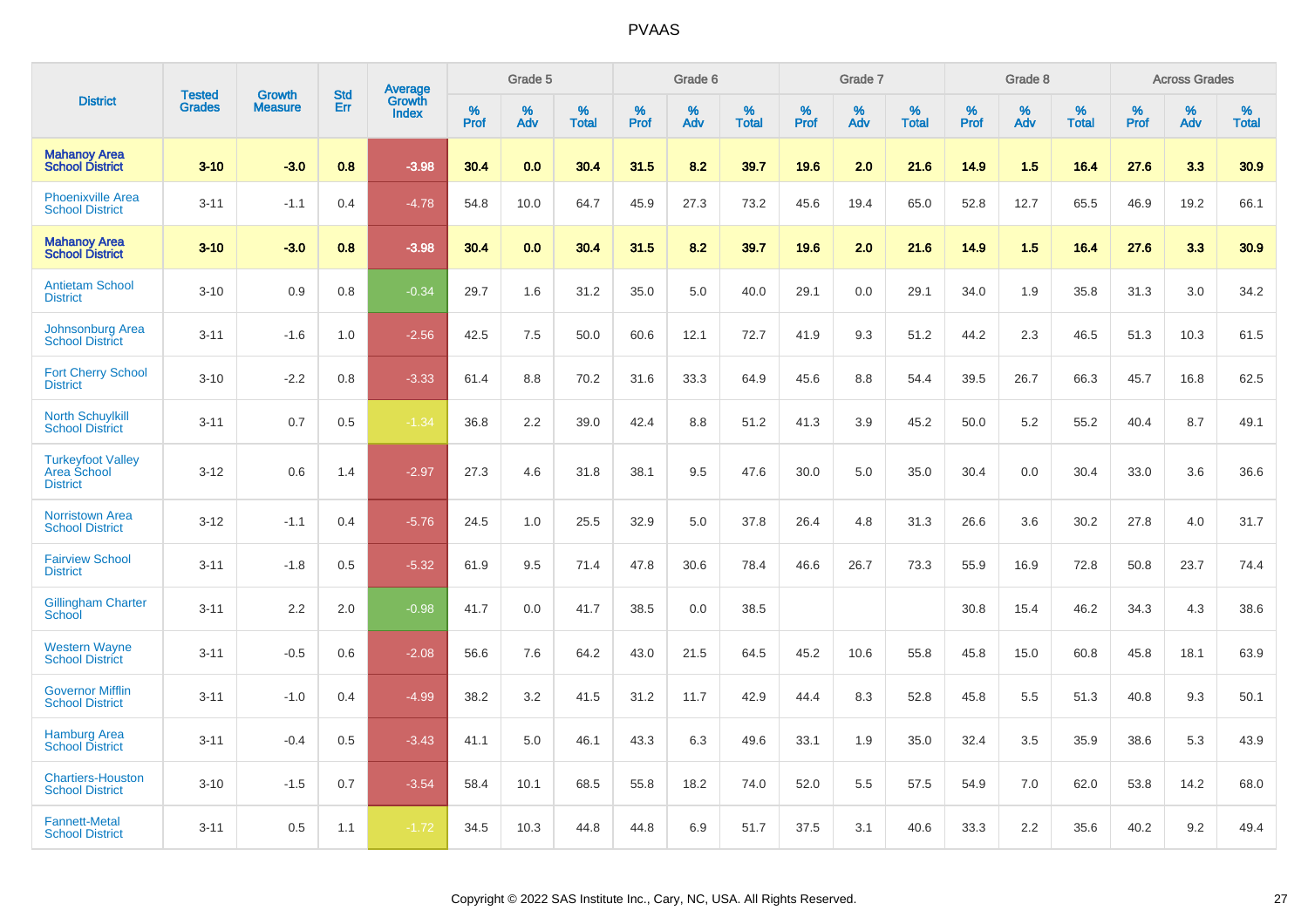|                                                        |                                | <b>Growth</b>  | <b>Std</b> | Average                |              | Grade 5     |                      |                     | Grade 6     |                      |              | Grade 7     |                   |              | Grade 8     |                   |                     | <b>Across Grades</b> |                      |
|--------------------------------------------------------|--------------------------------|----------------|------------|------------------------|--------------|-------------|----------------------|---------------------|-------------|----------------------|--------------|-------------|-------------------|--------------|-------------|-------------------|---------------------|----------------------|----------------------|
| <b>District</b>                                        | <b>Tested</b><br><b>Grades</b> | <b>Measure</b> | Err        | Growth<br><b>Index</b> | $\%$<br>Prof | $\%$<br>Adv | $\%$<br><b>Total</b> | $\%$<br><b>Prof</b> | $\%$<br>Adv | $\%$<br><b>Total</b> | $\%$<br>Prof | $\%$<br>Adv | %<br><b>Total</b> | $\%$<br>Prof | $\%$<br>Adv | %<br><b>Total</b> | $\%$<br><b>Prof</b> | $\%$<br>Adv          | $\%$<br><b>Total</b> |
| <b>Mahanoy Area</b><br><b>School District</b>          | $3 - 10$                       | $-3.0$         | 0.8        | $-3.98$                | 30.4         | 0.0         | 30.4                 | 31.5                | 8.2         | 39.7                 | 19.6         | 2.0         | 21.6              | 14.9         | 1.5         | 16.4              | 27.6                | 3.3                  | 30.9                 |
| <b>Canton Area</b><br><b>School District</b>           | $3 - 11$                       | $-2.0$         | 0.8        | $-3.71$                | 57.7         | 5.8         | 63.5                 | 46.0                | 4.8         | 50.8                 | 40.0         | 0.0         | 40.0              | 36.9         | 3.1         | 40.0              | 43.6                | 6.7                  | 50.3                 |
| <b>School Lane</b><br><b>Charter School</b>            | $3 - 11$                       | 0.1            | 0.7        | $-1.87$                | 57.4         | 5.9         | 63.2                 | 40.0                | 18.3        | 58.3                 | 43.8         | 6.8         | 50.7              | 40.9         | 21.2        | 62.1              | 43.3                | 14.5                 | 57.9                 |
| <b>Northern Potter</b><br><b>School District</b>       | $3 - 12$                       | 0.3            | 1.1        | $-1.34$                | 33.3         | 3.3         | 36.7                 | 32.6                | 14.0        | 46.5                 | 51.6         | 9.7         | 61.3              | 40.7         | 3.7         | 44.4              | 36.4                | 8.9                  | 45.3                 |
| <b>Midland Borough</b><br><b>School District</b>       | $3-8$                          | 0.1            | 1.3        | $-2.19$                | 58.6         | 0.0         | 58.6                 | 52.4                | 9.5         | 61.9                 | 42.9         | 7.1         | 50.0              | 47.6         | 0.0         | 47.6              | 49.3                | 5.7                  | 55.0                 |
| <b>Brownsville Area</b><br><b>School District</b>      | $3 - 12$                       | 1.2            | 0.7        | $-0.17$                | 40.5         | 0.0         | 40.5                 | 24.7                | 1.2         | 25.9                 | 30.0         | 3.8         | 33.8              | 37.0         | 1.4         | 38.4              | 32.0                | 2.6                  | 34.6                 |
| <b>South Side Area</b><br><b>School District</b>       | $3 - 11$                       | $-1.4$         | 0.8        | $-3.13$                | 50.0         | 6.7         | 56.7                 | 33.9                | 8.1         | 41.9                 | 57.6         | 6.1         | 63.6              | 49.3         | 8.4         | 57.8              | 43.1                | 10.2                 | 53.3                 |
| <b>Allegheny Valley</b><br><b>School District</b>      | $3 - 11$                       | $-2.6$         | 0.8        | $-3.45$                | 56.1         | 7.0         | 63.2                 | 44.4                | 9.3         | 53.7                 | 38.8         | 6.0         | 44.8              | 44.3         | 13.1        | 57.4              | 45.7                | 8.9                  | 54.6                 |
| <b>Rochester Area</b><br><b>School District</b>        | $3 - 11$                       | $-3.0$         | 0.9        | $-4.33$                | 50.0         | 0.0         | 50.0                 | 40.4                | 13.5        | 53.8                 | 24.0         | 2.0         | 26.0              | 47.2         | 1.9         | 49.1              | 43.3                | 7.5                  | 50.8                 |
| <b>Berwick Area</b><br><b>School District</b>          | $3 - 11$                       | $-0.6$         | 0.5        | $-3.35$                | 45.3         | 5.8         | 51.0                 | 43.2                | 18.3        | 61.5                 | 44.9         | 12.8        | 57.8              | 41.4         | 9.8         | 51.2              | 42.6                | 14.7                 | 57.3                 |
| <b>Lakeland School</b><br><b>District</b>              | $3 - 11$                       | $-0.9$         | 0.7        | $-1.85$                | 41.3         | 1.3         | 42.7                 | 38.7                | 11.8        | 50.5                 | 49.1         | 9.4         | 58.5              | 39.3         | 5.6         | 44.9              | 41.3                | 9.6                  | 50.8                 |
| <b>Forbes Road</b><br><b>School District</b>           | $3 - 11$                       | 1.3            | 1.4        | $-1.84$                | 61.3         | 3.2         | 64.5                 | 40.0                | 6.7         | 46.7                 | 57.9         | 0.0         | 57.9              | 27.8         | 0.0         | 27.8              | 47.4                | 7.3                  | 54.7                 |
| <b>Baldwin-Whitehall</b><br><b>School District</b>     | $3 - 11$                       | $-0.1$         | 0.4        | $-4.77$                | 49.1         | 6.3         | 55.4                 | 48.8                | 11.8        | 60.6                 | 48.6         | 8.3         | 56.8              | 45.1         | 7.0         | 52.0              | 46.4                | 12.2                 | 58.7                 |
| <b>Propel Charter</b><br>School-Homestead              | $3 - 11$                       | $-1.0$         | 1.0        | $-1.95$                | 21.6         | 0.0         | 21.6                 | 16.7                | 5.6         | 22.2                 | 11.8         | 0.0         | 11.8              | 9.5          | 2.4         | 11.9              | 15.3                | 2.2                  | 17.6                 |
| Renaissance<br><b>Academy Charter</b><br><b>School</b> | $3 - 11$                       | $-1.3$         | 0.7        | $-2.40$                | 36.6         | 5.6         | 42.2                 | 39.7                | 16.4        | 56.2                 | 50.7         | 5.3         | 56.0              | 40.6         | 18.8        | 59.4              | 41.0                | 10.8                 | 51.8                 |
| <b>Coudersport Area</b><br><b>School District</b>      | $3 - 11$                       | $-0.5$         | 0.9        | $-2.20$                | 58.2         | 1.8         | 60.0                 | 40.5                | 4.8         | 45.2                 | 35.8         | 3.8         | 39.6              | 30.2         | 0.0         | 30.2              | 40.1                | 3.2                  | 43.3                 |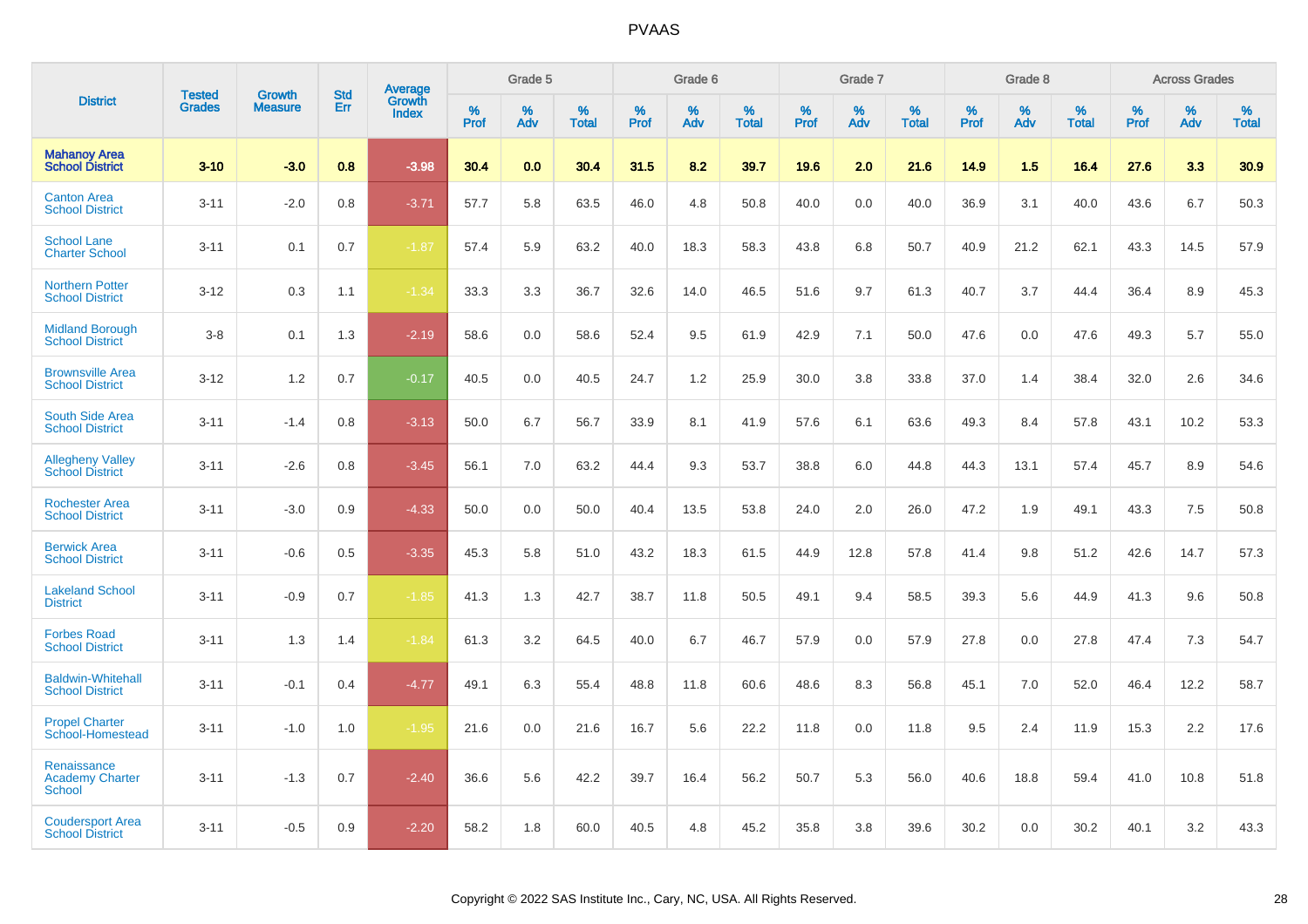|                                                                   | <b>Tested</b> | <b>Growth</b>  | <b>Std</b> | Average         |              | Grade 5  |                      |              | Grade 6     |                      |              | Grade 7  |                      |              | Grade 8     |                      |              | <b>Across Grades</b> |                      |
|-------------------------------------------------------------------|---------------|----------------|------------|-----------------|--------------|----------|----------------------|--------------|-------------|----------------------|--------------|----------|----------------------|--------------|-------------|----------------------|--------------|----------------------|----------------------|
| <b>District</b>                                                   | <b>Grades</b> | <b>Measure</b> | Err        | Growth<br>Index | $\%$<br>Prof | %<br>Adv | $\%$<br><b>Total</b> | $\%$<br>Prof | $\%$<br>Adv | $\%$<br><b>Total</b> | $\%$<br>Prof | %<br>Adv | $\%$<br><b>Total</b> | $\%$<br>Prof | $\%$<br>Adv | $\%$<br><b>Total</b> | $\%$<br>Prof | $\%$<br>Adv          | $\%$<br><b>Total</b> |
| <b>Mahanoy Area</b><br><b>School District</b>                     | $3 - 10$      | $-3.0$         | 0.8        | $-3.98$         | 30.4         | 0.0      | 30.4                 | 31.5         | 8.2         | 39.7                 | 19.6         | 2.0      | 21.6                 | 14.9         | 1.5         | 16.4                 | 27.6         | 3.3                  | 30.9                 |
| <b>Charleroi School</b><br><b>District</b>                        | $3 - 11$      | $-2.5$         | 0.6        | $-5.19$         | 45.1         | 2.0      | 47.1                 | 44.0         | 11.0        | 55.0                 | 37.7         | 11.3     | 49.1                 | 45.3         | 4.2         | 49.5                 | 43.2         | 7.7                  | 50.9                 |
| <b>Halifax Area</b><br><b>School District</b>                     | $3 - 11$      | 0.6            | 0.8        | $-1.23$         | 52.9         | 8.6      | 61.4                 | 51.8         | 20.4        | 72.2                 | 41.6         | 6.5      | 48.0                 | 35.5         | 2.6         | 38.2                 | 44.9         | 10.1                 | 55.1                 |
| <b>Sugar Valley Rural</b><br><b>Charter School</b>                | $3 - 11$      | 0.5            | 1.0        | $-1.70$         | 36.8         | 0.0      | 36.8                 | 34.2         | 7.9         | 42.1                 | 21.0         | 5.3      | 26.3                 | 8.6          | 2.9         | 11.4                 | 25.4         | 4.7                  | 30.0                 |
| <b>Juniata Valley</b><br><b>School District</b>                   | $3 - 11$      | $-0.4$         | 0.9        | $-4.35$         | 53.5         | 2.3      | 55.8                 | 35.7         | 8.9         | 44.6                 | 50.9         | 5.3      | 56.1                 | 33.3         | 4.2         | 37.5                 | 41.8         | 7.0                  | 48.8                 |
| <b>York Suburban</b><br><b>School District</b>                    | $3 - 11$      | 0.5            | 0.5        | $-0.60$         | 62.8         | 13.7     | 76.5                 | 45.3         | 23.4        | 68.7                 | 50.0         | 16.8     | 66.8                 | 36.4         | 19.8        | 56.2                 | 46.4         | 23.5                 | 70.0                 |
| <b>Galeton Area</b><br><b>School District</b>                     | $3 - 11$      | 2.2            | 1.4        | 0.68            | 56.0         | 8.0      | 64.0                 | 38.1         | 14.3        | 52.4                 | 28.0         | 0.0      | 28.0                 | 35.0         | 5.0         | 40.0                 | 37.7         | 6.9                  | 44.6                 |
| <b>Sharpsville Area</b><br><b>School District</b>                 | $3 - 11$      | $-0.5$         | 0.8        | $-1.83$         | 54.8         | 4.8      | 59.7                 | 52.9         | 19.1        | 72.1                 | 40.0         | 10.8     | 50.8                 | 47.1         | 12.9        | 60.0                 | 48.0         | 14.5                 | 62.5                 |
| <b>Frederick Douglass</b><br><b>Mastery Charter</b><br>School     | $3 - 8$       | 1.8            | 1.4        | $-0.08$         | 20.8         | 0.0      | 20.8                 | 22.2         | 0.0         | 22.2                 | 14.3         | 0.0      | 14.3                 | 34.6         | 3.8         | 38.5                 | 19.1         | 0.9                  | 20.0                 |
| <b>Pittston Area</b><br><b>School District</b>                    | $3 - 11$      | $-3.7$         | 0.8        | $-6.99$         | 36.6         | 1.4      | 38.0                 | 36.2         | 4.3         | 40.4                 | 28.8         | 1.5      | 30.3                 | 34.5         | 3.4         | 37.9                 | 35.3         | 5.0                  | 40.3                 |
| <b>Lehigh Valley</b><br>Academy Regional<br><b>Charter School</b> | $3 - 11$      | 0.4            | 0.6        | $-1.72$         | 50.0         | 5.8      | 55.8                 | 38.3         | 18.8        | 57.0                 | 50.9         | 3.8      | 54.7                 | 51.8         | 4.6         | 56.4                 | 46.4         | 11.0                 | 57.4                 |
| <b>Columbia Borough</b><br><b>School District</b>                 | $3 - 12$      | $-0.9$         | 0.8        | $-3.70$         | 34.7         | 5.6      | 40.3                 | 31.0         | 8.4         | 39.4                 | 20.0         | 4.3      | 24.3                 | 21.6         | 1.4         | 23.0                 | 27.1         | 6.8                  | 33.9                 |
| <b>Conneaut School</b><br><b>District</b>                         | $3 - 12$      | 0.1            | 0.5        | $-2.08$         | 42.4         | 5.3      | 47.7                 | 44.8         | 18.4        | 63.2                 | 51.1         | 6.7      | 57.8                 | 47.6         | 5.4         | 53.1                 | 45.1         | 12.8                 | 57.9                 |
| <b>Fell Charter School</b>                                        | $3 - 8$       | 3.1            | 2.3        | 0.37            | 62.5         | 0.0      | 62.5                 | 50.0         | 6.2         | 56.2                 |              |          |                      |              |             |                      | 60.5         | 4.0                  | 64.5                 |
| <b>West Greene</b><br><b>School District</b>                      | $3 - 11$      | $-1.2$         | 1.0        | $-2.12$         | 46.2         | 10.3     | 56.4                 | 35.9         | 15.4        | 51.3                 | 28.3         | 11.3     | 39.6                 | 35.3         | 3.9         | 39.2                 | 43.2         | 10.7                 | 53.9                 |
| <b>Bethlehem Area</b><br><b>School District</b>                   | $3 - 11$      | 0.3            | 0.4        | $-1.86$         | 50.4         | 5.3      | 55.6                 | 39.9         | 8.4         | 48.3                 | 40.8         | 5.2      | 46.0                 | 33.8         | 6.3         | 40.1                 | 42.3         | 9.3                  | 51.6                 |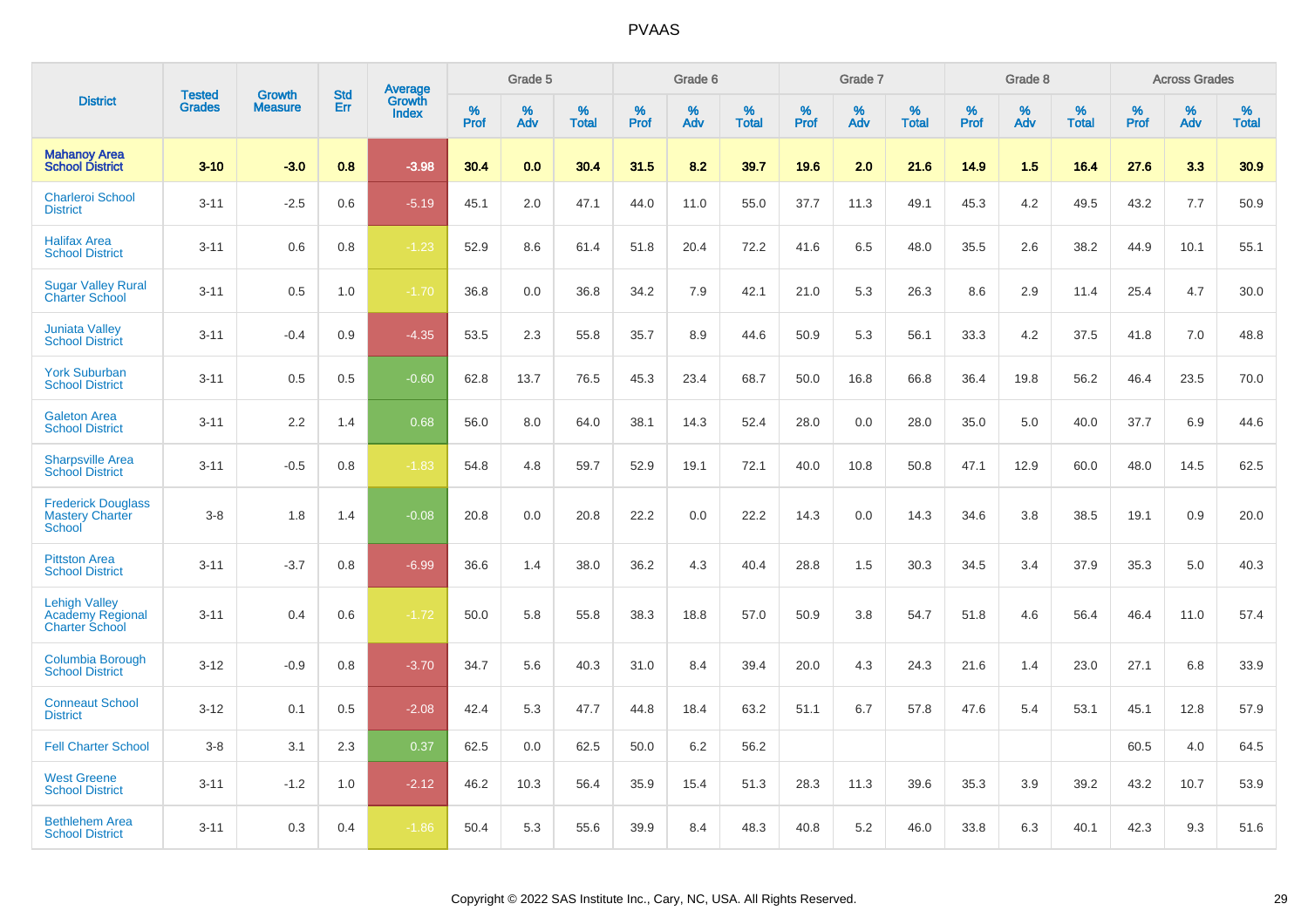|                                                                    |                                | <b>Growth</b>  | <b>Std</b> | Average         |              | Grade 5  |                   |           | Grade 6  |                   |           | Grade 7  |                   |           | Grade 8  |                   |           | <b>Across Grades</b> |                   |
|--------------------------------------------------------------------|--------------------------------|----------------|------------|-----------------|--------------|----------|-------------------|-----------|----------|-------------------|-----------|----------|-------------------|-----------|----------|-------------------|-----------|----------------------|-------------------|
| <b>District</b>                                                    | <b>Tested</b><br><b>Grades</b> | <b>Measure</b> | Err        | Growth<br>Index | $\%$<br>Prof | %<br>Adv | %<br><b>Total</b> | %<br>Prof | %<br>Adv | %<br><b>Total</b> | %<br>Prof | %<br>Adv | %<br><b>Total</b> | %<br>Prof | %<br>Adv | %<br><b>Total</b> | %<br>Prof | %<br>Adv             | %<br><b>Total</b> |
| <b>Mahanoy Area</b><br><b>School District</b>                      | $3 - 10$                       | $-3.0$         | 0.8        | $-3.98$         | 30.4         | 0.0      | 30.4              | 31.5      | 8.2      | 39.7              | 19.6      | 2.0      | 21.6              | 14.9      | 1.5      | 16.4              | 27.6      | 3.3                  | 30.9              |
| <b>Tuscarora School</b><br><b>District</b>                         | $3 - 11$                       | $-0.1$         | 0.5        | $-1.87$         | 41.0         | 5.8      | 46.8              | 43.7      | 11.9     | 55.6              | 45.8      | 5.6      | 51.4              | 45.6      | 6.3      | 51.8              | 43.1      | 9.9                  | 53.0              |
| <b>Berlin</b><br><b>Brothersvalley</b><br><b>School District</b>   | $3 - 11$                       | $-1.0$         | 0.8        | $-3.00$         | 60.4         | 1.9      | 62.3              | 42.4      | 15.2     | 57.6              | 55.8      | 3.8      | 59.6              | 54.2      | 6.2      | 60.4              | 48.4      | 8.4                  | 56.8              |
| <b>Tulpehocken Area</b><br><b>School District</b>                  | $3 - 12$                       | $-0.2$         | 0.6        | $-1.64$         | 57.5         | 2.3      | 59.8              | 32.4      | 17.6     | 50.0              | 39.8      | 4.8      | 44.7              | 42.0      | 6.2      | 48.2              | 41.5      | 9.5                  | 51.0              |
| <b>Blairsville-</b><br><b>Saltsburg School</b><br><b>District</b>  | $3 - 11$                       | $-0.1$         | 0.7        | $-3.63$         | 46.9         | 8.2      | 55.1              | 40.4      | 22.5     | 62.9              | 38.6      | 9.9      | 48.5              | 50.6      | 14.1     | 64.7              | 41.8      | 15.1                 | 56.9              |
| <b>Highlands School</b><br><b>District</b>                         | $3 - 11$                       | $-0.6$         | 0.5        | $-2.71$         | 47.5         | 0.0      | 47.5              | 37.2      | 9.7      | 46.9              | 42.2      | 5.4      | 47.6              | 39.2      | 9.5      | 48.6              | 40.7      | 7.9                  | 48.6              |
| South Williamsport<br><b>Area School</b><br><b>District</b>        | $3 - 10$                       | 0.5            | 0.7        | $-1.08$         | 45.7         | 6.4      | 52.1              | 37.4      | 15.4     | 52.8              | 40.5      | 8.3      | 48.8              | 43.2      | 12.5     | 55.7              | 39.9      | 12.1                 | 52.0              |
| <b>Lower Moreland</b><br><b>Township School</b><br><b>District</b> | $3 - 11$                       | $-2.1$         | 0.5        | $-5.66$         | 53.0         | 10.2     | 63.2              | 50.0      | 25.9     | 75.9              | 55.2      | 14.7     | 69.9              | 48.8      | 18.8     | 67.6              | 51.2      | 19.3                 | 70.5              |
| Tamaqua Area<br><b>School District</b>                             | $3 - 12$                       | $-0.4$         | 0.6        | $-2.14$         | 60.2         | 5.6      | 65.7              | 39.1      | 7.8      | 46.9              | 37.9      | 5.2      | 43.1              | 42.2      | 7.0      | 49.3              | 44.6      | 7.7                  | 52.3              |
| <b>Elizabeth Forward</b><br><b>School District</b>                 | $3 - 11$                       | $-0.3$         | 0.5        | $-1.82$         | 55.7         | 11.4     | 67.0              | 47.5      | 18.5     | 66.0              | 56.9      | 11.1     | 68.0              | 50.9      | 6.3      | 57.1              | 51.2      | 14.0                 | 65.2              |
| <b>Bermudian Springs</b><br><b>School District</b>                 | $3 - 11$                       | 0.2            | 0.6        | $-0.71$         | 50.4         | 0.0      | 50.4              | 37.5      | 10.6     | 48.1              | 44.5      | 5.9      | 50.4              | 39.8      | 6.5      | 46.3              | 42.4      | 6.9                  | 49.3              |
| <b>Laurel School</b><br><b>District</b>                            | $3 - 11$                       | $-0.0$         | 0.7        | $-1.57$         | 54.0         | 6.8      | 60.8              | 35.7      | 21.4     | 57.1              | 60.8      | 10.1     | 70.9              | 50.8      | 10.4     | 61.2              | 50.7      | 14.6                 | 65.3              |
| <b>Mcguffey School</b><br><b>District</b>                          | $3 - 11$                       | $-1.8$         | 0.6        | $-5.01$         | 43.5         | 1.8      | 45.4              | 42.7      | 12.6     | 55.3              | 34.9      | 0.9      | 35.8              | 38.0      | 4.1      | 42.2              | 41.6      | 8.2                  | 49.8              |
| <b>West Branch Area</b><br><b>School District</b>                  | $3 - 11$                       | 0.4            | 0.8        | $-0.62$         | 37.1         | 3.2      | 40.3              | 32.8      | 6.6      | 39.3              | 48.6      | 6.8      | 55.4              | 50.0      | 3.0      | 53.0              | 42.6      | 6.8                  | 49.4              |
| <b>Benton Area</b><br><b>School District</b>                       | $3 - 10$                       | $-0.4$         | 0.9        | $-1.69$         | 47.5         | 1.6      | 49.2              | 43.5      | 8.7      | 52.2              | 37.3      | 5.1      | 42.4              | 46.2      | 2.6      | 48.7              | 42.6      | 8.4                  | 51.0              |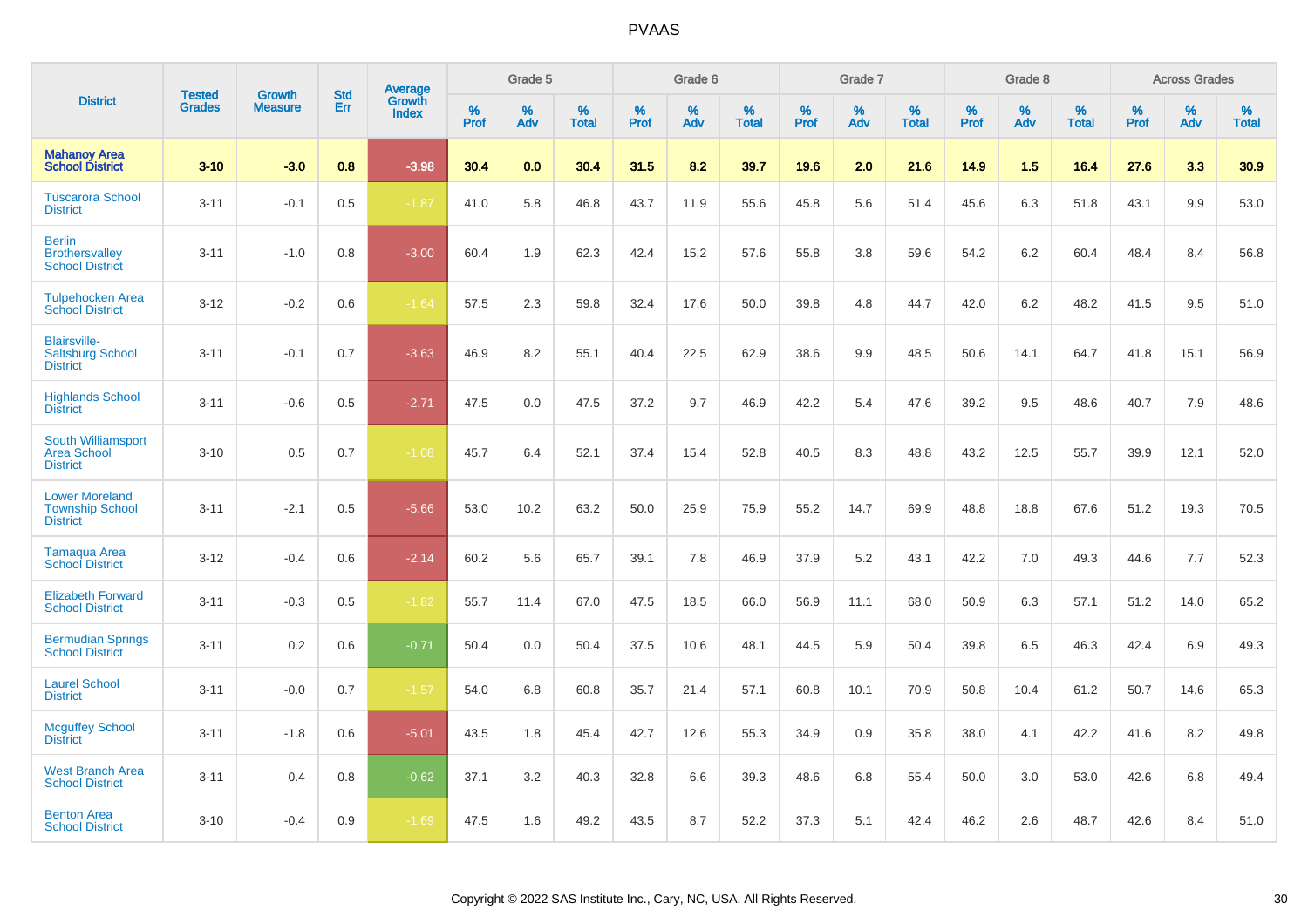|                                                                                          | <b>Tested</b> | <b>Growth</b>  | <b>Std</b> |                                   |           | Grade 5  |                   |              | Grade 6  |                   |              | Grade 7  |                   |              | Grade 8  |                   |              | <b>Across Grades</b> |                   |
|------------------------------------------------------------------------------------------|---------------|----------------|------------|-----------------------------------|-----------|----------|-------------------|--------------|----------|-------------------|--------------|----------|-------------------|--------------|----------|-------------------|--------------|----------------------|-------------------|
| <b>District</b>                                                                          | <b>Grades</b> | <b>Measure</b> | Err        | Average<br>Growth<br><b>Index</b> | %<br>Prof | %<br>Adv | %<br><b>Total</b> | $\%$<br>Prof | %<br>Adv | %<br><b>Total</b> | $\%$<br>Prof | %<br>Adv | %<br><b>Total</b> | $\%$<br>Prof | %<br>Adv | %<br><b>Total</b> | $\%$<br>Prof | $\%$<br>Adv          | %<br><b>Total</b> |
| <b>Mahanoy Area</b><br><b>School District</b>                                            | $3 - 10$      | $-3.0$         | 0.8        | $-3.98$                           | 30.4      | 0.0      | 30.4              | 31.5         | 8.2      | 39.7              | 19.6         | 2.0      | 21.6              | 14.9         | 1.5      | 16.4              | 27.6         | 3.3                  | 30.9              |
| <b>Global Leadership</b><br><b>Academy Charter</b><br><b>School Southwest</b><br>at Huey | $3-8$         | $-0.4$         | 1.8        | $-1.72$                           | 0.0       | 0.0      | 0.0               | 0.0          | 0.0      | 0.0               |              |          |                   | 21.4         | 0.0      | 21.4              | 11.1         | 0.0                  | 11.1              |
| <b>Freedom Area</b><br><b>School District</b>                                            | $3 - 11$      | $-1.9$         | 0.7        | $-2.80$                           | 36.0      | 2.3      | 38.4              | 36.8         | 12.6     | 49.4              | 37.9         | 1.9      | 39.8              | 40.3         | 1.3      | 41.6              | 38.8         | 6.0                  | 44.7              |
| <b>Howard Gardner</b><br><b>Multiple</b><br>Intelligence<br><b>Charter School</b>        | $3-8$         | $-1.2$         | 1.2        | $-2.23$                           | 41.4      | 10.3     | 51.7              | 39.4         | 3.0      | 42.4              | 63.6         | 0.0      | 63.6              | 55.6         | 11.1     | 66.7              | 48.8         | 7.1                  | 55.9              |
| <b>Bristol Borough</b><br><b>School District</b>                                         | $3 - 12$      | 0.4            | 0.7        | $-0.78$                           | 37.3      | 1.3      | 38.7              | 28.4         | 18.2     | 46.6              | 39.5         | 7.4      | 46.9              | 27.7         | 6.0      | 33.7              | 33.3         | 8.0                  | 41.4              |
| <b>KIPP West</b><br>Philadelphia<br><b>Charter School</b>                                | $3-8$         | $-0.4$         | 1.2        | $-1.95$                           | 28.6      | 0.0      | 28.6              | 19.4         | 0.0      | 19.4              | 25.0         | 0.0      | 25.0              | 16.7         | 0.0      | 16.7              | 17.6         | 0.6                  | 18.1              |
| <b>Belle Vernon Area</b><br><b>School District</b>                                       | $3 - 11$      | $-0.1$         | 0.6        | $-1.14$                           | 52.2      | 6.3      | 58.6              | 49.6         | 14.8     | 64.4              | 47.8         | 4.4      | 52.2              | 44.1         | 6.4      | 50.5              | 47.7         | 8.9                  | 56.6              |
| <b>Keystone Oaks</b><br><b>School District</b>                                           | $3 - 11$      | $-1.4$         | 0.6        | $-5.52$                           | 54.1      | 17.2     | 71.3              | 35.4         | 25.7     | 61.1              | 45.1         | 13.3     | 58.4              | 41.1         | 12.5     | 53.6              | 44.5         | 21.3                 | 65.8              |
| <b>Bethlehem-Center</b><br><b>School District</b>                                        | $3 - 10$      | $-2.1$         | 0.8        | $-4.03$                           | 40.8      | 2.8      | 43.7              | 29.8         | 1.5      | 31.3              | 28.6         | 0.0      | 28.6              | 29.2         | 0.0      | 29.2              | 35.6         | 3.6                  | 39.2              |
| <b>Cranberry Area</b><br><b>School District</b>                                          | $3 - 12$      | $-0.0$         | 0.7        | $-1.98$                           | 48.7      | 9.2      | 57.9              | 52.1         | 9.4      | 61.5              | 41.0         | 2.1      | 43.2              | 46.7         | 9.3      | 56.0              | 44.5         | 7.7                  | 52.2              |
| <b>Greater Nanticoke</b><br><b>Area School</b><br><b>District</b>                        | $3-12$        | $-0.0$         | 0.6        | $-1.16$                           | 43.1      | 2.8      | 45.9              | 26.7         | 6.0      | 32.8              | 23.6         | 1.9      | 25.5              | 35.6         | 3.5      | 39.1              | 29.8         | 5.0                  | 34.8              |
| <b>Mastery Charter</b><br>School - Clymer<br>Elementary                                  | $3-6$         | 1.7            | 1.5        | 0.22                              | 13.5      | 0.0      | 13.5              | 24.1         | 3.4      | 27.6              |              |          |                   |              |          |                   | 17.5         | 0.8                  | 18.3              |
| <b>Northwestern</b><br><b>Lehigh School</b><br><b>District</b>                           | $3 - 11$      | $-1.5$         | 0.5        | $-5.90$                           | 55.9      | 5.5      | 61.4              | 46.0         | 15.3     | 61.3              | 51.0         | 7.1      | 58.1              | 40.1         | 16.6     | 56.7              | 48.0         | 12.1                 | 60.1              |
| <b>Manheim Central</b><br><b>School District</b>                                         | $3 - 11$      | $-0.3$         | 0.5        | $-2.60$                           | 35.4      | 6.2      | 41.5              | 48.3         | 9.2      | 57.5              | 37.6         | 6.2      | 43.8              | 41.9         | 11.7     | 53.6              | 42.2         | 11.1                 | 53.2              |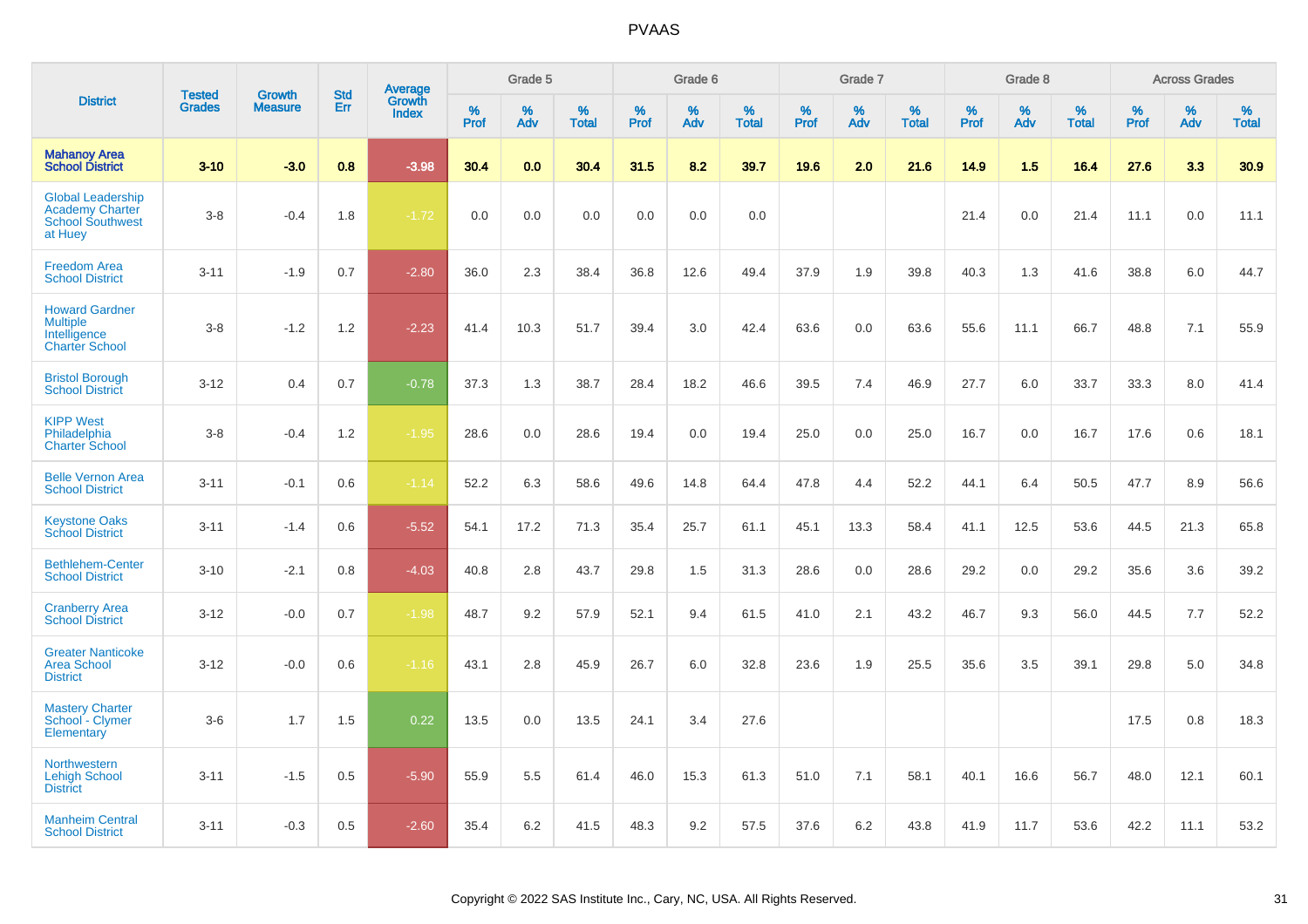|                                                                 | <b>Tested</b> | <b>Growth</b>  | <b>Std</b> |                                          |              | Grade 5  |                   |           | Grade 6  |                   |              | Grade 7  |                   |           | Grade 8  |                   |              | <b>Across Grades</b> |                   |
|-----------------------------------------------------------------|---------------|----------------|------------|------------------------------------------|--------------|----------|-------------------|-----------|----------|-------------------|--------------|----------|-------------------|-----------|----------|-------------------|--------------|----------------------|-------------------|
| <b>District</b>                                                 | <b>Grades</b> | <b>Measure</b> | <b>Err</b> | <b>Average</b><br>Growth<br><b>Index</b> | $\%$<br>Prof | %<br>Adv | %<br><b>Total</b> | %<br>Prof | %<br>Adv | %<br><b>Total</b> | $\%$<br>Prof | %<br>Adv | %<br><b>Total</b> | %<br>Prof | %<br>Adv | %<br><b>Total</b> | $\%$<br>Prof | %<br>Adv             | %<br><b>Total</b> |
| <b>Mahanoy Area</b><br><b>School District</b>                   | $3 - 10$      | $-3.0$         | 0.8        | $-3.98$                                  | 30.4         | 0.0      | 30.4              | 31.5      | 8.2      | 39.7              | 19.6         | 2.0      | 21.6              | 14.9      | 1.5      | 16.4              | 27.6         | 3.3                  | 30.9              |
| <b>Bloomsburg Area</b><br><b>School District</b>                | $3 - 10$      | $-0.8$         | 0.7        | $-2.19$                                  | 49.4         | 4.4      | 53.8              | 43.3      | 15.6     | 58.9              | 36.3         | 7.8      | 44.1              | 50.0      | 6.0      | 56.0              | 46.3         | 11.7                 | 57.9              |
| <b>Mars Area School</b><br><b>District</b>                      | $3 - 10$      | $-1.1$         | 0.4        | $-3.43$                                  | 66.5         | 10.4     | 76.9              | 45.1      | 33.8     | 79.0              | 51.6         | 17.4     | 69.0              | 56.1      | 9.4      | 65.6              | 51.3         | 23.7                 | 75.1              |
| <b>Keystone</b><br><b>Academy Charter</b><br>School             | $3 - 8$       | 0.9            | 0.8        | $-0.53$                                  | 42.1         | 3.5      | 45.6              | 38.7      | 19.4     | 58.1              | 47.4         | 3.5      | 50.9              | 40.7      | 8.5      | 49.2              | 40.7         | 7.4                  | 48.1              |
| Shanksville-<br><b>Stonycreek School</b><br><b>District</b>     | $3 - 10$      | 0.6            | 1.4        | $-1.55$                                  | 28.6         | 0.0      | 28.6              | 41.7      | 16.7     | 58.3              | 45.0         | 5.0      | 50.0              | 44.4      | 5.6      | 50.0              | 49.2         | 8.5                  | 57.6              |
| <b>Uniontown Area</b><br><b>School District</b>                 | $3 - 11$      | 0.5            | 0.6        | $-0.49$                                  | 40.6         | 9.4      | 50.0              | 40.7      | 14.8     | 55.6              | 37.3         | 3.6      | 40.9              | 42.4      | 3.3      | 45.6              | 39.1         | 11.0                 | 50.1              |
| <b>Ligonier Valley</b><br><b>School District</b>                | $3 - 11$      | $-0.8$         | 0.7        | $-1.79$                                  | 43.8         | 7.5      | 51.2              | 46.0      | 16.0     | 62.0              | 40.5         | 2.7      | 43.2              | 45.9      | 10.2     | 56.1              | 44.7         | 12.8                 | 57.6              |
| <b>Mount Pleasant</b><br><b>Area School</b><br><b>District</b>  | $3 - 11$      | $-2.9$         | 0.6        | $-5.11$                                  | 45.9         | 0.0      | 45.9              | 41.6      | 12.0     | 53.6              | 42.2         | 2.8      | 45.1              | 38.7      | 6.4      | 45.2              | 42.0         | 8.5                  | 50.5              |
| <b>Forest City</b><br><b>Regional School</b><br><b>District</b> | $3 - 12$      | $-2.2$         | 0.9        | $-3.41$                                  | 55.6         | 4.4      | 60.0              | 36.7      | 6.1      | 42.9              | 39.5         | 5.3      | 44.7              | 52.1      | 8.3      | 60.4              | 44.0         | 8.8                  | 52.8              |
| <b>Hazleton Area</b><br><b>School District</b>                  | $3 - 11$      | 0.5            | 0.4        | 0.09                                     | 30.2         | 2.3      | 32.5              | 24.8      | 4.8      | 29.6              | 24.8         | 2.8      | 27.5              | 26.1      | 6.5      | 32.6              | 28.6         | 4.0                  | 32.6              |
| <b>Wilkes-Barre Area</b><br><b>School District</b>              | $3 - 11$      | $-1.0$         | 0.5        | $-3.12$                                  | 28.0         | 0.8      | 28.8              | 32.4      | 8.7      | 41.1              | 27.6         | 1.8      | 29.4              | 24.7      | 3.7      | 28.4              | 27.8         | 4.6                  | 32.3              |
| <b>Upper Adams</b><br><b>School District</b>                    | $3 - 11$      | 0.7            | 0.6        | $-0.01$                                  | 47.3         | 3.8      | 51.2              | 40.2      | 16.2     | 56.4              | 37.7         | 6.6      | 44.3              | 51.5      | 0.0      | 51.5              | 43.6         | 8.8                  | 52.4              |
| <b>Shippensburg Area</b><br><b>School District</b>              | $3 - 11$      | $-1.6$         | 0.4        | $-5.27$                                  | 40.8         | 9.2      | 50.0              | 30.4      | 12.9     | 43.3              | 40.6         | 5.9      | 46.5              | 47.0      | 10.1     | 57.1              | 41.0         | 11.2                 | 52.2              |
| <b>Wallingford-</b><br>Swarthmore<br><b>School District</b>     | $3 - 10$      | $-1.1$         | 0.4        | $-2.53$                                  | 52.6         | 26.1     | 78.7              | 42.2      | 32.8     | 75.0              | 46.2         | 21.9     | 68.0              | 47.0      | 22.8     | 69.8              | 44.7         | 32.4                 | 77.2              |
| <b>Pittsburgh School</b><br><b>District</b>                     | $3 - 11$      | $-1.6$         | 0.2        | $-13.03$                                 | 29.0         | 3.9      | 32.8              | 27.7      | 11.6     | 39.2              | 33.3         | 6.0      | 39.3              | 30.7      | 7.3      | 38.0              | 29.7         | 7.6                  | 37.3              |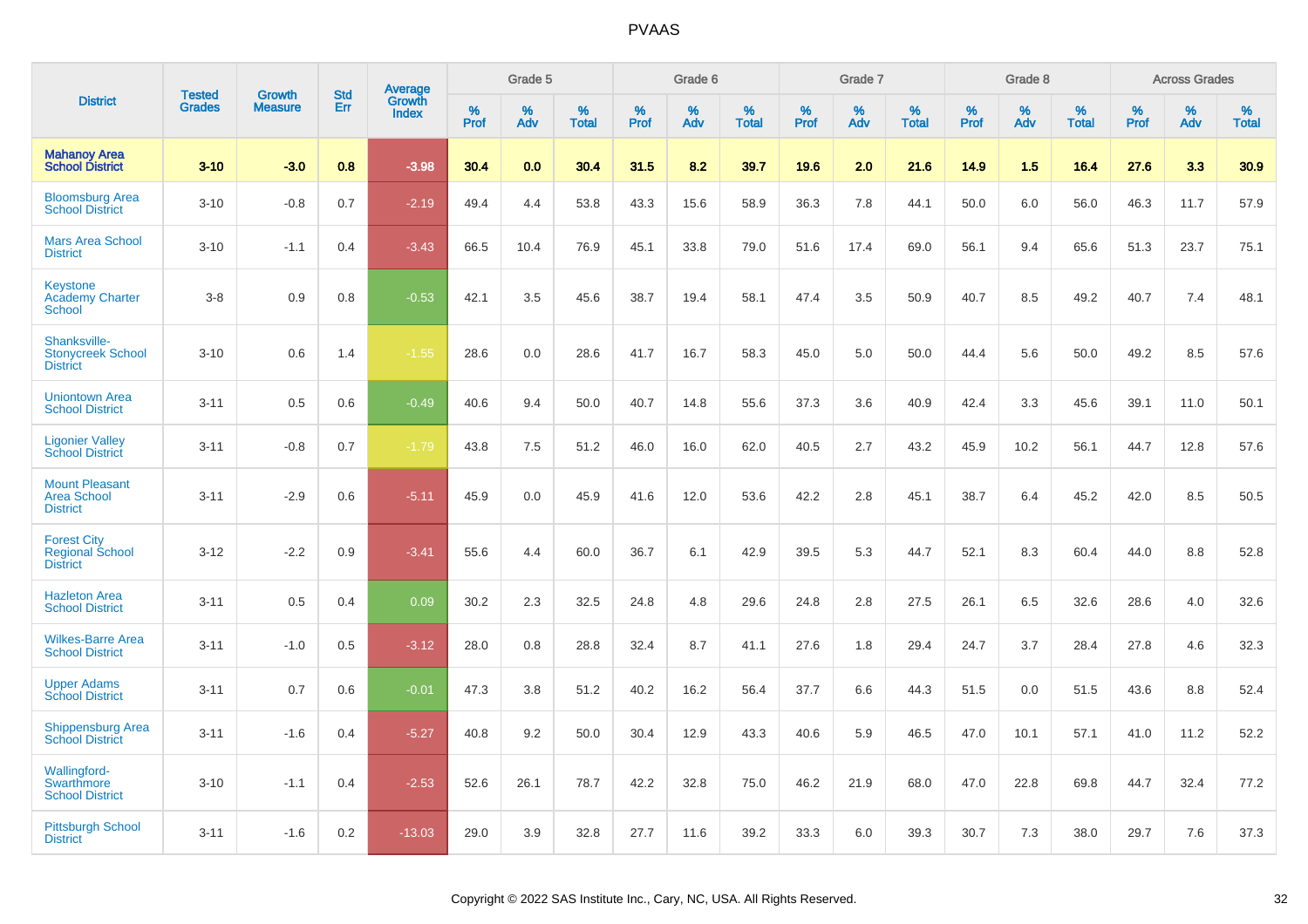|                                                                     | <b>Tested</b> | <b>Growth</b>  | <b>Std</b> | <b>Average</b>         |           | Grade 5  |                   |           | Grade 6  |                   |           | Grade 7  |                   |           | Grade 8  |                   |           | <b>Across Grades</b> |                   |
|---------------------------------------------------------------------|---------------|----------------|------------|------------------------|-----------|----------|-------------------|-----------|----------|-------------------|-----------|----------|-------------------|-----------|----------|-------------------|-----------|----------------------|-------------------|
| <b>District</b>                                                     | <b>Grades</b> | <b>Measure</b> | Err        | Growth<br><b>Index</b> | %<br>Prof | %<br>Adv | %<br><b>Total</b> | %<br>Prof | %<br>Adv | %<br><b>Total</b> | %<br>Prof | %<br>Adv | %<br><b>Total</b> | %<br>Prof | %<br>Adv | %<br><b>Total</b> | %<br>Prof | %<br>Adv             | %<br><b>Total</b> |
| <b>Mahanoy Area</b><br><b>School District</b>                       | $3 - 10$      | $-3.0$         | 0.8        | $-3.98$                | 30.4      | 0.0      | 30.4              | 31.5      | 8.2      | 39.7              | 19.6      | 2.0      | 21.6              | 14.9      | 1.5      | 16.4              | 27.6      | 3.3                  | 30.9              |
| <b>West Mifflin Area</b><br><b>School District</b>                  | $3 - 12$      | $-3.0$         | 0.5        | $-8.43$                | 35.9      | 4.2      | 40.1              | 37.4      | 5.4      | 42.9              | 38.9      | 1.0      | 39.8              | 35.2      | 4.4      | 39.6              | 37.4      | 4.4                  | 41.8              |
| <b>Abington Heights</b><br><b>School District</b>                   | $3 - 11$      | $-0.6$         | 0.5        | $-3.50$                | 57.0      | 8.7      | 65.6              | 50.7      | 19.1     | 69.8              | 63.6      | 10.7     | 74.3              |           |          |                   | 52.3      | 18.0                 | 70.3              |
| <b>Global Leadership</b><br><b>Academy Charter</b><br><b>School</b> | $3 - 8$       | 0.6            | 1.9        | $-0.38$                | 21.4      | 0.0      | 21.4              |           |          |                   | 14.3      | 0.0      | 14.3              | 25.0      | 0.0      | 25.0              | 13.4      | 0.0                  | 13.4              |
| <b>Infinity Charter</b><br><b>School</b>                            | $3 - 8$       | $-0.5$         | 1.3        | $-1.47$                | 72.7      | 22.7     | 95.4              | 50.0      | 38.5     | 88.5              | 62.5      | 25.0     | 87.5              | 68.2      | 18.2     | 86.4              | 56.6      | 31.5                 | 88.1              |
| <b>Frazier School</b><br><b>District</b>                            | $3 - 11$      | $-1.8$         | 0.8        | $-3.66$                | 49.0      | 3.9      | 52.9              | 48.8      | 17.5     | 66.2              | 43.0      | 12.8     | 55.8              | 20.4      | 3.7      | 24.1              | 40.8      | 10.9                 | 51.7              |
| <b>Shade-Central City</b><br><b>School District</b>                 | $3 - 11$      | $-2.8$         | 1.4        | $-2.71$                | 43.8      | 0.0      | 43.8              | 44.4      | 14.8     | 59.3              | 25.0      | 0.0      | 25.0              | 29.2      | 0.0      | 29.2              | 35.1      | 6.0                  | 41.0              |
| <b>Mastery Charter</b><br>School John Wister<br>Elementary          | $3-5$         | 2.7            | 2.5        | 1.08                   | 8.3       | 0.0      | 8.3               |           |          |                   |           |          |                   |           |          |                   | 10.8      | 0.0                  | 10.8              |
| <b>Carbondale Area</b><br><b>School District</b>                    | $3 - 10$      | $-1.3$         | 0.7        | $-2.95$                | 34.5      | 0.0      | 34.5              | 23.1      | 2.2      | 25.3              | 29.4      | 3.5      | 32.9              | 42.4      | 5.7      | 48.1              | 30.0      | 3.2                  | 33.3              |
| <b>Forest Area School</b><br><b>District</b>                        | $3 - 11$      | $-1.6$         | 1.2        | $-2.10$                | 45.8      | 0.0      | 45.8              | 37.5      | 4.2      | 41.7              | 24.2      | 12.1     | 36.4              | 28.1      | 3.1      | 31.2              | 40.8      | 6.6                  | 47.4              |
| <b>Burrell School</b><br><b>District</b>                            | $3 - 11$      | $-3.3$         | 0.7        | $-4.68$                | 50.0      | 0.9      | 50.9              | 46.2      | 7.7      | 53.8              | 46.8      | 6.5      | 53.2              | 41.0      | 4.9      | 45.9              | 45.9      | 7.5                  | 53.4              |
| <b>Shikellamy School</b><br><b>District</b>                         | $3 - 10$      | $-2.8$         | 0.5        | $-7.15$                | 47.9      | 5.7      | 53.6              | 29.1      | 9.8      | 38.9              | 41.5      | 8.5      | 50.0              | 35.8      | 7.4      | 43.2              | 38.2      | 9.0                  | 47.3              |
| <b>Trinity Area School</b><br><b>District</b>                       | $3 - 11$      | $-0.1$         | 0.4        | $-3.05$                | 55.8      | 12.7     | 68.5              | 43.1      | 14.7     | 57.8              | 48.7      | 9.2      | 58.0              | 48.2      | 13.5     | 61.6              | 46.8      | 15.3                 | 62.1              |
| <b>Propel Charter</b><br>School - Braddock<br><b>Hills</b>          | $3 - 11$      | $-3.7$         | 0.8        | $-5.22$                | 19.6      | 1.8      | 21.4              | 15.8      | 3.5      | 19.3              | 19.0      | 0.0      | 19.0              | 14.5      | 2.9      | 17.4              | 15.6      | 1.9                  | 17.5              |
| <b>Vision Academy</b><br><b>Charter School</b>                      | $3 - 8$       | $-0.9$         | 1.2        | $-2.67$                | 35.7      | 0.0      | 35.7              | 36.0      | 0.0      | 36.0              | 37.1      | 2.9      | 40.0              | 28.6      | 0.0      | 28.6              | 32.1      | 1.1                  | 33.2              |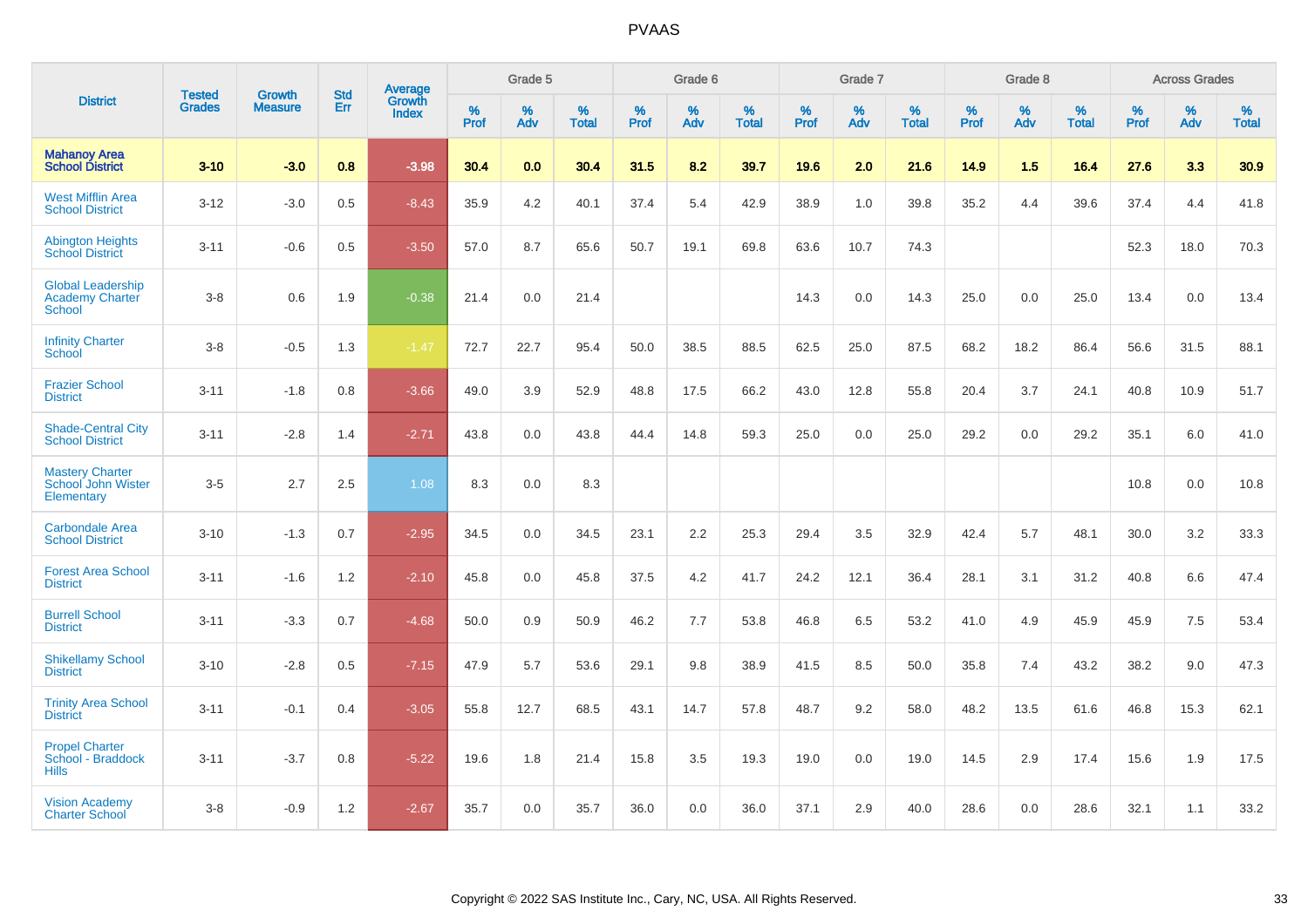|                                                           | <b>Tested</b> | <b>Growth</b>  | <b>Std</b> | Average         |              | Grade 5     |                      |                     | Grade 6     |                      |              | Grade 7     |                      |              | Grade 8     |                   |                     | <b>Across Grades</b> |                      |
|-----------------------------------------------------------|---------------|----------------|------------|-----------------|--------------|-------------|----------------------|---------------------|-------------|----------------------|--------------|-------------|----------------------|--------------|-------------|-------------------|---------------------|----------------------|----------------------|
| <b>District</b>                                           | <b>Grades</b> | <b>Measure</b> | Err        | Growth<br>Index | $\%$<br>Prof | $\%$<br>Adv | $\%$<br><b>Total</b> | $\%$<br><b>Prof</b> | $\%$<br>Adv | $\%$<br><b>Total</b> | $\%$<br>Prof | $\%$<br>Adv | $\%$<br><b>Total</b> | $\%$<br>Prof | $\%$<br>Adv | %<br><b>Total</b> | $\%$<br><b>Prof</b> | $\%$<br>Adv          | $\%$<br><b>Total</b> |
| <b>Mahanoy Area</b><br><b>School District</b>             | $3 - 10$      | $-3.0$         | 0.8        | $-3.98$         | 30.4         | 0.0         | 30.4                 | 31.5                | 8.2         | 39.7                 | 19.6         | 2.0         | 21.6                 | 14.9         | 1.5         | 16.4              | 27.6                | 3.3                  | 30.9                 |
| <b>Insight PA Cyber</b><br><b>Charter School</b>          | $3 - 11$      | $-1.0$         | 1.6        | $-1.68$         | 29.4         | 0.0         | 29.4                 | 31.6                | 5.3         | 36.8                 | 37.0         | 11.1        | 48.2                 | 48.2         | 11.1        | 59.3              | 41.5                | 9.2                  | 50.8                 |
| <b>Fleetwood Area</b><br><b>School District</b>           | $3 - 10$      | $-1.3$         | 0.5        | $-3.53$         | 44.8         | 6.0         | 50.8                 | 37.4                | 6.4         | 43.9                 | 37.0         | 6.2         | 43.2                 | 45.1         | 8.0         | 53.1              | 42.1                | 7.7                  | 49.9                 |
| <b>Valley Grove</b><br><b>School District</b>             | $3 - 10$      | 0.6            | 0.8        | $-0.07$         | 56.2         | 8.3         | 64.6                 | 55.9                | 8.5         | 64.4                 | 43.4         | 9.4         | 52.8                 | 53.7         | 7.4         | 61.1              | 48.3                | 9.3                  | 57.6                 |
| Muhlenberg<br><b>School District</b>                      | $3 - 10$      | $-2.8$         | 0.4        | $-7.00$         | 35.9         | 1.4         | 37.2                 | 23.8                | 0.9         | 24.7                 | 27.7         | 2.0         | 29.6                 | 26.4         | 1.4         | 27.8              | 28.8                | 3.0                  | 31.8                 |
| <b>Harmony Area</b><br><b>School District</b>             | $3 - 10$      | 0.8            | 1.8        | $-0.67$         | 43.8         | 0.0         | 43.8                 | 54.2                | 12.5        | 66.7                 | 33.3         | 0.0         | 33.3                 |              |             |                   | 43.6                | 6.4                  | 50.0                 |
| Northern Lebanon<br><b>School District</b>                | $3 - 11$      | $-3.3$         | 0.5        | $-6.34$         | 51.7         | 3.4         | 55.2                 | 43.1                | 9.2         | 52.3                 | 35.3         | 1.3         | 36.6                 | 32.3         | 2.6         | 34.8              | 41.8                | 7.5                  | 49.3                 |
| <b>Central Valley</b><br><b>School District</b>           | $3 - 10$      | $-2.0$         | 0.5        | $-4.47$         | 44.1         | 4.2         | 48.2                 | 39.3                | 25.0        | 64.3                 | 50.3         | 9.2         | 59.5                 | 41.9         | 8.8         | 50.7              | 46.3                | 13.9                 | 60.2                 |
| <b>Freeport Area</b><br><b>School District</b>            | $3 - 10$      | 0.2            | 0.6        | $-0.91$         | 65.4         | 10.0        | 75.4                 | 35.8                | 23.6        | 59.4                 | 57.0         | 14.1        | 71.1                 | 53.5         | 20.2        | 73.6              | 52.5                | 17.7                 | 70.1                 |
| <b>Oswayo Valley</b><br>School District                   | $3 - 12$      | $-0.7$         | 1.2        | $-2.92$         | 62.1         | 13.8        | 75.9                 | 40.7                | 18.5        | 59.3                 | 48.2         | 0.0         | 48.2                 | 51.6         | 6.4         | 58.1              | 54.7                | 11.8                 | 66.5                 |
| <b>Hempfield Area</b><br><b>School District</b>           | $3 - 12$      | $-0.3$         | 0.3        | $-3.43$         | 55.2         | 8.7         | 63.9                 | 41.4                | 20.3        | 61.6                 | 52.8         | 14.0        | 66.8                 | 50.0         | 12.4        | 62.4              | 48.7                | 16.2                 | 64.9                 |
| Northern Lehigh<br><b>School District</b>                 | $3 - 12$      | $-0.6$         | 0.7        | $-1.20$         | 52.1         | 2.1         | 54.2                 | 44.4                | 6.2         | 50.6                 | 36.7         | 4.2         | 40.8                 | 41.7         | 5.6         | 47.2              | 42.1                | 5.6                  | 47.7                 |
| <b>Union Area School</b><br><b>District</b>               | $3 - 11$      | $-1.4$         | 0.9        | $-1.79$         | 66.7         | 7.7         | 74.4                 | 41.4                | 15.5        | 56.9                 | 43.9         | 5.3         | 49.1                 | 55.6         | 8.9         | 64.4              | 47.6                | 12.4                 | 60.1                 |
| <b>Lower Dauphin</b><br><b>School District</b>            | $3 - 11$      | $-0.9$         | 0.4        | $-4.32$         | 52.7         | 13.3        | 66.0                 | 42.7                | 15.9        | 58.6                 | 48.9         | 8.1         | 57.0                 | 32.9         | 10.8        | 43.7              | 44.6                | 14.8                 | 59.4                 |
| Susquehanna<br><b>Community School</b><br><b>District</b> | $3 - 11$      | 0.1            | 0.9        | $-1.03$         | 47.1         | 7.8         | 54.9                 | 43.1                | 12.1        | 55.2                 | 43.5         | 6.5         | 50.0                 | 36.7         | 2.0         | 38.8              | 40.9                | 10.7                 | 51.6                 |
| <b>Crestwood School</b><br><b>District</b>                | $3 - 11$      | $-0.8$         | 0.5        | $-2.05$         | 50.0         | 6.1         | 56.1                 | 48.2                | 26.2        | 74.4                 | 51.1         | 5.0         | 56.1                 | 47.9         | 13.2        | 61.1              | 48.5                | 14.6                 | 63.2                 |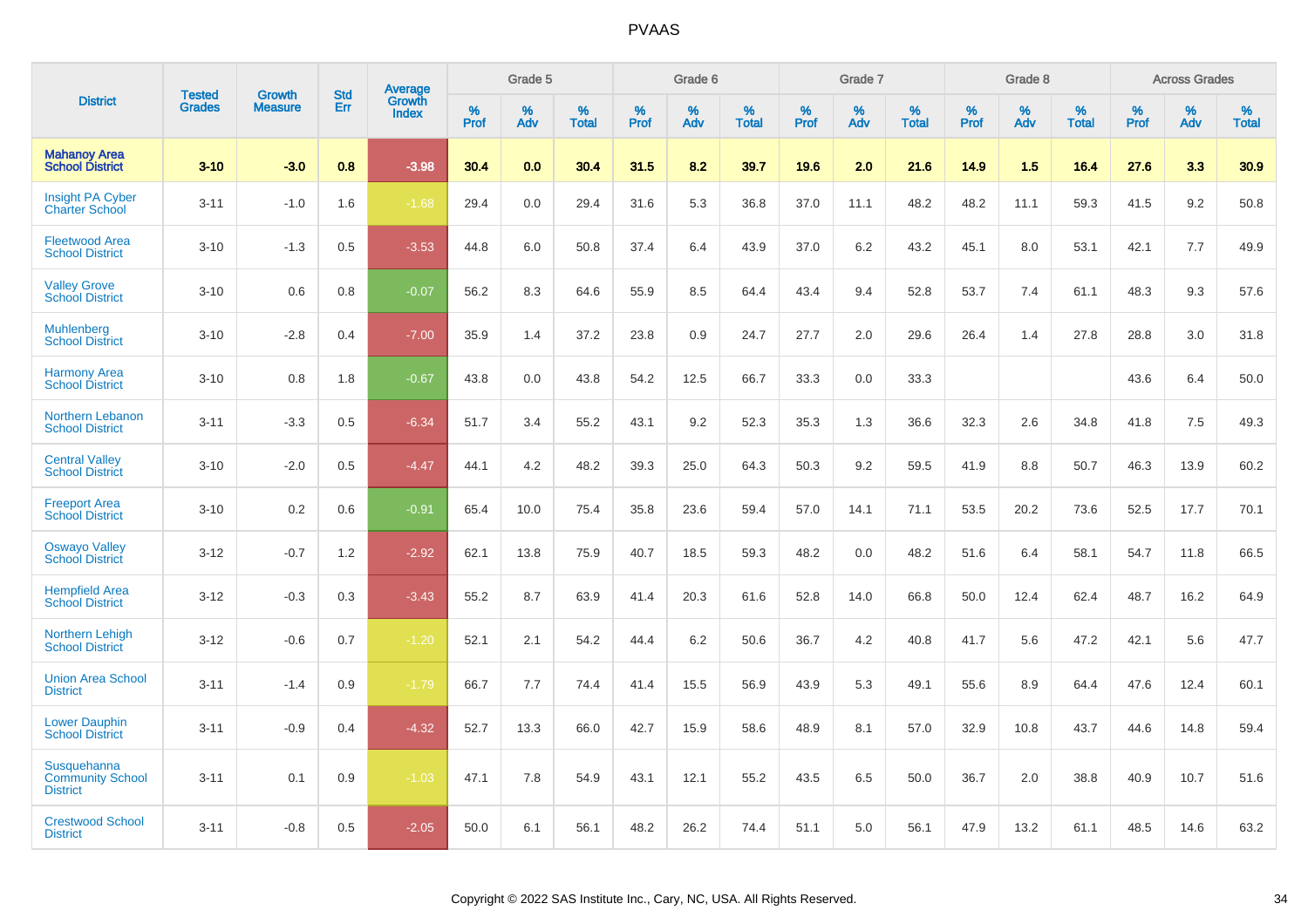|                                                                  | <b>Tested</b> | <b>Growth</b>  | <b>Std</b> | <b>Average</b>         |           | Grade 5  |                   |           | Grade 6  |                   |           | Grade 7  |                   |           | Grade 8  |                   |           | <b>Across Grades</b> |                   |
|------------------------------------------------------------------|---------------|----------------|------------|------------------------|-----------|----------|-------------------|-----------|----------|-------------------|-----------|----------|-------------------|-----------|----------|-------------------|-----------|----------------------|-------------------|
| <b>District</b>                                                  | <b>Grades</b> | <b>Measure</b> | Err        | Growth<br><b>Index</b> | %<br>Prof | %<br>Adv | %<br><b>Total</b> | %<br>Prof | %<br>Adv | %<br><b>Total</b> | %<br>Prof | %<br>Adv | %<br><b>Total</b> | %<br>Prof | %<br>Adv | %<br><b>Total</b> | %<br>Prof | %<br>Adv             | %<br><b>Total</b> |
| <b>Mahanoy Area</b><br><b>School District</b>                    | $3 - 10$      | $-3.0$         | 0.8        | $-3.98$                | 30.4      | 0.0      | 30.4              | 31.5      | 8.2      | 39.7              | 19.6      | 2.0      | 21.6              | 14.9      | 1.5      | 16.4              | 27.6      | 3.3                  | 30.9              |
| <b>Saint Clair Area</b><br><b>School District</b>                | $3 - 8$       | $-1.8$         | 0.9        | $-2.93$                | 43.4      | 1.9      | 45.3              | 58.0      | 6.0      | 64.0              | 36.5      | 7.7      | 44.2              | 41.5      | 2.4      | 43.9              | 43.9      | 4.7                  | 48.6              |
| Catasauqua Area<br><b>School District</b>                        | $3 - 12$      | $-1.3$         | 0.7        | $-4.82$                | 30.1      | 0.0      | 30.1              | 55.4      | 9.5      | 64.9              | 33.3      | 2.9      | 36.3              | 24.4      | 7.8      | 32.2              | 36.9      | 5.3                  | 42.2              |
| <b>Young Scholars</b><br><b>Charter School</b>                   | $6 - 8$       | 0.5            | 0.9        | $-0.06$                |           |          |                   | 23.2      | 5.4      | 28.6              | 14.3      | 5.7      | 20.0              | 13.0      | 0.0      | 13.0              | 16.3      | 3.4                  | 19.7              |
| <b>Central Greene</b><br><b>School District</b>                  | $3 - 11$      | $-1.8$         | 0.6        | $-3.71$                | 35.0      | 0.0      | 35.0              | 40.0      | 9.5      | 49.5              | 33.3      | 5.0      | 38.3              | 31.5      | 1.8      | 33.3              | 35.2      | $5.2\,$              | 40.3              |
| <b>Lincoln Charter</b><br><b>School</b>                          | $3-5$         | 1.2            | 1.4        | 0.81                   | 17.7      | 0.0      | 17.7              |           |          |                   |           |          |                   |           |          |                   | 14.5      | 1.2                  | 15.7              |
| Community<br>Academy Of<br>Philadelphia<br><b>Charter School</b> | $3 - 11$      | $-4.1$         | 1.0        | $-4.18$                | 22.5      | 0.0      | 22.5              | 27.3      | 0.0      | 27.3              | 33.3      | 2.8      | 36.1              | 12.2      | 0.0      | 12.2              | 24.9      | 1.4                  | 26.3              |
| <b>Lehigh Valley Dual</b><br>Language Charter<br>School          | $3 - 8$       | $-0.8$         | 2.5        | $-1.32$                | 8.3       | 0.0      | 8.3               | 58.3      | 0.0      | 58.3              |           |          |                   |           |          |                   | 34.3      | 0.0                  | 34.3              |
| <b>Montgomery Area</b><br><b>School District</b>                 | $3 - 11$      | $-2.0$         | 0.8        | $-5.29$                | 56.8      | 6.8      | 63.5              | 43.6      | 19.4     | 62.9              | 34.7      | 4.2      | 38.9              | 50.0      | 6.9      | 56.9              | 42.9      | 11.7                 | 54.6              |
| <b>Sullivan County</b><br><b>School District</b>                 | $3 - 10$      | $-3.1$         | 1.0        | $-3.25$                | 23.8      | 2.4      | 26.2              | 62.0      | 6.0      | 68.0              | 41.2      | 5.9      | 47.1              | 40.0      | 2.9      | 42.9              | 40.0      | 6.0                  | 46.0              |
| <b>Montoursville Area</b><br><b>School District</b>              | $3 - 12$      | $-1.3$         | 0.5        | $-4.72$                | 54.2      | 10.7     | 64.9              | 55.2      | 16.8     | 72.0              | 51.1      | 7.5      | 58.6              | 45.4      | 10.6     | 56.0              | 48.5      | 14.2                 | 62.6              |
| <b>Harbor Creek</b><br><b>School District</b>                    | $3 - 11$      | $-2.4$         | 0.5        | $-6.75$                | 61.7      | 20.8     | 82.5              | 37.4      | 36.3     | 73.7              | 55.9      | 13.3     | 69.2              | 45.4      | 12.3     | 57.8              | 48.7      | 24.9                 | 73.6              |
| <b>Panther Valley</b><br><b>School District</b>                  | $3 - 12$      | 0.1            | 0.6        | $-1.12$                | 26.7      | 1.0      | 27.6              | 33.1      | 1.6      | 34.7              | 34.6      | 2.7      | 37.3              | 32.7      | 4.7      | 37.4              | 31.1      | 4.0                  | 35.1              |
| <b>West Shore School</b><br><b>District</b>                      | $3 - 12$      | $-0.2$         | 0.3        | $-2.49$                | 46.3      | 8.2      | 54.5              | 44.4      | 15.0     | 59.4              | 44.4      | 8.2      | 52.7              | 42.8      | 11.8     | 54.6              | 42.7      | 13.2                 | 55.9              |
| <b>Norwin School</b><br><b>District</b>                          | $3 - 11$      | $-0.6$         | 0.3        | $-3.90$                | 59.5      | 18.6     | 78.1              | 40.9      | 36.6     | 77.4              | 60.2      | 18.0     | 78.3              | 52.5      | 13.8     | 66.4              | 51.8      | 24.9                 | 76.7              |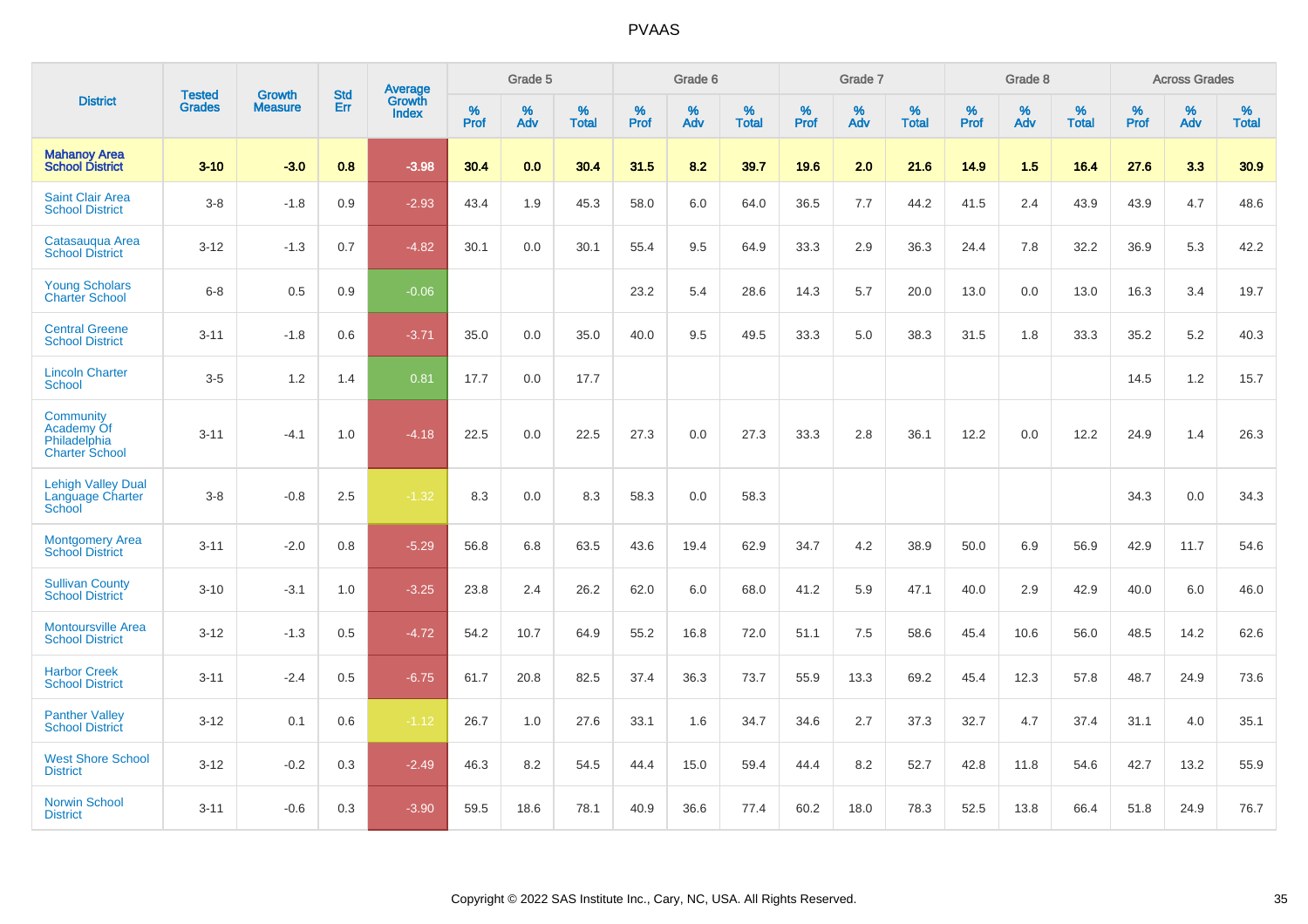|                                                                    | <b>Tested</b> | <b>Growth</b>  | <b>Std</b> | Average                |           | Grade 5  |                   |           | Grade 6  |                   |           | Grade 7  |                   |           | Grade 8  |                   |           | <b>Across Grades</b> |                   |
|--------------------------------------------------------------------|---------------|----------------|------------|------------------------|-----------|----------|-------------------|-----------|----------|-------------------|-----------|----------|-------------------|-----------|----------|-------------------|-----------|----------------------|-------------------|
| <b>District</b>                                                    | <b>Grades</b> | <b>Measure</b> | Err        | Growth<br><b>Index</b> | %<br>Prof | %<br>Adv | %<br><b>Total</b> | %<br>Prof | %<br>Adv | %<br><b>Total</b> | %<br>Prof | %<br>Adv | %<br><b>Total</b> | %<br>Prof | %<br>Adv | %<br><b>Total</b> | %<br>Prof | %<br>Adv             | %<br><b>Total</b> |
| <b>Mahanoy Area</b><br><b>School District</b>                      | $3 - 10$      | $-3.0$         | 0.8        | $-3.98$                | 30.4      | 0.0      | 30.4              | 31.5      | 8.2      | 39.7              | 19.6      | 2.0      | 21.6              | 14.9      | 1.5      | 16.4              | 27.6      | 3.3                  | 30.9              |
| <b>Erie Rise</b><br>Leadership<br><b>Academy Charter</b><br>School | $3-8$         | 0.0            | 1.2        | $-0.41$                | 17.9      | 0.0      | 17.9              | 6.9       | 0.0      | 6.9               | 4.8       | 2.4      | 7.1               | 0.0       | 0.0      | 0.0               | 7.8       | 0.5                  | 8.3               |
| <b>Pine-Richland</b><br><b>School District</b>                     | $3 - 11$      | $-3.0$         | 0.3        | $-8.46$                | 58.0      | 19.8     | 77.8              | 55.8      | 26.4     | 82.2              | 57.0      | 18.5     | 75.6              | 56.2      | 27.0     | 83.3              | 52.7      | 28.2                 | 80.9              |
| <b>Monessen City</b><br><b>School District</b>                     | $3 - 10$      | $-3.2$         | 1.2        | $-2.75$                | 20.0      | 0.0      | 20.0              | 18.0      | 2.6      | 20.5              | 13.3      | 0.0      | 13.3              | 4.8       | 0.0      | 4.8               | 15.2      | 0.6                  | 15.8              |
| <b>Kiski Area School</b><br><b>District</b>                        | $3 - 11$      | $-2.3$         | 0.4        | $-5.07$                | 50.9      | 4.2      | 55.2              | 41.3      | 18.4     | 59.6              | 53.8      | 7.5      | 61.3              | 45.8      | 5.0      | 50.8              | 47.0      | 13.3                 | 60.4              |
| Steelton-Highspire<br><b>School District</b>                       | $3 - 11$      | $-1.9$         | 0.7        | $-3.25$                | 21.9      | 0.0      | 21.9              | 11.5      | 0.0      | 11.5              | 3.8       | 0.0      | 3.8               | 5.9       | 0.0      | 5.9               | 9.0       | 0.0                  | 9.0               |
| Quakertown<br><b>Community School</b><br><b>District</b>           | $3 - 12$      | $-1.6$         | 0.4        | $-7.86$                | 50.0      | 4.9      | 54.9              | 40.2      | 19.3     | 59.5              | 40.4      | 7.5      | 47.8              | 42.6      | 17.3     | 59.9              | 42.5      | 12.6                 | 55.1              |
| <b>Propel Charter</b><br>School-Hazelwood                          | $3-8$         | $-0.7$         | 1.2        | $-1.40$                | 6.7       | 0.0      | 6.7               | 14.3      | 0.0      | 14.3              | 14.3      | 4.8      | 19.0              | 16.0      | 0.0      | 16.0              | 10.2      | 0.6                  | 10.8              |
| <b>Upper Dauphin</b><br>Area School<br><b>District</b>             | $3 - 11$      | $-1.6$         | 0.8        | $-4.84$                | 40.3      | 1.6      | 41.9              | 41.7      | 16.7     | 58.3              | 48.6      | 8.1      | 56.8              | 41.4      | 8.6      | 50.0              | 42.4      | 12.8                 | 55.2              |
| <b>Wilmington Area</b><br><b>School District</b>                   | $3 - 11$      | $-0.8$         | 0.8        | $-1.48$                | 60.3      | 13.8     | 74.1              | 43.3      | 11.7     | 55.0              | 33.3      | 11.8     | 45.1              | 32.2      | 10.2     | 42.4              | 43.2      | 13.4                 | 56.6              |
| <b>Alliance For</b><br><b>Progress Charter</b><br>School           | $3-8$         | $-1.1$         | 1.2        | $-3.25$                | 12.5      | 0.0      | 12.5              | 32.0      | 0.0      | 32.0              | 26.9      | 0.0      | 26.9              | 3.4       | 0.0      | 3.4               | 19.4      | 0.0                  | 19.4              |
| <b>Steel Valley</b><br><b>School District</b>                      | $3 - 11$      | $-2.9$         | 0.7        | $-6.65$                | 38.4      | 1.2      | 39.5              | 37.1      | 14.5     | 51.6              | 26.5      | 3.6      | 30.1              | 26.7      | 6.7      | 33.3              | 35.3      | 10.2                 | 45.5              |
| <b>Austin Area School</b><br><b>District</b>                       | $3 - 11$      | $-0.5$         | 1.7        | $-1.08$                | 38.5      | 7.7      | 46.2              | 61.5      | 0.0      | 61.5              | 26.7      | 0.0      | 26.7              | 56.2      | 6.2      | 62.5              | 40.5      | 4.0                  | 44.6              |
| <b>Clearfield Area</b><br><b>School District</b>                   | $3 - 10$      | $-0.5$         | 0.5        | $-1.87$                | 37.9      | 3.2      | 41.1              | 35.8      | 5.8      | 41.6              | 39.0      | 1.5      | 40.4              | 32.4      | 4.1      | 36.6              | 35.2      | 5.8                  | 41.0              |
| <b>Morrisville Borough</b><br><b>School District</b>               | $3 - 11$      | $-0.9$         | 0.9        | $-1.54$                | 28.3      | 3.3      | 31.7              | 19.2      | 1.9      | 21.2              | 32.7      | 0.0      | 32.7              | 27.9      | 0.0      | 27.9              | 27.6      | 1.9                  | 29.5              |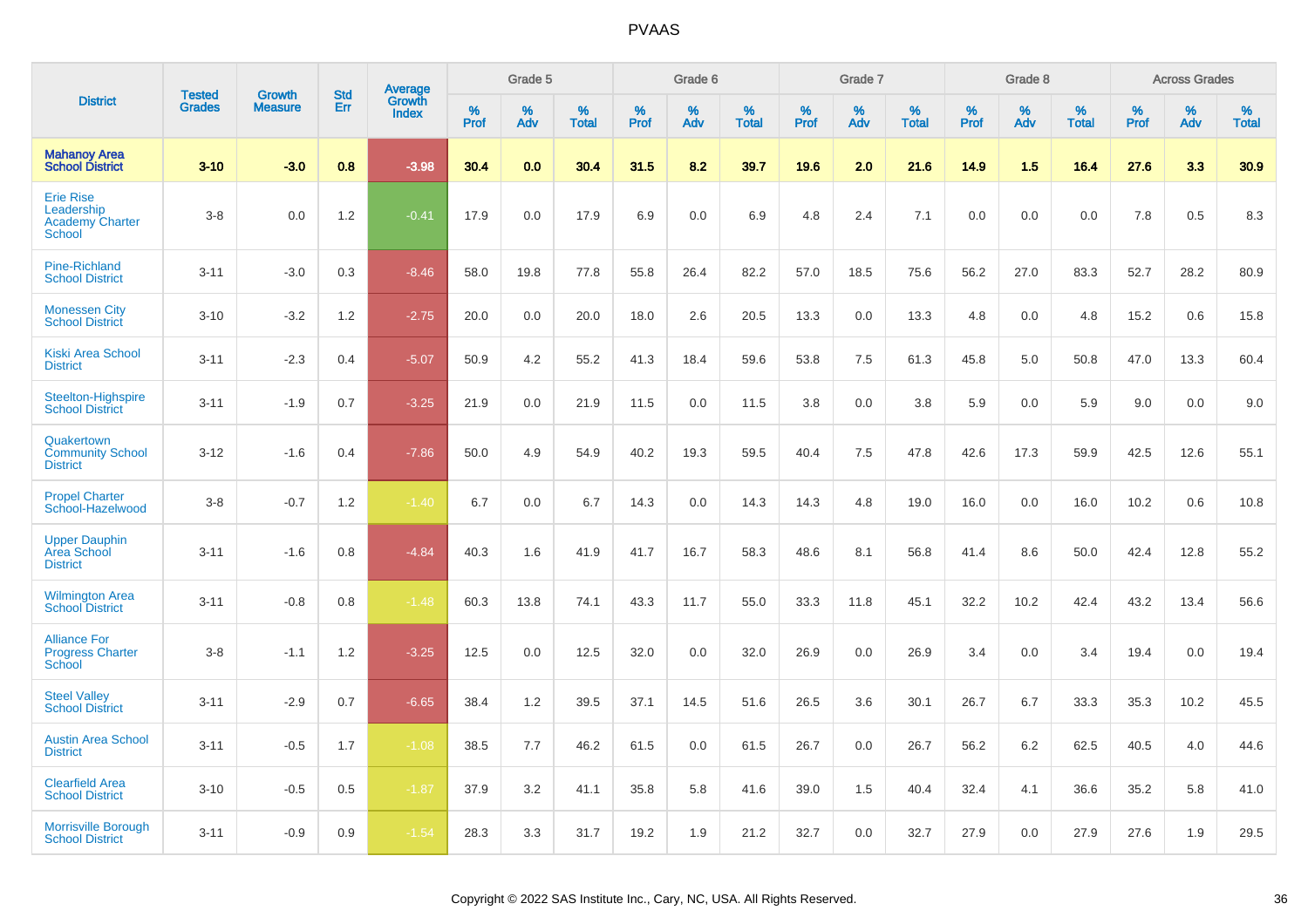|                                                                                |                                | <b>Growth</b>  | <b>Std</b> | Average                |              | Grade 5  |                   |           | Grade 6  |                   |           | Grade 7  |                   |           | Grade 8  |                   |           | <b>Across Grades</b> |                   |
|--------------------------------------------------------------------------------|--------------------------------|----------------|------------|------------------------|--------------|----------|-------------------|-----------|----------|-------------------|-----------|----------|-------------------|-----------|----------|-------------------|-----------|----------------------|-------------------|
| <b>District</b>                                                                | <b>Tested</b><br><b>Grades</b> | <b>Measure</b> | <b>Err</b> | Growth<br><b>Index</b> | $\%$<br>Prof | %<br>Adv | %<br><b>Total</b> | %<br>Prof | %<br>Adv | %<br><b>Total</b> | %<br>Prof | %<br>Adv | %<br><b>Total</b> | %<br>Prof | %<br>Adv | %<br><b>Total</b> | %<br>Prof | %<br>Adv             | %<br><b>Total</b> |
| <b>Mahanoy Area</b><br><b>School District</b>                                  | $3 - 10$                       | $-3.0$         | 0.8        | $-3.98$                | 30.4         | 0.0      | 30.4              | 31.5      | 8.2      | 39.7              | 19.6      | 2.0      | 21.6              | 14.9      | 1.5      | 16.4              | 27.6      | 3.3                  | 30.9              |
| Cornwall-Lebanon<br><b>School District</b>                                     | $3 - 11$                       | $-0.8$         | 0.3        | $-2.72$                | 46.8         | 6.1      | 52.9              | 45.0      | 15.9     | 60.9              | 48.6      | 7.2      | 55.8              | 49.4      | 12.2     | 61.6              | 44.4      | 12.6                 | 57.0              |
| <b>Young Scholars of</b><br><b>Greater Allegheny</b><br><b>Charter School</b>  | $3 - 8$                        | $-1.6$         | 1.7        | $-1.89$                | 26.3         | 0.0      | 26.3              | 40.0      | 0.0      | 40.0              | 35.0      | 0.0      | 35.0              |           |          |                   | 29.9      | 0.8                  | 30.8              |
| <b>Reach Cyber</b><br><b>Charter School</b>                                    | $3 - 11$                       | $-2.6$         | 0.9        | $-2.78$                | 52.4         | 4.8      | 57.1              | 52.2      | 8.7      | 60.9              | 38.5      | 1.9      | 40.4              | 47.5      | 5.1      | 52.5              | 46.8      | 5.5                  | 52.3              |
| <b>Mariana Bracetti</b><br><b>Academy Charter</b><br><b>School</b>             | $3 - 10$                       | 0.4            | 0.9        | $-0.00$                | 33.9         | 1.7      | 35.6              | 17.8      | 0.0      | 17.8              | 38.2      | 1.8      | 40.0              | 12.1      | 3.0      | 15.2              | 26.5      | 2.0                  | 28.5              |
| <b>North Hills School</b><br><b>District</b>                                   | $3 - 11$                       | $-1.2$         | 0.4        | $-3.31$                | 59.2         | 11.6     | 70.8              | 45.2      | 26.0     | 71.2              | 51.8      | 20.0     | 71.8              | 48.3      | 18.4     | 66.7              | 50.2      | 22.0                 | 72.3              |
| <b>Kutztown Area</b><br><b>School District</b>                                 | $3 - 12$                       | $-0.3$         | 0.8        | $-0.89$                | 59.7         | 6.0      | 65.7              | 46.0      | 17.5     | 63.5              | 37.5      | 17.5     | 55.0              | 50.0      | 10.3     | 60.3              | 48.4      | 17.0                 | 65.5              |
| <b>Iroquois School</b><br><b>District</b>                                      | $3 - 11$                       | $-0.1$         | 0.7        | $-0.86$                | 55.1         | 9.0      | 64.1              | 39.5      | 19.8     | 59.3              | 38.8      | 6.1      | 44.9              | 44.0      | 10.0     | 54.0              | 42.6      | 12.8                 | 55.4              |
| <b>Blackhawk School</b><br><b>District</b>                                     | $3 - 11$                       | $-3.2$         | 0.5        | $-6.30$                | 58.7         | 1.4      | 60.1              | 43.4      | 16.4     | 59.8              | 52.8      | 4.9      | 57.7              | 39.7      | 6.7      | 46.4              | 48.1      | 10.9                 | 59.0              |
| <b>Lehighton Area</b><br><b>School District</b>                                | $3 - 11$                       | $-1.0$         | 0.5        | $-3.70$                | 45.3         | 1.3      | 46.7              | 40.8      | 8.3      | 49.2              | 42.3      | 5.7      | 48.0              | 34.2      | 9.8      | 43.9              | 41.8      | 8.6                  | 50.4              |
| <b>Center For Student</b><br><b>Learning Charter</b><br>School At<br>Pennsbury | $6 - 12$                       | 1.9            | 3.5        | 0.54                   |              |          |                   |           |          |                   |           |          |                   | 25.0      | 8.3      | 33.3              | 26.9      | 3.8                  | 30.8              |
| <b>Burgettstown Area</b><br><b>School District</b>                             | $3 - 11$                       | $-3.6$         | 0.7        | $-4.89$                | 35.1         | 6.5      | 41.6              | 58.5      | 7.7      | 66.2              | 32.9      | 2.4      | 35.4              | 35.6      | 5.5      | 41.1              | 40.5      | 8.8                  | 49.3              |
| <b>Esperanza Cyber</b><br><b>Charter School</b>                                | $3 - 11$                       | $-2.3$         | 1.3        | $-2.35$                | 11.8         | 0.0      | 11.8              | 8.7       | 0.0      | 8.7               | 12.8      | 0.0      | 12.8              | 9.1       | 0.0      | 9.1               | 9.4       | 0.8                  | 10.2              |
| <b>Williams Valley</b><br><b>School District</b>                               | $3 - 11$                       | 0.3            | 0.8        | $-0.19$                | 38.6         | 0.0      | 38.6              | 41.4      | 6.9      | 48.3              | 35.1      | 2.6      | 37.7              | 42.2      | 9.4      | 51.6              | 39.1      | 4.9                  | 44.0              |
| <b>Hanover Area</b><br><b>School District</b>                                  | $3 - 11$                       | $-2.1$         | 0.9        | $-2.93$                | 29.8         | 0.0      | 29.8              | 14.6      | 9.1      | 23.6              | 15.5      | 0.0      | 15.5              | 14.3      | 2.4      | 16.7              | 20.2      | 2.3                  | 22.5              |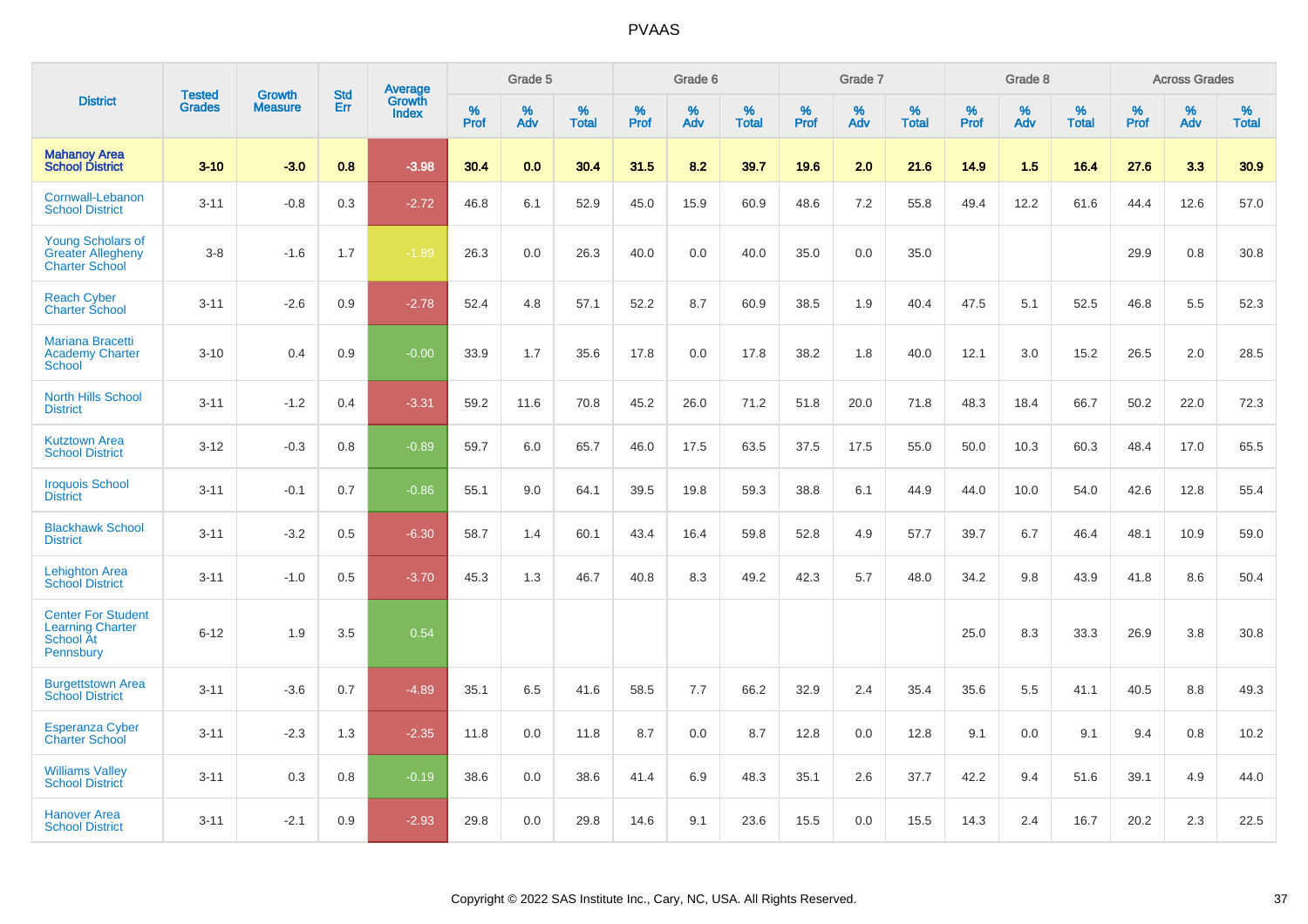|                                                              | <b>Tested</b> | <b>Growth</b>  | <b>Std</b> | Average                |              | Grade 5  |                   |           | Grade 6  |                   |           | Grade 7  |                   |           | Grade 8  |                   |           | <b>Across Grades</b> |                   |
|--------------------------------------------------------------|---------------|----------------|------------|------------------------|--------------|----------|-------------------|-----------|----------|-------------------|-----------|----------|-------------------|-----------|----------|-------------------|-----------|----------------------|-------------------|
| <b>District</b>                                              | <b>Grades</b> | <b>Measure</b> | Err        | Growth<br><b>Index</b> | $\%$<br>Prof | %<br>Adv | %<br><b>Total</b> | %<br>Prof | %<br>Adv | %<br><b>Total</b> | %<br>Prof | %<br>Adv | %<br><b>Total</b> | %<br>Prof | %<br>Adv | %<br><b>Total</b> | %<br>Prof | %<br>Adv             | %<br><b>Total</b> |
| <b>Mahanoy Area</b><br><b>School District</b>                | $3 - 10$      | $-3.0$         | 0.8        | $-3.98$                | 30.4         | 0.0      | 30.4              | 31.5      | 8.2      | 39.7              | 19.6      | 2.0      | 21.6              | 14.9      | 1.5      | 16.4              | 27.6      | 3.3                  | 30.9              |
| <b>Tri-Valley School</b><br><b>District</b>                  | $3 - 10$      | $-2.4$         | 0.9        | $-3.85$                | 40.0         | 5.9      | 45.9              | 36.7      | 6.1      | 42.9              | 36.7      | 0.0      | 36.7              | 40.5      | 9.5      | 50.0              | 41.3      | 8.0                  | 49.3              |
| Eugenio Maria De<br><b>Hostos Charter</b><br><b>School</b>   | $3-8$         | $-0.5$         | 1.4        | $-1.78$                | 45.8         | 0.0      | 45.8              | 16.7      | 16.7     | 33.3              | 18.2      | 9.1      | 27.3              | 46.7      | 0.0      | 46.7              | 35.0      | 6.7                  | 41.7              |
| <b>Connellsville Area</b><br><b>School District</b>          | $3 - 11$      | $-2.2$         | 0.4        | $-5.74$                | 34.7         | 3.7      | 38.4              | 32.7      | 6.4      | 39.1              | 27.4      | 5.1      | 32.4              | 33.8      | 3.6      | 37.4              | 33.6      | 5.9                  | 39.6              |
| <b>Springfield School</b><br><b>District</b>                 | $3 - 11$      | $-0.9$         | 0.4        | $-2.85$                | 58.3         | 23.8     | 82.1              | 53.6      | 25.6     | 79.2              | 58.6      | 20.9     | 79.5              | 51.5      | 18.2     | 69.7              | 52.1      | 26.9                 | 78.9              |
| <b>Shaler Area</b><br><b>School District</b>                 | $3 - 11$      | $-4.5$         | 0.4        | $-13.13$               | 52.7         | 5.4      | 58.1              | 39.8      | 10.6     | 50.4              | 50.0      | 7.8      | 57.8              | 46.9      | 12.9     | 59.8              | 46.7      | 13.0                 | 59.7              |
| <b>Purchase Line</b><br><b>School District</b>               | $3 - 12$      | $-1.5$         | 0.8        | $-2.85$                | 37.2         | 5.9      | 43.1              | 40.9      | 6.1      | 47.0              | 39.4      | 3.0      | 42.4              | 30.9      | 3.6      | 34.6              | 39.8      | 6.3                  | 46.1              |
| <b>Franklin Towne</b><br>Charter<br><b>Elementary School</b> | $3-8$         | $-3.1$         | 1.2        | $-3.10$                | 46.4         | 7.1      | 53.6              | 48.2      | 7.4      | 55.6              | 53.6      | 7.1      | 60.7              | 59.1      | 0.0      | 59.1              | 50.6      | 6.8                  | 57.4              |
| <b>MaST Community</b><br>Charter School II                   | $3 - 10$      | $-4.6$         | 0.7        | $-6.45$                | 41.0         | 3.0      | 44.0              | 38.7      | 4.3      | 43.0              | 50.0      | 5.9      | 55.9              |           |          |                   | 44.5      | 7.0                  | 51.5              |
| Northgate School<br><b>District</b>                          | $3 - 11$      | $-1.4$         | 0.8        | $-4.26$                | 60.8         | 3.9      | 64.7              | 59.0      | 11.5     | 70.5              | 36.1      | 9.8      | 45.9              | 37.5      | 17.9     | 55.4              | 45.5      | 12.8                 | 58.3              |
| Washington<br><b>School District</b>                         | $3 - 11$      | $-1.7$         | 0.7        | $-3.97$                | 44.7         | 0.0      | 44.7              | 39.6      | 6.2      | 45.8              | 28.0      | 1.2      | 29.3              | 23.5      | 1.5      | 25.0              | 35.4      | 3.1                  | 38.6              |
| <b>Arts Academy</b><br>Elementary<br><b>Charter School</b>   | $3-5$         | 0.9            | 2.0        | 0.44                   | 31.6         | 0.0      | 31.6              |           |          |                   |           |          |                   |           |          |                   | 31.8      | 2.3                  | 34.1              |
| <b>Laurel Highlands</b><br><b>School District</b>            | $3 - 11$      | $-1.7$         | 0.5        | $-3.99$                | 43.1         | 4.4      | 47.5              | 39.4      | 11.6     | 51.0              | 35.7      | 2.9      | 38.6              | 37.8      | 5.5      | 43.3              | 39.8      | 9.6                  | 49.4              |
| <b>Coatesville Area</b><br><b>School District</b>            | $3 - 11$      | $-0.4$         | 0.4        | $-1.48$                | 28.2         | 1.6      | 29.8              | 30.3      | 2.8      | 33.1              | 30.8      | 4.4      | 35.2              | 26.3      | 2.9      | 29.3              | 28.5      | 3.0                  | 31.5              |
| <b>Blacklick Valley</b><br><b>School District</b>            | $3 - 11$      | $-0.1$         | 1.0        | $-0.87$                | 29.6         | 0.0      | 29.6              | 52.6      | 7.9      | 60.5              | 35.4      | 0.0      | 35.4              | 34.2      | 0.0      | 34.2              | 43.2      | 3.7                  | 46.9              |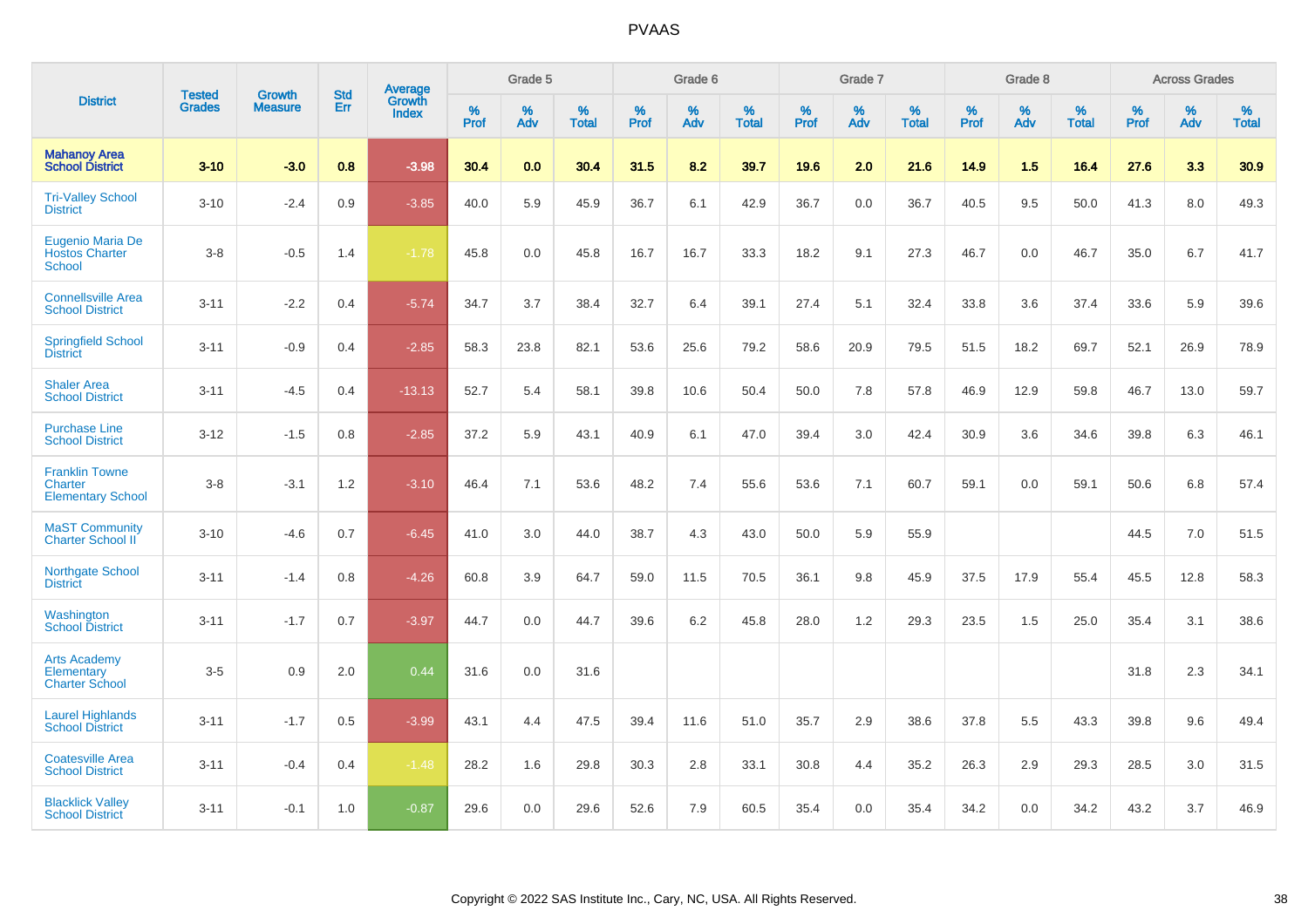|                                                                       | <b>Tested</b> | <b>Growth</b>  | <b>Std</b> | Average                |                     | Grade 5  |                   |              | Grade 6  |                   |              | Grade 7  |                   |              | Grade 8  |                   |           | <b>Across Grades</b> |                   |
|-----------------------------------------------------------------------|---------------|----------------|------------|------------------------|---------------------|----------|-------------------|--------------|----------|-------------------|--------------|----------|-------------------|--------------|----------|-------------------|-----------|----------------------|-------------------|
| <b>District</b>                                                       | <b>Grades</b> | <b>Measure</b> | Err        | Growth<br><b>Index</b> | $\%$<br><b>Prof</b> | %<br>Adv | %<br><b>Total</b> | $\%$<br>Prof | %<br>Adv | %<br><b>Total</b> | $\%$<br>Prof | %<br>Adv | %<br><b>Total</b> | $\%$<br>Prof | %<br>Adv | %<br><b>Total</b> | %<br>Prof | %<br>Adv             | %<br><b>Total</b> |
| <b>Mahanoy Area</b><br><b>School District</b>                         | $3 - 10$      | $-3.0$         | 0.8        | $-3.98$                | 30.4                | 0.0      | 30.4              | 31.5         | 8.2      | 39.7              | 19.6         | 2.0      | 21.6              | 14.9         | 1.5      | 16.4              | 27.6      | 3.3                  | 30.9              |
| <b>Waynesboro Area</b><br><b>School District</b>                      | $3 - 12$      | $-2.8$         | 0.4        | $-7.51$                | 42.9                | 6.1      | 49.0              | 38.4         | 14.0     | 52.4              | 37.6         | 7.1      | 44.7              | 37.5         | 12.8     | 50.3              | 41.0      | 12.0                 | 52.9              |
| <b>Perseus House</b><br><b>Charter School Of</b><br><b>Excellence</b> | $6 - 11$      | $-0.9$         | 1.2        | $-1.85$                |                     |          |                   | 4.8          | 0.0      | 4.8               | 20.4         | 0.0      | 20.4              | 22.7         | 1.5      | 24.2              | 19.2      | 0.7                  | 19.9              |
| <b>Penn Hills Charter</b><br>School of<br>Entrepreneurship            | $3 - 8$       | $-1.5$         | 1.0        | $-3.06$                | 27.3                | 0.0      | 27.3              | 37.1         | 8.6      | 45.7              | 34.2         | 0.0      | 34.2              | 45.4         | 0.0      | 45.4              | 40.8      | 6.4                  | 47.2              |
| <b>Titusville Area</b><br><b>School District</b>                      | $3 - 11$      | $-0.4$         | 0.5        | $-0.96$                | 57.4                | 8.5      | 65.9              | 35.0         | 12.6     | 47.6              | 46.2         | 8.3      | 54.6              | 40.6         | 11.6     | 52.2              | 44.1      | 12.1                 | 56.2              |
| <b>Cameron County</b><br><b>School District</b>                       | $3 - 12$      | $-2.6$         | 1.0        | $-2.51$                | 73.3                | 3.3      | 76.7              | 48.7         | 25.6     | 74.4              | 39.0         | 0.0      | 39.0              | 43.2         | 5.4      | 48.6              | 50.4      | 14.0                 | 64.4              |
| <b>Centre Learning</b><br>Community<br><b>Charter School</b>          | $5 - 8$       | $-1.3$         | 2.1        | $-1.22$                |                     |          |                   |              |          |                   | 37.5         | 12.5     | 50.0              | 47.1         | 11.8     | 58.8              | 51.8      | 16.7                 | 68.5              |
| <b>Windber Area</b><br><b>School District</b>                         | $3 - 11$      | $-1.4$         | 0.7        | $-3.44$                | 49.4                | 13.9     | 63.3              | 49.2         | 14.9     | 64.2              | 49.3         | 9.3      | 58.7              | 57.1         | 10.7     | 67.9              | 49.9      | 11.8                 | 61.7              |
| <b>Moniteau School</b><br><b>District</b>                             | $3 - 11$      | $-1.6$         | 0.7        | $-2.47$                | 43.4                | 7.2      | 50.6              | 33.3         | 19.0     | 52.4              | 32.1         | 6.0      | 38.1              | 44.0         | 1.3      | 45.3              | 40.5      | 10.6                 | 51.1              |
| <b>Carmichaels Area</b><br><b>School District</b>                     | $3 - 10$      | $-2.5$         | 0.8        | $-3.95$                | 35.0                | 1.2      | 36.2              | 25.8         | 7.6      | 33.3              | 33.3         | 1.5      | 34.8              | 35.2         | 1.4      | 36.6              | 32.5      | 3.4                  | 35.9              |
| <b>Springfield</b><br><b>Township School</b><br><b>District</b>       | $3 - 11$      | $-1.2$         | 0.5        | $-2.84$                | 52.0                | 13.4     | 65.4              | 51.4         | 15.0     | 66.5              | 56.3         | 10.8     | 67.1              | 47.3         | 14.0     | 61.3              | 52.1      | 16.5                 | 68.6              |
| <b>Easton Arts</b><br>Academy<br>Elementary<br><b>Charter School</b>  | $3-5$         | 0.7            | 2.6        | 0.29                   | 45.8                | 4.2      | 50.0              |              |          |                   |              |          |                   |              |          |                   | 37.2      | 4.6                  | 41.9              |
| <b>Camp Hill School</b><br><b>District</b>                            | $3 - 12$      | $-2.3$         | 0.7        | $-3.72$                | 65.4                | 17.3     | 82.7              | 53.3         | 8.0      | 61.3              | 63.7         | 5.5      | 69.2              | 49.6         | 15.3     | 64.9              | 52.7      | 18.6                 | 71.3              |
| <b>Avonworth School</b><br><b>District</b>                            | $3 - 10$      | $-0.8$         | 0.5        | $-1.38$                | 49.6                | 18.0     | 67.6              | 49.6         | 25.6     | 75.2              | 62.3         | 7.7      | 70.0              | 61.0         | 16.1     | 77.1              | 52.4      | 20.5                 | 72.8              |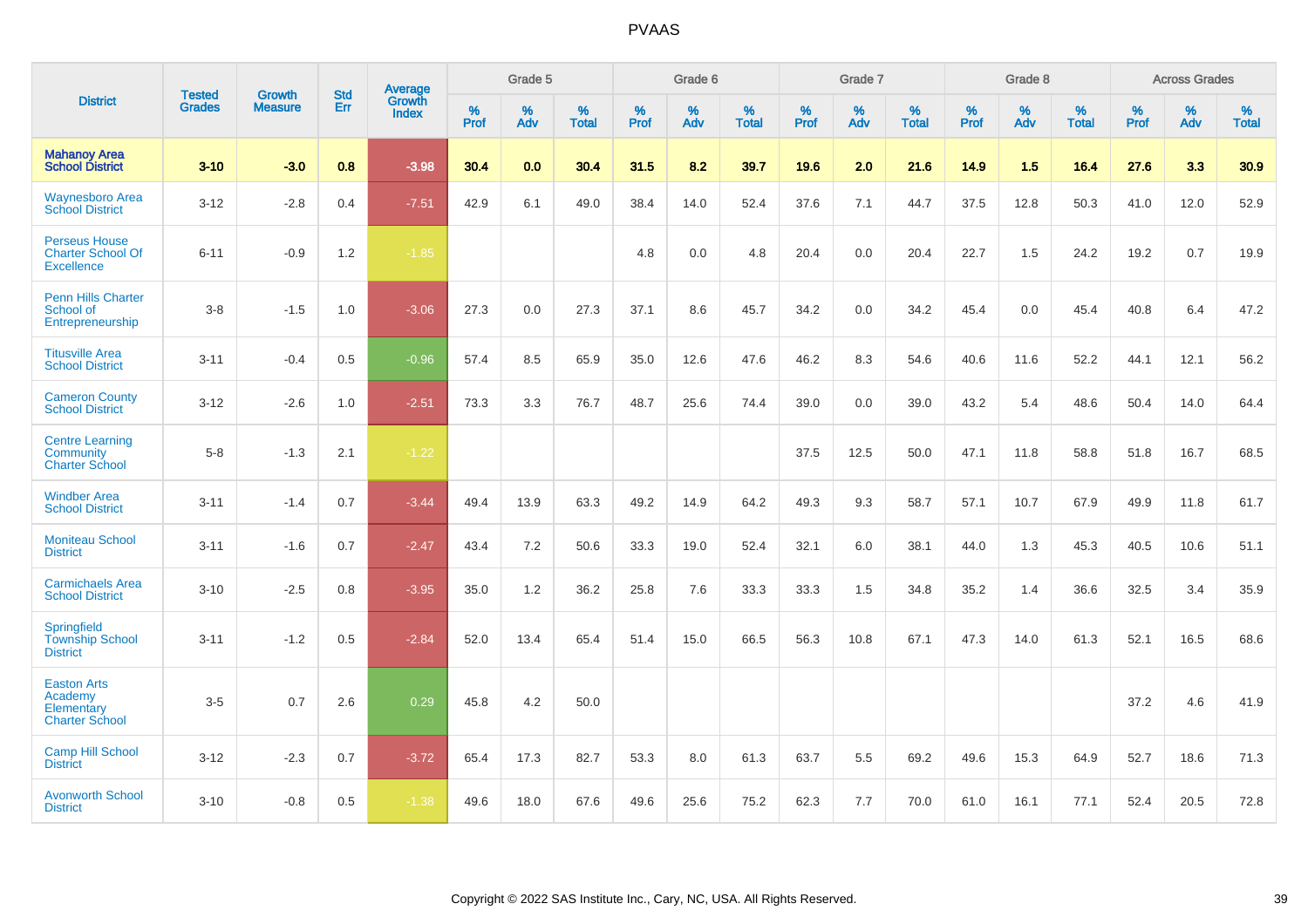|                                                                     | <b>Tested</b> | <b>Growth</b>  | <b>Std</b> | Average                       |           | Grade 5  |                   |           | Grade 6  |                   |           | Grade 7  |                   |           | Grade 8  |                   |           | <b>Across Grades</b> |                   |
|---------------------------------------------------------------------|---------------|----------------|------------|-------------------------------|-----------|----------|-------------------|-----------|----------|-------------------|-----------|----------|-------------------|-----------|----------|-------------------|-----------|----------------------|-------------------|
| <b>District</b>                                                     | <b>Grades</b> | <b>Measure</b> | Err        | <b>Growth</b><br><b>Index</b> | %<br>Prof | %<br>Adv | %<br><b>Total</b> | %<br>Prof | %<br>Adv | %<br><b>Total</b> | %<br>Prof | %<br>Adv | %<br><b>Total</b> | %<br>Prof | %<br>Adv | %<br><b>Total</b> | %<br>Prof | %<br>Adv             | %<br><b>Total</b> |
| <b>Mahanoy Area</b><br><b>School District</b>                       | $3 - 10$      | $-3.0$         | 0.8        | $-3.98$                       | 30.4      | 0.0      | 30.4              | 31.5      | 8.2      | 39.7              | 19.6      | 2.0      | 21.6              | 14.9      | 1.5      | 16.4              | 27.6      | 3.3                  | 30.9              |
| Independence<br><b>Charter School</b><br>West                       | $3 - 7$       | $-3.2$         | 1.8        | $-2.35$                       | 14.3      | 0.0      | 14.3              | 15.4      | 7.7      | 23.1              | 15.8      | 0.0      | 15.8              |           |          |                   | 15.0      | 2.6                  | 17.7              |
| <b>Keystone</b><br><b>Education Center</b><br><b>Charter School</b> | $3 - 12$      | 0.7            | 3.3        | 0.20                          |           |          |                   |           |          |                   |           |          |                   | 0.0       | 0.0      | 0.0               | 0.0       | 0.0                  | 0.0               |
| <b>Westmont Hilltop</b><br><b>School District</b>                   | $3 - 11$      | $-4.1$         | 0.7        | $-7.50$                       | 40.6      | 3.0      | 43.6              | 36.4      | 12.1     | 48.5              | 47.1      | 1.2      | 48.2              | 56.4      | 4.3      | 60.6              | 41.9      | 9.4                  | 51.2              |
| <b>Greensburg Salem</b><br><b>School District</b>                   | $3 - 11$      | $-1.6$         | 0.5        | $-3.24$                       | 49.7      | 7.2      | 56.9              | 40.1      | 13.8     | 53.9              | 44.0      | 5.5      | 49.4              | 48.3      | 7.2      | 55.6              | 42.8      | 11.4                 | 54.2              |
| Southmoreland<br><b>School District</b>                             | $3 - 11$      | $-3.9$         | 0.6        | $-6.43$                       | 39.6      | 2.1      | 41.7              | 41.4      | 8.1      | 49.6              | 43.1      | 4.6      | 47.7              | 49.5      | 4.8      | 54.4              | 44.6      | 6.8                  | 51.3              |
| <b>Chichester School</b><br><b>District</b>                         | $3 - 11$      | $-4.0$         | 0.7        | $-5.95$                       | 27.3      | 1.1      | 28.4              | 37.2      | 9.0      | 46.2              | 31.2      | 6.2      | 37.5              | 41.1      | 0.0      | 41.1              | 36.7      | 5.7                  | 42.4              |
| Environmental<br><b>Charter School At</b><br><b>Frick Park</b>      | $3-9$         | $-2.5$         | 0.7        | $-4.24$                       | 46.0      | 5.3      | 51.3              | 41.5      | 10.6     | 52.1              | 46.6      | 13.6     | 60.2              | 25.4      | 11.9     | 37.3              | 43.3      | 14.6                 | 57.9              |
| <b>Urban Pathways 6-</b><br>12 Charter School                       | $6 - 11$      | $-0.2$         | 2.1        | $-0.24$                       |           |          |                   |           |          |                   | 22.2      | 0.0      | 22.2              | 0.0       | 0.0      | 0.0               | 15.9      | 0.0                  | 15.9              |
| <b>Commodore Perry</b><br><b>School District</b>                    | $3 - 11$      | $-0.7$         | 1.1        | $-0.81$                       | 64.5      | 12.9     | 77.4              | 41.9      | 6.4      | 48.4              | 48.6      | 8.1      | 56.8              | 37.0      | 25.9     | 63.0              | 48.6      | 13.1                 | 61.8              |
| <b>Fairfield Area</b><br><b>School District</b>                     | $3 - 11$      | $-1.0$         | 0.8        | $-2.16$                       | 50.8      | 3.3      | 54.1              | 44.3      | 6.6      | 50.8              | 45.4      | 1.8      | 47.3              | 37.0      | 5.6      | 42.6              | 45.1      | 9.6                  | 54.6              |
| <b>Ambridge Area</b><br><b>School District</b>                      | $3 - 12$      | $-0.9$         | 0.6        | $-2.18$                       | 40.2      | 8.2      | 48.4              | 36.9      | 12.6     | 49.5              | 36.2      | 8.7      | 44.9              | 37.1      | 6.4      | 43.6              | 37.5      | 12.2                 | 49.7              |
| <b>21st Century Cyber</b><br><b>Charter School</b>                  | $6 - 12$      | $-2.2$         | 0.7        | $-4.36$                       |           |          |                   | 48.2      | 16.7     | 64.9              | 54.9      | 10.5     | 65.4              | 58.0      | 6.7      | 64.7              | 54.2      | 10.8                 | 65.0              |
| <b>Dunmore School</b><br><b>District</b>                            | $3 - 11$      | $-2.2$         | 0.7        | $-4.01$                       | 47.2      | 8.3      | 55.6              | 48.9      | 14.1     | 63.0              | 45.9      | 1.8      | 47.7              | 34.5      | 6.0      | 40.5              | 44.8      | 9.4                  | 54.2              |
| <b>South Park School</b><br><b>District</b>                         | $3 - 11$      | $-0.8$         | 0.6        | $-2.28$                       | 61.4      | 2.4      | 63.9              | 40.6      | 13.2     | 53.8              | 47.5      | 12.5     | 60.0              | 55.8      | 7.7      | 63.5              | 50.5      | 13.2                 | 63.8              |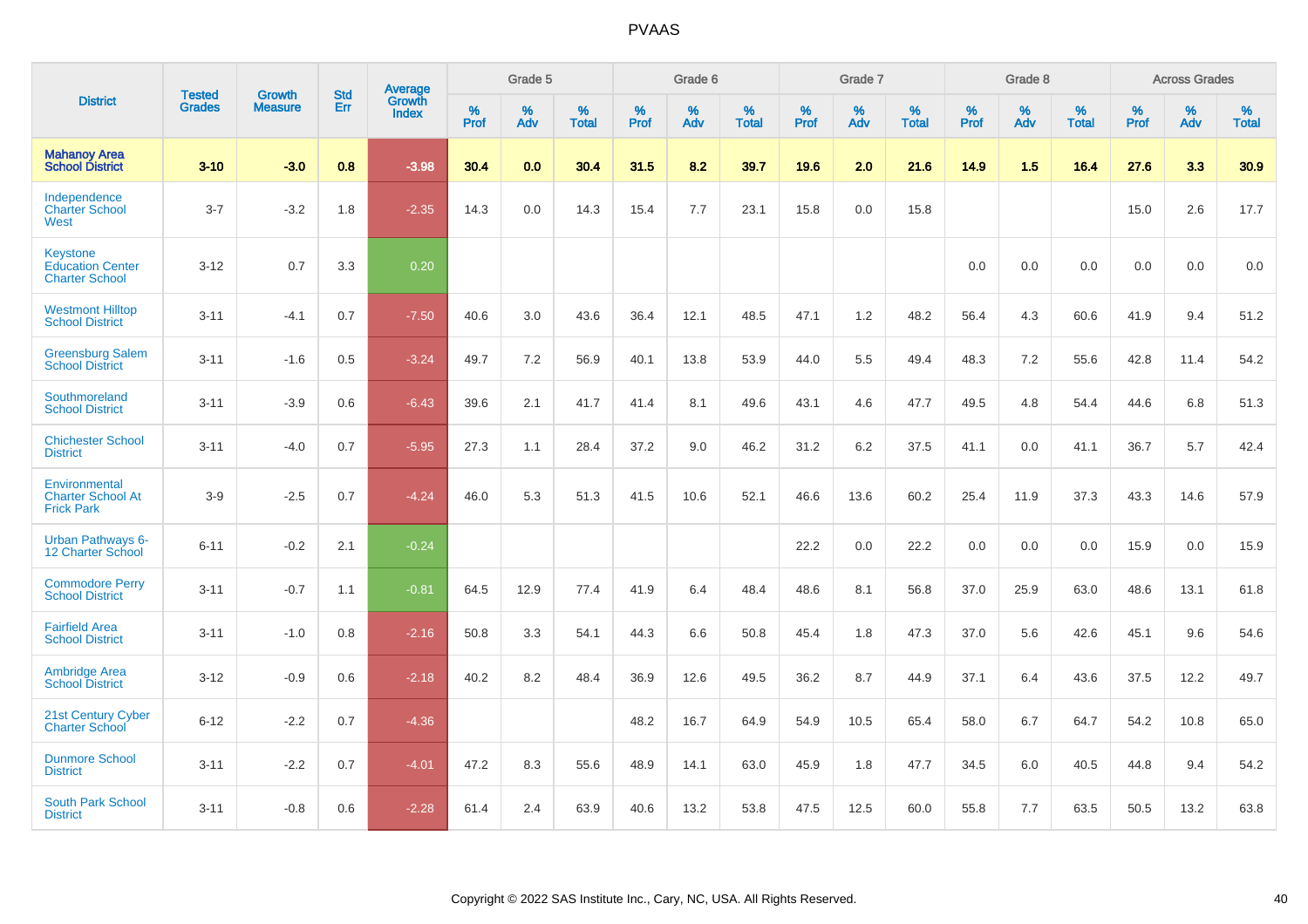|                                                                               |                                |                                 | <b>Std</b> | <b>Average</b>  |           | Grade 5  |                   |           | Grade 6  |                   |           | Grade 7  |                   |           | Grade 8  |                   |           | <b>Across Grades</b> |                   |
|-------------------------------------------------------------------------------|--------------------------------|---------------------------------|------------|-----------------|-----------|----------|-------------------|-----------|----------|-------------------|-----------|----------|-------------------|-----------|----------|-------------------|-----------|----------------------|-------------------|
| <b>District</b>                                                               | <b>Tested</b><br><b>Grades</b> | <b>Growth</b><br><b>Measure</b> | Err        | Growth<br>Index | %<br>Prof | %<br>Adv | %<br><b>Total</b> | %<br>Prof | %<br>Adv | %<br><b>Total</b> | %<br>Prof | %<br>Adv | %<br><b>Total</b> | %<br>Prof | %<br>Adv | %<br><b>Total</b> | %<br>Prof | %<br>Adv             | %<br><b>Total</b> |
| <b>Mahanoy Area</b><br><b>School District</b>                                 | $3 - 10$                       | $-3.0$                          | 0.8        | $-3.98$         | 30.4      | 0.0      | 30.4              | 31.5      | 8.2      | 39.7              | 19.6      | 2.0      | 21.6              | 14.9      | 1.5      | 16.4              | 27.6      | 3.3                  | 30.9              |
| <b>Ridley School</b><br><b>District</b>                                       | $3 - 12$                       | $-0.9$                          | 0.4        | $-3.09$         | 49.2      | 5.6      | 54.8              | 38.5      | 12.4     | 50.9              | 39.6      | 5.9      | 45.6              | 41.1      | 7.5      | 48.6              | 42.4      | 10.0                 | 52.4              |
| <b>Nazareth Area</b><br><b>School District</b>                                | $3 - 11$                       | $-2.5$                          | 0.4        | $-6.40$         | 49.2      | 5.5      | 54.7              | 43.3      | 23.0     | 66.3              | 56.0      | 8.6      | 64.7              | 51.9      | 8.5      | 60.5              | 48.6      | 14.4                 | 63.0              |
| Philipsburg-<br>Osceola Area<br><b>School District</b>                        | $3 - 11$                       | $-4.8$                          | 0.6        | $-8.12$         | 45.5      | 6.5      | 52.0              | 41.3      | 11.9     | 53.2              | 35.2      | 2.4      | 37.6              | 33.0      | 6.2      | 39.2              | 40.7      | 11.1                 | 51.8              |
| <b>New Kensington-</b><br><b>Arnold School</b><br><b>District</b>             | $3 - 11$                       | $-1.0$                          | 0.7        | $-1.97$         | 22.5      | 0.9      | 23.4              | 20.6      | 10.3     | 30.8              | 27.0      | 0.0      | 27.0              | 26.4      | 3.4      | 29.9              | 27.1      | 4.2                  | 31.3              |
| <b>Roberto Clemente</b><br><b>Charter School</b>                              | $3 - 12$                       | $-5.1$                          | 1.0        | $-5.25$         | 19.4      | 0.0      | 19.4              | 23.1      | 5.1      | 28.2              | 11.6      | 0.0      | 11.6              | 12.2      | 0.0      | 12.2              | 15.5      | 1.7                  | 17.2              |
| Widener<br>Partnership<br><b>Charter School</b>                               | $3 - 7$                        | $-1.6$                          | 1.1        | $-2.26$         | 4.6       | 0.0      | 4.6               | 15.8      | 2.6      | 18.4              | 14.0      | 0.0      | 14.0              |           |          |                   | 9.6       | 1.4                  | 11.0              |
| <b>West York Area</b><br><b>School District</b>                               | $3-12$                         | $-1.4$                          | 0.5        | $-2.97$         | 36.0      | 4.4      | 40.4              | 38.5      | 9.3      | 47.8              | 35.9      | 5.3      | 41.2              | 41.2      | 5.2      | 46.4              | 37.8      | 8.4                  | 46.2              |
| <b>Mastery Charter</b><br>School-Francis D.<br><b>Pastorius</b><br>Elementary | $3 - 8$                        | $-1.7$                          | 1.5        | $-1.76$         | 3.8       | 0.0      | 3.8               | 28.6      | 3.6      | 32.1              | 22.7      | 0.0      | 22.7              |           |          |                   | 14.3      | 0.8                  | 15.1              |
| <b>Deep Roots</b><br><b>Charter School</b>                                    | $3-6$                          | $-2.5$                          | 1.4        | $-2.18$         | 18.2      | 0.0      | 18.2              | 19.0      | 2.4      | 21.4              |           |          |                   |           |          |                   | 19.2      | 0.7                  | 19.9              |
| <b>Arts Academy</b><br><b>Charter School</b>                                  | $5 - 8$                        | $-3.5$                          | 1.1        | $-3.11$         | 41.2      | 0.0      | 41.2              | 46.7      | 2.2      | 48.9              | 49.1      | 1.9      | 50.9              | 45.2      | 3.2      | 48.4              | 46.6      | 2.0                  | 48.6              |
| <b>Council Rock</b><br><b>School District</b>                                 | $3 - 11$                       | $-2.3$                          | 0.2        | $-9.78$         | 58.1      | 8.8      | 66.9              | 49.7      | 26.1     | 75.9              | 52.3      | 13.9     | 66.2              | 46.6      | 14.5     | 61.1              | 50.8      | 17.6                 | 68.4              |
| <b>Propel Charter</b><br>School-Montour                                       | $3 - 10$                       | $-1.8$                          | 0.8        | $-2.37$         | 18.0      | 0.0      | 18.0              | 22.7      | 3.0      | 25.8              | 21.5      | 0.0      | 21.5              | 23.4      | 3.1      | 26.6              | 21.5      | 3.2                  | 24.7              |
| <b>Mastery Charter</b><br>School-Mann<br>Campus                               | $3-6$                          | $-2.7$                          | 1.7        | $-1.86$         | 16.7      | 0.0      | 16.7              | 27.8      | 0.0      | 27.8              |           |          |                   |           |          |                   | 18.4      | 0.0                  | 18.4              |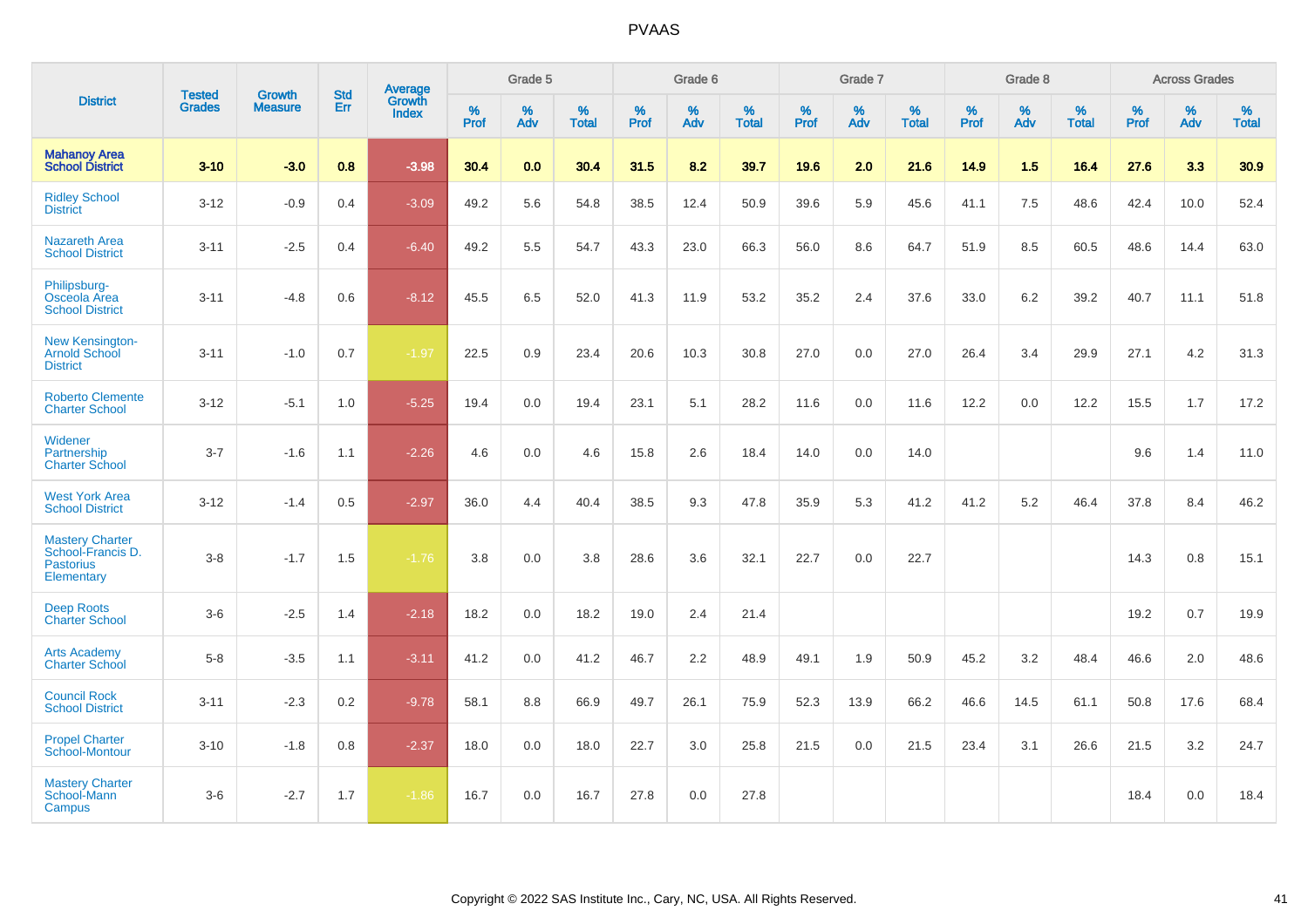|                                                                 | <b>Tested</b> | <b>Growth</b>  | <b>Std</b> | Average                |              | Grade 5  |                   |              | Grade 6  |                   |              | Grade 7  |                   |              | Grade 8  |                   |                     | <b>Across Grades</b> |                   |
|-----------------------------------------------------------------|---------------|----------------|------------|------------------------|--------------|----------|-------------------|--------------|----------|-------------------|--------------|----------|-------------------|--------------|----------|-------------------|---------------------|----------------------|-------------------|
| <b>District</b>                                                 | <b>Grades</b> | <b>Measure</b> | Err        | Growth<br><b>Index</b> | $\%$<br>Prof | %<br>Adv | %<br><b>Total</b> | $\%$<br>Prof | %<br>Adv | %<br><b>Total</b> | $\%$<br>Prof | %<br>Adv | %<br><b>Total</b> | $\%$<br>Prof | %<br>Adv | %<br><b>Total</b> | $\%$<br><b>Prof</b> | %<br>Adv             | %<br><b>Total</b> |
| <b>Mahanoy Area</b><br><b>School District</b>                   | $3 - 10$      | $-3.0$         | 0.8        | $-3.98$                | 30.4         | 0.0      | 30.4              | 31.5         | 8.2      | 39.7              | 19.6         | 2.0      | 21.6              | 14.9         | 1.5      | 16.4              | 27.6                | 3.3                  | 30.9              |
| <b>Dover Area School</b><br><b>District</b>                     | $3 - 12$      | $-1.0$         | 0.4        | $-2.38$                | 48.0         | 4.8      | 52.8              | 41.4         | 17.1     | 58.6              | 48.6         | 7.1      | 55.7              | 44.7         | 5.7      | 50.4              | 44.8                | 10.8                 | 55.6              |
| Pennsylvania<br><b>Leadership Charter</b><br>School             | $3 - 11$      | $-1.6$         | 0.5        | $-3.16$                | 59.1         | 11.7     | 70.8              | 51.3         | 16.2     | 67.5              | 43.2         | 14.2     | 57.4              | 48.7         | 11.8     | 60.5              | 49.6                | 15.0                 | 64.6              |
| <b>Mount Carmel</b><br><b>Area School</b><br><b>District</b>    | $3 - 11$      | $-2.5$         | 0.6        | $-4.10$                | 36.9         | 1.8      | 38.7              | 31.3         | 7.8      | 39.1              | 30.6         | 0.0      | 30.6              | 29.0         | 2.6      | 31.6              | 32.7                | 4.4                  | 37.2              |
| <b>MaST Community</b><br><b>Charter School III</b>              | $3-6$         | $-0.7$         | 0.8        | $-0.88$                | 25.8         | 0.8      | 26.5              | 30.0         | 6.9      | 36.9              |              |          |                   |              |          |                   | 28.3                | 6.5                  | 34.8              |
| Independence<br><b>Charter School</b>                           | $3 - 8$       | $-2.1$         | 0.7        | $-3.23$                | 28.8         | 9.6      | 38.4              | 39.0         | 18.3     | 57.3              | 38.3         | 11.1     | 49.4              | 50.9         | 7.0      | 57.9              | 35.6                | 11.9                 | 47.5              |
| Lampeter-<br><b>Strasburg School</b><br><b>District</b>         | $3 - 12$      | $-1.0$         | 0.5        | $-2.99$                | 56.5         | 14.9     | 71.4              | 48.5         | 27.4     | 76.0              | 56.6         | 10.1     | 66.7              | 49.5         | 10.0     | 59.5              | 50.0                | 20.6                 | 70.5              |
| <b>Neshannock</b><br><b>Township School</b><br><b>District</b>  | $3 - 10$      | $-3.2$         | 0.7        | $-4.59$                | 56.7         | 8.9      | 65.6              | 57.4         | 20.6     | 77.9              | 62.0         | 14.0     | 76.0              | 51.3         | 6.4      | 57.7              | 55.4                | 13.5                 | 68.9              |
| <b>Baden Academy</b><br><b>Charter School</b>                   | $3-6$         | $-1.3$         | 1.1        | $-1.32$                | 47.6         | 1.6      | 49.2              | 46.6         | 10.3     | 56.9              |              |          |                   |              |          |                   | 42.3                | 7.1                  | 49.4              |
| <b>Lakeview School</b><br><b>District</b>                       | $3 - 11$      | $-3.2$         | 0.8        | $-3.93$                | 63.3         | 10.2     | 73.5              | 46.5         | 16.9     | 63.4              | 37.1         | 8.1      | 45.2              | 43.1         | 9.2      | 52.3              | 45.7                | 15.4                 | 61.1              |
| <b>Cocalico School</b><br><b>District</b>                       | $3 - 11$      | $-2.5$         | 0.4        | $-5.75$                | 50.2         | 11.9     | 62.2              | 46.0         | 22.6     | 68.5              | 50.7         | 7.0      | 57.6              | 35.9         | 14.1     | 50.0              | 44.9                | 15.8                 | 60.7              |
| La Academia<br>Partnership<br><b>Charter School</b>             | $6 - 11$      | $-4.8$         | 1.8        | $-2.67$                |              |          |                   | 14.3         | 0.0      | 14.3              | 4.2          | 0.0      | 4.2               | 0.0          | 0.0      | 0.0               | 5.6                 | 0.0                  | 5.6               |
| <b>Forest Hills School</b><br><b>District</b>                   | $3 - 11$      | $-4.9$         | 0.6        | $-9.70$                | 53.0         | 4.5      | 57.5              | 48.3         | 6.7      | 55.0              | 30.9         | 3.2      | 34.2              | 22.3         | 2.5      | 24.8              | 39.3                | 7.6                  | 46.9              |
| Commonwealth<br><b>Charter Academy</b><br><b>Charter School</b> | $3 - 10$      | $-3.1$         | 0.9        | $-3.75$                | 49.2         | 1.7      | 50.8              | 56.0         | 12.0     | 68.0              | 49.1         | 8.8      | 57.9              | 39.6         | 4.2      | 43.8              | 45.3                | 10.1                 | 55.4              |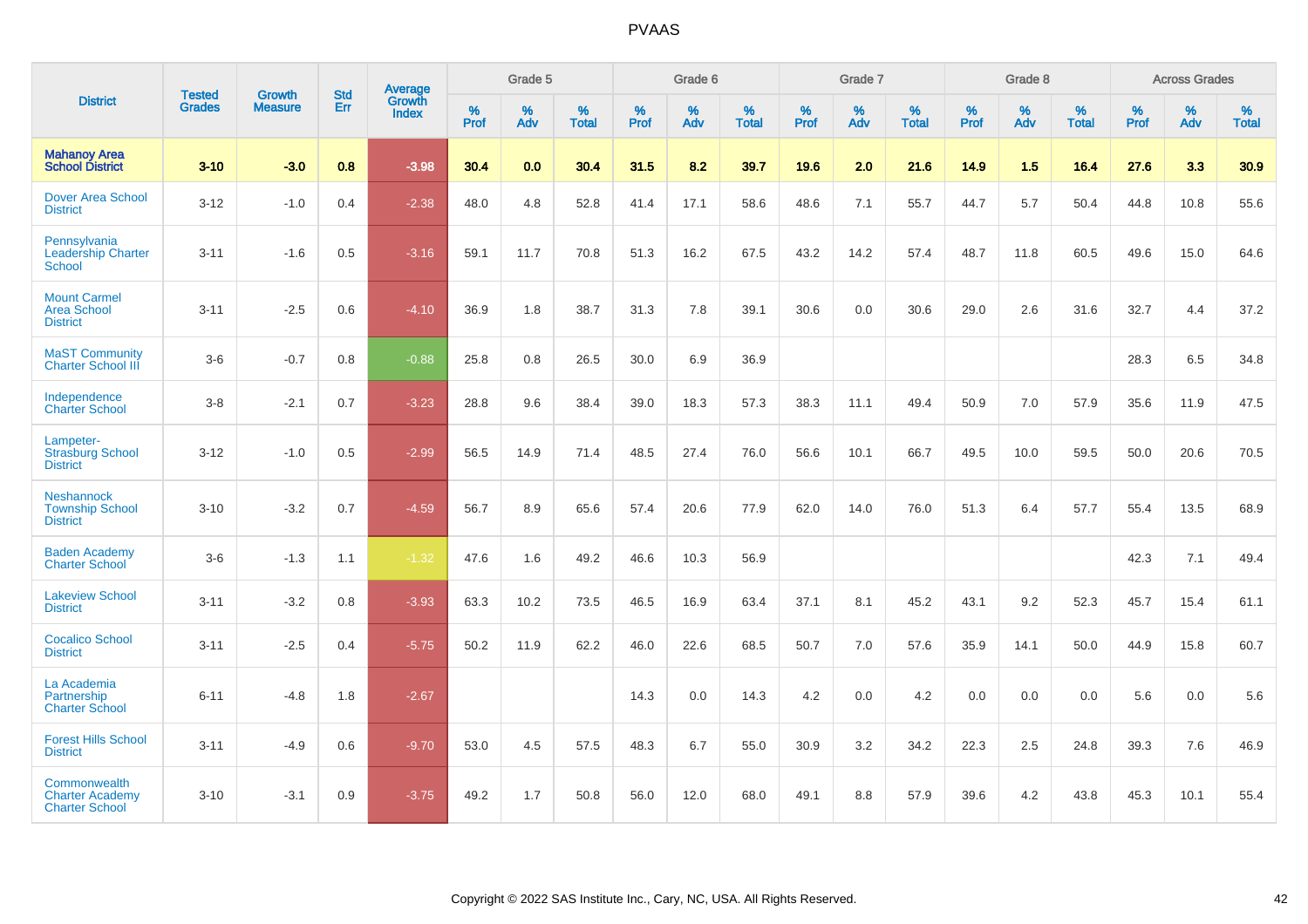|                                                              |                                |                                 | <b>Std</b> | Average                |           | Grade 5  |                   |           | Grade 6  |                   |           | Grade 7  |                   |           | Grade 8  |                   |           | <b>Across Grades</b> |                   |
|--------------------------------------------------------------|--------------------------------|---------------------------------|------------|------------------------|-----------|----------|-------------------|-----------|----------|-------------------|-----------|----------|-------------------|-----------|----------|-------------------|-----------|----------------------|-------------------|
| <b>District</b>                                              | <b>Tested</b><br><b>Grades</b> | <b>Growth</b><br><b>Measure</b> | Err        | Growth<br><b>Index</b> | %<br>Prof | %<br>Adv | %<br><b>Total</b> | %<br>Prof | %<br>Adv | %<br><b>Total</b> | %<br>Prof | %<br>Adv | %<br><b>Total</b> | %<br>Prof | %<br>Adv | %<br><b>Total</b> | %<br>Prof | %<br>Adv             | %<br><b>Total</b> |
| <b>Mahanoy Area</b><br><b>School District</b>                | $3 - 10$                       | $-3.0$                          | 0.8        | $-3.98$                | 30.4      | 0.0      | 30.4              | 31.5      | 8.2      | 39.7              | 19.6      | 2.0      | 21.6              | 14.9      | 1.5      | 16.4              | 27.6      | 3.3                  | 30.9              |
| <b>Dallas School</b><br><b>District</b>                      | $3 - 11$                       | $-5.2$                          | 0.5        | $-9.60$                | 58.5      | 8.8      | 67.3              | 50.7      | 12.7     | 63.4              | 49.2      | 3.2      | 52.4              | 48.7      | 14.3     | 63.0              | 50.5      | 13.7                 | 64.2              |
| <b>New Day Charter</b><br><b>School</b>                      | $7 - 11$                       | $-1.7$                          | 3.2        | $-0.53$                |           |          |                   |           |          |                   |           |          |                   | 11.1      | 0.0      | 11.1              | 11.1      | 0.0                  | 11.1              |
| <b>Woodland Hills</b><br><b>School District</b>              | $3 - 12$                       | $-3.0$                          | 0.5        | $-6.16$                | 34.1      | 0.6      | 34.7              | 13.8      | 3.4      | 17.2              | 32.5      | 2.6      | 35.0              | 24.8      | 2.0      | 26.7              | 26.7      | 3.7                  | 30.4              |
| <b>Brentwood</b><br><b>Borough School</b><br><b>District</b> | $3 - 11$                       | $-2.1$                          | 0.7        | $-2.85$                | 53.5      | 7.0      | 60.5              | 36.1      | 12.0     | 48.2              | 33.3      | 4.6      | 37.9              | 48.0      | 6.8      | 54.8              | 40.9      | 9.4                  | 50.3              |
| Achievement<br><b>House Charter</b><br><b>School</b>         | $7 - 11$                       | $-3.1$                          | 1.6        | $-1.91$                |           |          |                   |           |          |                   | 52.0      | 0.0      | 52.0              | 48.8      | 7.0      | 55.8              | 50.0      | 4.4                  | 54.4              |
| Southeastern<br><b>Greene School</b><br><b>District</b>      | $3 - 10$                       | $-4.6$                          | 1.0        | $-4.40$                | 44.8      | 17.2     | 62.1              | 42.4      | 12.1     | 54.6              | 36.7      | 6.1      | 42.9              | 48.8      | 2.3      | 51.2              | 41.1      | 14.3                 | 55.4              |
| <b>Wilson School</b><br><b>District</b>                      | $3 - 12$                       | $-3.7$                          | 0.5        | $-7.41$                | 49.3      | 4.2      | 53.5              | 52.1      | 11.6     | 63.7              | 47.6      | 8.4      | 56.0              | 47.8      | 11.1     | 58.9              | 47.0      | 13.2                 | 60.1              |
| <b>Whitehall-Coplay</b><br><b>School District</b>            | $3 - 11$                       | $-1.0$                          | 0.4        | $-2.56$                | 47.1      | 4.6      | 51.7              | 43.0      | 11.2     | 54.1              | 41.3      | 7.8      | 49.1              | 38.2      | 7.1      | 45.4              | 42.6      | 8.9                  | 51.5              |
| <b>Central Cambria</b><br><b>School District</b>             | $3 - 11$                       | $-3.0$                          | 0.6        | $-5.07$                | 59.8      | 11.1     | 70.9              | 33.6      | 13.3     | 46.9              | 48.2      | 4.4      | 52.6              | 38.9      | 4.8      | 43.6              | 44.9      | 10.7                 | 55.6              |
| Octorara Area<br><b>School District</b>                      | $3 - 11$                       | $-3.9$                          | 0.6        | $-6.74$                | 44.6      | 9.1      | 53.6              | 53.3      | 8.3      | 61.7              | 28.9      | 5.2      | 34.1              | 40.5      | 6.0      | 46.6              | 42.6      | 9.0                  | 51.6              |
| Agora Cyber<br>Charter School                                | $3 - 11$                       | $-2.5$                          | 0.6        | $-4.31$                | 31.7      | 1.0      | 32.7              | 30.1      | 7.0      | 37.1              | 29.0      | 2.8      | 31.7              | 28.3      | 2.0      | 30.3              | 30.7      | 4.8                  | 35.5              |
| <b>Northwest Area</b><br><b>School District</b>              | $3 - 10$                       | $-2.3$                          | 0.9        | $-2.59$                | 38.6      | 0.0      | 38.6              | 26.7      | 8.3      | 35.0              | 28.0      | 0.0      | 28.0              | 37.0      | 3.7      | 40.7              | 32.5      | 3.1                  | 35.6              |
| <b>Tunkhannock Area</b><br><b>School District</b>            | $3 - 11$                       | $-3.4$                          | 0.5        | $-6.81$                | 29.2      | 2.9      | 32.1              | 35.9      | 12.5     | 48.4              | 33.3      | 3.1      | 36.4              | 40.1      | 8.2      | 48.3              | 36.3      | 6.8                  | 43.0              |
| <b>Bensalem</b><br><b>Township School</b><br><b>District</b> | $3 - 11$                       | $-1.5$                          | 0.3        | $-4.35$                | 24.4      | 3.4      | 27.7              | 32.6      | 7.6      | 40.2              | 29.8      | 4.8      | 34.6              | 31.8      | 6.9      | 38.7              | 28.8      | 6.0                  | 34.8              |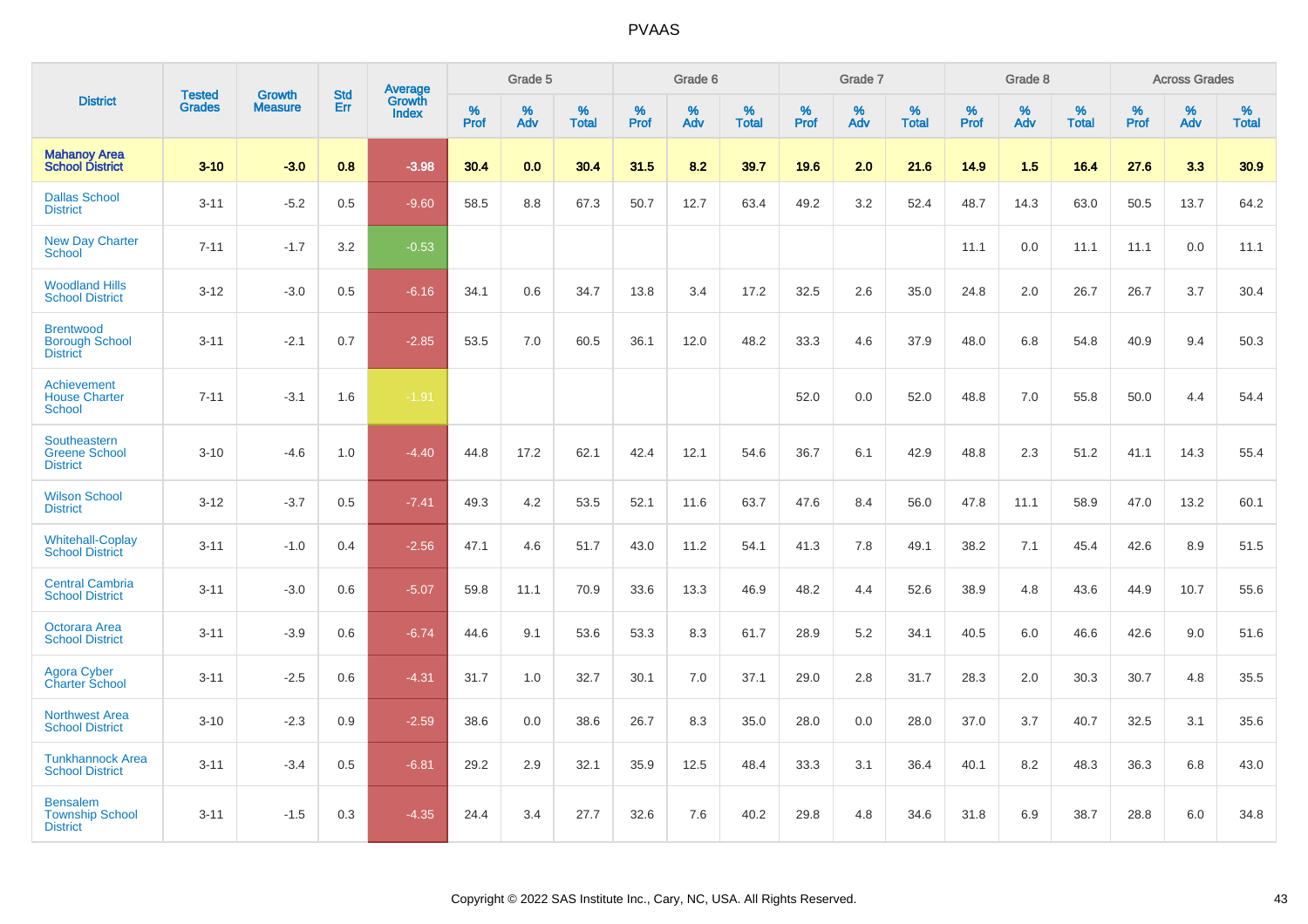|                                                                                 | <b>Tested</b> | <b>Growth</b>  | <b>Std</b> | Average         |           | Grade 5  |                   |           | Grade 6  |                   |           | Grade 7  |                   |           | Grade 8  |                   |           | <b>Across Grades</b> |                   |
|---------------------------------------------------------------------------------|---------------|----------------|------------|-----------------|-----------|----------|-------------------|-----------|----------|-------------------|-----------|----------|-------------------|-----------|----------|-------------------|-----------|----------------------|-------------------|
| <b>District</b>                                                                 | <b>Grades</b> | <b>Measure</b> | Err        | Growth<br>Index | %<br>Prof | %<br>Adv | %<br><b>Total</b> | %<br>Prof | %<br>Adv | %<br><b>Total</b> | %<br>Prof | %<br>Adv | %<br><b>Total</b> | %<br>Prof | %<br>Adv | %<br><b>Total</b> | %<br>Prof | %<br>Adv             | %<br><b>Total</b> |
| <b>Mahanoy Area</b><br><b>School District</b>                                   | $3 - 10$      | $-3.0$         | 0.8        | $-3.98$         | 30.4      | 0.0      | 30.4              | 31.5      | 8.2      | 39.7              | 19.6      | 2.0      | 21.6              | 14.9      | 1.5      | 16.4              | 27.6      | 3.3                  | 30.9              |
| <b>Universal Bluford</b><br><b>Charter School</b>                               | $3-6$         | $-2.8$         | 1.2        | $-2.37$         | 19.0      | 0.0      | 19.0              | 23.3      | 0.0      | 23.3              |           |          |                   |           |          |                   | 22.3      | 1.8                  | 24.1              |
| <b>Northampton Area</b><br><b>School District</b>                               | $3 - 11$      | $-4.3$         | 0.7        | $-6.25$         | 39.1      | 8.6      | 47.7              | 34.2      | 19.3     | 53.5              | 27.4      | 6.8      | 34.2              | 40.0      | 5.0      | 45.0              | 42.3      | 12.8                 | 55.1              |
| <b>Brookville Area</b><br><b>School District</b>                                | $3 - 11$      | $-3.3$         | 0.6        | $-5.82$         | 41.6      | 5.9      | 47.5              | 37.1      | 12.4     | 49.4              | 34.4      | 0.8      | 35.2              | 45.0      | 7.3      | 52.3              | 40.4      | 8.7                  | 49.1              |
| <b>Propel Charter</b><br>School-Pitcairn                                        | $3 - 8$       | $-5.3$         | 1.2        | $-4.63$         | 12.1      | 0.0      | 12.1              | 29.6      | 11.1     | 40.7              | 18.2      | 0.0      | 18.2              | 16.7      | 0.0      | 16.7              | 17.3      | 2.5                  | 19.8              |
| Lackawanna Trail<br><b>School District</b>                                      | $3 - 10$      | $-3.9$         | 0.8        | $-5.05$         | 50.9      | 3.6      | 54.6              | 38.8      | 14.9     | 53.7              | 45.1      | 5.6      | 50.7              | 31.2      | 3.9      | 35.1              | 43.8      | 10.0                 | 53.8              |
| Salisbury-Elk Lick<br><b>School District</b>                                    | $3 - 11$      | $-3.9$         | 1.3        | $-2.93$         | 50.0      | 8.3      | 58.3              | 50.0      | 0.0      | 50.0              | 30.0      | 0.0      | 30.0              | 28.6      | 4.8      | 33.3              | 42.2      | 3.3                  | 45.4              |
| <b>Perkiomen Valley</b><br><b>School District</b>                               | $3 - 11$      | $-3.7$         | 0.3        | $-11.07$        | 53.1      | 15.9     | 69.0              | 52.5      | 21.5     | 74.0              | 51.0      | 12.6     | 63.6              | 48.7      | 12.2     | 60.9              | 51.1      | 18.7                 | 69.8              |
| <b>Yough School</b><br><b>District</b>                                          | $3 - 10$      | $-4.7$         | 0.6        | $-9.77$         | 37.9      | 1.5      | 39.4              | 39.6      | 15.7     | 55.2              | 42.3      | 8.2      | 50.5              | 36.7      | 5.8      | 42.5              | 41.9      | 9.2                  | 51.1              |
| <b>Mastery Charter</b><br>School - Smedley<br>Campus                            | $3-6$         | $-4.0$         | 1.3        | $-3.20$         | 19.2      | 1.9      | 21.2              | 31.0      | 1.7      | 32.8              |           |          |                   |           |          |                   | 21.4      | 2.2                  | 23.6              |
| <b>Executive</b><br><b>Education</b><br><b>Academy Charter</b><br><b>School</b> | $3 - 10$      | $-5.5$         | 1.6        | $-3.40$         | 10.0      | 0.0      | 10.0              | 12.5      | 6.2      | 18.8              |           |          |                   | 38.1      | 0.0      | 38.1              | 31.4      | 2.9                  | 34.3              |
| <b>East Allegheny</b><br><b>School District</b>                                 | $3 - 11$      | $-3.0$         | 0.7        | $-4.43$         | 41.6      | 3.4      | 44.9              | 25.9      | 7.1      | 32.9              | 30.8      | 2.6      | 33.3              | 22.3      | 3.9      | 26.2              | 26.8      | 4.0                  | 30.9              |
| <b>First Philadelphia</b><br>Preparatory<br><b>Charter School</b>               | $3-8$         | $-3.5$         | 0.7        | $-5.28$         | 13.7      | 1.0      | 14.7              | 22.8      | 1.1      | 23.9              | 7.6       | 0.0      | 7.6               | 18.9      | 4.0      | 23.0              | 16.4      | 1.6                  | 17.9              |
| <b>East Stroudsburg</b><br><b>Area School</b><br><b>District</b>                | $3 - 11$      | $-4.1$         | 0.5        | $-9.10$         | 43.7      | 1.9      | 45.6              | 40.8      | 9.4      | 50.3              | 41.9      | 3.5      | 45.4              | 32.3      | 5.1      | 37.3              | 36.5      | 7.4                  | 43.9              |
| <b>Garnet Valley</b><br><b>School District</b>                                  | $3 - 10$      | $-3.6$         | 0.4        | $-9.46$         | 53.3      | 14.4     | 67.6              | 51.3      | 23.0     | 74.4              | 53.8      | 10.5     | 64.3              | 53.4      | 12.2     | 65.6              | 51.6      | 17.8                 | 69.4              |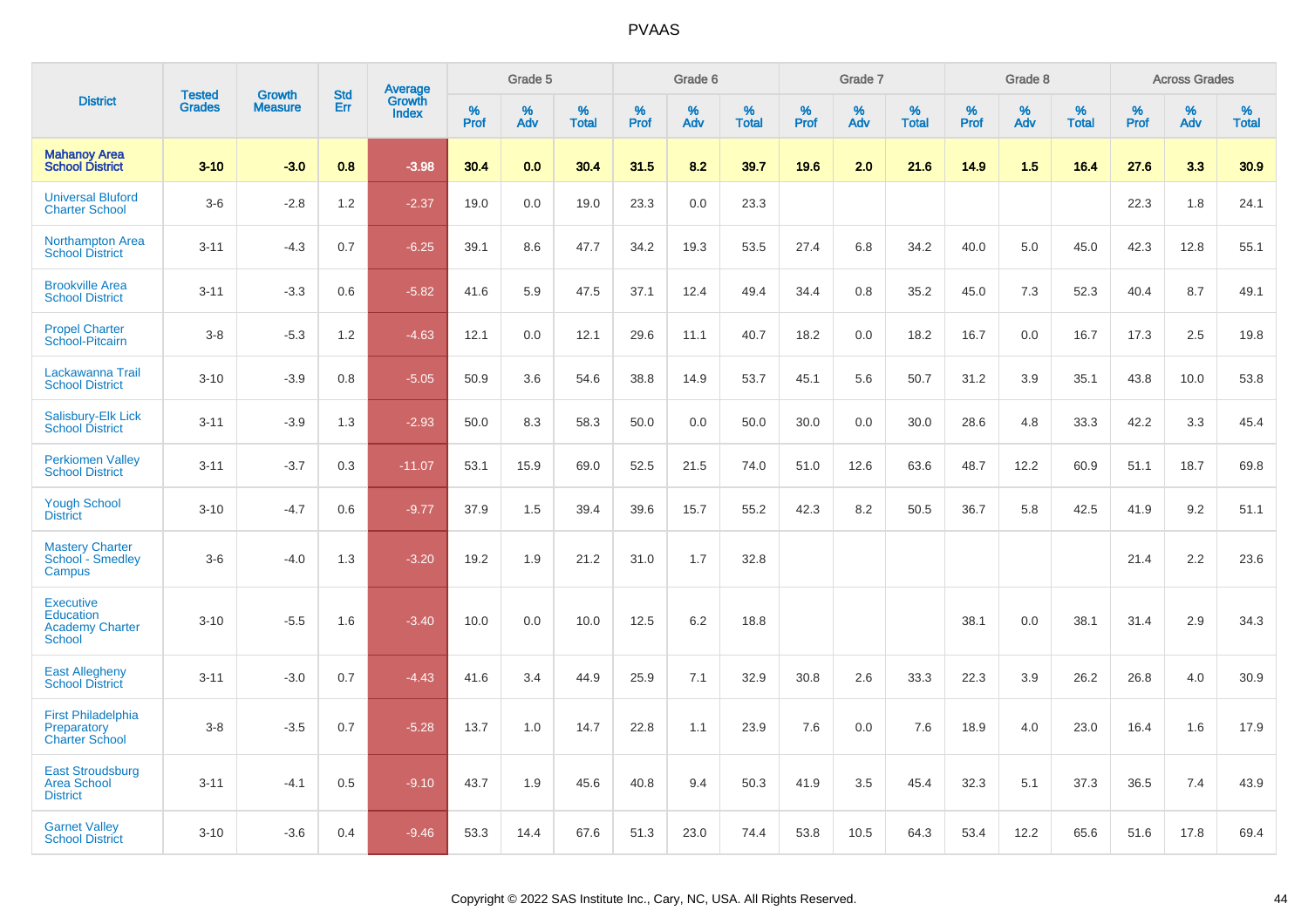|                                                                        |                                | <b>Growth</b>  | <b>Std</b> | Average                |              | Grade 5     |                      |                     | Grade 6     |                      |              | Grade 7     |                      |              | Grade 8     |                   |                     | <b>Across Grades</b> |                      |
|------------------------------------------------------------------------|--------------------------------|----------------|------------|------------------------|--------------|-------------|----------------------|---------------------|-------------|----------------------|--------------|-------------|----------------------|--------------|-------------|-------------------|---------------------|----------------------|----------------------|
| <b>District</b>                                                        | <b>Tested</b><br><b>Grades</b> | <b>Measure</b> | Err        | Growth<br><b>Index</b> | $\%$<br>Prof | $\%$<br>Adv | $\%$<br><b>Total</b> | $\%$<br><b>Prof</b> | $\%$<br>Adv | $\%$<br><b>Total</b> | $\%$<br>Prof | $\%$<br>Adv | $\%$<br><b>Total</b> | $\%$<br>Prof | $\%$<br>Adv | %<br><b>Total</b> | $\%$<br><b>Prof</b> | $\%$<br>Adv          | $\%$<br><b>Total</b> |
| <b>Mahanoy Area</b><br><b>School District</b>                          | $3 - 10$                       | $-3.0$         | 0.8        | $-3.98$                | 30.4         | 0.0         | 30.4                 | 31.5                | 8.2         | 39.7                 | 19.6         | 2.0         | 21.6                 | 14.9         | 1.5         | 16.4              | 27.6                | 3.3                  | 30.9                 |
| <b>Parkland School</b><br><b>District</b>                              | $3 - 11$                       | $-2.9$         | 0.3        | $-10.53$               | 55.6         | 16.6        | 72.1                 | 42.4                | 30.0        | 72.4                 | 50.3         | 17.5        | 67.8                 | 46.6         | 14.9        | 61.4              | 47.1                | 23.4                 | 70.5                 |
| <b>Penn Hills School</b><br><b>District</b>                            | $3 - 11$                       | $-4.6$         | 0.5        | $-9.21$                | 22.2         | 0.0         | 22.2                 | 17.0                | 6.1         | 23.1                 | 13.6         | 1.6         | 15.2                 | 20.7         | 4.3         | 25.0              | 20.9                | 2.9                  | 23.8                 |
| Cheltenham<br><b>School District</b>                                   | $3 - 11$                       | $-2.6$         | 0.6        | $-4.40$                | 43.9         | 13.0        | 56.9                 | 49.5                | 17.8        | 67.3                 | 48.3         | 9.4         | 57.7                 | 35.2         | 7.7         | 42.9              | 44.0                | 14.8                 | 58.8                 |
| <b>Collegium Charter</b><br>School                                     | $3 - 10$                       | $-4.5$         | 0.5        | $-9.56$                | 32.0         | 1.0         | 33.0                 | 26.2                | 4.2         | 30.4                 | 26.3         | 1.1         | 27.4                 | 25.0         | 3.4         | 28.4              | 31.5                | 3.2                  | 34.7                 |
| <b>Wyoming Area</b><br><b>School District</b>                          | $3 - 10$                       | $-4.1$         | 0.6        | $-6.56$                | 58.6         | 6.0         | 64.7                 | 38.8                | 2.9         | 41.8                 | 49.5         | 3.2         | 52.7                 | 35.8         | 9.4         | 45.3              | 43.5                | 7.5                  | 51.1                 |
| Northwestern<br><b>School District</b>                                 | $3 - 11$                       | $-4.4$         | 0.6        | $-6.84$                | 50.0         | 2.1         | 52.1                 | 41.4                | 16.1        | 57.5                 | 42.4         | 1.9         | 44.3                 | 36.4         | 6.4         | 42.7              | 40.4                | 8.1                  | 48.5                 |
| <b>Chartiers Valley</b><br><b>School District</b>                      | $3 - 11$                       | $-3.4$         | 0.4        | $-8.00$                | 51.3         | 6.5         | 57.8                 | 45.9                | 15.3        | 61.2                 | 46.3         | 8.7         | 55.0                 | 42.9         | 7.6         | 50.5              | 47.3                | 10.0                 | 57.4                 |
| <b>Great Valley</b><br><b>School District</b>                          | $3 - 11$                       | $-2.0$         | 0.4        | $-5.13$                | 57.8         | 13.0        | 70.8                 | 43.6                | 32.2        | 75.8                 | 53.2         | 16.6        | 69.8                 | 56.6         | 18.4        | 75.0              | 50.6                | 21.7                 | 72.3                 |
| <b>Ringgold School</b><br><b>District</b>                              | $3 - 11$                       | $-6.9$         | 0.5        | $-14.33$               | 22.7         | 1.2         | 23.9                 | 29.5                | 0.6         | 30.1                 | 21.8         | 3.5         | 25.3                 | 31.7         | 4.3         | 36.0              | 32.2                | 4.3                  | 36.4                 |
| South Allegheny<br><b>School District</b>                              | $3 - 11$                       | $-5.4$         | 0.9        | $-5.76$                | 43.1         | 0.0         | 43.1                 | 32.6                | 6.1         | 38.8                 | 31.6         | 5.3         | 36.8                 | 41.5         | 12.2        | 53.7              | 39.4                | 6.6                  | 46.0                 |
| <b>New Brighton Area</b><br><b>School District</b>                     | $3 - 11$                       | $-4.3$         | 0.6        | $-6.67$                | 37.1         | 4.5         | 41.6                 | 37.0                | 7.0         | 44.0                 | 33.7         | 5.0         | 38.6                 | 27.6         | 3.8         | 31.4              | 32.4                | 4.8                  | 37.2                 |
| <b>Pottstown School</b><br><b>District</b>                             | $3 - 12$                       | $-5.4$         | 0.5        | $-10.46$               | 22.5         | 1.2         | 23.7                 | 20.1                | 2.1         | 22.2                 | 16.9         | 0.6         | 17.5                 | 16.5         | 1.6         | 18.1              | 21.9                | 2.2                  | 24.0                 |
| <b>Jim Thorpe Area</b><br><b>School District</b>                       | $3 - 11$                       | $-3.4$         | 0.6        | $-5.71$                | 45.4         | 2.0         | 47.5                 | 30.8                | 9.4         | 40.2                 | 37.9         | 6.4         | 44.3                 | 37.6         | 5.6         | 43.2              | 38.6                | 8.0                  | 46.6                 |
| <b>Lincoln Park</b><br><b>Performing Arts</b><br><b>Charter School</b> | $7 - 11$                       | $-3.9$         | 1.1        | $-3.56$                |              |             |                      |                     |             |                      | 66.1         | 5.4         | 71.4                 | 59.8         | 17.2        | 77.0              | 62.2                | 12.6                 | 74.8                 |
| <b>Propel Charter</b><br>School-Mckeesport                             | $3 - 8$                        | $-7.2$         | 1.0        | $-7.15$                | 36.1         | 0.0         | 36.1                 | 32.4                | 0.0         | 32.4                 | 34.2         | 2.6         | 36.8                 | 29.7         | 2.7         | 32.4              | 32.1                | 1.4                  | 33.5                 |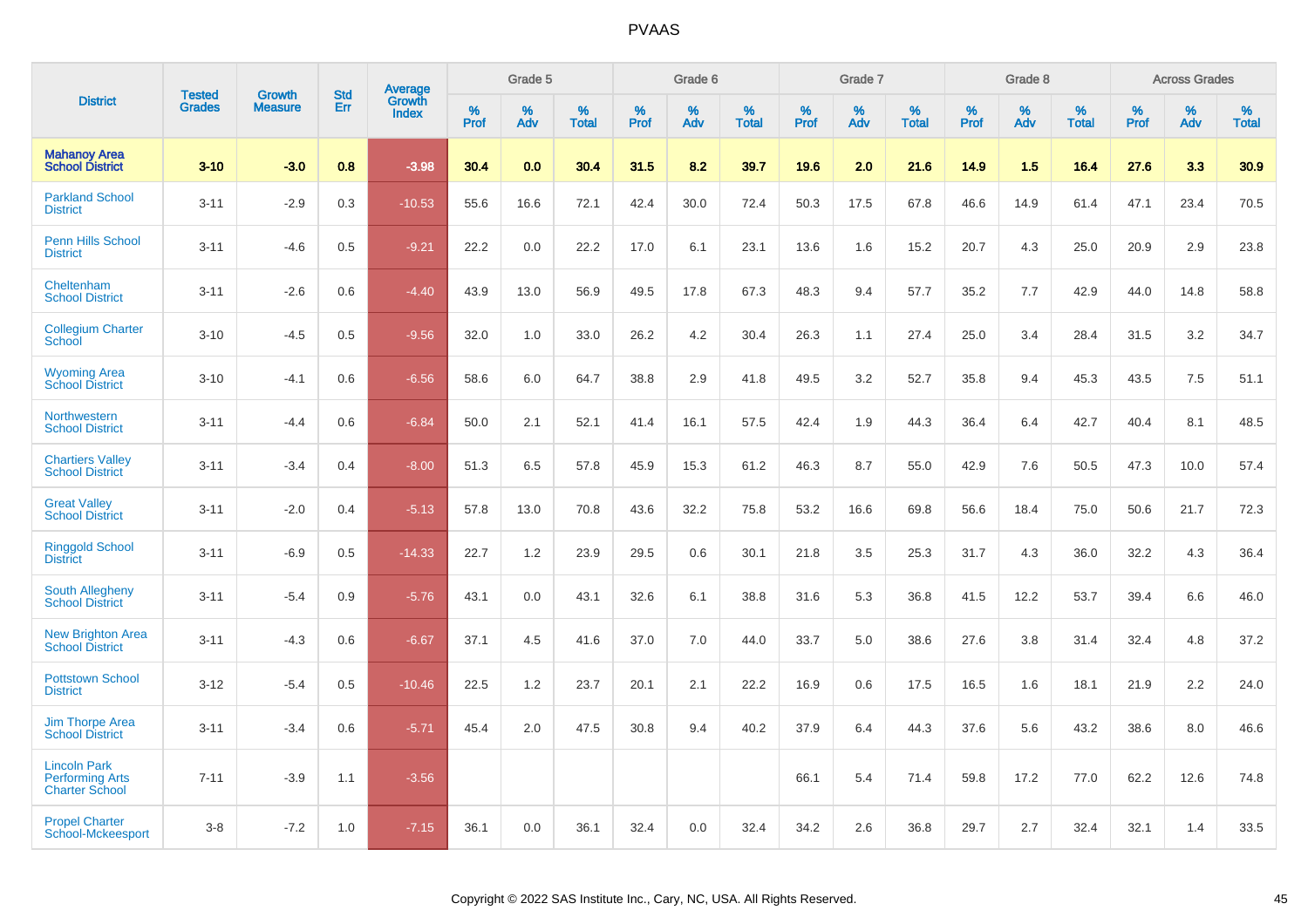|                                                                               |                                |                                 | <b>Std</b> | Average                       |           | Grade 5  |                   |           | Grade 6  |                   |           | Grade 7  |                   |           | Grade 8  |                   |           | <b>Across Grades</b> |                   |
|-------------------------------------------------------------------------------|--------------------------------|---------------------------------|------------|-------------------------------|-----------|----------|-------------------|-----------|----------|-------------------|-----------|----------|-------------------|-----------|----------|-------------------|-----------|----------------------|-------------------|
| <b>District</b>                                                               | <b>Tested</b><br><b>Grades</b> | <b>Growth</b><br><b>Measure</b> | Err        | <b>Growth</b><br><b>Index</b> | %<br>Prof | %<br>Adv | %<br><b>Total</b> | %<br>Prof | %<br>Adv | %<br><b>Total</b> | %<br>Prof | %<br>Adv | %<br><b>Total</b> | %<br>Prof | %<br>Adv | %<br><b>Total</b> | %<br>Prof | %<br>Adv             | %<br><b>Total</b> |
| <b>Mahanoy Area</b><br><b>School District</b>                                 | $3 - 10$                       | $-3.0$                          | 0.8        | $-3.98$                       | 30.4      | 0.0      | 30.4              | 31.5      | 8.2      | 39.7              | 19.6      | 2.0      | 21.6              | 14.9      | 1.5      | 16.4              | 27.6      | 3.3                  | 30.9              |
| Montessori<br><b>Regional Charter</b><br>School                               | $3-6$                          | $-3.8$                          | 1.1        | $-3.39$                       | 33.3      | $0.0\,$  | 33.3              | 37.3      | 8.5      | 45.8              |           |          |                   |           |          |                   | 32.2      | 4.5                  | 36.7              |
| <b>Neshaminy School</b><br><b>District</b>                                    | $3 - 11$                       | $-2.8$                          | 0.3        | $-9.73$                       | 49.1      | 6.0      | 55.1              | 46.0      | 14.0     | 60.0              | 44.0      | 7.6      | 51.6              | 41.9      | 9.1      | 51.0              | 44.7      | 12.5                 | 57.2              |
| <b>Wilson Area</b><br><b>School District</b>                                  | $3 - 11$                       | $-5.9$                          | 0.5        | $-10.96$                      | 53.6      | 11.6     | 65.2              | 40.2      | 18.0     | 58.2              | 29.2      | 6.8      | 36.0              | 38.6      | 8.3      | 47.0              | 41.0      | 12.4                 | 53.4              |
| <b>Marple Newtown</b><br><b>School District</b>                               | $3 - 11$                       | $-4.5$                          | 0.5        | $-9.87$                       | 57.0      | 10.9     | 67.8              | 47.9      | 22.8     | 70.6              | 50.8      | 9.4      | 60.2              | 51.2      | 7.2      | 58.4              | 51.2      | 18.8                 | 69.9              |
| <b>Boyertown Area</b><br><b>School District</b>                               | $3 - 11$                       | $-3.6$                          | 0.4        | $-10.13$                      | 45.9      | 6.0      | 51.9              | 38.5      | 13.6     | 52.1              | 46.4      | 12.8     | 59.3              | 42.2      | 8.4      | 50.6              | 42.6      | 10.7                 | 53.4              |
| <b>Maritime Academy</b><br><b>Charter School</b>                              | $3 - 10$                       | $-6.3$                          | 0.7        | $-9.48$                       | 16.3      | 0.0      | 16.3              | 18.1      | 2.4      | 20.5              | 24.1      | 3.4      | 27.6              | 22.7      | 0.0      | 22.7              | 19.4      | 1.9                  | 21.3              |
| <b>Manheim</b><br><b>Township School</b><br><b>District</b>                   | $3 - 12$                       | $-2.7$                          | 0.3        | $-8.26$                       | 48.2      | 17.7     | 65.9              | 40.2      | 34.8     | 75.0              | 50.6      | 15.3     | 65.8              | 42.1      | 17.4     | 59.5              | 45.0      | 24.3                 | 69.3              |
| <b>Erie City School</b><br><b>District</b>                                    | $3 - 12$                       | $-2.9$                          | 0.3        | $-10.54$                      | 17.9      | 0.9      | 18.8              | 15.4      | 2.7      | 18.1              | 16.6      | 1.6      | 18.2              | 18.4      | 2.3      | 20.7              | 17.5      | 2.2                  | 19.8              |
| <b>Inquiry Charter</b><br>School                                              | $3-5$                          | $-7.5$                          | 2.2        | $-3.42$                       | 30.3      | 0.0      | 30.3              |           |          |                   |           |          |                   |           |          |                   | 25.9      | 4.6                  | 30.6              |
| <b>Seneca Valley</b><br><b>School District</b>                                | $3 - 11$                       | $-3.6$                          | 0.3        | $-12.57$                      | 52.6      | 9.8      | 62.4              | 44.4      | 27.6     | 72.0              | 53.0      | 9.8      | 62.9              | 51.1      | 14.5     | 65.6              | 47.2      | 20.2                 | 67.4              |
| <b>Bristol Township</b><br><b>School District</b>                             | $3 - 11$                       | $-3.8$                          | 0.4        | $-10.35$                      | 23.8      | 0.9      | 24.7              | 30.0      | 5.5      | 35.5              | 30.2      | 2.2      | 32.4              | 24.1      | 2.8      | 26.9              | 26.9      | 2.9                  | 29.8              |
| <b>New Castle Area</b><br><b>School District</b>                              | $3 - 12$                       | $-5.0$                          | 0.4        | $-11.37$                      | 19.4      | 0.5      | 19.9              | 18.2      | 4.2      | 22.4              | 18.3      | 0.0      | 18.3              | 20.9      | 0.9      | 21.9              | 17.6      | 1.9                  | 19.5              |
| <b>Urban Academy Of</b><br><b>Greater Pittsburgh</b><br><b>Charter School</b> | $3-5$                          | $-8.2$                          | 1.9        | $-4.39$                       | 21.4      | 2.4      | 23.8              |           |          |                   |           |          |                   |           |          |                   | 20.6      | 1.6                  | 22.2              |
| <b>Pennridge School</b><br><b>District</b>                                    | $3 - 10$                       | $-4.2$                          | 0.3        | $-14.02$                      | 58.0      | 5.4      | 63.4              | 42.6      | 18.6     | 61.3              | 49.7      | 8.2      | 57.8              | 46.2      | 10.0     | 56.1              | 49.6      | 11.6                 | 61.1              |